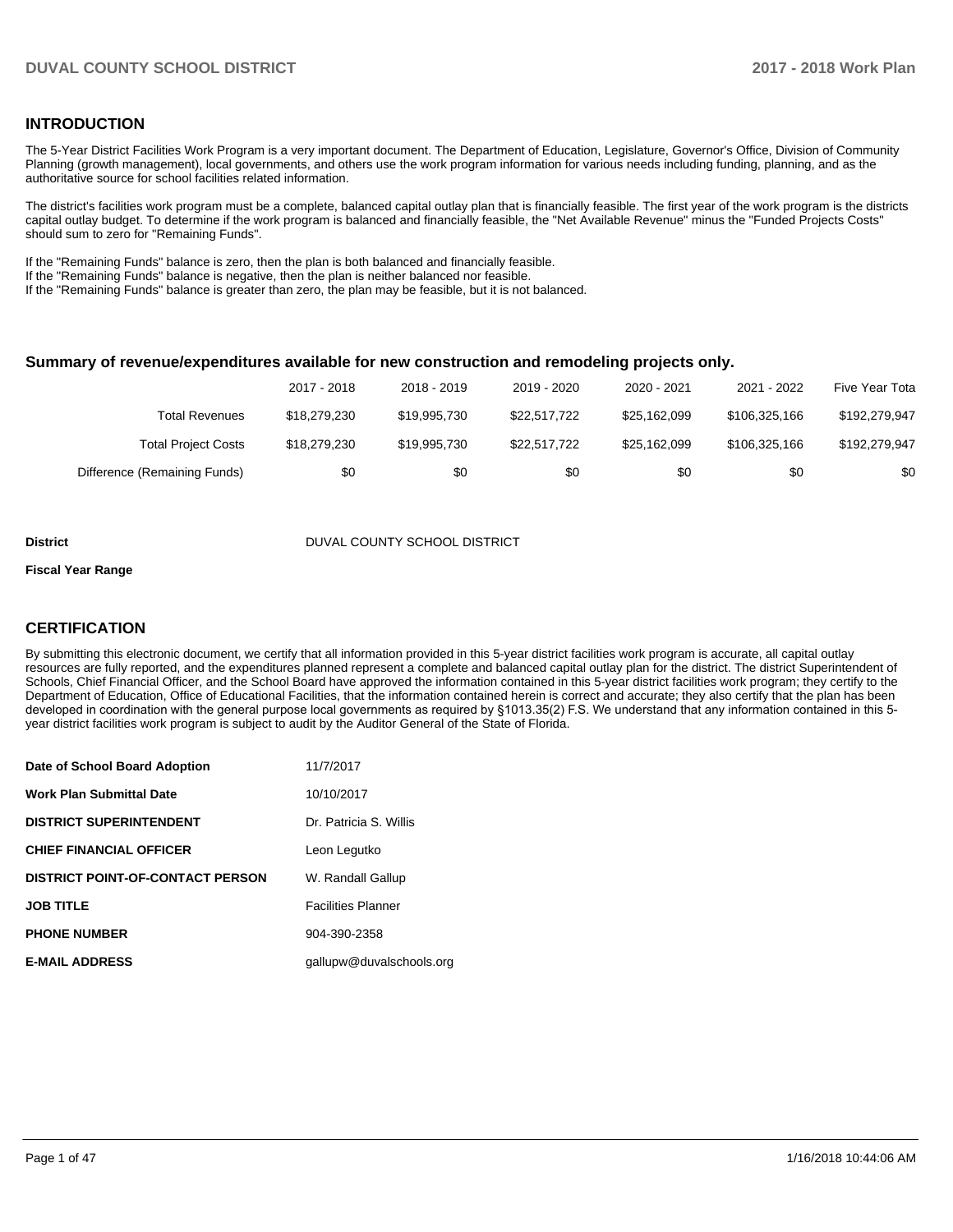# **Expenditures**

### **Expenditure for Maintenance, Repair and Renovation from 1.50-Mills and PECO**

Annually, prior to the adoption of the district school budget, each school board must prepare a tentative district facilities work program that includes a schedule of major repair and renovation projects necessary to maintain the educational and ancillary facilities of the district.

| Item                                                                                                                                                                                                                                                                                                                                                                                                                                                                                                                                                                                                                                                                                                                                                                                                                                                                                                                                                                                                                                                                                                                                                                                                                                                                                                                                                                                                                                                                                                                                                                                                                                                                                                                                                                                                                                                                                                                                                                                                                                                                                                                                                                                                                                                                                                                                                                                                                                                                                                                                                                                                                                                                                                                                                                                                                                                                                                                                                                                                                                                                                                                                                                                                                                                                                                                                                                                                                                                                                                                                                                                                                                                                                                                                                                                                                                                                                                                                                                                                                                                                                                                                                                                                                                                                                                                                                                                                                                                                                                                                                                                                                                                                                                                              | 2017 - 2018          | 2018 - 2019      | 2019 - 2020                                       | 2020 - 2021 | 2021 - 2022 | <b>Total</b> |
|-----------------------------------------------------------------------------------------------------------------------------------------------------------------------------------------------------------------------------------------------------------------------------------------------------------------------------------------------------------------------------------------------------------------------------------------------------------------------------------------------------------------------------------------------------------------------------------------------------------------------------------------------------------------------------------------------------------------------------------------------------------------------------------------------------------------------------------------------------------------------------------------------------------------------------------------------------------------------------------------------------------------------------------------------------------------------------------------------------------------------------------------------------------------------------------------------------------------------------------------------------------------------------------------------------------------------------------------------------------------------------------------------------------------------------------------------------------------------------------------------------------------------------------------------------------------------------------------------------------------------------------------------------------------------------------------------------------------------------------------------------------------------------------------------------------------------------------------------------------------------------------------------------------------------------------------------------------------------------------------------------------------------------------------------------------------------------------------------------------------------------------------------------------------------------------------------------------------------------------------------------------------------------------------------------------------------------------------------------------------------------------------------------------------------------------------------------------------------------------------------------------------------------------------------------------------------------------------------------------------------------------------------------------------------------------------------------------------------------------------------------------------------------------------------------------------------------------------------------------------------------------------------------------------------------------------------------------------------------------------------------------------------------------------------------------------------------------------------------------------------------------------------------------------------------------------------------------------------------------------------------------------------------------------------------------------------------------------------------------------------------------------------------------------------------------------------------------------------------------------------------------------------------------------------------------------------------------------------------------------------------------------------------------------------------------------------------------------------------------------------------------------------------------------------------------------------------------------------------------------------------------------------------------------------------------------------------------------------------------------------------------------------------------------------------------------------------------------------------------------------------------------------------------------------------------------------------------------------------------------------------------------------------------------------------------------------------------------------------------------------------------------------------------------------------------------------------------------------------------------------------------------------------------------------------------------------------------------------------------------------------------------------------------------------------------------------------------------------------------|----------------------|------------------|---------------------------------------------------|-------------|-------------|--------------|
|                                                                                                                                                                                                                                                                                                                                                                                                                                                                                                                                                                                                                                                                                                                                                                                                                                                                                                                                                                                                                                                                                                                                                                                                                                                                                                                                                                                                                                                                                                                                                                                                                                                                                                                                                                                                                                                                                                                                                                                                                                                                                                                                                                                                                                                                                                                                                                                                                                                                                                                                                                                                                                                                                                                                                                                                                                                                                                                                                                                                                                                                                                                                                                                                                                                                                                                                                                                                                                                                                                                                                                                                                                                                                                                                                                                                                                                                                                                                                                                                                                                                                                                                                                                                                                                                                                                                                                                                                                                                                                                                                                                                                                                                                                                                   | <b>Actual Budget</b> | Projected        | Projected                                         | Projected   | Projected   |              |
| <b>HVAC</b>                                                                                                                                                                                                                                                                                                                                                                                                                                                                                                                                                                                                                                                                                                                                                                                                                                                                                                                                                                                                                                                                                                                                                                                                                                                                                                                                                                                                                                                                                                                                                                                                                                                                                                                                                                                                                                                                                                                                                                                                                                                                                                                                                                                                                                                                                                                                                                                                                                                                                                                                                                                                                                                                                                                                                                                                                                                                                                                                                                                                                                                                                                                                                                                                                                                                                                                                                                                                                                                                                                                                                                                                                                                                                                                                                                                                                                                                                                                                                                                                                                                                                                                                                                                                                                                                                                                                                                                                                                                                                                                                                                                                                                                                                                                       | \$2,485,474          | \$0              | \$0                                               | \$0         | \$0         | \$2,485,474  |
| Locations: A PHILIP RANDOLPH ACADEMY OF TECHNOLOGIES, ABESS PARK ELEMENTARY, ADMINISTRATION BUILDING KING STREET,<br>ADMINISTRATIVE OFFICES ARLINGTON, ALDEN ROAD EXCEPTIONAL CENTER, ALFRED I DUPONT MIDDLE, ALIMACINI<br>ELEMENTARY, ANDREW A ROBINSON ELEMENTARY, ANDREW JACKSON SENIOR HIGH, ANNIE R MORGAN ELEMENTARY,<br>ARLINGTON ELEMENTARY, ARLINGTON HEIGHTS ELEMENTARY, ARLINGTON MIDDLE, ATLANTIC BEACH ELEMENTARY, ATLANTIC<br>COAST SENIOR HIGH, BALDWIN JUNIOR SENIOR HIGH, BARTRAM SPRINGS ELEMENTARY, BAYVIEW ELEMENTARY, BEAUCLERC<br>ELEMENTARY, BILTMORE ELEMENTARY, BISCAYNE ELEMENTARY, BRENTWOOD ELEMENTARY, BRIDGE TO SUCCESS AT WEST<br>JACKSONVILLE, BROOKVIEW ELEMENTARY, CARTER G WOODSON ELEMENTARY, CEDAR HILLS ELEMENTARY, CENTRAL<br>ADMINISTATIVE OFFICE, CENTRAL RIVERSIDE ELEMENTARY, CHAFFEE TRAIL ELEMENTARY, CHET'S CREEK ELEMENTARY,<br>CHIMNEY LAKES ELEMENTARY, CONSOLIDATED SERVICE CENTER, CROWN POINT ELEMENTARY, CRYSTAL SPRINGS<br>ELEMENTARY, DARNELL COOKMAN JUNIOR SENIOR HIGH, DINSMORE ELEMENTARY, DON BREWER ELEMENTARY, DOUGLAS<br>ANDERSON SCHOOL OF THE ARTS, DUNCAN U FLETCHER MIDDLE, DUNCAN U FLETCHER SENIOR HIGH, EDWARD H WHITE<br>SENIOR HIGH, ENGLEWOOD ELEMENTARY, ENGLEWOOD SENIOR HIGH, ENTERPRISE LEARNING ACADEMY, FIRST COAST SENIOR<br>HIGH, FISHWEIR ELEMENTARY, FORT CAROLINE ELEMENTARY, FORT CAROLINE MIDDLE, FRANK H PETERSON ACADEMY OF<br>TECHNOLOGIES, GARDEN CITY ELEMENTARY, GEORGE WASHINGTON CARVER ELEMENTARY, GRAND PARK CAREER CENTER,<br>GRASP ACADEMY, GREENFIELD ELEMENTARY, GREENLAND PINES ELEMENTARY, GREGORY DRIVE ELEMENTARY, HENDRICKS<br>AVENUE ELEMENTARY, HENRY F KITE ELEMENTARY, HIGHLANDS ELEMENTARY, HIGHLANDS MIDDLE, HOGAN-SPRING GLEN<br>ELEMENTARY, HOLIDAY HILL ELEMENTARY, HYDE GROVE ELEMENTARY, HYDE PARK ELEMENTARY, J E B STUART MIDDLE,<br>JACKSONVILLE BEACH ELEMENTARY, JACKSONVILLE HEIGHTS ELEMENTARY, JAMES WELDON JOHNSON COLLEGE<br>PREPARATORY MIDDLE, JAMES WELDON JOHNSON OLD, JEAN RIBAULT MIDDLE, JEAN RIBAULT SENIOR HIGH, JEFFERSON DAVIS<br>MIDDLE, JOHN ALLEN AXSON ELEMENTARY, JOHN E FORD K-8, JOHN LOVE ELEMENTARY, JOHN STOCKTON ELEMENTARY,<br>JOSEPH FINEGAN ELEMENTARY, JOSEPH STILWELL MIDDLE, KERNAN MIDDLE, KERNAN TRAIL ELEMENTARY, KINGS TRAIL<br>ELEMENTARY, KIRBY-SMITH MIDDLE, LACKAWANNA ALTERNATIVE EDUCATION CENTER, LAKE FOREST ELEMENTARY, LAKE LUCIN<br>ELEMENTARY, LAKE SHORE MIDDLE, LANDMARK MIDDLE, LANDON MIDDLE, LAVILLA SCHOOL OF THE ARTS, LONE STAR<br>ELEMENTARY, LONG BRANCH ELEMENTARY, LORETTO ELEMENTARY, LOUIS S SHEFFIELD ELEMENTARY, LOVE GROVE<br>ELEMENTARY, MAINTENANCE # 1 LIBERTY STREET, MAINTENANCE # 2 POWERS AVENUE, MAINTENANCE # 3 STRICKLAND,<br>MAINTENANCE SUBSTATION #13, MAMIE AGNES JONES ELEMENTARY, MANDARIN MIDDLE, MANDARIN OAKS ELEMENTARY,<br>MANDARIN SENIOR HIGH, MARINE SCIENCE EDUCATION CENTER, MARTIN LUTHER KING ELEMENTARY, MATTHEW W GILBERT<br>MIDDLE, MATTIE V RUTHERFORD ALTERNATIVE EDUCATION, MAYPORT ELEMENTARY, MAYPORT MIDDLE, MERRILL ROAD<br>ELEMENTARY, MOUNT HERMAN EXCEPTIONAL STUDENT CENTER, NEPTUNE BEACH ELEMENTARY, NEW BERLIN ELEMENTARY,<br>NORMANDY VILLAGE ELEMENTARY, NORTH SHORE ELEMENTARY, NORTHWESTERN MIDDLE, NUTRITION SERVICE CENTER, OAK<br>HILL ACADEMY, OCEANWAY ELEMENTARY, OCEANWAY MIDDLE, ORTEGA ELEMENTARY, PALM AVENUE EXCEPTIONAL STUDENT<br>CENTER, PARKWOOD HEIGHTS ELEMENTARY, PAXON SCHOOL FOR ADVANCED STUDIES, PICKETT ELEMENTARY, PINE ESTATES<br>ELEMENTARY, PINE FOREST ELEMENTARY, PINEDALE ELEMENTARY, R V DANIELS ELEMENTARY, RAMONA ELEMENTARY,<br>REYNOLDS LANE ELEMENTARY, RICHARD L BROWN GIFTED & TALENTED, ROBERT E LEE SENIOR HIGH, RUFUS E PAYNE<br>ELEMENTARY, RUTH N UPSON ELEMENTARY, RUTLEDGE H PEARSON ELEMENTARY, S A HULL ELEMENTARY, SABAL PALM<br>ELEMENTARY, SADIE TILLIS ELEMENTARY, SAINT CLAIR EVANS ACADEMY ELEMENTARY, SALLYE B MATHIS ELEMENTARY, SAMUE<br>W WOLFSON SENIOR HIGH, SAN JOSE ELEMENTARY, SAN MATEO ELEMENTARY, SAN PABLO ELEMENTARY, SANDALWOOD SENIO<br>HIGH, SEABREEZE ELEMENTARY, SMART POPE LIVINGSTON ELEMENTARY, SOUTHSIDE ADMINISTRATION, SOUTHSIDE ESTATES<br>ELEMENTARY, SOUTHSIDE MIDDLE, SPRING PARK ELEMENTARY, STANTON COLLEGE PREPARATORY SCHOOL, STONEWALL<br>JACKSON ELEMENTARY, SUSIE E TOLBERT ELEMENTARY, TEAM CENTER-SHULTZ CENTER, TERRY PARKER SENIOR HIGH,<br>THOMAS JEFFERSON ELEMENTARY, TIMUCUAN ELEMENTARY, TWIN LAKES ELEMENTARY, TWIN LAKES MIDDLE, VENETIA<br>ELEMENTARY, WATERLEAF ELEMENTARY, WEST RIVERSIDE ELEMENTARY, WESTSIDE HIGH SCHOOL, WESTVIEW K-8,<br>WHITEHOUSE ELEMENTARY, WILLIAM M RAINES SENIOR HIGH, WINDY HILL ELEMENTARY, WOODLAND ACRES ELEMENTARY,<br>YWLA/YMLA<br>  Floorina | \$800,000            | \$0 <sub>1</sub> | $\mathcal{S}$ <sup><math>\mathcal{O}</math></sup> | \$0         | \$0         | \$800,000    |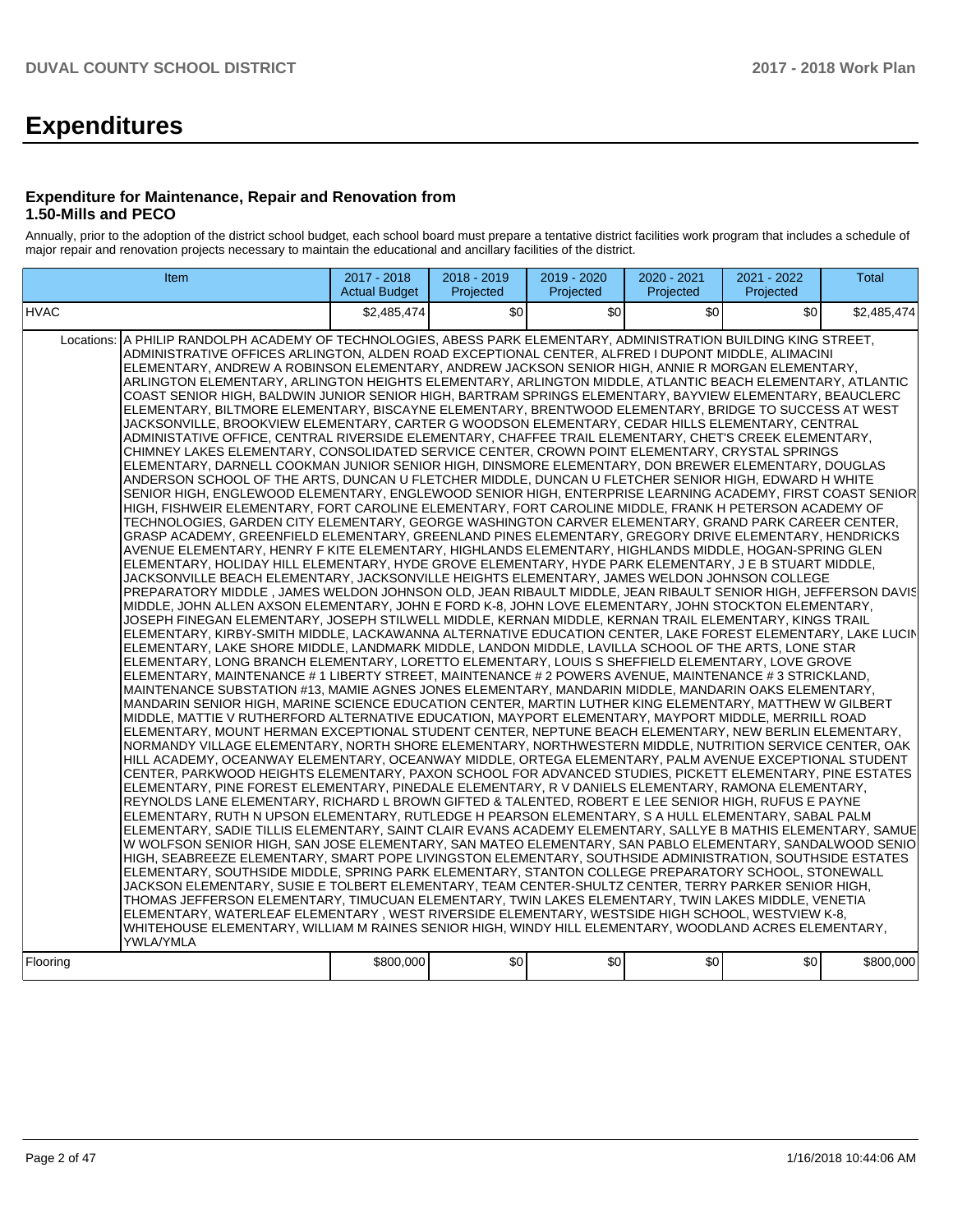| Locations: A PHILIP RANDOLPH ACADEMY OF TECHNOLOGIES, ABESS PARK ELEMENTARY, ADMINISTRATION BUILDING KING STREET,<br>ADMINISTRATIVE OFFICES ARLINGTON, ALDEN ROAD EXCEPTIONAL CENTER, ALFRED I DUPONT MIDDLE, ALIMACINI<br>ELEMENTARY, ANDREW A ROBINSON ELEMENTARY, ANDREW JACKSON SENIOR HIGH, ANNIE R MORGAN ELEMENTARY,<br>ARLINGTON ELEMENTARY, ARLINGTON HEIGHTS ELEMENTARY, ARLINGTON MIDDLE, ATLANTIC BEACH ELEMENTARY, ATLANTIC<br>COAST SENIOR HIGH, BALDWIN JUNIOR SENIOR HIGH, BARTRAM SPRINGS ELEMENTARY, BAYVIEW ELEMENTARY, BEAUCLERC<br>ELEMENTARY, BILTMORE ELEMENTARY, BISCAYNE ELEMENTARY, BRENTWOOD ELEMENTARY, BRIDGE TO SUCCESS AT WEST<br>JACKSONVILLE, BROOKVIEW ELEMENTARY, CARTER G WOODSON ELEMENTARY, CEDAR HILLS ELEMENTARY, CENTRAL<br>ADMINISTATIVE OFFICE, CENTRAL RIVERSIDE ELEMENTARY, CHAFFEE TRAIL ELEMENTARY, CHET'S CREEK ELEMENTARY,<br>CHIMNEY LAKES ELEMENTARY, CONSOLIDATED SERVICE CENTER, CROWN POINT ELEMENTARY, CRYSTAL SPRINGS<br>ELEMENTARY, DARNELL COOKMAN JUNIOR SENIOR HIGH, DINSMORE ELEMENTARY, DON BREWER ELEMENTARY, DOUGLAS<br>ANDERSON SCHOOL OF THE ARTS, DUNCAN U FLETCHER MIDDLE, DUNCAN U FLETCHER SENIOR HIGH, EDWARD H WHITE<br>SENIOR HIGH, ENGLEWOOD ELEMENTARY, ENGLEWOOD SENIOR HIGH, ENTERPRISE LEARNING ACADEMY, FIRST COAST SENIOR<br>HIGH, FISHWEIR ELEMENTARY, FORT CAROLINE ELEMENTARY, FORT CAROLINE MIDDLE, FRANK H PETERSON ACADEMY OF<br>TECHNOLOGIES, GARDEN CITY ELEMENTARY, GEORGE WASHINGTON CARVER ELEMENTARY, GRAND PARK CAREER CENTER,<br>GRASP ACADEMY, GREENFIELD ELEMENTARY, GREENLAND PINES ELEMENTARY, GREGORY DRIVE ELEMENTARY, HENDRICKS<br>AVENUE ELEMENTARY, HENRY F KITE ELEMENTARY, HIGHLANDS ELEMENTARY, HIGHLANDS MIDDLE, HOGAN-SPRING GLEN<br>ELEMENTARY, HOLIDAY HILL ELEMENTARY, HYDE GROVE ELEMENTARY, HYDE PARK ELEMENTARY, J E B STUART MIDDLE,<br>JACKSONVILLE BEACH ELEMENTARY, JACKSONVILLE HEIGHTS ELEMENTARY, JAMES WELDON JOHNSON COLLEGE<br>PREPARATORY MIDDLE, JAMES WELDON JOHNSON OLD, JEAN RIBAULT MIDDLE, JEAN RIBAULT SENIOR HIGH, JEFFERSON DAVIS<br>MIDDLE, JOHN ALLEN AXSON ELEMENTARY, JOHN E FORD K-8, JOHN LOVE ELEMENTARY, JOHN STOCKTON ELEMENTARY,<br>JOSEPH FINEGAN ELEMENTARY, JOSEPH STILWELL MIDDLE, KERNAN MIDDLE, KERNAN TRAIL ELEMENTARY, KINGS TRAIL<br>ELEMENTARY, KIRBY-SMITH MIDDLE, LACKAWANNA ALTERNATIVE EDUCATION CENTER, LAKE FOREST ELEMENTARY, LAKE LUCIN<br>ELEMENTARY, LAKE SHORE MIDDLE, LANDMARK MIDDLE, LANDON MIDDLE, LAVILLA SCHOOL OF THE ARTS, LONE STAR<br>ELEMENTARY, LONG BRANCH ELEMENTARY, LORETTO ELEMENTARY, LOUIS S SHEFFIELD ELEMENTARY, LOVE GROVE<br>ELEMENTARY, MAINTENANCE # 1 LIBERTY STREET, MAINTENANCE # 2 POWERS AVENUE, MAINTENANCE # 3 STRICKLAND,<br>MAINTENANCE SUBSTATION #13, MAMIE AGNES JONES ELEMENTARY, MANDARIN MIDDLE, MANDARIN OAKS ELEMENTARY,<br>MANDARIN SENIOR HIGH, MARINE SCIENCE EDUCATION CENTER, MARTIN LUTHER KING ELEMENTARY, MATTHEW W GILBERT<br>MIDDLE, MATTIE V RUTHERFORD ALTERNATIVE EDUCATION, MAYPORT ELEMENTARY, MAYPORT MIDDLE, MERRILL ROAD<br>ELEMENTARY, MOUNT HERMAN EXCEPTIONAL STUDENT CENTER, NEPTUNE BEACH ELEMENTARY, NEW BERLIN ELEMENTARY,<br>NORMANDY VILLAGE ELEMENTARY, NORTH SHORE ELEMENTARY, NORTHWESTERN MIDDLE, NUTRITION SERVICE CENTER, OAK<br>HILL ACADEMY, OCEANWAY ELEMENTARY, OCEANWAY MIDDLE, ORTEGA ELEMENTARY, PALM AVENUE EXCEPTIONAL STUDENT<br>CENTER. PARKWOOD HEIGHTS ELEMENTARY, PAXON SCHOOL FOR ADVANCED STUDIES. PICKETT ELEMENTARY, PINE ESTATES<br>ELEMENTARY, PINE FOREST ELEMENTARY, PINEDALE ELEMENTARY, R V DANIELS ELEMENTARY, RAMONA ELEMENTARY,<br>REYNOLDS LANE ELEMENTARY, RICHARD L BROWN GIFTED & TALENTED, ROBERT E LEE SENIOR HIGH, RUFUS E PAYNE<br>ELEMENTARY, RUTH N UPSON ELEMENTARY, RUTLEDGE H PEARSON ELEMENTARY, S A HULL ELEMENTARY, SABAL PALM<br>ELEMENTARY, SADIE TILLIS ELEMENTARY, SAINT CLAIR EVANS ACADEMY ELEMENTARY, SALLYE B MATHIS ELEMENTARY, SAMUE<br>W WOLFSON SENIOR HIGH, SAN JOSE ELEMENTARY, SAN MATEO ELEMENTARY, SAN PABLO ELEMENTARY, SANDALWOOD SENIO<br>HIGH, SEABREEZE ELEMENTARY, SMART POPE LIVINGSTON ELEMENTARY, SOUTHSIDE ADMINISTRATION, SOUTHSIDE ESTATES<br>ELEMENTARY, SOUTHSIDE MIDDLE, SPRING PARK ELEMENTARY, STANTON COLLEGE PREPARATORY SCHOOL, STONEWALL<br>JACKSON ELEMENTARY, SUSIE E TOLBERT ELEMENTARY, TEAM CENTER-SHULTZ CENTER, TERRY PARKER SENIOR HIGH,<br>THOMAS JEFFERSON ELEMENTARY, TIMUCUAN ELEMENTARY, TWIN LAKES ELEMENTARY, TWIN LAKES MIDDLE, VENETIA<br>ELEMENTARY, WATERLEAF ELEMENTARY, WEST RIVERSIDE ELEMENTARY, WESTSIDE HIGH SCHOOL, WESTVIEW K-8,<br>WHITEHOUSE ELEMENTARY, WILLIAM M RAINES SENIOR HIGH, WINDY HILL ELEMENTARY, WOODLAND ACRES ELEMENTARY,<br><b>YWLA/YMLA</b><br>\$0<br>\$0<br>\$0<br>\$2,900,000<br>\$0<br>\$2,900,000 |         |  |  |  |
|--------------------------------------------------------------------------------------------------------------------------------------------------------------------------------------------------------------------------------------------------------------------------------------------------------------------------------------------------------------------------------------------------------------------------------------------------------------------------------------------------------------------------------------------------------------------------------------------------------------------------------------------------------------------------------------------------------------------------------------------------------------------------------------------------------------------------------------------------------------------------------------------------------------------------------------------------------------------------------------------------------------------------------------------------------------------------------------------------------------------------------------------------------------------------------------------------------------------------------------------------------------------------------------------------------------------------------------------------------------------------------------------------------------------------------------------------------------------------------------------------------------------------------------------------------------------------------------------------------------------------------------------------------------------------------------------------------------------------------------------------------------------------------------------------------------------------------------------------------------------------------------------------------------------------------------------------------------------------------------------------------------------------------------------------------------------------------------------------------------------------------------------------------------------------------------------------------------------------------------------------------------------------------------------------------------------------------------------------------------------------------------------------------------------------------------------------------------------------------------------------------------------------------------------------------------------------------------------------------------------------------------------------------------------------------------------------------------------------------------------------------------------------------------------------------------------------------------------------------------------------------------------------------------------------------------------------------------------------------------------------------------------------------------------------------------------------------------------------------------------------------------------------------------------------------------------------------------------------------------------------------------------------------------------------------------------------------------------------------------------------------------------------------------------------------------------------------------------------------------------------------------------------------------------------------------------------------------------------------------------------------------------------------------------------------------------------------------------------------------------------------------------------------------------------------------------------------------------------------------------------------------------------------------------------------------------------------------------------------------------------------------------------------------------------------------------------------------------------------------------------------------------------------------------------------------------------------------------------------------------------------------------------------------------------------------------------------------------------------------------------------------------------------------------------------------------------------------------------------------------------------------------------------------------------------------------------------------------------------------------------------------------------------------------------------------------------------------------------------------------------------------------------------------|---------|--|--|--|
|                                                                                                                                                                                                                                                                                                                                                                                                                                                                                                                                                                                                                                                                                                                                                                                                                                                                                                                                                                                                                                                                                                                                                                                                                                                                                                                                                                                                                                                                                                                                                                                                                                                                                                                                                                                                                                                                                                                                                                                                                                                                                                                                                                                                                                                                                                                                                                                                                                                                                                                                                                                                                                                                                                                                                                                                                                                                                                                                                                                                                                                                                                                                                                                                                                                                                                                                                                                                                                                                                                                                                                                                                                                                                                                                                                                                                                                                                                                                                                                                                                                                                                                                                                                                                                                                                                                                                                                                                                                                                                                                                                                                                                                                                                                                                                                      |         |  |  |  |
|                                                                                                                                                                                                                                                                                                                                                                                                                                                                                                                                                                                                                                                                                                                                                                                                                                                                                                                                                                                                                                                                                                                                                                                                                                                                                                                                                                                                                                                                                                                                                                                                                                                                                                                                                                                                                                                                                                                                                                                                                                                                                                                                                                                                                                                                                                                                                                                                                                                                                                                                                                                                                                                                                                                                                                                                                                                                                                                                                                                                                                                                                                                                                                                                                                                                                                                                                                                                                                                                                                                                                                                                                                                                                                                                                                                                                                                                                                                                                                                                                                                                                                                                                                                                                                                                                                                                                                                                                                                                                                                                                                                                                                                                                                                                                                                      | Roofing |  |  |  |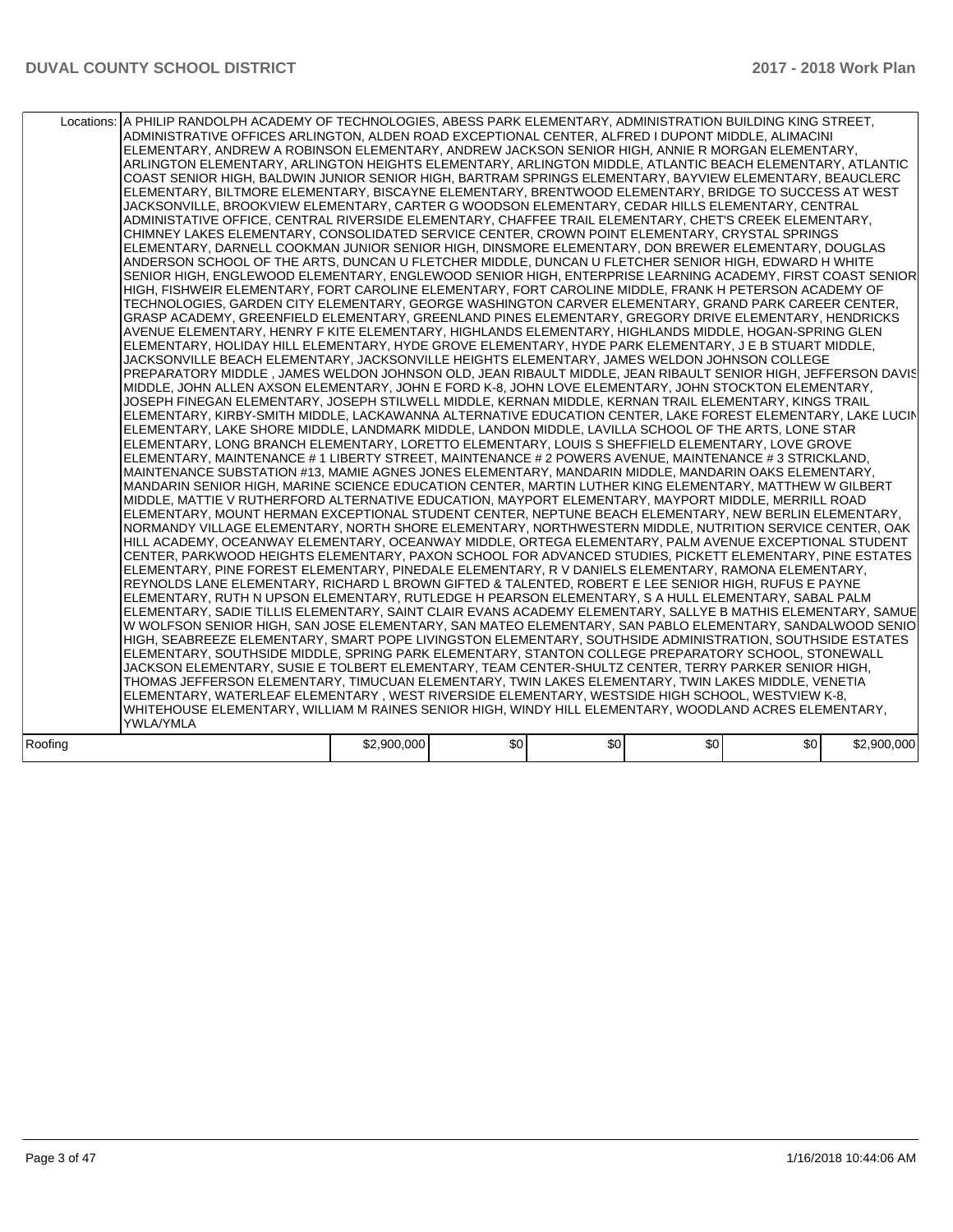|                | Locations:   A PHILIP RANDOLPH ACADEMY OF TECHNOLOGIES, ABESS PARK ELEMENTARY, ADMINISTRATION BUILDING KING STREET,<br>ADMINISTRATIVE OFFICES ARLINGTON, ALDEN ROAD EXCEPTIONAL CENTER, ALFRED I DUPONT MIDDLE, ALIMACINI<br>ELEMENTARY, ANDREW A ROBINSON ELEMENTARY, ANDREW JACKSON SENIOR HIGH, ANNIE R MORGAN ELEMENTARY,<br>ARLINGTON ELEMENTARY, ARLINGTON HEIGHTS ELEMENTARY, ARLINGTON MIDDLE, ATLANTIC BEACH ELEMENTARY, ATLANTIC<br>COAST SENIOR HIGH, BALDWIN JUNIOR SENIOR HIGH, BARTRAM SPRINGS ELEMENTARY, BAYVIEW ELEMENTARY, BEAUCLERC<br>ELEMENTARY, BILTMORE ELEMENTARY, BISCAYNE ELEMENTARY, BRENTWOOD ELEMENTARY, BRIDGE TO SUCCESS AT WEST<br>JACKSONVILLE. BROOKVIEW ELEMENTARY. CARTER G WOODSON ELEMENTARY. CEDAR HILLS ELEMENTARY. CENTRAL<br>ADMINISTATIVE OFFICE, CENTRAL RIVERSIDE ELEMENTARY, CHAFFEE TRAIL ELEMENTARY, CHET'S CREEK ELEMENTARY,<br>CHIMNEY LAKES ELEMENTARY, CONSOLIDATED SERVICE CENTER, CROWN POINT ELEMENTARY, CRYSTAL SPRINGS<br>ELEMENTARY, DARNELL COOKMAN JUNIOR SENIOR HIGH, DINSMORE ELEMENTARY, DON BREWER ELEMENTARY, DOUGLAS<br>ANDERSON SCHOOL OF THE ARTS, DUNCAN U FLETCHER MIDDLE, DUNCAN U FLETCHER SENIOR HIGH, EDWARD H WHITE<br>SENIOR HIGH, ENGLEWOOD ELEMENTARY, ENGLEWOOD SENIOR HIGH, ENTERPRISE LEARNING ACADEMY, FIRST COAST SENIOR<br>HIGH, FISHWEIR ELEMENTARY, FORT CAROLINE ELEMENTARY, FORT CAROLINE MIDDLE, FRANK H PETERSON ACADEMY OF<br>TECHNOLOGIES, GARDEN CITY ELEMENTARY, GEORGE WASHINGTON CARVER ELEMENTARY, GRAND PARK CAREER CENTER,<br>GRASP ACADEMY, GREENFIELD ELEMENTARY, GREENLAND PINES ELEMENTARY, GREGORY DRIVE ELEMENTARY, HENDRICKS<br>AVENUE ELEMENTARY, HENRY F KITE ELEMENTARY, HIGHLANDS ELEMENTARY, HIGHLANDS MIDDLE, HOGAN-SPRING GLEN<br>ELEMENTARY, HOLIDAY HILL ELEMENTARY, HYDE GROVE ELEMENTARY, HYDE PARK ELEMENTARY, J E B STUART MIDDLE,<br>JACKSONVILLE BEACH ELEMENTARY, JACKSONVILLE HEIGHTS ELEMENTARY, JAMES WELDON JOHNSON COLLEGE<br>PREPARATORY MIDDLE, JAMES WELDON JOHNSON OLD, JEAN RIBAULT MIDDLE, JEAN RIBAULT SENIOR HIGH, JEFFERSON DAVIS<br>MIDDLE, JOHN ALLEN AXSON ELEMENTARY, JOHN E FORD K-8, JOHN LOVE ELEMENTARY, JOHN STOCKTON ELEMENTARY,<br>JOSEPH FINEGAN ELEMENTARY, JOSEPH STILWELL MIDDLE, KERNAN MIDDLE, KERNAN TRAIL ELEMENTARY, KINGS TRAIL<br>ELEMENTARY, KIRBY-SMITH MIDDLE, LACKAWANNA ALTERNATIVE EDUCATION CENTER, LAKE FOREST ELEMENTARY, LAKE LUCIN<br>ELEMENTARY, LAKE SHORE MIDDLE, LANDMARK MIDDLE, LANDON MIDDLE, LAVILLA SCHOOL OF THE ARTS, LONE STAR<br>ELEMENTARY, LONG BRANCH ELEMENTARY, LORETTO ELEMENTARY, LOUIS S SHEFFIELD ELEMENTARY, LOVE GROVE<br>ELEMENTARY, MAINTENANCE # 1 LIBERTY STREET, MAINTENANCE # 2 POWERS AVENUE, MAINTENANCE # 3 STRICKLAND,<br>MAINTENANCE SUBSTATION #13, MAMIE AGNES JONES ELEMENTARY, MANDARIN MIDDLE, MANDARIN OAKS ELEMENTARY,<br>MANDARIN SENIOR HIGH, MARINE SCIENCE EDUCATION CENTER, MARTIN LUTHER KING ELEMENTARY, MATTHEW W GILBERT<br>MIDDLE, MATTIE V RUTHERFORD ALTERNATIVE EDUCATION, MAYPORT ELEMENTARY, MAYPORT MIDDLE, MERRILL ROAD<br>ELEMENTARY, MOUNT HERMAN EXCEPTIONAL STUDENT CENTER, NEPTUNE BEACH ELEMENTARY, NEW BERLIN ELEMENTARY,<br>NORMANDY VILLAGE ELEMENTARY, NORTH SHORE ELEMENTARY, NORTHWESTERN MIDDLE, NUTRITION SERVICE CENTER, OAK<br>HILL ACADEMY, OCEANWAY ELEMENTARY, OCEANWAY MIDDLE, ORTEGA ELEMENTARY, PALM AVENUE EXCEPTIONAL STUDENT<br>CENTER, PARKWOOD HEIGHTS ELEMENTARY, PAXON SCHOOL FOR ADVANCED STUDIES, PICKETT ELEMENTARY, PINE ESTATES<br>ELEMENTARY, PINE FOREST ELEMENTARY, PINEDALE ELEMENTARY, R V DANIELS ELEMENTARY, RAMONA ELEMENTARY,<br>REYNOLDS LANE ELEMENTARY, RICHARD L BROWN GIFTED & TALENTED, ROBERT E LEE SENIOR HIGH, RUFUS E PAYNE<br>ELEMENTARY, RUTH N UPSON ELEMENTARY, RUTLEDGE H PEARSON ELEMENTARY, S A HULL ELEMENTARY, SABAL PALM<br>ELEMENTARY, SADIE TILLIS ELEMENTARY, SAINT CLAIR EVANS ACADEMY ELEMENTARY, SALLYE B MATHIS ELEMENTARY, SAMUE<br>W WOLFSON SENIOR HIGH, SAN JOSE ELEMENTARY, SAN MATEO ELEMENTARY, SAN PABLO ELEMENTARY, SANDALWOOD SENIO<br>HIGH, SEABREEZE ELEMENTARY, SMART POPE LIVINGSTON ELEMENTARY, SOUTHSIDE ADMINISTRATION, SOUTHSIDE ESTATES<br>ELEMENTARY, SOUTHSIDE MIDDLE, SPRING PARK ELEMENTARY, STANTON COLLEGE PREPARATORY SCHOOL, STONEWALL<br>JACKSON ELEMENTARY, SUSIE E TOLBERT ELEMENTARY, TEAM CENTER-SHULTZ CENTER, TERRY PARKER SENIOR HIGH,<br>THOMAS JEFFERSON ELEMENTARY, TIMUCUAN ELEMENTARY, TWIN LAKES ELEMENTARY, TWIN LAKES MIDDLE, VENETIA<br>ELEMENTARY, WATERLEAF ELEMENTARY, WEST RIVERSIDE ELEMENTARY, WESTSIDE HIGH SCHOOL, WESTVIEW K-8,<br>WHITEHOUSE ELEMENTARY, WILLIAM M RAINES SENIOR HIGH, WINDY HILL ELEMENTARY, WOODLAND ACRES ELEMENTARY,<br><b>YWLA/YMLA</b> |             |                  |     |     |     |             |
|----------------|------------------------------------------------------------------------------------------------------------------------------------------------------------------------------------------------------------------------------------------------------------------------------------------------------------------------------------------------------------------------------------------------------------------------------------------------------------------------------------------------------------------------------------------------------------------------------------------------------------------------------------------------------------------------------------------------------------------------------------------------------------------------------------------------------------------------------------------------------------------------------------------------------------------------------------------------------------------------------------------------------------------------------------------------------------------------------------------------------------------------------------------------------------------------------------------------------------------------------------------------------------------------------------------------------------------------------------------------------------------------------------------------------------------------------------------------------------------------------------------------------------------------------------------------------------------------------------------------------------------------------------------------------------------------------------------------------------------------------------------------------------------------------------------------------------------------------------------------------------------------------------------------------------------------------------------------------------------------------------------------------------------------------------------------------------------------------------------------------------------------------------------------------------------------------------------------------------------------------------------------------------------------------------------------------------------------------------------------------------------------------------------------------------------------------------------------------------------------------------------------------------------------------------------------------------------------------------------------------------------------------------------------------------------------------------------------------------------------------------------------------------------------------------------------------------------------------------------------------------------------------------------------------------------------------------------------------------------------------------------------------------------------------------------------------------------------------------------------------------------------------------------------------------------------------------------------------------------------------------------------------------------------------------------------------------------------------------------------------------------------------------------------------------------------------------------------------------------------------------------------------------------------------------------------------------------------------------------------------------------------------------------------------------------------------------------------------------------------------------------------------------------------------------------------------------------------------------------------------------------------------------------------------------------------------------------------------------------------------------------------------------------------------------------------------------------------------------------------------------------------------------------------------------------------------------------------------------------------------------------------------------------------------------------------------------------------------------------------------------------------------------------------------------------------------------------------------------------------------------------------------------------------------------------------------------------------------------------------------------------------------------------------------------------------------------------------------------------------------|-------------|------------------|-----|-----|-----|-------------|
| Safety to Life |                                                                                                                                                                                                                                                                                                                                                                                                                                                                                                                                                                                                                                                                                                                                                                                                                                                                                                                                                                                                                                                                                                                                                                                                                                                                                                                                                                                                                                                                                                                                                                                                                                                                                                                                                                                                                                                                                                                                                                                                                                                                                                                                                                                                                                                                                                                                                                                                                                                                                                                                                                                                                                                                                                                                                                                                                                                                                                                                                                                                                                                                                                                                                                                                                                                                                                                                                                                                                                                                                                                                                                                                                                                                                                                                                                                                                                                                                                                                                                                                                                                                                                                                                                                                                                                                                                                                                                                                                                                                                                                                                                                                                                                                                                                              | \$1,351,995 | \$0 <sub>1</sub> | \$0 | \$0 | \$0 | \$1,351,995 |
|                |                                                                                                                                                                                                                                                                                                                                                                                                                                                                                                                                                                                                                                                                                                                                                                                                                                                                                                                                                                                                                                                                                                                                                                                                                                                                                                                                                                                                                                                                                                                                                                                                                                                                                                                                                                                                                                                                                                                                                                                                                                                                                                                                                                                                                                                                                                                                                                                                                                                                                                                                                                                                                                                                                                                                                                                                                                                                                                                                                                                                                                                                                                                                                                                                                                                                                                                                                                                                                                                                                                                                                                                                                                                                                                                                                                                                                                                                                                                                                                                                                                                                                                                                                                                                                                                                                                                                                                                                                                                                                                                                                                                                                                                                                                                              |             |                  |     |     |     |             |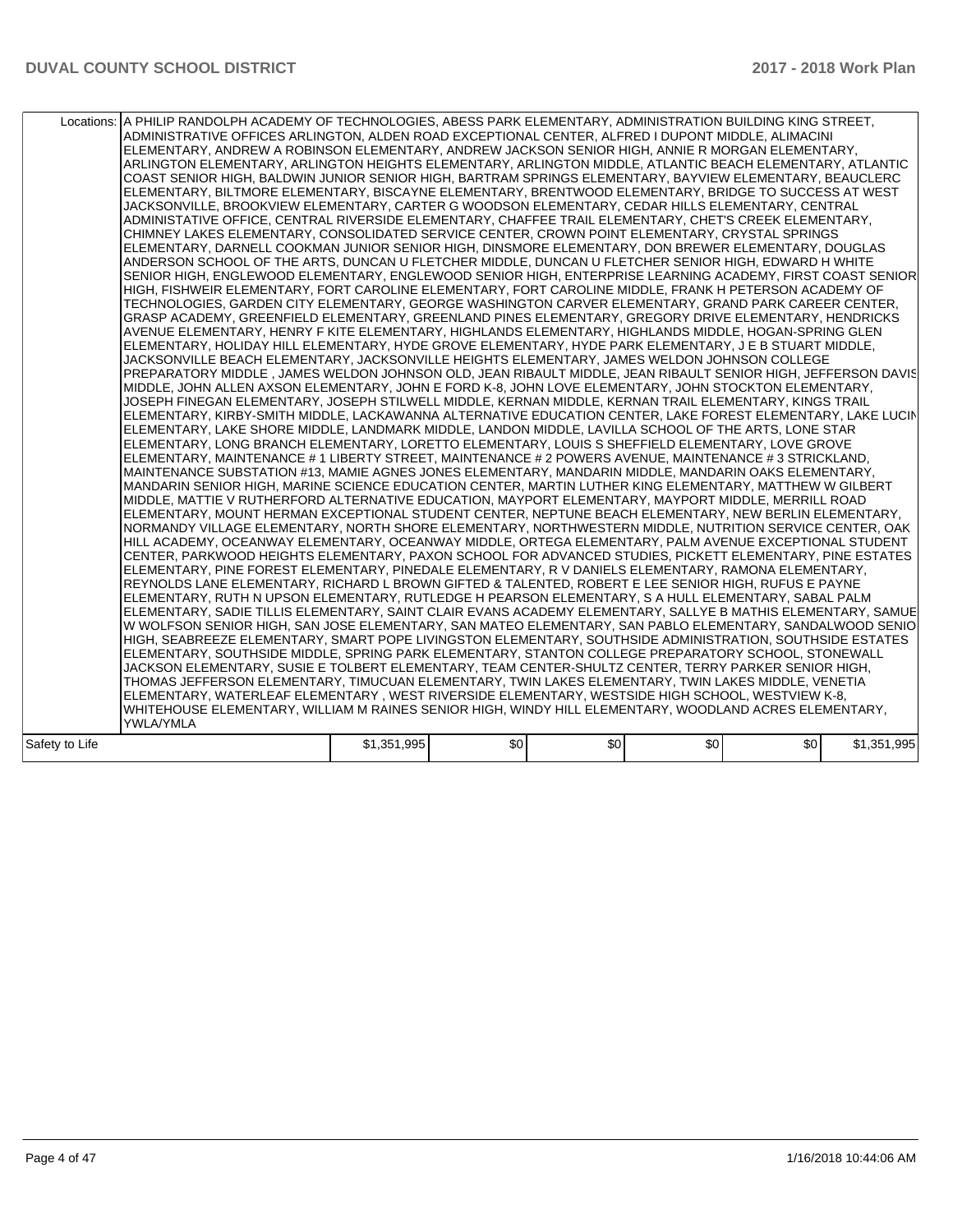| Locations: A PHILIP RANDOLPH ACADEMY OF TECHNOLOGIES, ABESS PARK ELEMENTARY, ADMINISTRATION BUILDING KING STREET,<br>ADMINISTRATIVE OFFICES ARLINGTON, ALDEN ROAD EXCEPTIONAL CENTER, ALFRED I DUPONT MIDDLE, ALIMACINI<br>ELEMENTARY, ANDREW A ROBINSON ELEMENTARY, ANDREW JACKSON SENIOR HIGH, ANNIE R MORGAN ELEMENTARY,<br>ARLINGTON ELEMENTARY, ARLINGTON HEIGHTS ELEMENTARY, ARLINGTON MIDDLE, ATLANTIC BEACH ELEMENTARY, ATLANTIC<br>COAST SENIOR HIGH, BALDWIN JUNIOR SENIOR HIGH, BARTRAM SPRINGS ELEMENTARY, BAYVIEW ELEMENTARY, BEAUCLERC<br>ELEMENTARY, BILTMORE ELEMENTARY, BISCAYNE ELEMENTARY, BRENTWOOD ELEMENTARY, BRIDGE TO SUCCESS AT WEST<br>JACKSONVILLE, BROOKVIEW ELEMENTARY, CARTER G WOODSON ELEMENTARY, CEDAR HILLS ELEMENTARY, CENTRAL<br>ADMINISTATIVE OFFICE, CENTRAL RIVERSIDE ELEMENTARY, CHAFFEE TRAIL ELEMENTARY, CHET'S CREEK ELEMENTARY,<br>CHIMNEY LAKES ELEMENTARY, CONSOLIDATED SERVICE CENTER, CROWN POINT ELEMENTARY, CRYSTAL SPRINGS<br>ELEMENTARY, DARNELL COOKMAN JUNIOR SENIOR HIGH, DINSMORE ELEMENTARY, DON BREWER ELEMENTARY, DOUGLAS<br>ANDERSON SCHOOL OF THE ARTS, DUNCAN U FLETCHER MIDDLE, DUNCAN U FLETCHER SENIOR HIGH, EDWARD H WHITE<br>SENIOR HIGH, ENGLEWOOD ELEMENTARY, ENGLEWOOD SENIOR HIGH, ENTERPRISE LEARNING ACADEMY, FIRST COAST SENIOR<br>HIGH, FISHWEIR ELEMENTARY, FORT CAROLINE ELEMENTARY, FORT CAROLINE MIDDLE, FRANK H PETERSON ACADEMY OF<br>TECHNOLOGIES, GARDEN CITY ELEMENTARY, GEORGE WASHINGTON CARVER ELEMENTARY, GRAND PARK CAREER CENTER,<br>GRASP ACADEMY, GREENFIELD ELEMENTARY, GREENLAND PINES ELEMENTARY, GREGORY DRIVE ELEMENTARY, HENDRICKS<br>AVENUE ELEMENTARY, HENRY F KITE ELEMENTARY, HIGHLANDS ELEMENTARY, HIGHLANDS MIDDLE, HOGAN-SPRING GLEN<br>ELEMENTARY, HOLIDAY HILL ELEMENTARY, HYDE GROVE ELEMENTARY, HYDE PARK ELEMENTARY, J E B STUART MIDDLE,<br>JACKSONVILLE BEACH ELEMENTARY, JACKSONVILLE HEIGHTS ELEMENTARY, JAMES WELDON JOHNSON COLLEGE<br>PREPARATORY MIDDLE, JAMES WELDON JOHNSON OLD, JEAN RIBAULT MIDDLE, JEAN RIBAULT SENIOR HIGH, JEFFERSON DAVIS<br>MIDDLE, JOHN ALLEN AXSON ELEMENTARY, JOHN E FORD K-8, JOHN LOVE ELEMENTARY, JOHN STOCKTON ELEMENTARY,<br>JOSEPH FINEGAN ELEMENTARY, JOSEPH STILWELL MIDDLE, KERNAN MIDDLE, KERNAN TRAIL ELEMENTARY, KINGS TRAIL<br>ELEMENTARY, KIRBY-SMITH MIDDLE, LACKAWANNA ALTERNATIVE EDUCATION CENTER, LAKE FOREST ELEMENTARY, LAKE LUCIN<br>ELEMENTARY, LAKE SHORE MIDDLE, LANDMARK MIDDLE, LANDON MIDDLE, LAVILLA SCHOOL OF THE ARTS, LONE STAR<br>ELEMENTARY, LONG BRANCH ELEMENTARY, LORETTO ELEMENTARY, LOUIS S SHEFFIELD ELEMENTARY, LOVE GROVE<br>ELEMENTARY, MAINTENANCE # 1 LIBERTY STREET, MAINTENANCE # 2 POWERS AVENUE, MAINTENANCE # 3 STRICKLAND,<br>MAINTENANCE SUBSTATION #13, MAMIE AGNES JONES ELEMENTARY, MANDARIN MIDDLE, MANDARIN OAKS ELEMENTARY,<br>MANDARIN SENIOR HIGH, MARINE SCIENCE EDUCATION CENTER, MARTIN LUTHER KING ELEMENTARY, MATTHEW W GILBERT<br>MIDDLE, MATTIE V RUTHERFORD ALTERNATIVE EDUCATION, MAYPORT ELEMENTARY, MAYPORT MIDDLE, MERRILL ROAD<br>ELEMENTARY, MOUNT HERMAN EXCEPTIONAL STUDENT CENTER, NEPTUNE BEACH ELEMENTARY, NEW BERLIN ELEMENTARY,<br>NORMANDY VILLAGE ELEMENTARY, NORTH SHORE ELEMENTARY, NORTHWESTERN MIDDLE, NUTRITION SERVICE CENTER, OAK<br>HILL ACADEMY, OCEANWAY ELEMENTARY, OCEANWAY MIDDLE, ORTEGA ELEMENTARY, PALM AVENUE EXCEPTIONAL STUDENT<br>CENTER. PARKWOOD HEIGHTS ELEMENTARY, PAXON SCHOOL FOR ADVANCED STUDIES. PICKETT ELEMENTARY, PINE ESTATES<br>ELEMENTARY, PINE FOREST ELEMENTARY, PINEDALE ELEMENTARY, R V DANIELS ELEMENTARY, RAMONA ELEMENTARY,<br>REYNOLDS LANE ELEMENTARY, RICHARD L BROWN GIFTED & TALENTED, ROBERT E LEE SENIOR HIGH, RUFUS E PAYNE<br>ELEMENTARY, RUTH N UPSON ELEMENTARY, RUTLEDGE H PEARSON ELEMENTARY, S A HULL ELEMENTARY, SABAL PALM<br>ELEMENTARY, SADIE TILLIS ELEMENTARY, SAINT CLAIR EVANS ACADEMY ELEMENTARY, SALLYE B MATHIS ELEMENTARY, SAMUE<br>W WOLFSON SENIOR HIGH, SAN JOSE ELEMENTARY, SAN MATEO ELEMENTARY, SAN PABLO ELEMENTARY, SANDALWOOD SENIO<br>HIGH, SEABREEZE ELEMENTARY, SMART POPE LIVINGSTON ELEMENTARY, SOUTHSIDE ADMINISTRATION, SOUTHSIDE ESTATES<br>ELEMENTARY, SOUTHSIDE MIDDLE, SPRING PARK ELEMENTARY, STANTON COLLEGE PREPARATORY SCHOOL, STONEWALL<br>JACKSON ELEMENTARY, SUSIE E TOLBERT ELEMENTARY, TEAM CENTER-SHULTZ CENTER, TERRY PARKER SENIOR HIGH,<br>THOMAS JEFFERSON ELEMENTARY, TIMUCUAN ELEMENTARY, TWIN LAKES ELEMENTARY, TWIN LAKES MIDDLE, VENETIA<br>ELEMENTARY, WATERLEAF ELEMENTARY, WEST RIVERSIDE ELEMENTARY, WESTSIDE HIGH SCHOOL, WESTVIEW K-8,<br>WHITEHOUSE ELEMENTARY, WILLIAM M RAINES SENIOR HIGH, WINDY HILL ELEMENTARY, WOODLAND ACRES ELEMENTARY, |                  |  |  |  |           |
|--------------------------------------------------------------------------------------------------------------------------------------------------------------------------------------------------------------------------------------------------------------------------------------------------------------------------------------------------------------------------------------------------------------------------------------------------------------------------------------------------------------------------------------------------------------------------------------------------------------------------------------------------------------------------------------------------------------------------------------------------------------------------------------------------------------------------------------------------------------------------------------------------------------------------------------------------------------------------------------------------------------------------------------------------------------------------------------------------------------------------------------------------------------------------------------------------------------------------------------------------------------------------------------------------------------------------------------------------------------------------------------------------------------------------------------------------------------------------------------------------------------------------------------------------------------------------------------------------------------------------------------------------------------------------------------------------------------------------------------------------------------------------------------------------------------------------------------------------------------------------------------------------------------------------------------------------------------------------------------------------------------------------------------------------------------------------------------------------------------------------------------------------------------------------------------------------------------------------------------------------------------------------------------------------------------------------------------------------------------------------------------------------------------------------------------------------------------------------------------------------------------------------------------------------------------------------------------------------------------------------------------------------------------------------------------------------------------------------------------------------------------------------------------------------------------------------------------------------------------------------------------------------------------------------------------------------------------------------------------------------------------------------------------------------------------------------------------------------------------------------------------------------------------------------------------------------------------------------------------------------------------------------------------------------------------------------------------------------------------------------------------------------------------------------------------------------------------------------------------------------------------------------------------------------------------------------------------------------------------------------------------------------------------------------------------------------------------------------------------------------------------------------------------------------------------------------------------------------------------------------------------------------------------------------------------------------------------------------------------------------------------------------------------------------------------------------------------------------------------------------------------------------------------------------------------------------------------------------------------------------------------------------------------------------------------------------------------------------------------------------------------------------------------------------------------------------------------------------------------------------------------------------------------------------------------------------------------------------------------------------------------------------------------------------------------------------------|------------------|--|--|--|-----------|
|                                                                                                                                                                                                                                                                                                                                                                                                                                                                                                                                                                                                                                                                                                                                                                                                                                                                                                                                                                                                                                                                                                                                                                                                                                                                                                                                                                                                                                                                                                                                                                                                                                                                                                                                                                                                                                                                                                                                                                                                                                                                                                                                                                                                                                                                                                                                                                                                                                                                                                                                                                                                                                                                                                                                                                                                                                                                                                                                                                                                                                                                                                                                                                                                                                                                                                                                                                                                                                                                                                                                                                                                                                                                                                                                                                                                                                                                                                                                                                                                                                                                                                                                                                                                                                                                                                                                                                                                                                                                                                                                                                                                                                                                                                        | <b>YWLA/YMLA</b> |  |  |  |           |
| \$0<br>\$0<br>\$0<br>\$290,000<br>\$0<br>Fencing                                                                                                                                                                                                                                                                                                                                                                                                                                                                                                                                                                                                                                                                                                                                                                                                                                                                                                                                                                                                                                                                                                                                                                                                                                                                                                                                                                                                                                                                                                                                                                                                                                                                                                                                                                                                                                                                                                                                                                                                                                                                                                                                                                                                                                                                                                                                                                                                                                                                                                                                                                                                                                                                                                                                                                                                                                                                                                                                                                                                                                                                                                                                                                                                                                                                                                                                                                                                                                                                                                                                                                                                                                                                                                                                                                                                                                                                                                                                                                                                                                                                                                                                                                                                                                                                                                                                                                                                                                                                                                                                                                                                                                                       |                  |  |  |  | \$290,000 |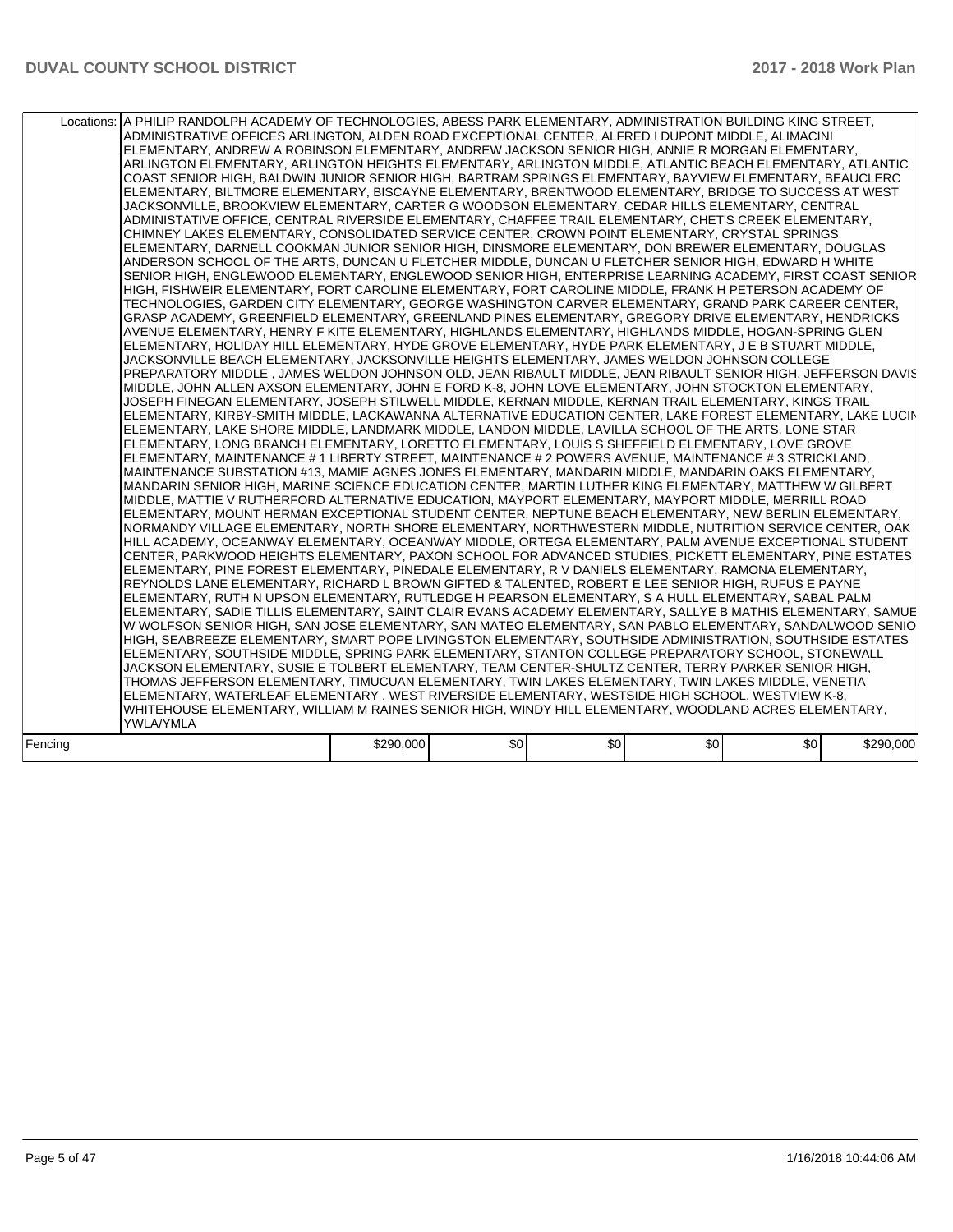| Locations: A PHILIP RANDOLPH ACADEMY OF TECHNOLOGIES, ABESS PARK ELEMENTARY, ADMINISTRATION BUILDING KING STREET,<br>ADMINISTRATIVE OFFICES ARLINGTON, ALDEN ROAD EXCEPTIONAL CENTER, ALFRED I DUPONT MIDDLE, ALIMACINI<br>ELEMENTARY, ANDREW A ROBINSON ELEMENTARY, ANDREW JACKSON SENIOR HIGH, ANNIE R MORGAN ELEMENTARY,<br>ARLINGTON ELEMENTARY, ARLINGTON HEIGHTS ELEMENTARY, ARLINGTON MIDDLE, ATLANTIC BEACH ELEMENTARY, ATLANTIC<br>COAST SENIOR HIGH, BALDWIN JUNIOR SENIOR HIGH, BARTRAM SPRINGS ELEMENTARY, BAYVIEW ELEMENTARY, BEAUCLERC<br>ELEMENTARY, BILTMORE ELEMENTARY, BISCAYNE ELEMENTARY, BRENTWOOD ELEMENTARY, BRIDGE TO SUCCESS AT WEST<br>JACKSONVILLE, BROOKVIEW ELEMENTARY, CARTER G WOODSON ELEMENTARY, CEDAR HILLS ELEMENTARY, CENTRAL<br>ADMINISTATIVE OFFICE, CENTRAL RIVERSIDE ELEMENTARY, CHAFFEE TRAIL ELEMENTARY, CHET'S CREEK ELEMENTARY,<br>CHIMNEY LAKES ELEMENTARY, CONSOLIDATED SERVICE CENTER, CROWN POINT ELEMENTARY, CRYSTAL SPRINGS<br>ELEMENTARY, DARNELL COOKMAN JUNIOR SENIOR HIGH, DINSMORE ELEMENTARY, DON BREWER ELEMENTARY, DOUGLAS<br>ANDERSON SCHOOL OF THE ARTS, DUNCAN U FLETCHER MIDDLE, DUNCAN U FLETCHER SENIOR HIGH, EDWARD H WHITE<br>SENIOR HIGH, ENGLEWOOD ELEMENTARY, ENGLEWOOD SENIOR HIGH, ENTERPRISE LEARNING ACADEMY, FIRST COAST SENIOR<br>HIGH, FISHWEIR ELEMENTARY, FORT CAROLINE ELEMENTARY, FORT CAROLINE MIDDLE, FRANK H PETERSON ACADEMY OF<br>TECHNOLOGIES, GARDEN CITY ELEMENTARY, GEORGE WASHINGTON CARVER ELEMENTARY, GRAND PARK CAREER CENTER,<br>GRASP ACADEMY, GREENFIELD ELEMENTARY, GREENLAND PINES ELEMENTARY, GREGORY DRIVE ELEMENTARY, HENDRICKS<br>AVENUE ELEMENTARY, HENRY F KITE ELEMENTARY, HIGHLANDS ELEMENTARY, HIGHLANDS MIDDLE, HOGAN-SPRING GLEN<br>ELEMENTARY, HOLIDAY HILL ELEMENTARY, HYDE GROVE ELEMENTARY, HYDE PARK ELEMENTARY, J E B STUART MIDDLE,<br>JACKSONVILLE BEACH ELEMENTARY, JACKSONVILLE HEIGHTS ELEMENTARY, JAMES WELDON JOHNSON COLLEGE<br>PREPARATORY MIDDLE, JAMES WELDON JOHNSON OLD, JEAN RIBAULT MIDDLE, JEAN RIBAULT SENIOR HIGH, JEFFERSON DAVIS<br>MIDDLE, JOHN ALLEN AXSON ELEMENTARY, JOHN E FORD K-8, JOHN LOVE ELEMENTARY, JOHN STOCKTON ELEMENTARY,<br>JOSEPH FINEGAN ELEMENTARY, JOSEPH STILWELL MIDDLE, KERNAN MIDDLE, KERNAN TRAIL ELEMENTARY, KINGS TRAIL<br>ELEMENTARY, KIRBY-SMITH MIDDLE, LACKAWANNA ALTERNATIVE EDUCATION CENTER, LAKE FOREST ELEMENTARY, LAKE LUCIN<br>ELEMENTARY, LAKE SHORE MIDDLE, LANDMARK MIDDLE, LANDON MIDDLE, LAVILLA SCHOOL OF THE ARTS, LONE STAR<br>ELEMENTARY, LONG BRANCH ELEMENTARY, LORETTO ELEMENTARY, LOUIS S SHEFFIELD ELEMENTARY, LOVE GROVE<br>ELEMENTARY, MAINTENANCE # 1 LIBERTY STREET, MAINTENANCE # 2 POWERS AVENUE, MAINTENANCE # 3 STRICKLAND,<br>MAINTENANCE SUBSTATION #13, MAMIE AGNES JONES ELEMENTARY, MANDARIN MIDDLE, MANDARIN OAKS ELEMENTARY,<br>MANDARIN SENIOR HIGH, MARINE SCIENCE EDUCATION CENTER, MARTIN LUTHER KING ELEMENTARY, MATTHEW W GILBERT<br>MIDDLE, MATTIE V RUTHERFORD ALTERNATIVE EDUCATION, MAYPORT ELEMENTARY, MAYPORT MIDDLE, MERRILL ROAD<br>ELEMENTARY, MOUNT HERMAN EXCEPTIONAL STUDENT CENTER, NEPTUNE BEACH ELEMENTARY, NEW BERLIN ELEMENTARY,<br>NORMANDY VILLAGE ELEMENTARY, NORTH SHORE ELEMENTARY, NORTHWESTERN MIDDLE, NUTRITION SERVICE CENTER, OAK<br>HILL ACADEMY, OCEANWAY ELEMENTARY, OCEANWAY MIDDLE, ORTEGA ELEMENTARY, PALM AVENUE EXCEPTIONAL STUDENT<br>CENTER. PARKWOOD HEIGHTS ELEMENTARY, PAXON SCHOOL FOR ADVANCED STUDIES. PICKETT ELEMENTARY, PINE ESTATES<br>ELEMENTARY, PINE FOREST ELEMENTARY, PINEDALE ELEMENTARY, R V DANIELS ELEMENTARY, RAMONA ELEMENTARY,<br>REYNOLDS LANE ELEMENTARY, RICHARD L BROWN GIFTED & TALENTED, ROBERT E LEE SENIOR HIGH, RUFUS E PAYNE<br>ELEMENTARY, RUTH N UPSON ELEMENTARY, RUTLEDGE H PEARSON ELEMENTARY, S A HULL ELEMENTARY, SABAL PALM<br>ELEMENTARY, SADIE TILLIS ELEMENTARY, SAINT CLAIR EVANS ACADEMY ELEMENTARY, SALLYE B MATHIS ELEMENTARY, SAMUE<br>W WOLFSON SENIOR HIGH, SAN JOSE ELEMENTARY, SAN MATEO ELEMENTARY, SAN PABLO ELEMENTARY, SANDALWOOD SENIO<br>HIGH, SEABREEZE ELEMENTARY, SMART POPE LIVINGSTON ELEMENTARY, SOUTHSIDE ADMINISTRATION, SOUTHSIDE ESTATES<br>ELEMENTARY, SOUTHSIDE MIDDLE, SPRING PARK ELEMENTARY, STANTON COLLEGE PREPARATORY SCHOOL, STONEWALL |  |  |             |
|---------------------------------------------------------------------------------------------------------------------------------------------------------------------------------------------------------------------------------------------------------------------------------------------------------------------------------------------------------------------------------------------------------------------------------------------------------------------------------------------------------------------------------------------------------------------------------------------------------------------------------------------------------------------------------------------------------------------------------------------------------------------------------------------------------------------------------------------------------------------------------------------------------------------------------------------------------------------------------------------------------------------------------------------------------------------------------------------------------------------------------------------------------------------------------------------------------------------------------------------------------------------------------------------------------------------------------------------------------------------------------------------------------------------------------------------------------------------------------------------------------------------------------------------------------------------------------------------------------------------------------------------------------------------------------------------------------------------------------------------------------------------------------------------------------------------------------------------------------------------------------------------------------------------------------------------------------------------------------------------------------------------------------------------------------------------------------------------------------------------------------------------------------------------------------------------------------------------------------------------------------------------------------------------------------------------------------------------------------------------------------------------------------------------------------------------------------------------------------------------------------------------------------------------------------------------------------------------------------------------------------------------------------------------------------------------------------------------------------------------------------------------------------------------------------------------------------------------------------------------------------------------------------------------------------------------------------------------------------------------------------------------------------------------------------------------------------------------------------------------------------------------------------------------------------------------------------------------------------------------------------------------------------------------------------------------------------------------------------------------------------------------------------------------------------------------------------------------------------------------------------------------------------------------------------------------------------------------------------------------------------------------------------------------------------------------------------------------------------------------------------------------------------------------------------------------------------------------------------------------------------------------------------------------------------------------------------------------------------------------------------------------------------------------------------------------------------------------------------------------------------------------------------------------------------------------------------------------------------------------------------------------------|--|--|-------------|
| JACKSON ELEMENTARY, SUSIE E TOLBERT ELEMENTARY, TEAM CENTER-SHULTZ CENTER, TERRY PARKER SENIOR HIGH,<br>THOMAS JEFFERSON ELEMENTARY, TIMUCUAN ELEMENTARY, TWIN LAKES ELEMENTARY, TWIN LAKES MIDDLE, VENETIA<br>ELEMENTARY, WATERLEAF ELEMENTARY, WEST RIVERSIDE ELEMENTARY, WESTSIDE HIGH SCHOOL, WESTVIEW K-8,<br>WHITEHOUSE ELEMENTARY, WILLIAM M RAINES SENIOR HIGH, WINDY HILL ELEMENTARY, WOODLAND ACRES ELEMENTARY,<br><b>YWLA/YMLA</b>                                                                                                                                                                                                                                                                                                                                                                                                                                                                                                                                                                                                                                                                                                                                                                                                                                                                                                                                                                                                                                                                                                                                                                                                                                                                                                                                                                                                                                                                                                                                                                                                                                                                                                                                                                                                                                                                                                                                                                                                                                                                                                                                                                                                                                                                                                                                                                                                                                                                                                                                                                                                                                                                                                                                                                                                                                                                                                                                                                                                                                                                                                                                                                                                                                                                                                                                                                                                                                                                                                                                                                                                                                                                                                                                                                                                                             |  |  |             |
| \$0<br>\$0<br>\$0<br>Parking<br>\$1,300,511<br>\$0                                                                                                                                                                                                                                                                                                                                                                                                                                                                                                                                                                                                                                                                                                                                                                                                                                                                                                                                                                                                                                                                                                                                                                                                                                                                                                                                                                                                                                                                                                                                                                                                                                                                                                                                                                                                                                                                                                                                                                                                                                                                                                                                                                                                                                                                                                                                                                                                                                                                                                                                                                                                                                                                                                                                                                                                                                                                                                                                                                                                                                                                                                                                                                                                                                                                                                                                                                                                                                                                                                                                                                                                                                                                                                                                                                                                                                                                                                                                                                                                                                                                                                                                                                                                                        |  |  | \$1,300,511 |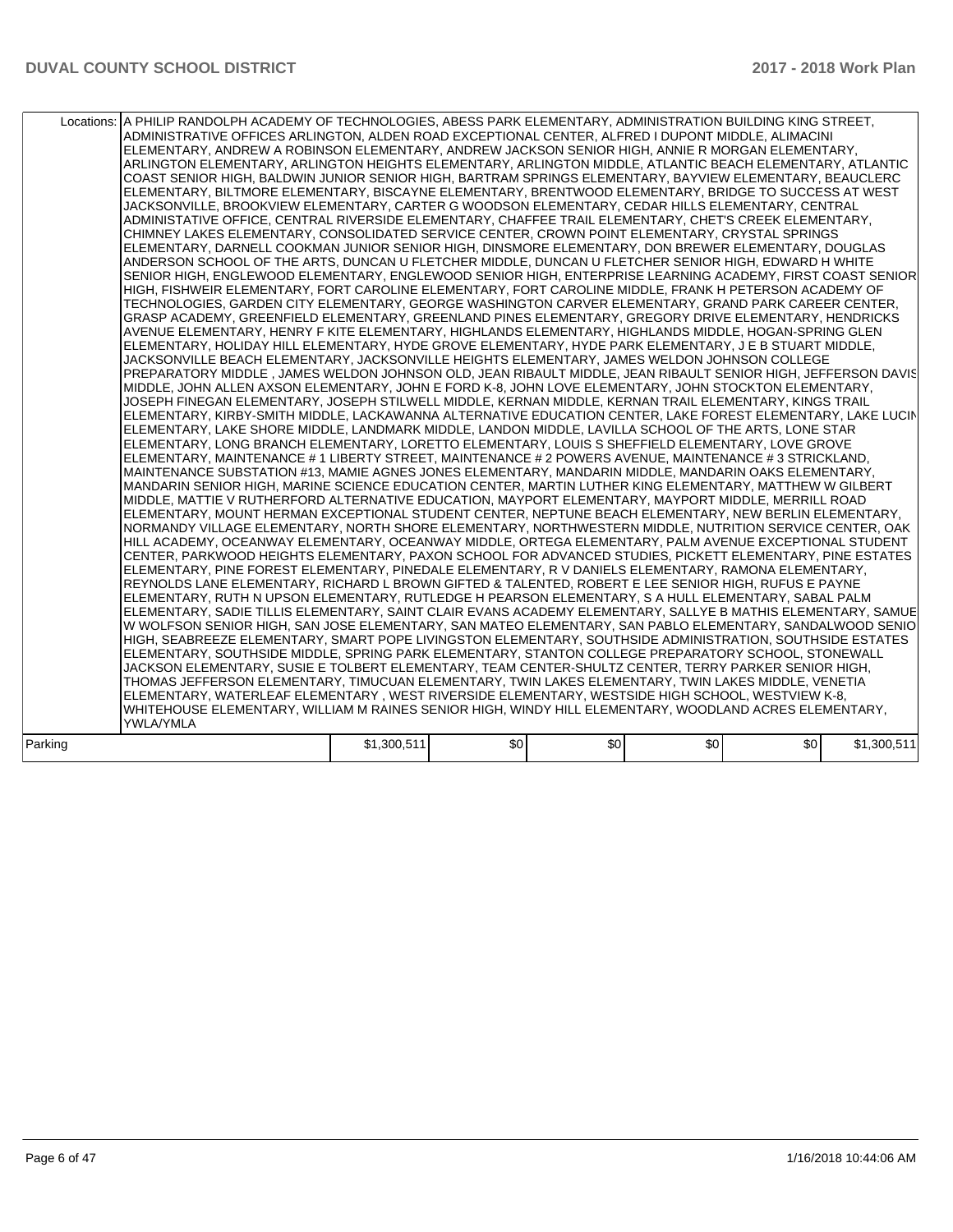|            | Locations:   A PHILIP RANDOLPH ACADEMY OF TECHNOLOGIES, ABESS PARK ELEMENTARY, ADMINISTRATION BUILDING KING STREET,<br>ADMINISTRATIVE OFFICES ARLINGTON, ALDEN ROAD EXCEPTIONAL CENTER, ALFRED I DUPONT MIDDLE, ALIMACINI<br>ELEMENTARY, ANDREW A ROBINSON ELEMENTARY, ANDREW JACKSON SENIOR HIGH, ANNIE R MORGAN ELEMENTARY,<br>ARLINGTON ELEMENTARY, ARLINGTON HEIGHTS ELEMENTARY, ARLINGTON MIDDLE, ATLANTIC BEACH ELEMENTARY, ATLANTIC<br>COAST SENIOR HIGH, BALDWIN JUNIOR SENIOR HIGH, BARTRAM SPRINGS ELEMENTARY, BAYVIEW ELEMENTARY, BEAUCLERC<br>ELEMENTARY, BILTMORE ELEMENTARY, BISCAYNE ELEMENTARY, BRENTWOOD ELEMENTARY, BRIDGE TO SUCCESS AT WEST<br>JACKSONVILLE. BROOKVIEW ELEMENTARY. CARTER G WOODSON ELEMENTARY. CEDAR HILLS ELEMENTARY. CENTRAL<br>ADMINISTATIVE OFFICE, CENTRAL RIVERSIDE ELEMENTARY, CHAFFEE TRAIL ELEMENTARY, CHET'S CREEK ELEMENTARY,<br>CHIMNEY LAKES ELEMENTARY, CONSOLIDATED SERVICE CENTER, CROWN POINT ELEMENTARY, CRYSTAL SPRINGS<br>ELEMENTARY, DARNELL COOKMAN JUNIOR SENIOR HIGH, DINSMORE ELEMENTARY, DON BREWER ELEMENTARY, DOUGLAS<br>ANDERSON SCHOOL OF THE ARTS, DUNCAN U FLETCHER MIDDLE, DUNCAN U FLETCHER SENIOR HIGH, EDWARD H WHITE<br>SENIOR HIGH, ENGLEWOOD ELEMENTARY, ENGLEWOOD SENIOR HIGH, ENTERPRISE LEARNING ACADEMY, FIRST COAST SENIOR<br>HIGH, FISHWEIR ELEMENTARY, FORT CAROLINE ELEMENTARY, FORT CAROLINE MIDDLE, FRANK H PETERSON ACADEMY OF<br>TECHNOLOGIES, GARDEN CITY ELEMENTARY, GEORGE WASHINGTON CARVER ELEMENTARY, GRAND PARK CAREER CENTER,<br>GRASP ACADEMY, GREENFIELD ELEMENTARY, GREENLAND PINES ELEMENTARY, GREGORY DRIVE ELEMENTARY, HENDRICKS<br>AVENUE ELEMENTARY, HENRY F KITE ELEMENTARY, HIGHLANDS ELEMENTARY, HIGHLANDS MIDDLE, HOGAN-SPRING GLEN<br>ELEMENTARY, HOLIDAY HILL ELEMENTARY, HYDE GROVE ELEMENTARY, HYDE PARK ELEMENTARY, J E B STUART MIDDLE,<br>JACKSONVILLE BEACH ELEMENTARY, JACKSONVILLE HEIGHTS ELEMENTARY, JAMES WELDON JOHNSON COLLEGE<br>PREPARATORY MIDDLE, JAMES WELDON JOHNSON OLD, JEAN RIBAULT MIDDLE, JEAN RIBAULT SENIOR HIGH, JEFFERSON DAVIS<br>MIDDLE, JOHN ALLEN AXSON ELEMENTARY, JOHN E FORD K-8, JOHN LOVE ELEMENTARY, JOHN STOCKTON ELEMENTARY,<br>JOSEPH FINEGAN ELEMENTARY, JOSEPH STILWELL MIDDLE, KERNAN MIDDLE, KERNAN TRAIL ELEMENTARY, KINGS TRAIL<br>ELEMENTARY, KIRBY-SMITH MIDDLE, LACKAWANNA ALTERNATIVE EDUCATION CENTER, LAKE FOREST ELEMENTARY, LAKE LUCIN<br>ELEMENTARY, LAKE SHORE MIDDLE, LANDMARK MIDDLE, LANDON MIDDLE, LAVILLA SCHOOL OF THE ARTS, LONE STAR<br>ELEMENTARY, LONG BRANCH ELEMENTARY, LORETTO ELEMENTARY, LOUIS S SHEFFIELD ELEMENTARY, LOVE GROVE<br>ELEMENTARY, MAINTENANCE # 1 LIBERTY STREET, MAINTENANCE # 2 POWERS AVENUE, MAINTENANCE # 3 STRICKLAND,<br>MAINTENANCE SUBSTATION #13, MAMIE AGNES JONES ELEMENTARY, MANDARIN MIDDLE, MANDARIN OAKS ELEMENTARY,<br>MANDARIN SENIOR HIGH, MARINE SCIENCE EDUCATION CENTER, MARTIN LUTHER KING ELEMENTARY, MATTHEW W GILBERT<br>MIDDLE, MATTIE V RUTHERFORD ALTERNATIVE EDUCATION, MAYPORT ELEMENTARY, MAYPORT MIDDLE, MERRILL ROAD<br>ELEMENTARY, MOUNT HERMAN EXCEPTIONAL STUDENT CENTER, NEPTUNE BEACH ELEMENTARY, NEW BERLIN ELEMENTARY,<br>NORMANDY VILLAGE ELEMENTARY, NORTH SHORE ELEMENTARY, NORTHWESTERN MIDDLE, NUTRITION SERVICE CENTER, OAK<br>HILL ACADEMY, OCEANWAY ELEMENTARY, OCEANWAY MIDDLE, ORTEGA ELEMENTARY, PALM AVENUE EXCEPTIONAL STUDENT<br>CENTER, PARKWOOD HEIGHTS ELEMENTARY, PAXON SCHOOL FOR ADVANCED STUDIES, PICKETT ELEMENTARY, PINE ESTATES<br>ELEMENTARY, PINE FOREST ELEMENTARY, PINEDALE ELEMENTARY, R V DANIELS ELEMENTARY, RAMONA ELEMENTARY,<br>REYNOLDS LANE ELEMENTARY, RICHARD L BROWN GIFTED & TALENTED, ROBERT E LEE SENIOR HIGH, RUFUS E PAYNE<br>ELEMENTARY, RUTH N UPSON ELEMENTARY, RUTLEDGE H PEARSON ELEMENTARY, S A HULL ELEMENTARY, SABAL PALM<br>ELEMENTARY, SADIE TILLIS ELEMENTARY, SAINT CLAIR EVANS ACADEMY ELEMENTARY, SALLYE B MATHIS ELEMENTARY, SAMUE<br>W WOLFSON SENIOR HIGH, SAN JOSE ELEMENTARY, SAN MATEO ELEMENTARY, SAN PABLO ELEMENTARY, SANDALWOOD SENIO<br>HIGH, SEABREEZE ELEMENTARY, SMART POPE LIVINGSTON ELEMENTARY, SOUTHSIDE ADMINISTRATION, SOUTHSIDE ESTATES<br>ELEMENTARY, SOUTHSIDE MIDDLE, SPRING PARK ELEMENTARY, STANTON COLLEGE PREPARATORY SCHOOL, STONEWALL<br>JACKSON ELEMENTARY, SUSIE E TOLBERT ELEMENTARY, TEAM CENTER-SHULTZ CENTER, TERRY PARKER SENIOR HIGH,<br>THOMAS JEFFERSON ELEMENTARY, TIMUCUAN ELEMENTARY, TWIN LAKES ELEMENTARY, TWIN LAKES MIDDLE, VENETIA<br>ELEMENTARY, WATERLEAF ELEMENTARY, WEST RIVERSIDE ELEMENTARY, WESTSIDE HIGH SCHOOL, WESTVIEW K-8,<br>WHITEHOUSE ELEMENTARY, WILLIAM M RAINES SENIOR HIGH, WINDY HILL ELEMENTARY, WOODLAND ACRES ELEMENTARY,<br><b>YWLA/YMLA</b> |             |                  |     |     |     |             |
|------------|------------------------------------------------------------------------------------------------------------------------------------------------------------------------------------------------------------------------------------------------------------------------------------------------------------------------------------------------------------------------------------------------------------------------------------------------------------------------------------------------------------------------------------------------------------------------------------------------------------------------------------------------------------------------------------------------------------------------------------------------------------------------------------------------------------------------------------------------------------------------------------------------------------------------------------------------------------------------------------------------------------------------------------------------------------------------------------------------------------------------------------------------------------------------------------------------------------------------------------------------------------------------------------------------------------------------------------------------------------------------------------------------------------------------------------------------------------------------------------------------------------------------------------------------------------------------------------------------------------------------------------------------------------------------------------------------------------------------------------------------------------------------------------------------------------------------------------------------------------------------------------------------------------------------------------------------------------------------------------------------------------------------------------------------------------------------------------------------------------------------------------------------------------------------------------------------------------------------------------------------------------------------------------------------------------------------------------------------------------------------------------------------------------------------------------------------------------------------------------------------------------------------------------------------------------------------------------------------------------------------------------------------------------------------------------------------------------------------------------------------------------------------------------------------------------------------------------------------------------------------------------------------------------------------------------------------------------------------------------------------------------------------------------------------------------------------------------------------------------------------------------------------------------------------------------------------------------------------------------------------------------------------------------------------------------------------------------------------------------------------------------------------------------------------------------------------------------------------------------------------------------------------------------------------------------------------------------------------------------------------------------------------------------------------------------------------------------------------------------------------------------------------------------------------------------------------------------------------------------------------------------------------------------------------------------------------------------------------------------------------------------------------------------------------------------------------------------------------------------------------------------------------------------------------------------------------------------------------------------------------------------------------------------------------------------------------------------------------------------------------------------------------------------------------------------------------------------------------------------------------------------------------------------------------------------------------------------------------------------------------------------------------------------------------------------------------------------------------------|-------------|------------------|-----|-----|-----|-------------|
| Electrical |                                                                                                                                                                                                                                                                                                                                                                                                                                                                                                                                                                                                                                                                                                                                                                                                                                                                                                                                                                                                                                                                                                                                                                                                                                                                                                                                                                                                                                                                                                                                                                                                                                                                                                                                                                                                                                                                                                                                                                                                                                                                                                                                                                                                                                                                                                                                                                                                                                                                                                                                                                                                                                                                                                                                                                                                                                                                                                                                                                                                                                                                                                                                                                                                                                                                                                                                                                                                                                                                                                                                                                                                                                                                                                                                                                                                                                                                                                                                                                                                                                                                                                                                                                                                                                                                                                                                                                                                                                                                                                                                                                                                                                                                                                                              | \$1,677,000 | \$0 <sub>1</sub> | \$0 | \$0 | \$0 | \$1,677,000 |
|            |                                                                                                                                                                                                                                                                                                                                                                                                                                                                                                                                                                                                                                                                                                                                                                                                                                                                                                                                                                                                                                                                                                                                                                                                                                                                                                                                                                                                                                                                                                                                                                                                                                                                                                                                                                                                                                                                                                                                                                                                                                                                                                                                                                                                                                                                                                                                                                                                                                                                                                                                                                                                                                                                                                                                                                                                                                                                                                                                                                                                                                                                                                                                                                                                                                                                                                                                                                                                                                                                                                                                                                                                                                                                                                                                                                                                                                                                                                                                                                                                                                                                                                                                                                                                                                                                                                                                                                                                                                                                                                                                                                                                                                                                                                                              |             |                  |     |     |     |             |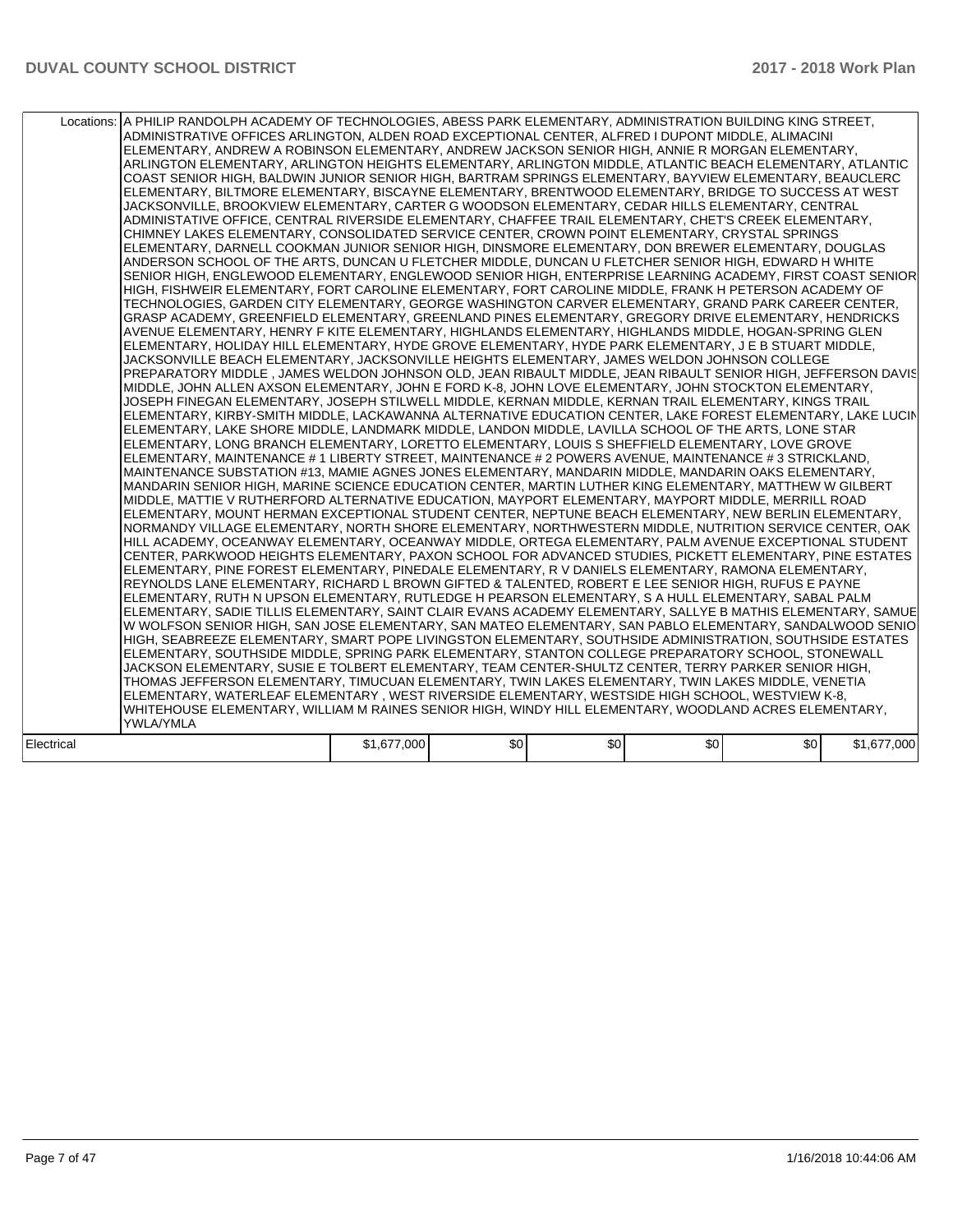|            | Locations: A PHILIP RANDOLPH ACADEMY OF TECHNOLOGIES, ABESS PARK ELEMENTARY, ADMINISTRATION BUILDING KING STREET,<br>ADMINISTRATIVE OFFICES ARLINGTON, ALDEN ROAD EXCEPTIONAL CENTER, ALFRED I DUPONT MIDDLE, ALIMACINI<br>ELEMENTARY, ANDREW A ROBINSON ELEMENTARY, ANDREW JACKSON SENIOR HIGH, ANNIE R MORGAN ELEMENTARY,<br>ARLINGTON ELEMENTARY, ARLINGTON HEIGHTS ELEMENTARY, ARLINGTON MIDDLE, ATLANTIC BEACH ELEMENTARY, ATLANTIC<br>COAST SENIOR HIGH, BALDWIN JUNIOR SENIOR HIGH, BARTRAM SPRINGS ELEMENTARY, BAYVIEW ELEMENTARY, BEAUCLERC<br>ELEMENTARY, BILTMORE ELEMENTARY, BISCAYNE ELEMENTARY, BRENTWOOD ELEMENTARY, BRIDGE TO SUCCESS AT WEST<br>JACKSONVILLE, BROOKVIEW ELEMENTARY, CARTER G WOODSON ELEMENTARY, CEDAR HILLS ELEMENTARY, CENTRAL<br>ADMINISTATIVE OFFICE, CENTRAL RIVERSIDE ELEMENTARY, CHAFFEE TRAIL ELEMENTARY, CHET'S CREEK ELEMENTARY,<br>CHIMNEY LAKES ELEMENTARY, CONSOLIDATED SERVICE CENTER, CROWN POINT ELEMENTARY, CRYSTAL SPRINGS<br>ELEMENTARY, DARNELL COOKMAN JUNIOR SENIOR HIGH, DINSMORE ELEMENTARY, DON BREWER ELEMENTARY, DOUGLAS<br>ANDERSON SCHOOL OF THE ARTS, DUNCAN U FLETCHER MIDDLE, DUNCAN U FLETCHER SENIOR HIGH, EDWARD H WHITE<br>SENIOR HIGH, ENGLEWOOD ELEMENTARY, ENGLEWOOD SENIOR HIGH, ENTERPRISE LEARNING ACADEMY, FIRST COAST SENIOR<br>HIGH, FISHWEIR ELEMENTARY, FORT CAROLINE ELEMENTARY, FORT CAROLINE MIDDLE, FRANK H PETERSON ACADEMY OF<br>TECHNOLOGIES, GARDEN CITY ELEMENTARY, GEORGE WASHINGTON CARVER ELEMENTARY, GRAND PARK CAREER CENTER,<br>GRASP ACADEMY, GREENFIELD ELEMENTARY, GREENLAND PINES ELEMENTARY, GREGORY DRIVE ELEMENTARY, HENDRICKS<br>AVENUE ELEMENTARY, HENRY F KITE ELEMENTARY, HIGHLANDS ELEMENTARY, HIGHLANDS MIDDLE, HOGAN-SPRING GLEN<br>ELEMENTARY, HOLIDAY HILL ELEMENTARY, HYDE GROVE ELEMENTARY, HYDE PARK ELEMENTARY, J E B STUART MIDDLE,<br>JACKSONVILLE BEACH ELEMENTARY, JACKSONVILLE HEIGHTS ELEMENTARY, JAMES WELDON JOHNSON COLLEGE<br>PREPARATORY MIDDLE, JAMES WELDON JOHNSON OLD, JEAN RIBAULT MIDDLE, JEAN RIBAULT SENIOR HIGH, JEFFERSON DAVIS<br>MIDDLE, JOHN ALLEN AXSON ELEMENTARY, JOHN E FORD K-8, JOHN LOVE ELEMENTARY, JOHN STOCKTON ELEMENTARY,<br>JOSEPH FINEGAN ELEMENTARY, JOSEPH STILWELL MIDDLE, KERNAN MIDDLE, KERNAN TRAIL ELEMENTARY, KINGS TRAIL<br>ELEMENTARY, KIRBY-SMITH MIDDLE, LACKAWANNA ALTERNATIVE EDUCATION CENTER, LAKE FOREST ELEMENTARY, LAKE LUCIN<br>ELEMENTARY, LAKE SHORE MIDDLE, LANDMARK MIDDLE, LANDON MIDDLE, LAVILLA SCHOOL OF THE ARTS, LONE STAR<br>ELEMENTARY, LONG BRANCH ELEMENTARY, LORETTO ELEMENTARY, LOUIS S SHEFFIELD ELEMENTARY, LOVE GROVE<br>ELEMENTARY, MAINTENANCE # 1 LIBERTY STREET, MAINTENANCE # 2 POWERS AVENUE, MAINTENANCE # 3 STRICKLAND,<br>MAINTENANCE SUBSTATION #13, MAMIE AGNES JONES ELEMENTARY, MANDARIN MIDDLE, MANDARIN OAKS ELEMENTARY,<br>MANDARIN SENIOR HIGH, MARINE SCIENCE EDUCATION CENTER, MARTIN LUTHER KING ELEMENTARY, MATTHEW W GILBERT<br>MIDDLE, MATTIE V RUTHERFORD ALTERNATIVE EDUCATION, MAYPORT ELEMENTARY, MAYPORT MIDDLE, MERRILL ROAD<br>ELEMENTARY, MOUNT HERMAN EXCEPTIONAL STUDENT CENTER, NEPTUNE BEACH ELEMENTARY, NEW BERLIN ELEMENTARY,<br>NORMANDY VILLAGE ELEMENTARY, NORTH SHORE ELEMENTARY, NORTHWESTERN MIDDLE, NUTRITION SERVICE CENTER, OAK<br>HILL ACADEMY, OCEANWAY ELEMENTARY, OCEANWAY MIDDLE, ORTEGA ELEMENTARY, PALM AVENUE EXCEPTIONAL STUDENT<br>CENTER. PARKWOOD HEIGHTS ELEMENTARY, PAXON SCHOOL FOR ADVANCED STUDIES. PICKETT ELEMENTARY, PINE ESTATES<br>ELEMENTARY, PINE FOREST ELEMENTARY, PINEDALE ELEMENTARY, R V DANIELS ELEMENTARY, RAMONA ELEMENTARY,<br>REYNOLDS LANE ELEMENTARY, RICHARD L BROWN GIFTED & TALENTED, ROBERT E LEE SENIOR HIGH, RUFUS E PAYNE<br>ELEMENTARY, RUTH N UPSON ELEMENTARY, RUTLEDGE H PEARSON ELEMENTARY, S A HULL ELEMENTARY, SABAL PALM<br>ELEMENTARY, SADIE TILLIS ELEMENTARY, SAINT CLAIR EVANS ACADEMY ELEMENTARY, SALLYE B MATHIS ELEMENTARY, SAMUE<br>W WOLFSON SENIOR HIGH, SAN JOSE ELEMENTARY, SAN MATEO ELEMENTARY, SAN PABLO ELEMENTARY, SANDALWOOD SENIO<br>HIGH, SEABREEZE ELEMENTARY, SMART POPE LIVINGSTON ELEMENTARY, SOUTHSIDE ADMINISTRATION, SOUTHSIDE ESTATES<br>ELEMENTARY, SOUTHSIDE MIDDLE, SPRING PARK ELEMENTARY, STANTON COLLEGE PREPARATORY SCHOOL, STONEWALL<br>JACKSON ELEMENTARY, SUSIE E TOLBERT ELEMENTARY, TEAM CENTER-SHULTZ CENTER, TERRY PARKER SENIOR HIGH,<br>THOMAS JEFFERSON ELEMENTARY, TIMUCUAN ELEMENTARY, TWIN LAKES ELEMENTARY, TWIN LAKES MIDDLE, VENETIA<br>ELEMENTARY, WATERLEAF ELEMENTARY, WEST RIVERSIDE ELEMENTARY, WESTSIDE HIGH SCHOOL, WESTVIEW K-8,<br>WHITEHOUSE ELEMENTARY, WILLIAM M RAINES SENIOR HIGH, WINDY HILL ELEMENTARY, WOODLAND ACRES ELEMENTARY,<br><b>YWLA/YMLA</b> |             |     |     |     |     |             |
|------------|----------------------------------------------------------------------------------------------------------------------------------------------------------------------------------------------------------------------------------------------------------------------------------------------------------------------------------------------------------------------------------------------------------------------------------------------------------------------------------------------------------------------------------------------------------------------------------------------------------------------------------------------------------------------------------------------------------------------------------------------------------------------------------------------------------------------------------------------------------------------------------------------------------------------------------------------------------------------------------------------------------------------------------------------------------------------------------------------------------------------------------------------------------------------------------------------------------------------------------------------------------------------------------------------------------------------------------------------------------------------------------------------------------------------------------------------------------------------------------------------------------------------------------------------------------------------------------------------------------------------------------------------------------------------------------------------------------------------------------------------------------------------------------------------------------------------------------------------------------------------------------------------------------------------------------------------------------------------------------------------------------------------------------------------------------------------------------------------------------------------------------------------------------------------------------------------------------------------------------------------------------------------------------------------------------------------------------------------------------------------------------------------------------------------------------------------------------------------------------------------------------------------------------------------------------------------------------------------------------------------------------------------------------------------------------------------------------------------------------------------------------------------------------------------------------------------------------------------------------------------------------------------------------------------------------------------------------------------------------------------------------------------------------------------------------------------------------------------------------------------------------------------------------------------------------------------------------------------------------------------------------------------------------------------------------------------------------------------------------------------------------------------------------------------------------------------------------------------------------------------------------------------------------------------------------------------------------------------------------------------------------------------------------------------------------------------------------------------------------------------------------------------------------------------------------------------------------------------------------------------------------------------------------------------------------------------------------------------------------------------------------------------------------------------------------------------------------------------------------------------------------------------------------------------------------------------------------------------------------------------------------------------------------------------------------------------------------------------------------------------------------------------------------------------------------------------------------------------------------------------------------------------------------------------------------------------------------------------------------------------------------------------------------------------------------------------------------------------------|-------------|-----|-----|-----|-----|-------------|
| Fire Alarm |                                                                                                                                                                                                                                                                                                                                                                                                                                                                                                                                                                                                                                                                                                                                                                                                                                                                                                                                                                                                                                                                                                                                                                                                                                                                                                                                                                                                                                                                                                                                                                                                                                                                                                                                                                                                                                                                                                                                                                                                                                                                                                                                                                                                                                                                                                                                                                                                                                                                                                                                                                                                                                                                                                                                                                                                                                                                                                                                                                                                                                                                                                                                                                                                                                                                                                                                                                                                                                                                                                                                                                                                                                                                                                                                                                                                                                                                                                                                                                                                                                                                                                                                                                                                                                                                                                                                                                                                                                                                                                                                                                                                                                                                                                                            | \$1,483,058 | \$0 | \$0 | \$0 | \$0 | \$1,483,058 |
|            |                                                                                                                                                                                                                                                                                                                                                                                                                                                                                                                                                                                                                                                                                                                                                                                                                                                                                                                                                                                                                                                                                                                                                                                                                                                                                                                                                                                                                                                                                                                                                                                                                                                                                                                                                                                                                                                                                                                                                                                                                                                                                                                                                                                                                                                                                                                                                                                                                                                                                                                                                                                                                                                                                                                                                                                                                                                                                                                                                                                                                                                                                                                                                                                                                                                                                                                                                                                                                                                                                                                                                                                                                                                                                                                                                                                                                                                                                                                                                                                                                                                                                                                                                                                                                                                                                                                                                                                                                                                                                                                                                                                                                                                                                                                            |             |     |     |     |     |             |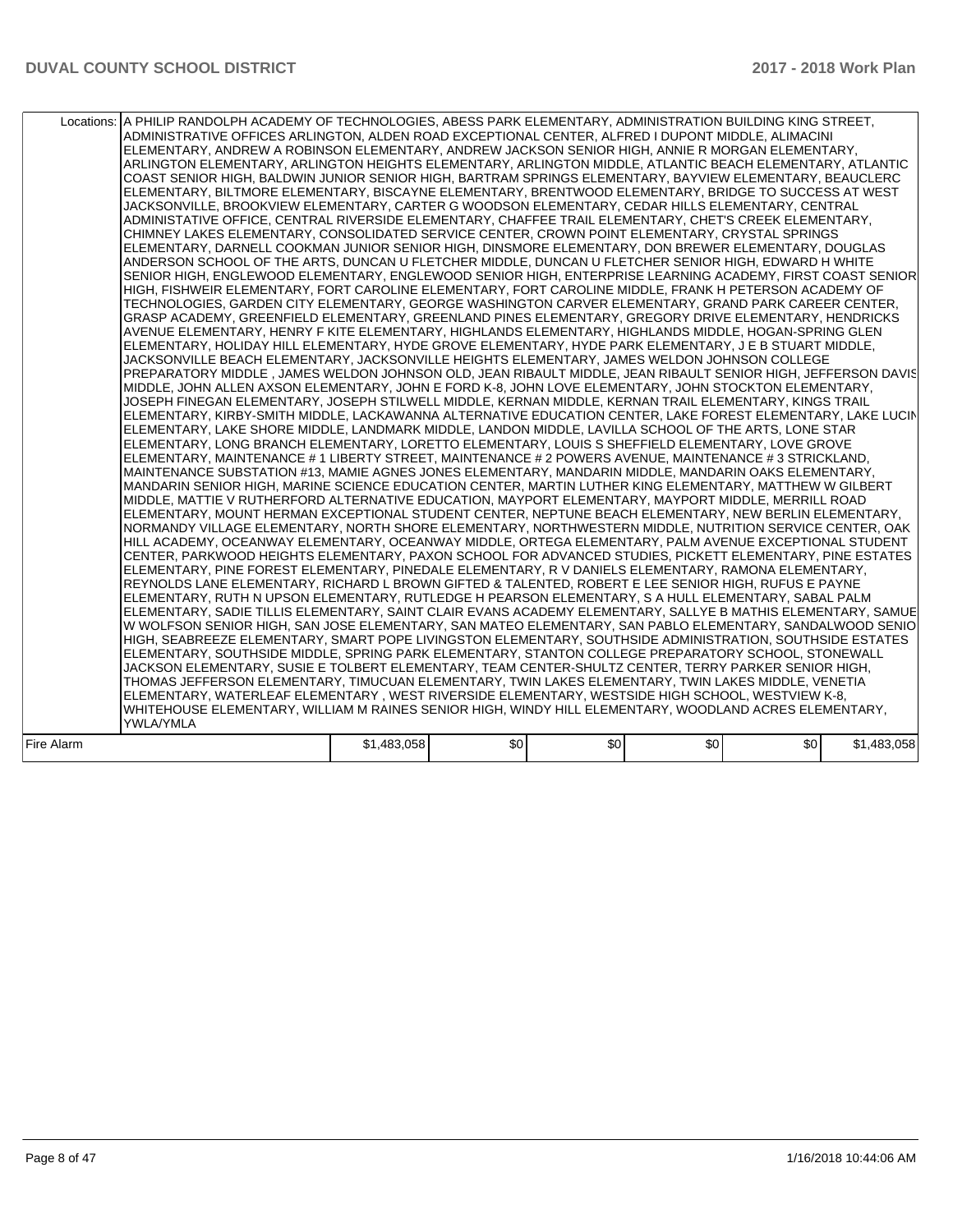|                                  | Locations: A PHILIP RANDOLPH ACADEMY OF TECHNOLOGIES, ABESS PARK ELEMENTARY, ADMINISTRATION BUILDING KING STREET,<br>ADMINISTRATIVE OFFICES ARLINGTON, ALDEN ROAD EXCEPTIONAL CENTER, ALFRED I DUPONT MIDDLE, ALIMACINI<br>ELEMENTARY. ANDREW A ROBINSON ELEMENTARY. ANDREW JACKSON SENIOR HIGH. ANNIE R MORGAN ELEMENTARY.<br>ARLINGTON ELEMENTARY, ARLINGTON HEIGHTS ELEMENTARY, ARLINGTON MIDDLE, ATLANTIC BEACH ELEMENTARY, ATLANTIC<br>COAST SENIOR HIGH, BALDWIN JUNIOR SENIOR HIGH, BARTRAM SPRINGS ELEMENTARY, BAYVIEW ELEMENTARY, BEAUCLERC<br>ELEMENTARY. BILTMORE ELEMENTARY. BISCAYNE ELEMENTARY. BRENTWOOD ELEMENTARY. BRIDGE TO SUCCESS AT WEST<br>JACKSONVILLE, BROOKVIEW ELEMENTARY, CARTER G WOODSON ELEMENTARY, CEDAR HILLS ELEMENTARY, CENTRAL<br>ADMINISTATIVE OFFICE, CENTRAL RIVERSIDE ELEMENTARY, CHAFFEE TRAIL ELEMENTARY, CHET'S CREEK ELEMENTARY,<br>CHIMNEY LAKES ELEMENTARY, CONSOLIDATED SERVICE CENTER, CROWN POINT ELEMENTARY, CRYSTAL SPRINGS<br>ELEMENTARY, DARNELL COOKMAN JUNIOR SENIOR HIGH, DINSMORE ELEMENTARY, DON BREWER ELEMENTARY, DOUGLAS<br>ANDERSON SCHOOL OF THE ARTS, DUNCAN U FLETCHER MIDDLE, DUNCAN U FLETCHER SENIOR HIGH, EDWARD H WHITE<br>SENIOR HIGH, ENGLEWOOD ELEMENTARY, ENGLEWOOD SENIOR HIGH, ENTERPRISE LEARNING ACADEMY, FIRST COAST SENIOR<br>HIGH, FISHWEIR ELEMENTARY, FORT CAROLINE ELEMENTARY, FORT CAROLINE MIDDLE, FRANK H PETERSON ACADEMY OF<br>TECHNOLOGIES, GARDEN CITY ELEMENTARY, GEORGE WASHINGTON CARVER ELEMENTARY, GRAND PARK CAREER CENTER,<br>GRASP ACADEMY, GREENFIELD ELEMENTARY, GREENLAND PINES ELEMENTARY, GREGORY DRIVE ELEMENTARY, HENDRICKS<br>AVENUE ELEMENTARY, HENRY F KITE ELEMENTARY, HIGHLANDS ELEMENTARY, HIGHLANDS MIDDLE, HOGAN-SPRING GLEN<br>ELEMENTARY, HOLIDAY HILL ELEMENTARY, HYDE GROVE ELEMENTARY, HYDE PARK ELEMENTARY, J E B STUART MIDDLE,<br>JACKSONVILLE BEACH ELEMENTARY, JACKSONVILLE HEIGHTS ELEMENTARY, JAMES WELDON JOHNSON COLLEGE<br>PREPARATORY MIDDLE , JAMES WELDON JOHNSON OLD, JEAN RIBAULT MIDDLE, JEAN RIBAULT SENIOR HIGH, JEFFERSON DAVISI<br>MIDDLE, JOHN ALLEN AXSON ELEMENTARY, JOHN E FORD K-8, JOHN LOVE ELEMENTARY, JOHN STOCKTON ELEMENTARY,<br>JOSEPH FINEGAN ELEMENTARY, JOSEPH STILWELL MIDDLE, KERNAN MIDDLE, KERNAN TRAIL ELEMENTARY, KINGS TRAIL<br>ELEMENTARY, KIRBY-SMITH MIDDLE, LACKAWANNA ALTERNATIVE EDUCATION CENTER, LAKE FOREST ELEMENTARY, LAKE LUCIN<br>ELEMENTARY, LAKE SHORE MIDDLE, LANDMARK MIDDLE, LANDON MIDDLE, LAVILLA SCHOOL OF THE ARTS, LONE STAR<br>ELEMENTARY, LONG BRANCH ELEMENTARY, LORETTO ELEMENTARY, LOUIS S SHEFFIELD ELEMENTARY, LOVE GROVE<br>ELEMENTARY, MAINTENANCE # 1 LIBERTY STREET, MAINTENANCE # 2 POWERS AVENUE, MAINTENANCE # 3 STRICKLAND,<br>MAINTENANCE SUBSTATION #13, MAMIE AGNES JONES ELEMENTARY, MANDARIN MIDDLE, MANDARIN OAKS ELEMENTARY,<br>MANDARIN SENIOR HIGH, MARINE SCIENCE EDUCATION CENTER, MARTIN LUTHER KING ELEMENTARY, MATTHEW W GILBERT<br>MIDDLE, MATTIE V RUTHERFORD ALTERNATIVE EDUCATION, MAYPORT ELEMENTARY, MAYPORT MIDDLE, MERRILL ROAD<br>ELEMENTARY, MOUNT HERMAN EXCEPTIONAL STUDENT CENTER, NEPTUNE BEACH ELEMENTARY, NEW BERLIN ELEMENTARY,<br>NORMANDY VILLAGE ELEMENTARY, NORTH SHORE ELEMENTARY, NORTHWESTERN MIDDLE, NUTRITION SERVICE CENTER, OAK<br>HILL ACADEMY, OCEANWAY ELEMENTARY, OCEANWAY MIDDLE, ORTEGA ELEMENTARY, PALM AVENUE EXCEPTIONAL STUDENT<br>CENTER, PARKWOOD HEIGHTS ELEMENTARY, PAXON SCHOOL FOR ADVANCED STUDIES, PICKETT ELEMENTARY, PINE ESTATES<br>ELEMENTARY, PINE FOREST ELEMENTARY, PINEDALE ELEMENTARY, R V DANIELS ELEMENTARY, RAMONA ELEMENTARY,<br>REYNOLDS LANE ELEMENTARY, RICHARD L BROWN GIFTED & TALENTED, ROBERT E LEE SENIOR HIGH, RUFUS E PAYNE<br>ELEMENTARY, RUTH N UPSON ELEMENTARY, RUTLEDGE H PEARSON ELEMENTARY, S A HULL ELEMENTARY, SABAL PALM<br>ELEMENTARY, SADIE TILLIS ELEMENTARY, SAINT CLAIR EVANS ACADEMY ELEMENTARY, SALLYE B MATHIS ELEMENTARY, SAMUE<br>W WOLFSON SENIOR HIGH, SAN JOSE ELEMENTARY, SAN MATEO ELEMENTARY, SAN PABLO ELEMENTARY, SANDALWOOD SENIO<br>HIGH, SEABREEZE ELEMENTARY, SMART POPE LIVINGSTON ELEMENTARY, SOUTHSIDE ADMINISTRATION, SOUTHSIDE ESTATES<br>ELEMENTARY, SOUTHSIDE MIDDLE, SPRING PARK ELEMENTARY, STANTON COLLEGE PREPARATORY SCHOOL, STONEWALL<br>JACKSON ELEMENTARY, SUSIE E TOLBERT ELEMENTARY, TEAM CENTER-SHULTZ CENTER, TERRY PARKER SENIOR HIGH,<br>THOMAS JEFFERSON ELEMENTARY, TIMUCUAN ELEMENTARY, TWIN LAKES ELEMENTARY, TWIN LAKES MIDDLE, VENETIA<br>ELEMENTARY, WATERLEAF ELEMENTARY, WEST RIVERSIDE ELEMENTARY, WESTSIDE HIGH SCHOOL, WESTVIEW K-8,<br>WHITEHOUSE ELEMENTARY, WILLIAM M RAINES SENIOR HIGH, WINDY HILL ELEMENTARY, WOODLAND ACRES ELEMENTARY,<br>YWLA/YMLA |           |     |     |     |     |           |
|----------------------------------|-----------------------------------------------------------------------------------------------------------------------------------------------------------------------------------------------------------------------------------------------------------------------------------------------------------------------------------------------------------------------------------------------------------------------------------------------------------------------------------------------------------------------------------------------------------------------------------------------------------------------------------------------------------------------------------------------------------------------------------------------------------------------------------------------------------------------------------------------------------------------------------------------------------------------------------------------------------------------------------------------------------------------------------------------------------------------------------------------------------------------------------------------------------------------------------------------------------------------------------------------------------------------------------------------------------------------------------------------------------------------------------------------------------------------------------------------------------------------------------------------------------------------------------------------------------------------------------------------------------------------------------------------------------------------------------------------------------------------------------------------------------------------------------------------------------------------------------------------------------------------------------------------------------------------------------------------------------------------------------------------------------------------------------------------------------------------------------------------------------------------------------------------------------------------------------------------------------------------------------------------------------------------------------------------------------------------------------------------------------------------------------------------------------------------------------------------------------------------------------------------------------------------------------------------------------------------------------------------------------------------------------------------------------------------------------------------------------------------------------------------------------------------------------------------------------------------------------------------------------------------------------------------------------------------------------------------------------------------------------------------------------------------------------------------------------------------------------------------------------------------------------------------------------------------------------------------------------------------------------------------------------------------------------------------------------------------------------------------------------------------------------------------------------------------------------------------------------------------------------------------------------------------------------------------------------------------------------------------------------------------------------------------------------------------------------------------------------------------------------------------------------------------------------------------------------------------------------------------------------------------------------------------------------------------------------------------------------------------------------------------------------------------------------------------------------------------------------------------------------------------------------------------------------------------------------------------------------------------------------------------------------------------------------------------------------------------------------------------------------------------------------------------------------------------------------------------------------------------------------------------------------------------------------------------------------------------------------------------------------------------------------------------------------------------------------------------------------------------|-----------|-----|-----|-----|-----|-----------|
| Telephone/Intercom System        |                                                                                                                                                                                                                                                                                                                                                                                                                                                                                                                                                                                                                                                                                                                                                                                                                                                                                                                                                                                                                                                                                                                                                                                                                                                                                                                                                                                                                                                                                                                                                                                                                                                                                                                                                                                                                                                                                                                                                                                                                                                                                                                                                                                                                                                                                                                                                                                                                                                                                                                                                                                                                                                                                                                                                                                                                                                                                                                                                                                                                                                                                                                                                                                                                                                                                                                                                                                                                                                                                                                                                                                                                                                                                                                                                                                                                                                                                                                                                                                                                                                                                                                                                                                                                                                                                                                                                                                                                                                                                                                                                                                                                                                                                                                       | \$0       | \$0 | \$0 | \$0 | \$0 | \$0       |
|                                  | Locations: No Locations for this expenditure.                                                                                                                                                                                                                                                                                                                                                                                                                                                                                                                                                                                                                                                                                                                                                                                                                                                                                                                                                                                                                                                                                                                                                                                                                                                                                                                                                                                                                                                                                                                                                                                                                                                                                                                                                                                                                                                                                                                                                                                                                                                                                                                                                                                                                                                                                                                                                                                                                                                                                                                                                                                                                                                                                                                                                                                                                                                                                                                                                                                                                                                                                                                                                                                                                                                                                                                                                                                                                                                                                                                                                                                                                                                                                                                                                                                                                                                                                                                                                                                                                                                                                                                                                                                                                                                                                                                                                                                                                                                                                                                                                                                                                                                                         |           |     |     |     |     |           |
| <b>Closed Circuit Television</b> |                                                                                                                                                                                                                                                                                                                                                                                                                                                                                                                                                                                                                                                                                                                                                                                                                                                                                                                                                                                                                                                                                                                                                                                                                                                                                                                                                                                                                                                                                                                                                                                                                                                                                                                                                                                                                                                                                                                                                                                                                                                                                                                                                                                                                                                                                                                                                                                                                                                                                                                                                                                                                                                                                                                                                                                                                                                                                                                                                                                                                                                                                                                                                                                                                                                                                                                                                                                                                                                                                                                                                                                                                                                                                                                                                                                                                                                                                                                                                                                                                                                                                                                                                                                                                                                                                                                                                                                                                                                                                                                                                                                                                                                                                                                       | \$0       | \$0 | \$0 | \$0 | \$0 | \$0       |
|                                  | Locations: No Locations for this expenditure.                                                                                                                                                                                                                                                                                                                                                                                                                                                                                                                                                                                                                                                                                                                                                                                                                                                                                                                                                                                                                                                                                                                                                                                                                                                                                                                                                                                                                                                                                                                                                                                                                                                                                                                                                                                                                                                                                                                                                                                                                                                                                                                                                                                                                                                                                                                                                                                                                                                                                                                                                                                                                                                                                                                                                                                                                                                                                                                                                                                                                                                                                                                                                                                                                                                                                                                                                                                                                                                                                                                                                                                                                                                                                                                                                                                                                                                                                                                                                                                                                                                                                                                                                                                                                                                                                                                                                                                                                                                                                                                                                                                                                                                                         |           |     |     |     |     |           |
| Paint                            |                                                                                                                                                                                                                                                                                                                                                                                                                                                                                                                                                                                                                                                                                                                                                                                                                                                                                                                                                                                                                                                                                                                                                                                                                                                                                                                                                                                                                                                                                                                                                                                                                                                                                                                                                                                                                                                                                                                                                                                                                                                                                                                                                                                                                                                                                                                                                                                                                                                                                                                                                                                                                                                                                                                                                                                                                                                                                                                                                                                                                                                                                                                                                                                                                                                                                                                                                                                                                                                                                                                                                                                                                                                                                                                                                                                                                                                                                                                                                                                                                                                                                                                                                                                                                                                                                                                                                                                                                                                                                                                                                                                                                                                                                                                       | \$860,000 | \$0 | \$0 | \$0 | \$0 | \$860,000 |
|                                  |                                                                                                                                                                                                                                                                                                                                                                                                                                                                                                                                                                                                                                                                                                                                                                                                                                                                                                                                                                                                                                                                                                                                                                                                                                                                                                                                                                                                                                                                                                                                                                                                                                                                                                                                                                                                                                                                                                                                                                                                                                                                                                                                                                                                                                                                                                                                                                                                                                                                                                                                                                                                                                                                                                                                                                                                                                                                                                                                                                                                                                                                                                                                                                                                                                                                                                                                                                                                                                                                                                                                                                                                                                                                                                                                                                                                                                                                                                                                                                                                                                                                                                                                                                                                                                                                                                                                                                                                                                                                                                                                                                                                                                                                                                                       |           |     |     |     |     |           |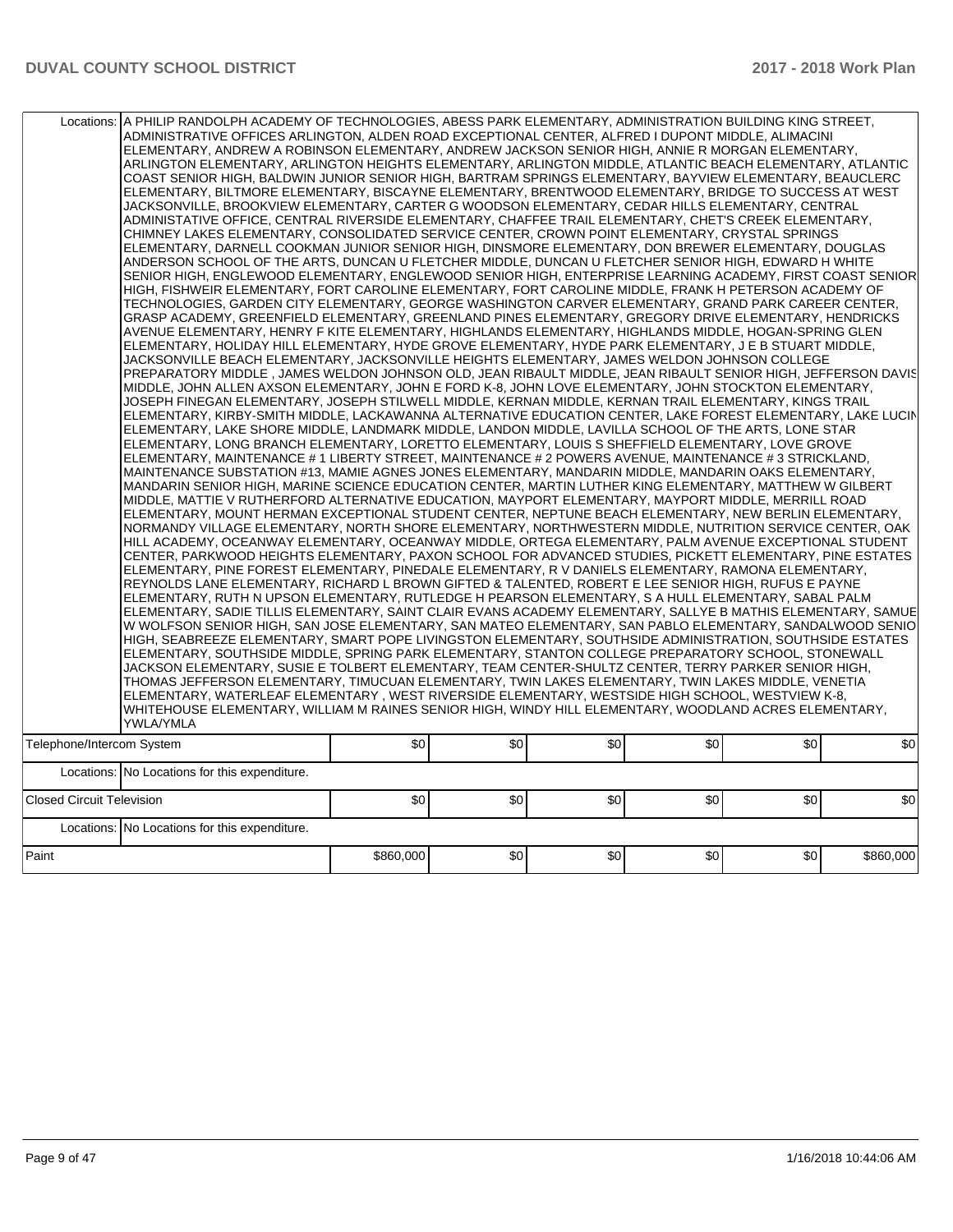| Locations: A PHILIP RANDOLPH ACADEMY OF TECHNOLOGIES, ABESS PARK ELEMENTARY, ADMINISTRATION BUILDING KING STREET,<br>ADMINISTRATIVE OFFICES ARLINGTON, ALDEN ROAD EXCEPTIONAL CENTER, ALFRED I DUPONT MIDDLE, ALIMACINI<br>ELEMENTARY, ANDREW A ROBINSON ELEMENTARY, ANDREW JACKSON SENIOR HIGH, ANNIE R MORGAN ELEMENTARY,<br>ARLINGTON ELEMENTARY, ARLINGTON HEIGHTS ELEMENTARY, ARLINGTON MIDDLE, ATLANTIC BEACH ELEMENTARY, ATLANTIC<br>COAST SENIOR HIGH, BALDWIN JUNIOR SENIOR HIGH, BARTRAM SPRINGS ELEMENTARY, BAYVIEW ELEMENTARY, BEAUCLERC<br>ELEMENTARY, BILTMORE ELEMENTARY, BISCAYNE ELEMENTARY, BRENTWOOD ELEMENTARY, BRIDGE TO SUCCESS AT WEST<br>JACKSONVILLE, BROOKVIEW ELEMENTARY, CARTER G WOODSON ELEMENTARY, CEDAR HILLS ELEMENTARY, CENTRAL<br>ADMINISTATIVE OFFICE, CENTRAL RIVERSIDE ELEMENTARY, CHAFFEE TRAIL ELEMENTARY, CHET'S CREEK ELEMENTARY,<br>CHIMNEY LAKES ELEMENTARY, CONSOLIDATED SERVICE CENTER, CROWN POINT ELEMENTARY, CRYSTAL SPRINGS<br>ELEMENTARY, DARNELL COOKMAN JUNIOR SENIOR HIGH, DINSMORE ELEMENTARY, DON BREWER ELEMENTARY, DOUGLAS<br>ANDERSON SCHOOL OF THE ARTS, DUNCAN U FLETCHER MIDDLE, DUNCAN U FLETCHER SENIOR HIGH, EDWARD H WHITE<br>SENIOR HIGH, ENGLEWOOD ELEMENTARY, ENGLEWOOD SENIOR HIGH, ENTERPRISE LEARNING ACADEMY, FIRST COAST SENIOR<br>HIGH, FISHWEIR ELEMENTARY, FORT CAROLINE ELEMENTARY, FORT CAROLINE MIDDLE, FRANK H PETERSON ACADEMY OF<br>TECHNOLOGIES, GARDEN CITY ELEMENTARY, GEORGE WASHINGTON CARVER ELEMENTARY, GRAND PARK CAREER CENTER,<br>GRASP ACADEMY, GREENFIELD ELEMENTARY, GREENLAND PINES ELEMENTARY, GREGORY DRIVE ELEMENTARY, HENDRICKS<br>AVENUE ELEMENTARY, HENRY F KITE ELEMENTARY, HIGHLANDS ELEMENTARY, HIGHLANDS MIDDLE, HOGAN-SPRING GLEN<br>ELEMENTARY, HOLIDAY HILL ELEMENTARY, HYDE GROVE ELEMENTARY, HYDE PARK ELEMENTARY, J E B STUART MIDDLE,<br>JACKSONVILLE BEACH ELEMENTARY, JACKSONVILLE HEIGHTS ELEMENTARY, JAMES WELDON JOHNSON COLLEGE<br>PREPARATORY MIDDLE, JEAN RIBAULT MIDDLE, JEAN RIBAULT SENIOR HIGH, JEFFERSON DAVIS MIDDLE, JOHN ALLEN AXSON<br>ELEMENTARY, JOHN E FORD K-8, JOHN LOVE ELEMENTARY, JOHN STOCKTON ELEMENTARY, JOSEPH FINEGAN ELEMENTARY,<br>JOSEPH STILWELL MIDDLE, KERNAN MIDDLE, KERNAN TRAIL ELEMENTARY, KINGS TRAIL ELEMENTARY, KIRBY-SMITH MIDDLE,<br>LACKAWANNA ALTERNATIVE EDUCATION CENTER, LAKE FOREST ELEMENTARY, LAKE LUCINA ELEMENTARY, LAKE SHORE<br>MIDDLE, LANDMARK MIDDLE, LANDON MIDDLE, LAVILLA SCHOOL OF THE ARTS, LONE STAR ELEMENTARY, LONG BRANCH<br>ELEMENTARY, LORETTO ELEMENTARY, LOUIS S SHEFFIELD ELEMENTARY, LOVE GROVE ELEMENTARY, MAINTENANCE # 1<br>LIBERTY STREET, MAINTENANCE # 2 POWERS AVENUE, MAINTENANCE # 3 STRICKLAND, MAINTENANCE SUBSTATION #13, MAMIE<br>AGNES JONES ELEMENTARY, MANDARIN MIDDLE, MANDARIN OAKS ELEMENTARY, MANDARIN SENIOR HIGH, MARINE SCIENCE<br>EDUCATION CENTER, MARTIN LUTHER KING ELEMENTARY, MATTHEW W GILBERT MIDDLE, MATTIE V RUTHERFORD ALTERNATIVE<br>EDUCATION, MAYPORT ELEMENTARY, MAYPORT MIDDLE, MERRILL ROAD ELEMENTARY, MOUNT HERMAN EXCEPTIONAL STUDEN<br>CENTER, NEPTUNE BEACH ELEMENTARY, NEW BERLIN ELEMENTARY, NORMANDY VILLAGE ELEMENTARY, NORTH SHORE<br>ELEMENTARY, NORTHWESTERN MIDDLE, NUTRITION SERVICE CENTER, OAK HILL ACADEMY, OCEANWAY ELEMENTARY,<br>OCEANWAY MIDDLE, ORTEGA ELEMENTARY, PALM AVENUE EXCEPTIONAL STUDENT CENTER, PARKWOOD HEIGHTS ELEMENTAR<br>PAXON SCHOOL FOR ADVANCED STUDIES, PICKETT ELEMENTARY, PINE ESTATES ELEMENTARY, PINE FOREST ELEMENTARY,<br>PINEDALE ELEMENTARY, R V DANIELS ELEMENTARY, RAMONA ELEMENTARY, REYNOLDS LANE ELEMENTARY, RICHARD L BROWN<br>GIFTED & TALENTED, ROBERT E LEE SENIOR HIGH, RUFUS E PAYNE ELEMENTARY, RUTH N UPSON ELEMENTARY, RUTLEDGE H<br>PEARSON ELEMENTARY, S A HULL ELEMENTARY, SABAL PALM ELEMENTARY, SADIE TILLIS ELEMENTARY, SAINT CLAIR EVANS<br>ACADEMY ELEMENTARY, SALLYE B MATHIS ELEMENTARY, SAMUEL W WOLFSON SENIOR HIGH, SAN JOSE ELEMENTARY, SAN<br>MATEO ELEMENTARY, SAN PABLO ELEMENTARY, SANDALWOOD SENIOR HIGH, SEABREEZE ELEMENTARY, SMART POPE<br>LIVINGSTON ELEMENTARY, SOUTHSIDE ADMINISTRATION, SOUTHSIDE ESTATES ELEMENTARY, SOUTHSIDE MIDDLE, SPRING PAR<br>ELEMENTARY, STANTON COLLEGE PREPARATORY SCHOOL, STONEWALL JACKSON ELEMENTARY, SUSIE E TOLBERT<br>ELEMENTARY, TEAM CENTER-SHULTZ CENTER, TERRY PARKER SENIOR HIGH, THOMAS JEFFERSON ELEMENTARY, TIMUCUAN<br>ELEMENTARY, TWIN LAKES ELEMENTARY, TWIN LAKES MIDDLE, VENETIA ELEMENTARY, WATERLEAF ELEMENTARY, WEST<br>RIVERSIDE ELEMENTARY, WESTSIDE HIGH SCHOOL, WESTVIEW K-8, WHITEHOUSE ELEMENTARY, WILLIAM M RAINES SENIOR<br>HIGH, WINDY HILL ELEMENTARY, WOODLAND ACRES ELEMENTARY, YWLA/YMLA |             |              |              |              |              |              |
|---------------------------------------------------------------------------------------------------------------------------------------------------------------------------------------------------------------------------------------------------------------------------------------------------------------------------------------------------------------------------------------------------------------------------------------------------------------------------------------------------------------------------------------------------------------------------------------------------------------------------------------------------------------------------------------------------------------------------------------------------------------------------------------------------------------------------------------------------------------------------------------------------------------------------------------------------------------------------------------------------------------------------------------------------------------------------------------------------------------------------------------------------------------------------------------------------------------------------------------------------------------------------------------------------------------------------------------------------------------------------------------------------------------------------------------------------------------------------------------------------------------------------------------------------------------------------------------------------------------------------------------------------------------------------------------------------------------------------------------------------------------------------------------------------------------------------------------------------------------------------------------------------------------------------------------------------------------------------------------------------------------------------------------------------------------------------------------------------------------------------------------------------------------------------------------------------------------------------------------------------------------------------------------------------------------------------------------------------------------------------------------------------------------------------------------------------------------------------------------------------------------------------------------------------------------------------------------------------------------------------------------------------------------------------------------------------------------------------------------------------------------------------------------------------------------------------------------------------------------------------------------------------------------------------------------------------------------------------------------------------------------------------------------------------------------------------------------------------------------------------------------------------------------------------------------------------------------------------------------------------------------------------------------------------------------------------------------------------------------------------------------------------------------------------------------------------------------------------------------------------------------------------------------------------------------------------------------------------------------------------------------------------------------------------------------------------------------------------------------------------------------------------------------------------------------------------------------------------------------------------------------------------------------------------------------------------------------------------------------------------------------------------------------------------------------------------------------------------------------------------------------------------------------------------------------------------------------------------------------------------------------------------------------------------------------------------------------------------------------------------------------------------------------------------------------------------------------------------------------------------------------------------------------------------------------------------------------------------------------------------------------------------------------------------------------|-------------|--------------|--------------|--------------|--------------|--------------|
| Maintenance/Repair                                                                                                                                                                                                                                                                                                                                                                                                                                                                                                                                                                                                                                                                                                                                                                                                                                                                                                                                                                                                                                                                                                                                                                                                                                                                                                                                                                                                                                                                                                                                                                                                                                                                                                                                                                                                                                                                                                                                                                                                                                                                                                                                                                                                                                                                                                                                                                                                                                                                                                                                                                                                                                                                                                                                                                                                                                                                                                                                                                                                                                                                                                                                                                                                                                                                                                                                                                                                                                                                                                                                                                                                                                                                                                                                                                                                                                                                                                                                                                                                                                                                                                                                                                                                                                                                                                                                                                                                                                                                                                                                                                                                                                                                    | \$1,693,250 | \$20,771,390 | \$23,394,239 | \$26,039,484 | \$27,203,427 | \$99,101,790 |
|                                                                                                                                                                                                                                                                                                                                                                                                                                                                                                                                                                                                                                                                                                                                                                                                                                                                                                                                                                                                                                                                                                                                                                                                                                                                                                                                                                                                                                                                                                                                                                                                                                                                                                                                                                                                                                                                                                                                                                                                                                                                                                                                                                                                                                                                                                                                                                                                                                                                                                                                                                                                                                                                                                                                                                                                                                                                                                                                                                                                                                                                                                                                                                                                                                                                                                                                                                                                                                                                                                                                                                                                                                                                                                                                                                                                                                                                                                                                                                                                                                                                                                                                                                                                                                                                                                                                                                                                                                                                                                                                                                                                                                                                                       |             |              |              |              |              |              |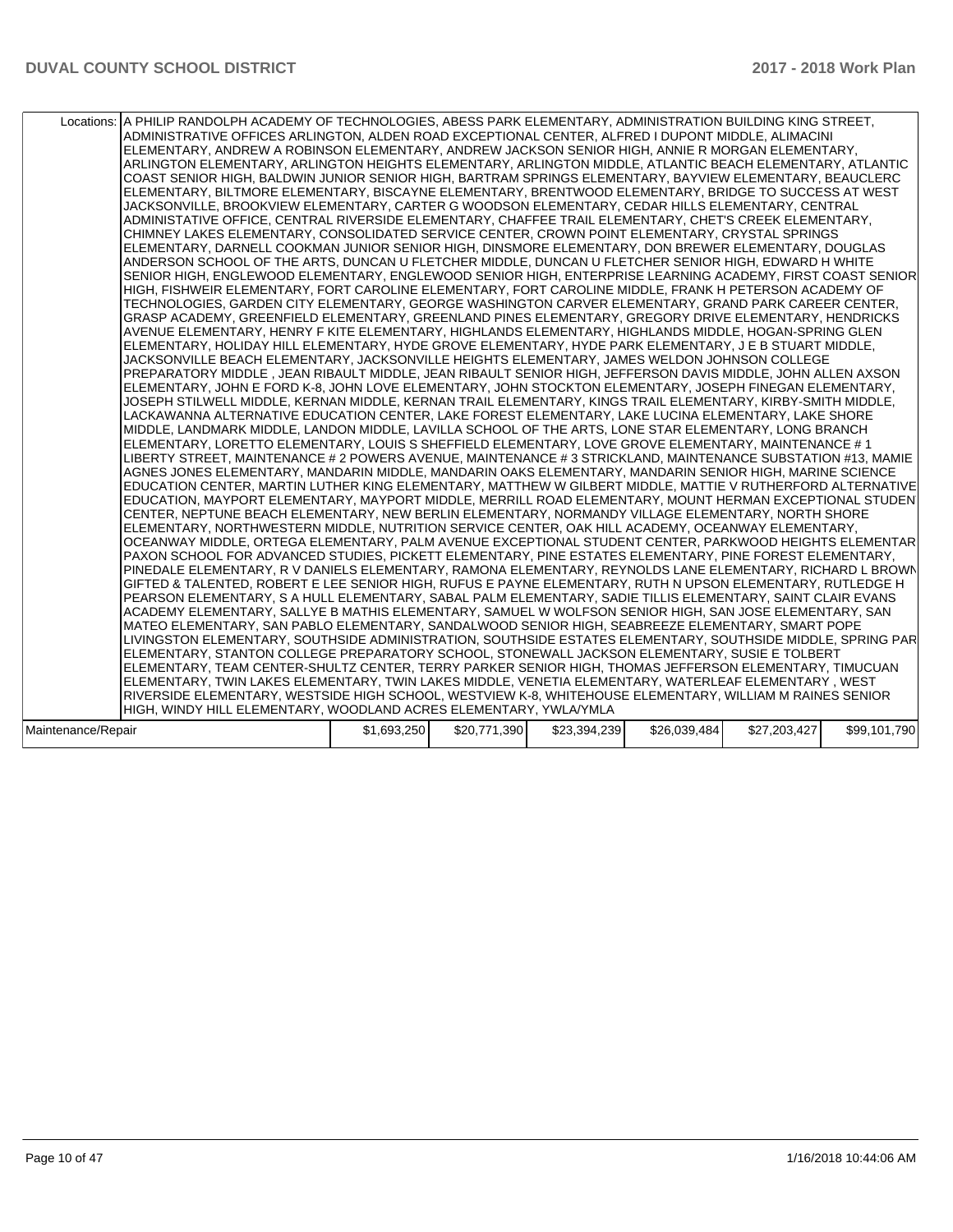| Locations: A PHILIP RANDOLPH ACADEMY OF TECHNOLOGIES, ABESS PARK ELEMENTARY, ADMINISTRATION BUILDING KING STREET,<br>ADMINISTRATIVE OFFICES ARLINGTON, ALDEN ROAD EXCEPTIONAL CENTER, ALFRED I DUPONT MIDDLE, ALIMACINI<br>ELEMENTARY, ANDREW A ROBINSON ELEMENTARY, ANDREW JACKSON SENIOR HIGH, ANNIE R MORGAN ELEMENTARY,<br>ARLINGTON ELEMENTARY, ARLINGTON HEIGHTS ELEMENTARY, ARLINGTON MIDDLE, ATLANTIC BEACH ELEMENTARY, ATLANTIC<br>COAST SENIOR HIGH, BALDWIN JUNIOR SENIOR HIGH, BARTRAM SPRINGS ELEMENTARY, BAYVIEW ELEMENTARY, BEAUCLERC<br>ELEMENTARY, BILTMORE ELEMENTARY, BISCAYNE ELEMENTARY, BRENTWOOD ELEMENTARY, BRIDGE TO SUCCESS AT WEST<br>JACKSONVILLE, BROOKVIEW ELEMENTARY, CARTER G WOODSON ELEMENTARY, CEDAR HILLS ELEMENTARY, CENTRAL<br>ADMINISTATIVE OFFICE, CENTRAL RIVERSIDE ELEMENTARY, CHAFFEE TRAIL ELEMENTARY, CHET'S CREEK ELEMENTARY,<br>CHIMNEY LAKES ELEMENTARY, CONSOLIDATED SERVICE CENTER, CROWN POINT ELEMENTARY, CRYSTAL SPRINGS<br>ELEMENTARY, DARNELL COOKMAN JUNIOR SENIOR HIGH, DINSMORE ELEMENTARY, DON BREWER ELEMENTARY, DOUGLAS<br>ANDERSON SCHOOL OF THE ARTS, DUNCAN U FLETCHER MIDDLE, DUNCAN U FLETCHER SENIOR HIGH, EDWARD H WHITE<br>SENIOR HIGH, ENGLEWOOD ELEMENTARY, ENGLEWOOD SENIOR HIGH, ENTERPRISE LEARNING ACADEMY, FIRST COAST SENIOR<br>HIGH. FISHWEIR ELEMENTARY. FORT CAROLINE ELEMENTARY. FORT CAROLINE MIDDLE. FRANK H PETERSON ACADEMY OF<br>TECHNOLOGIES, GARDEN CITY ELEMENTARY, GEORGE WASHINGTON CARVER ELEMENTARY, GRAND PARK CAREER CENTER,<br>GRASP ACADEMY, GREENFIELD ELEMENTARY, GREENLAND PINES ELEMENTARY, GREGORY DRIVE ELEMENTARY, HENDRICKS<br>AVENUE ELEMENTARY, HENRY F KITE ELEMENTARY, HIGHLANDS ELEMENTARY, HIGHLANDS MIDDLE, HOGAN-SPRING GLEN<br>ELEMENTARY, HOLIDAY HILL ELEMENTARY, HYDE GROVE ELEMENTARY, HYDE PARK ELEMENTARY, J E B STUART MIDDLE,<br>JACKSONVILLE BEACH ELEMENTARY, JACKSONVILLE HEIGHTS ELEMENTARY, JAMES WELDON JOHNSON COLLEGE<br>PREPARATORY MIDDLE , JEAN RIBAULT MIDDLE, JEAN RIBAULT SENIOR HIGH, JEFFERSON DAVIS MIDDLE, JOHN ALLEN AXSON<br>ELEMENTARY, JOHN E FORD K-8, JOHN LOVE ELEMENTARY, JOHN STOCKTON ELEMENTARY, JOSEPH FINEGAN ELEMENTARY,<br>JOSEPH STILWELL MIDDLE, KERNAN MIDDLE, KERNAN TRAIL ELEMENTARY, KINGS TRAIL ELEMENTARY, KIRBY-SMITH MIDDLE,<br>LACKAWANNA ALTERNATIVE EDUCATION CENTER, LAKE FOREST ELEMENTARY, LAKE LUCINA ELEMENTARY, LAKE SHORE<br>MIDDLE, LANDMARK MIDDLE, LANDON MIDDLE, LAVILLA SCHOOL OF THE ARTS, LONE STAR ELEMENTARY, LONG BRANCH<br>ELEMENTARY, LORETTO ELEMENTARY, LOUIS S SHEFFIELD ELEMENTARY, LOVE GROVE ELEMENTARY, MAINTENANCE #1<br>LIBERTY STREET, MAINTENANCE # 2 POWERS AVENUE, MAINTENANCE # 3 STRICKLAND, MAINTENANCE SUBSTATION #13, MAMIE<br>AGNES JONES ELEMENTARY, MANDARIN MIDDLE, MANDARIN OAKS ELEMENTARY, MANDARIN SENIOR HIGH, MARINE SCIENCE<br>EDUCATION CENTER, MARTIN LUTHER KING ELEMENTARY, MATTHEW W GILBERT MIDDLE, MATTIE V RUTHERFORD ALTERNATIVE<br>EDUCATION, MAYPORT ELEMENTARY, MAYPORT MIDDLE, MERRILL ROAD ELEMENTARY, MOUNT HERMAN EXCEPTIONAL STUDEN<br>CENTER, NEPTUNE BEACH ELEMENTARY, NEW BERLIN ELEMENTARY, NORMANDY VILLAGE ELEMENTARY, NORTH SHORE<br>ELEMENTARY, NORTHWESTERN MIDDLE, NUTRITION SERVICE CENTER, OAK HILL ACADEMY, OCEANWAY ELEMENTARY,<br>OCEANWAY MIDDLE, ORTEGA ELEMENTARY, PALM AVENUE EXCEPTIONAL STUDENT CENTER, PARKWOOD HEIGHTS ELEMENTAR<br>PAXON SCHOOL FOR ADVANCED STUDIES, PICKETT ELEMENTARY, PINE ESTATES ELEMENTARY, PINE FOREST ELEMENTARY,<br>PINEDALE ELEMENTARY, R V DANIELS ELEMENTARY, RAMONA ELEMENTARY, REYNOLDS LANE ELEMENTARY, RICHARD L BROWN<br>GIFTED & TALENTED, ROBERT E LEE SENIOR HIGH, RUFUS E PAYNE ELEMENTARY, RUTH N UPSON ELEMENTARY, RUTLEDGE H<br>PEARSON ELEMENTARY, S A HULL ELEMENTARY, SABAL PALM ELEMENTARY, SADIE TILLIS ELEMENTARY, SAINT CLAIR EVANS<br>ACADEMY ELEMENTARY, SALLYE B MATHIS ELEMENTARY, SAMUEL W WOLFSON SENIOR HIGH, SAN JOSE ELEMENTARY, SAN<br>MATEO ELEMENTARY, SAN PABLO ELEMENTARY, SANDALWOOD SENIOR HIGH, SEABREEZE ELEMENTARY, SMART POPE<br>LIVINGSTON ELEMENTARY, SOUTHSIDE ADMINISTRATION, SOUTHSIDE ESTATES ELEMENTARY, SOUTHSIDE MIDDLE, SPRING PAR<br>ELEMENTARY, STANTON COLLEGE PREPARATORY SCHOOL, STONEWALL JACKSON ELEMENTARY, SUSIE E TOLBERT<br>ELEMENTARY, TEAM CENTER-SHULTZ CENTER, TERRY PARKER SENIOR HIGH, THOMAS JEFFERSON ELEMENTARY, TIMUCUAN<br>ELEMENTARY, TWIN LAKES ELEMENTARY, TWIN LAKES MIDDLE, VENETIA ELEMENTARY, WATERLEAF ELEMENTARY , WEST<br>RIVERSIDE ELEMENTARY, WESTSIDE HIGH SCHOOL, WESTVIEW K-8, WHITEHOUSE ELEMENTARY, WILLIAM M RAINES SENIOR<br>HIGH, WINDY HILL ELEMENTARY, WOODLAND ACRES ELEMENTARY, YWLA/YMLA<br><b>Sub Total:</b><br>\$14,841,288<br>\$20,771,390<br>\$23,394,239<br>\$26,039,484<br>\$27,203,427 |  |  |  |               |
|---------------------------------------------------------------------------------------------------------------------------------------------------------------------------------------------------------------------------------------------------------------------------------------------------------------------------------------------------------------------------------------------------------------------------------------------------------------------------------------------------------------------------------------------------------------------------------------------------------------------------------------------------------------------------------------------------------------------------------------------------------------------------------------------------------------------------------------------------------------------------------------------------------------------------------------------------------------------------------------------------------------------------------------------------------------------------------------------------------------------------------------------------------------------------------------------------------------------------------------------------------------------------------------------------------------------------------------------------------------------------------------------------------------------------------------------------------------------------------------------------------------------------------------------------------------------------------------------------------------------------------------------------------------------------------------------------------------------------------------------------------------------------------------------------------------------------------------------------------------------------------------------------------------------------------------------------------------------------------------------------------------------------------------------------------------------------------------------------------------------------------------------------------------------------------------------------------------------------------------------------------------------------------------------------------------------------------------------------------------------------------------------------------------------------------------------------------------------------------------------------------------------------------------------------------------------------------------------------------------------------------------------------------------------------------------------------------------------------------------------------------------------------------------------------------------------------------------------------------------------------------------------------------------------------------------------------------------------------------------------------------------------------------------------------------------------------------------------------------------------------------------------------------------------------------------------------------------------------------------------------------------------------------------------------------------------------------------------------------------------------------------------------------------------------------------------------------------------------------------------------------------------------------------------------------------------------------------------------------------------------------------------------------------------------------------------------------------------------------------------------------------------------------------------------------------------------------------------------------------------------------------------------------------------------------------------------------------------------------------------------------------------------------------------------------------------------------------------------------------------------------------------------------------------------------------------------------------------------------------------------------------------------------------------------------------------------------------------------------------------------------------------------------------------------------------------------------------------------------------------------------------------------------------------------------------------------------------------------------------------------------------------------------------------------------------------------------------------------------------------------------------------------------------------|--|--|--|---------------|
|                                                                                                                                                                                                                                                                                                                                                                                                                                                                                                                                                                                                                                                                                                                                                                                                                                                                                                                                                                                                                                                                                                                                                                                                                                                                                                                                                                                                                                                                                                                                                                                                                                                                                                                                                                                                                                                                                                                                                                                                                                                                                                                                                                                                                                                                                                                                                                                                                                                                                                                                                                                                                                                                                                                                                                                                                                                                                                                                                                                                                                                                                                                                                                                                                                                                                                                                                                                                                                                                                                                                                                                                                                                                                                                                                                                                                                                                                                                                                                                                                                                                                                                                                                                                                                                                                                                                                                                                                                                                                                                                                                                                                                                                                                                                                                                             |  |  |  |               |
|                                                                                                                                                                                                                                                                                                                                                                                                                                                                                                                                                                                                                                                                                                                                                                                                                                                                                                                                                                                                                                                                                                                                                                                                                                                                                                                                                                                                                                                                                                                                                                                                                                                                                                                                                                                                                                                                                                                                                                                                                                                                                                                                                                                                                                                                                                                                                                                                                                                                                                                                                                                                                                                                                                                                                                                                                                                                                                                                                                                                                                                                                                                                                                                                                                                                                                                                                                                                                                                                                                                                                                                                                                                                                                                                                                                                                                                                                                                                                                                                                                                                                                                                                                                                                                                                                                                                                                                                                                                                                                                                                                                                                                                                                                                                                                                             |  |  |  |               |
|                                                                                                                                                                                                                                                                                                                                                                                                                                                                                                                                                                                                                                                                                                                                                                                                                                                                                                                                                                                                                                                                                                                                                                                                                                                                                                                                                                                                                                                                                                                                                                                                                                                                                                                                                                                                                                                                                                                                                                                                                                                                                                                                                                                                                                                                                                                                                                                                                                                                                                                                                                                                                                                                                                                                                                                                                                                                                                                                                                                                                                                                                                                                                                                                                                                                                                                                                                                                                                                                                                                                                                                                                                                                                                                                                                                                                                                                                                                                                                                                                                                                                                                                                                                                                                                                                                                                                                                                                                                                                                                                                                                                                                                                                                                                                                                             |  |  |  |               |
|                                                                                                                                                                                                                                                                                                                                                                                                                                                                                                                                                                                                                                                                                                                                                                                                                                                                                                                                                                                                                                                                                                                                                                                                                                                                                                                                                                                                                                                                                                                                                                                                                                                                                                                                                                                                                                                                                                                                                                                                                                                                                                                                                                                                                                                                                                                                                                                                                                                                                                                                                                                                                                                                                                                                                                                                                                                                                                                                                                                                                                                                                                                                                                                                                                                                                                                                                                                                                                                                                                                                                                                                                                                                                                                                                                                                                                                                                                                                                                                                                                                                                                                                                                                                                                                                                                                                                                                                                                                                                                                                                                                                                                                                                                                                                                                             |  |  |  |               |
|                                                                                                                                                                                                                                                                                                                                                                                                                                                                                                                                                                                                                                                                                                                                                                                                                                                                                                                                                                                                                                                                                                                                                                                                                                                                                                                                                                                                                                                                                                                                                                                                                                                                                                                                                                                                                                                                                                                                                                                                                                                                                                                                                                                                                                                                                                                                                                                                                                                                                                                                                                                                                                                                                                                                                                                                                                                                                                                                                                                                                                                                                                                                                                                                                                                                                                                                                                                                                                                                                                                                                                                                                                                                                                                                                                                                                                                                                                                                                                                                                                                                                                                                                                                                                                                                                                                                                                                                                                                                                                                                                                                                                                                                                                                                                                                             |  |  |  |               |
|                                                                                                                                                                                                                                                                                                                                                                                                                                                                                                                                                                                                                                                                                                                                                                                                                                                                                                                                                                                                                                                                                                                                                                                                                                                                                                                                                                                                                                                                                                                                                                                                                                                                                                                                                                                                                                                                                                                                                                                                                                                                                                                                                                                                                                                                                                                                                                                                                                                                                                                                                                                                                                                                                                                                                                                                                                                                                                                                                                                                                                                                                                                                                                                                                                                                                                                                                                                                                                                                                                                                                                                                                                                                                                                                                                                                                                                                                                                                                                                                                                                                                                                                                                                                                                                                                                                                                                                                                                                                                                                                                                                                                                                                                                                                                                                             |  |  |  |               |
|                                                                                                                                                                                                                                                                                                                                                                                                                                                                                                                                                                                                                                                                                                                                                                                                                                                                                                                                                                                                                                                                                                                                                                                                                                                                                                                                                                                                                                                                                                                                                                                                                                                                                                                                                                                                                                                                                                                                                                                                                                                                                                                                                                                                                                                                                                                                                                                                                                                                                                                                                                                                                                                                                                                                                                                                                                                                                                                                                                                                                                                                                                                                                                                                                                                                                                                                                                                                                                                                                                                                                                                                                                                                                                                                                                                                                                                                                                                                                                                                                                                                                                                                                                                                                                                                                                                                                                                                                                                                                                                                                                                                                                                                                                                                                                                             |  |  |  |               |
|                                                                                                                                                                                                                                                                                                                                                                                                                                                                                                                                                                                                                                                                                                                                                                                                                                                                                                                                                                                                                                                                                                                                                                                                                                                                                                                                                                                                                                                                                                                                                                                                                                                                                                                                                                                                                                                                                                                                                                                                                                                                                                                                                                                                                                                                                                                                                                                                                                                                                                                                                                                                                                                                                                                                                                                                                                                                                                                                                                                                                                                                                                                                                                                                                                                                                                                                                                                                                                                                                                                                                                                                                                                                                                                                                                                                                                                                                                                                                                                                                                                                                                                                                                                                                                                                                                                                                                                                                                                                                                                                                                                                                                                                                                                                                                                             |  |  |  |               |
|                                                                                                                                                                                                                                                                                                                                                                                                                                                                                                                                                                                                                                                                                                                                                                                                                                                                                                                                                                                                                                                                                                                                                                                                                                                                                                                                                                                                                                                                                                                                                                                                                                                                                                                                                                                                                                                                                                                                                                                                                                                                                                                                                                                                                                                                                                                                                                                                                                                                                                                                                                                                                                                                                                                                                                                                                                                                                                                                                                                                                                                                                                                                                                                                                                                                                                                                                                                                                                                                                                                                                                                                                                                                                                                                                                                                                                                                                                                                                                                                                                                                                                                                                                                                                                                                                                                                                                                                                                                                                                                                                                                                                                                                                                                                                                                             |  |  |  | \$112,249,828 |

| <b>PECO Maintenance Expenditures</b> | \$2,653,058  | \$0          | \$0          | \$0          | \$0          | \$2,653,058   |
|--------------------------------------|--------------|--------------|--------------|--------------|--------------|---------------|
| 1.50 Mill Sub Total: I               | \$16,379,230 | \$20,771,390 | \$23,394,239 | \$26,039,484 | \$27,203,427 | \$113,787,770 |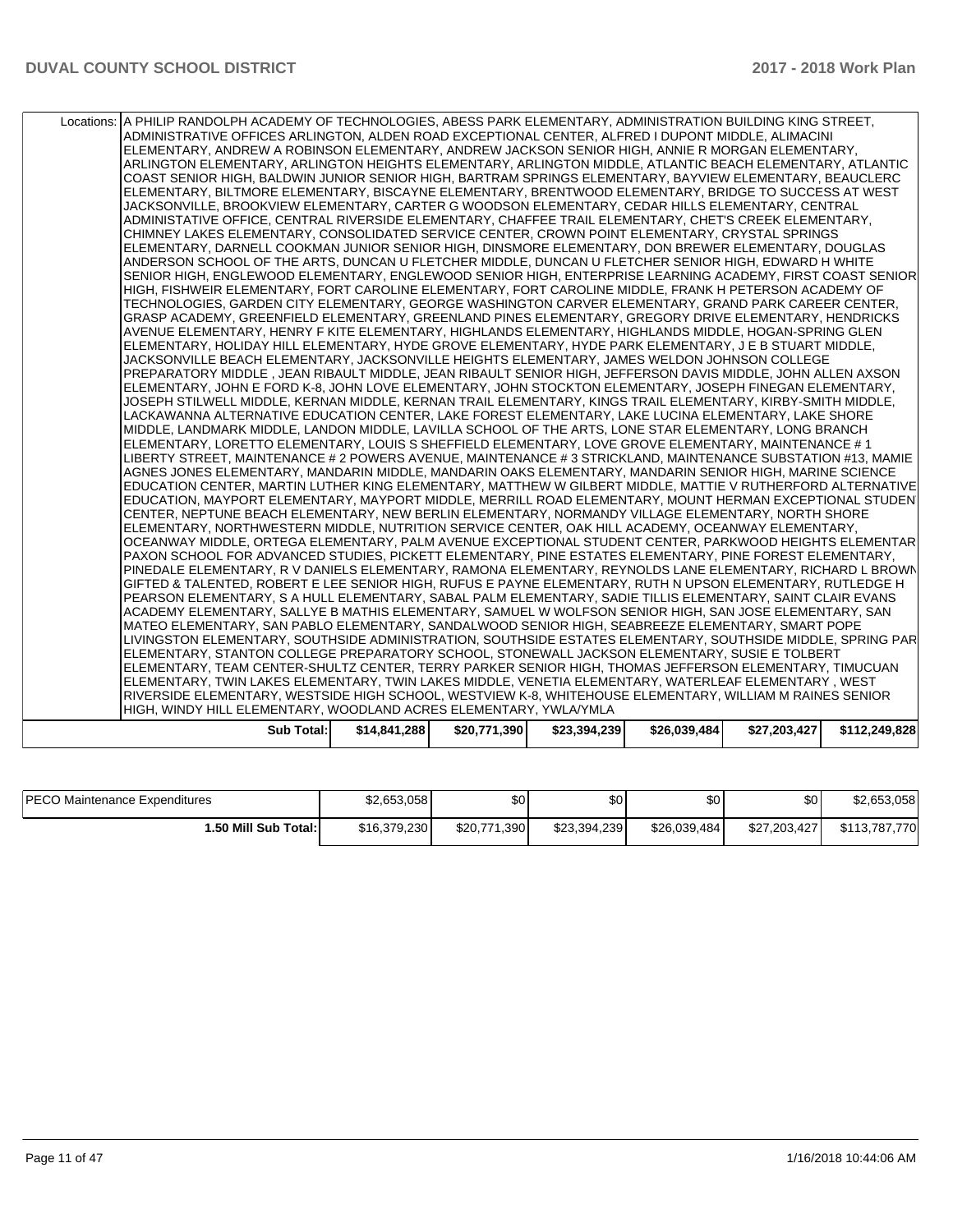| Other Items                                                                                                                                                                                                                                                                                                                                                                                                                                                                                                                                                                                                                                                                                                                                                                                                                                                                                                                                                                                                                                                                                                                                                                                                                                                                                                                                                                                                                                                                                                                                                                                                                                                                                                                                                                                                                                                                                                                                                                                                                                                                                                                                                                                                                                                                                                                                                                                                                                                                                                                                                                                                                                                                                                                                                                                                                                                                                                                                                                                                                                                                                                                                                                                                                                                                                                                                                                                                                                                                                                                                                                                                                                                                                                                                                                                                                                                                                                                                                                                                                                                                                                                                                                                                                                                                                                                                                                                                                                                                                                                                                                                                                                                                                                                       | 2017 - 2018<br><b>Actual Budget</b> | 2018 - 2019<br>Projected | 2019 - 2020<br>Projected | 2020 - 2021<br>Projected | 2021 - 2022<br>Projected | <b>Total</b> |
|-----------------------------------------------------------------------------------------------------------------------------------------------------------------------------------------------------------------------------------------------------------------------------------------------------------------------------------------------------------------------------------------------------------------------------------------------------------------------------------------------------------------------------------------------------------------------------------------------------------------------------------------------------------------------------------------------------------------------------------------------------------------------------------------------------------------------------------------------------------------------------------------------------------------------------------------------------------------------------------------------------------------------------------------------------------------------------------------------------------------------------------------------------------------------------------------------------------------------------------------------------------------------------------------------------------------------------------------------------------------------------------------------------------------------------------------------------------------------------------------------------------------------------------------------------------------------------------------------------------------------------------------------------------------------------------------------------------------------------------------------------------------------------------------------------------------------------------------------------------------------------------------------------------------------------------------------------------------------------------------------------------------------------------------------------------------------------------------------------------------------------------------------------------------------------------------------------------------------------------------------------------------------------------------------------------------------------------------------------------------------------------------------------------------------------------------------------------------------------------------------------------------------------------------------------------------------------------------------------------------------------------------------------------------------------------------------------------------------------------------------------------------------------------------------------------------------------------------------------------------------------------------------------------------------------------------------------------------------------------------------------------------------------------------------------------------------------------------------------------------------------------------------------------------------------------------------------------------------------------------------------------------------------------------------------------------------------------------------------------------------------------------------------------------------------------------------------------------------------------------------------------------------------------------------------------------------------------------------------------------------------------------------------------------------------------------------------------------------------------------------------------------------------------------------------------------------------------------------------------------------------------------------------------------------------------------------------------------------------------------------------------------------------------------------------------------------------------------------------------------------------------------------------------------------------------------------------------------------------------------------------------------------------------------------------------------------------------------------------------------------------------------------------------------------------------------------------------------------------------------------------------------------------------------------------------------------------------------------------------------------------------------------------------------------------------------------------------------------------------|-------------------------------------|--------------------------|--------------------------|--------------------------|--------------------------|--------------|
| Asbestos Abatement                                                                                                                                                                                                                                                                                                                                                                                                                                                                                                                                                                                                                                                                                                                                                                                                                                                                                                                                                                                                                                                                                                                                                                                                                                                                                                                                                                                                                                                                                                                                                                                                                                                                                                                                                                                                                                                                                                                                                                                                                                                                                                                                                                                                                                                                                                                                                                                                                                                                                                                                                                                                                                                                                                                                                                                                                                                                                                                                                                                                                                                                                                                                                                                                                                                                                                                                                                                                                                                                                                                                                                                                                                                                                                                                                                                                                                                                                                                                                                                                                                                                                                                                                                                                                                                                                                                                                                                                                                                                                                                                                                                                                                                                                                                | \$275,000                           | \$0                      | \$0                      | \$0                      | \$0                      | \$275,000    |
| Locations A PHILIP RANDOLPH ACADEMY OF TECHNOLOGIES, ABESS PARK ELEMENTARY, ADMINISTRATION BUILDING KING STREET,<br>ADMINISTRATIVE OFFICES ARLINGTON, ALDEN ROAD EXCEPTIONAL CENTER, ALFRED I DUPONT MIDDLE, ALIMACINI<br>ELEMENTARY, ANDREW A ROBINSON ELEMENTARY, ANDREW JACKSON SENIOR HIGH, ANNIE R MORGAN ELEMENTARY,<br>ARLINGTON ELEMENTARY, ARLINGTON HEIGHTS ELEMENTARY, ARLINGTON MIDDLE, ATLANTIC BEACH ELEMENTARY, ATLANTI<br>COAST SENIOR HIGH, BALDWIN JUNIOR SENIOR HIGH, BARTRAM SPRINGS ELEMENTARY, BAYVIEW ELEMENTARY, BEAUCLERC<br>ELEMENTARY, BILTMORE ELEMENTARY, BISCAYNE ELEMENTARY, BRENTWOOD ELEMENTARY, BRIDGE TO SUCCESS AT WEST<br>JACKSONVILLE, BROOKVIEW ELEMENTARY, CARTER G WOODSON ELEMENTARY, CEDAR HILLS ELEMENTARY, CENTRAL<br>ADMINISTATIVE OFFICE, CENTRAL RIVERSIDE ELEMENTARY, CHAFFEE TRAIL ELEMENTARY, CHET'S CREEK ELEMENTARY,<br>CHIMNEY LAKES ELEMENTARY, CONSOLIDATED SERVICE CENTER, CROWN POINT ELEMENTARY, CRYSTAL SPRINGS<br>ELEMENTARY, DARNELL COOKMAN JUNIOR SENIOR HIGH, DINSMORE ELEMENTARY, DON BREWER ELEMENTARY, DOUGLAS<br>ANDERSON SCHOOL OF THE ARTS, DUNCAN U FLETCHER MIDDLE, DUNCAN U FLETCHER SENIOR HIGH, EDWARD H WHITE<br>SENIOR HIGH, ENGLEWOOD ELEMENTARY, ENGLEWOOD SENIOR HIGH, ENTERPRISE LEARNING ACADEMY, FIRST COAST<br>SENIOR HIGH, FISHWEIR ELEMENTARY, FORT CAROLINE ELEMENTARY, FORT CAROLINE MIDDLE, FRANK H PETERSON<br>ACADEMY OF TECHNOLOGIES, GARDEN CITY ELEMENTARY, GEORGE WASHINGTON CARVER ELEMENTARY, GRAND PARK<br>CAREER CENTER, GRASP ACADEMY, GREENFIELD ELEMENTARY, GREENLAND PINES ELEMENTARY, GREGORY DRIVE<br>ELEMENTARY, HENDRICKS AVENUE ELEMENTARY, HENRY F KITE ELEMENTARY, HIGHLANDS ELEMENTARY, HIGHLANDS MIDDL<br>HOGAN-SPRING GLEN ELEMENTARY, HOLIDAY HILL ELEMENTARY, HYDE GROVE ELEMENTARY, HYDE PARK ELEMENTARY, J E I<br>STUART MIDDLE, JACKSONVILLE BEACH ELEMENTARY, JACKSONVILLE HEIGHTS ELEMENTARY, JAMES WELDON JOHNSON<br>COLLEGE PREPARATORY MIDDLE, JEAN RIBAULT MIDDLE, JEAN RIBAULT SENIOR HIGH, JEFFERSON DAVIS MIDDLE, JOHN<br>ALLEN AXSON ELEMENTARY, JOHN E FORD K-8, JOHN LOVE ELEMENTARY, JOHN STOCKTON ELEMENTARY, JOSEPH FINEGAN<br>ELEMENTARY, JOSEPH STILWELL MIDDLE, KERNAN MIDDLE, KERNAN TRAIL ELEMENTARY, KINGS TRAIL ELEMENTARY, KIRBY-<br>SMITH MIDDLE, LACKAWANNA ALTERNATIVE EDUCATION CENTER, LAKE FOREST ELEMENTARY, LAKE LUCINA ELEMENTARY,<br>LAKE SHORE MIDDLE, LANDMARK MIDDLE, LANDON MIDDLE, LAVILLA SCHOOL OF THE ARTS, LONE STAR ELEMENTARY, LONG<br>BRANCH ELEMENTARY, LORETTO ELEMENTARY, LOUIS S SHEFFIELD ELEMENTARY, LOVE GROVE ELEMENTARY, MAINTENANCI<br># 1 LIBERTY STREET, MAINTENANCE # 2 POWERS AVENUE, MAINTENANCE # 3 STRICKLAND, MAINTENANCE SUBSTATION #13,<br>MAMIE AGNES JONES ELEMENTARY, MANDARIN MIDDLE, MANDARIN OAKS ELEMENTARY, MANDARIN SENIOR HIGH, MARINE<br>SCIENCE EDUCATION CENTER, MARTIN LUTHER KING ELEMENTARY, MATTHEW W GILBERT MIDDLE, MATTIE V RUTHERFORD<br>ALTERNATIVE EDUCATION, MAYPORT ELEMENTARY, MAYPORT MIDDLE, MERRILL ROAD ELEMENTARY, MOUNT HERMAN<br>EXCEPTIONAL STUDENT CENTER, NEPTUNE BEACH ELEMENTARY, NEW BERLIN ELEMENTARY, NORMANDY VILLAGE<br>ELEMENTARY, NORTH SHORE ELEMENTARY, NORTHWESTERN MIDDLE, NUTRITION SERVICE CENTER, OAK HILL ACADEMY,<br>OCEANWAY ELEMENTARY, OCEANWAY MIDDLE, ORTEGA ELEMENTARY, PALM AVENUE EXCEPTIONAL STUDENT CENTER,<br>PARKWOOD HEIGHTS ELEMENTARY, PAXON SCHOOL FOR ADVANCED STUDIES, PICKETT ELEMENTARY, PINE ESTATES<br>ELEMENTARY, PINE FOREST ELEMENTARY, PINEDALE ELEMENTARY, R V DANIELS ELEMENTARY, RAMONA ELEMENTARY,<br>REYNOLDS LANE ELEMENTARY, RICHARD L BROWN GIFTED & TALENTED, ROBERT E LEE SENIOR HIGH, RUFUS E PAYNE<br>ELEMENTARY, RUTH N UPSON ELEMENTARY, RUTLEDGE H PEARSON ELEMENTARY, S A HULL ELEMENTARY, SABAL PALM<br>ELEMENTARY, SADIE TILLIS ELEMENTARY, SAINT CLAIR EVANS ACADEMY ELEMENTARY, SALLYE B MATHIS ELEMENTARY,<br>SAMUEL W WOLFSON SENIOR HIGH, SAN JOSE ELEMENTARY, SAN MATEO ELEMENTARY, SAN PABLO ELEMENTARY,<br>SANDALWOOD SENIOR HIGH, SEABREEZE ELEMENTARY, SMART POPE LIVINGSTON ELEMENTARY, SOUTHSIDE<br>ADMINISTRATION. SOUTHSIDE ESTATES ELEMENTARY. SOUTHSIDE MIDDLE. SPRING PARK ELEMENTARY. STANTON COLLEGE<br>PREPARATORY SCHOOL, STONEWALL JACKSON ELEMENTARY, SUSIE E TOLBERT ELEMENTARY, TEAM CENTER-SHULTZ<br>CENTER, TERRY PARKER SENIOR HIGH, THOMAS JEFFERSON ELEMENTARY, TIMUCUAN ELEMENTARY, TWIN LAKES<br>ELEMENTARY, TWIN LAKES MIDDLE, VENETIA ELEMENTARY, WATERLEAF ELEMENTARY, WEST RIVERSIDE ELEMENTARY,<br>WESTSIDE HIGH SCHOOL, WESTVIEW K-8, WHITEHOUSE ELEMENTARY, WILLIAM M RAINES SENIOR HIGH, WINDY HILL<br>ELEMENTARY, WOODLAND ACRES ELEMENTARY, YWLA/YMLA<br><b>Contracted Carpenter Services</b> | \$790,000                           | \$0                      | \$0                      | \$0                      | \$0                      | \$790,000    |
|                                                                                                                                                                                                                                                                                                                                                                                                                                                                                                                                                                                                                                                                                                                                                                                                                                                                                                                                                                                                                                                                                                                                                                                                                                                                                                                                                                                                                                                                                                                                                                                                                                                                                                                                                                                                                                                                                                                                                                                                                                                                                                                                                                                                                                                                                                                                                                                                                                                                                                                                                                                                                                                                                                                                                                                                                                                                                                                                                                                                                                                                                                                                                                                                                                                                                                                                                                                                                                                                                                                                                                                                                                                                                                                                                                                                                                                                                                                                                                                                                                                                                                                                                                                                                                                                                                                                                                                                                                                                                                                                                                                                                                                                                                                                   |                                     |                          |                          |                          |                          |              |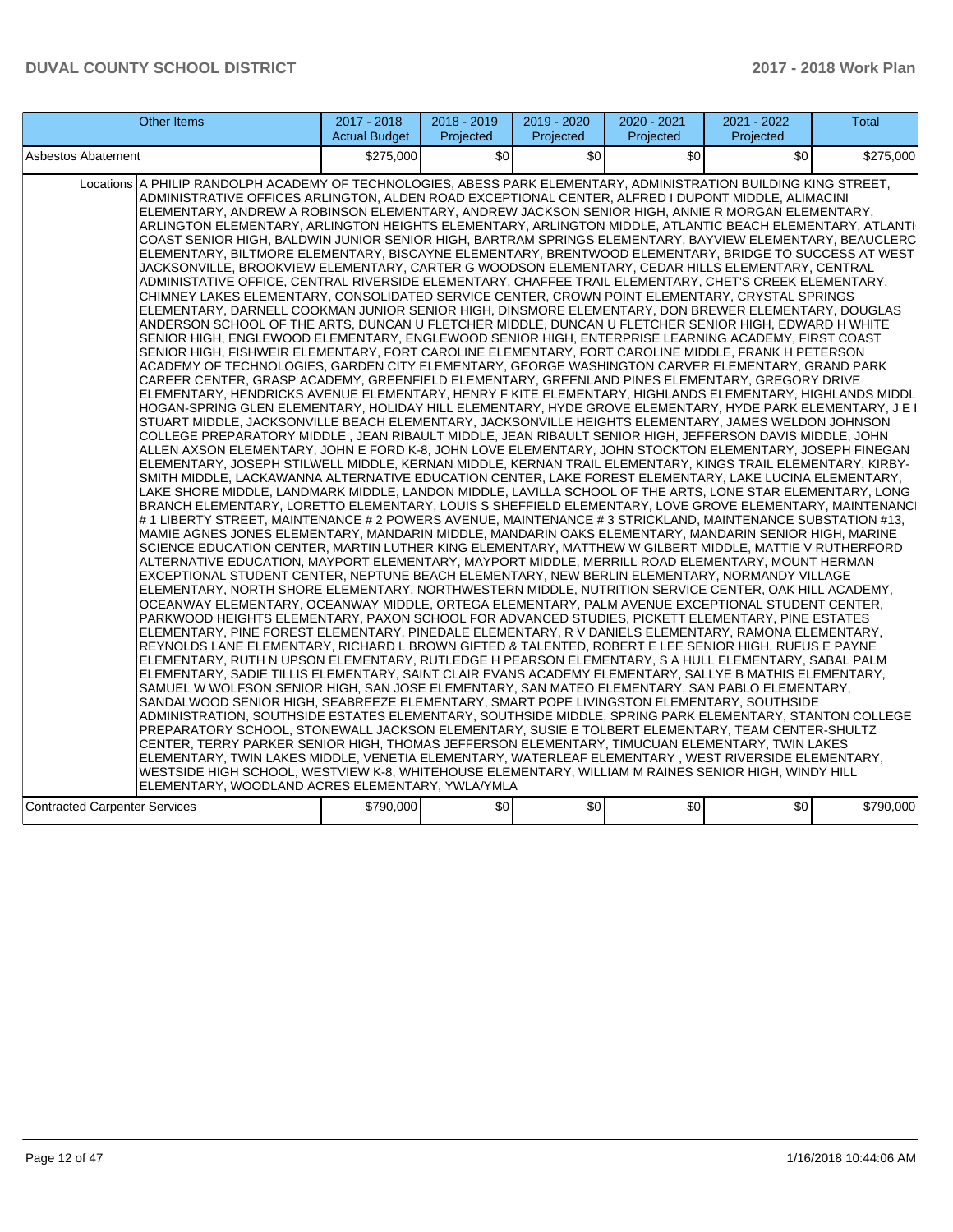|                    | Locations A PHILIP RANDOLPH ACADEMY OF TECHNOLOGIES, ABESS PARK ELEMENTARY, ADMINISTRATION BUILDING KING STREET,<br>ADMINISTRATIVE OFFICES ARLINGTON, ALDEN ROAD EXCEPTIONAL CENTER, ALFRED I DUPONT MIDDLE, ALIMACINI<br>ELEMENTARY, ANDREW A ROBINSON ELEMENTARY, ANDREW JACKSON SENIOR HIGH, ANNIE R MORGAN ELEMENTARY,<br>ARLINGTON ELEMENTARY, ARLINGTON HEIGHTS ELEMENTARY, ARLINGTON MIDDLE, ATLANTIC BEACH ELEMENTARY, ATLANTI<br>COAST SENIOR HIGH, BALDWIN JUNIOR SENIOR HIGH, BARTRAM SPRINGS ELEMENTARY, BAYVIEW ELEMENTARY, BEAUCLERC<br>IELEMENTARY, BILTMORE ELEMENTARY, BISCAYNE ELEMENTARY, BRENTWOOD ELEMENTARY, BRIDGE TO SUCCESS AT WEST<br>JACKSONVILLE, BROOKVIEW ELEMENTARY, CARTER G WOODSON ELEMENTARY, CEDAR HILLS ELEMENTARY, CENTRAL<br>ADMINISTATIVE OFFICE, CENTRAL RIVERSIDE ELEMENTARY, CHAFFEE TRAIL ELEMENTARY, CHET'S CREEK ELEMENTARY,<br>CHIMNEY LAKES ELEMENTARY, CONSOLIDATED SERVICE CENTER, CROWN POINT ELEMENTARY, CRYSTAL SPRINGS<br>ELEMENTARY, DARNELL COOKMAN JUNIOR SENIOR HIGH, DINSMORE ELEMENTARY, DON BREWER ELEMENTARY, DOUGLAS<br>ANDERSON SCHOOL OF THE ARTS, DUNCAN U FLETCHER MIDDLE, DUNCAN U FLETCHER SENIOR HIGH, EDWARD H WHITE<br>SENIOR HIGH, ENGLEWOOD ELEMENTARY, ENGLEWOOD SENIOR HIGH, ENTERPRISE LEARNING ACADEMY, FIRST COAST<br>SENIOR HIGH, FISHWEIR ELEMENTARY, FORT CAROLINE ELEMENTARY, FORT CAROLINE MIDDLE, FRANK H PETERSON<br>ACADEMY OF TECHNOLOGIES, GARDEN CITY ELEMENTARY, GEORGE WASHINGTON CARVER ELEMENTARY, GRAND PARK<br>CAREER CENTER, GRASP ACADEMY, GREENFIELD ELEMENTARY, GREENLAND PINES ELEMENTARY, GREGORY DRIVE<br>ELEMENTARY, HENDRICKS AVENUE ELEMENTARY, HENRY F KITE ELEMENTARY, HIGHLANDS ELEMENTARY, HIGHLANDS MIDDL<br>HOGAN-SPRING GLEN ELEMENTARY, HOLIDAY HILL ELEMENTARY, HYDE GROVE ELEMENTARY, HYDE PARK ELEMENTARY, J E I<br>STUART MIDDLE, JACKSONVILLE BEACH ELEMENTARY, JACKSONVILLE HEIGHTS ELEMENTARY, JAMES WELDON JOHNSON<br>COLLEGE PREPARATORY MIDDLE , JEAN RIBAULT MIDDLE, JEAN RIBAULT SENIOR HIGH, JEFFERSON DAVIS MIDDLE, JOHN<br>ALLEN AXSON ELEMENTARY, JOHN E FORD K-8, JOHN LOVE ELEMENTARY, JOHN STOCKTON ELEMENTARY, JOSEPH FINEGAN<br>ELEMENTARY, JOSEPH STILWELL MIDDLE, KERNAN MIDDLE, KERNAN TRAIL ELEMENTARY, KINGS TRAIL ELEMENTARY, KIRBY-<br>SMITH MIDDLE, LACKAWANNA ALTERNATIVE EDUCATION CENTER, LAKE FOREST ELEMENTARY, LAKE LUCINA ELEMENTARY,<br>LAKE SHORE MIDDLE, LANDMARK MIDDLE, LANDON MIDDLE, LAVILLA SCHOOL OF THE ARTS, LONE STAR ELEMENTARY, LONG<br>BRANCH ELEMENTARY, LORETTO ELEMENTARY, LOUIS S SHEFFIELD ELEMENTARY, LOVE GROVE ELEMENTARY, MAINTENANCI<br># 1 LIBERTY STREET, MAINTENANCE # 2 POWERS AVENUE, MAINTENANCE # 3 STRICKLAND, MAINTENANCE SUBSTATION #13,<br>MAMIE AGNES JONES ELEMENTARY, MANDARIN MIDDLE, MANDARIN OAKS ELEMENTARY, MANDARIN SENIOR HIGH, MARINE<br>SCIENCE EDUCATION CENTER, MARTIN LUTHER KING ELEMENTARY, MATTHEW W GILBERT MIDDLE, MATTIE V RUTHERFORD<br>ALTERNATIVE EDUCATION, MAYPORT ELEMENTARY, MAYPORT MIDDLE, MERRILL ROAD ELEMENTARY, MOUNT HERMAN<br>EXCEPTIONAL STUDENT CENTER, NEPTUNE BEACH ELEMENTARY, NEW BERLIN ELEMENTARY, NORMANDY VILLAGE<br>ELEMENTARY, NORTH SHORE ELEMENTARY, NORTHWESTERN MIDDLE, NUTRITION SERVICE CENTER, OAK HILL ACADEMY,<br>OCEANWAY ELEMENTARY, OCEANWAY MIDDLE, ORTEGA ELEMENTARY, PALM AVENUE EXCEPTIONAL STUDENT CENTER,<br>PARKWOOD HEIGHTS ELEMENTARY, PAXON SCHOOL FOR ADVANCED STUDIES, PICKETT ELEMENTARY, PINE ESTATES<br>ELEMENTARY, PINE FOREST ELEMENTARY, PINEDALE ELEMENTARY, R V DANIELS ELEMENTARY, RAMONA ELEMENTARY,<br>REYNOLDS LANE ELEMENTARY, RICHARD L BROWN GIFTED & TALENTED, ROBERT E LEE SENIOR HIGH, RUFUS E PAYNE<br>ELEMENTARY, RUTH N UPSON ELEMENTARY, RUTLEDGE H PEARSON ELEMENTARY, S A HULL ELEMENTARY, SABAL PALM<br>ELEMENTARY, SADIE TILLIS ELEMENTARY, SAINT CLAIR EVANS ACADEMY ELEMENTARY, SALLYE B MATHIS ELEMENTARY,<br>SAMUEL W WOLFSON SENIOR HIGH. SAN JOSE ELEMENTARY, SAN MATEO ELEMENTARY, SAN PABLO ELEMENTARY.<br>SANDALWOOD SENIOR HIGH, SEABREEZE ELEMENTARY, SMART POPE LIVINGSTON ELEMENTARY, SOUTHSIDE<br>ADMINISTRATION, SOUTHSIDE ESTATES ELEMENTARY, SOUTHSIDE MIDDLE, SPRING PARK ELEMENTARY, STANTON COLLEGE<br>PREPARATORY SCHOOL, STONEWALL JACKSON ELEMENTARY, SUSIE E TOLBERT ELEMENTARY, TEAM CENTER-SHULTZ<br>CENTER, TERRY PARKER SENIOR HIGH, THOMAS JEFFERSON ELEMENTARY, TIMUCUAN ELEMENTARY, TWIN LAKES<br>ELEMENTARY, TWIN LAKES MIDDLE, VENETIA ELEMENTARY, WATERLEAF ELEMENTARY, WEST RIVERSIDE ELEMENTARY,<br>WESTSIDE HIGH SCHOOL, WESTVIEW K-8, WHITEHOUSE ELEMENTARY, WILLIAM M RAINES SENIOR HIGH, WINDY HILL<br>ELEMENTARY, WOODLAND ACRES ELEMENTARY, YWLA/YMLA |           |     |     |     |     |           |
|--------------------|---------------------------------------------------------------------------------------------------------------------------------------------------------------------------------------------------------------------------------------------------------------------------------------------------------------------------------------------------------------------------------------------------------------------------------------------------------------------------------------------------------------------------------------------------------------------------------------------------------------------------------------------------------------------------------------------------------------------------------------------------------------------------------------------------------------------------------------------------------------------------------------------------------------------------------------------------------------------------------------------------------------------------------------------------------------------------------------------------------------------------------------------------------------------------------------------------------------------------------------------------------------------------------------------------------------------------------------------------------------------------------------------------------------------------------------------------------------------------------------------------------------------------------------------------------------------------------------------------------------------------------------------------------------------------------------------------------------------------------------------------------------------------------------------------------------------------------------------------------------------------------------------------------------------------------------------------------------------------------------------------------------------------------------------------------------------------------------------------------------------------------------------------------------------------------------------------------------------------------------------------------------------------------------------------------------------------------------------------------------------------------------------------------------------------------------------------------------------------------------------------------------------------------------------------------------------------------------------------------------------------------------------------------------------------------------------------------------------------------------------------------------------------------------------------------------------------------------------------------------------------------------------------------------------------------------------------------------------------------------------------------------------------------------------------------------------------------------------------------------------------------------------------------------------------------------------------------------------------------------------------------------------------------------------------------------------------------------------------------------------------------------------------------------------------------------------------------------------------------------------------------------------------------------------------------------------------------------------------------------------------------------------------------------------------------------------------------------------------------------------------------------------------------------------------------------------------------------------------------------------------------------------------------------------------------------------------------------------------------------------------------------------------------------------------------------------------------------------------------------------------------------------------------------------------------------------------------------------------------------------------------------------------------------------------------------------------------------------------------------------------------------------------------------------------------------------------------------------------------------------------------------------------------------------------------------------------------------------------------------------------------------------------------------------------------------------|-----------|-----|-----|-----|-----|-----------|
| Drainage/Site Work |                                                                                                                                                                                                                                                                                                                                                                                                                                                                                                                                                                                                                                                                                                                                                                                                                                                                                                                                                                                                                                                                                                                                                                                                                                                                                                                                                                                                                                                                                                                                                                                                                                                                                                                                                                                                                                                                                                                                                                                                                                                                                                                                                                                                                                                                                                                                                                                                                                                                                                                                                                                                                                                                                                                                                                                                                                                                                                                                                                                                                                                                                                                                                                                                                                                                                                                                                                                                                                                                                                                                                                                                                                                                                                                                                                                                                                                                                                                                                                                                                                                                                                                                                                                                                                                                                                                                                                                                                                                                                                                                                                                                                                                                                             | \$254,000 | \$0 | \$0 | \$0 | \$0 | \$254,000 |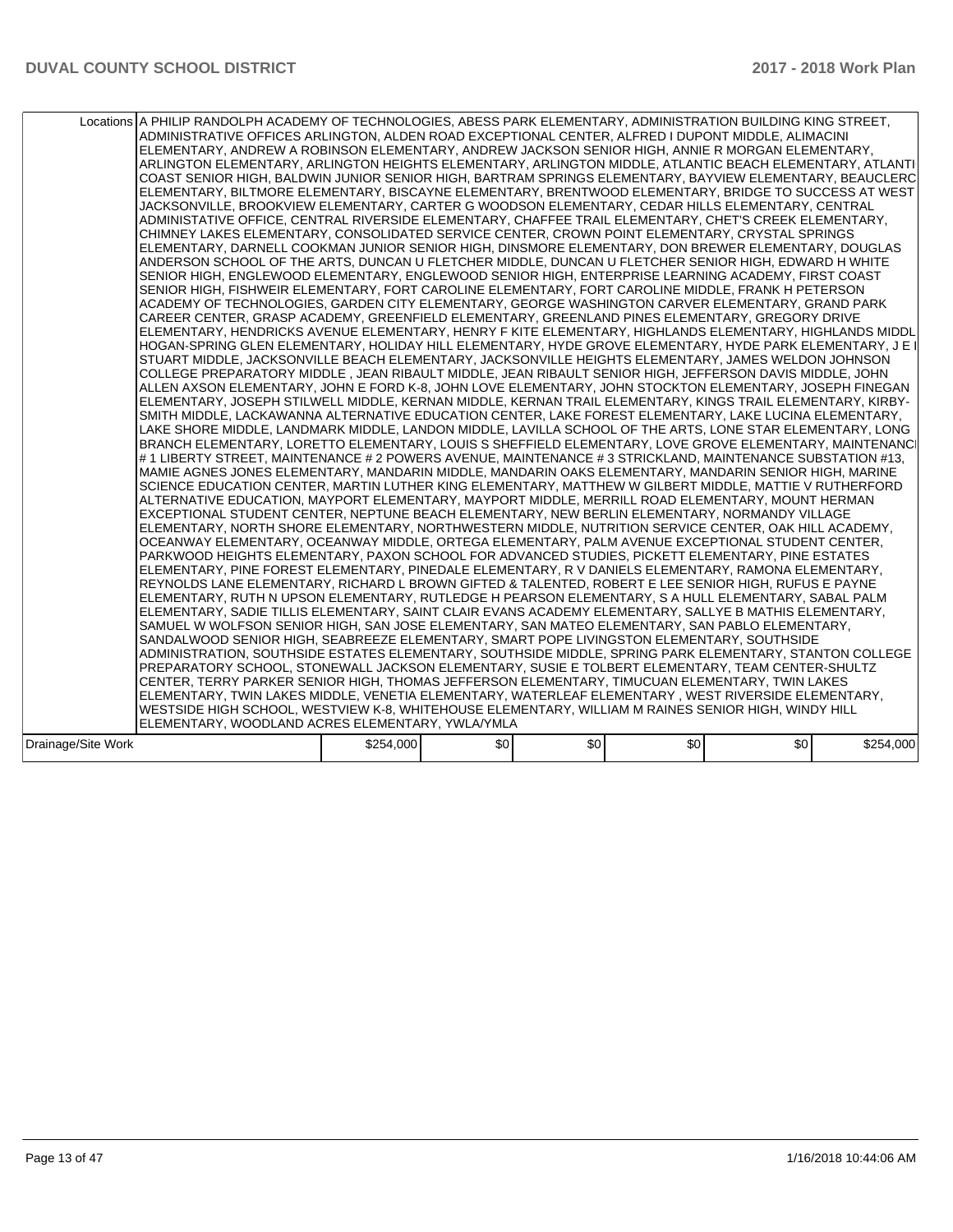| Locations A PHILIP RANDOLPH ACADEMY OF TECHNOLOGIES, ABESS PARK ELEMENTARY, ADMINISTRATION BUILDING KING STREET,<br>ADMINISTRATIVE OFFICES ARLINGTON, ALDEN ROAD EXCEPTIONAL CENTER, ALFRED I DUPONT MIDDLE, ALIMACINI<br>ELEMENTARY, ANDREW A ROBINSON ELEMENTARY, ANDREW JACKSON SENIOR HIGH, ANNIE R MORGAN ELEMENTARY,<br>ARLINGTON ELEMENTARY, ARLINGTON HEIGHTS ELEMENTARY, ARLINGTON MIDDLE, ATLANTIC BEACH ELEMENTARY, ATLANTI<br>ICOAST SENIOR HIGH, BALDWIN JUNIOR SENIOR HIGH, BARTRAM SPRINGS ELEMENTARY, BAYVIEW ELEMENTARY, BEAUCLERCI<br>ELEMENTARY, BILTMORE ELEMENTARY, BISCAYNE ELEMENTARY, BRENTWOOD ELEMENTARY, BRIDGE TO SUCCESS AT WEST<br>JACKSONVILLE, BROOKVIEW ELEMENTARY, CARTER G WOODSON ELEMENTARY, CEDAR HILLS ELEMENTARY, CENTRAL<br>ADMINISTATIVE OFFICE, CENTRAL RIVERSIDE ELEMENTARY, CHAFFEE TRAIL ELEMENTARY, CHET'S CREEK ELEMENTARY,<br>CHIMNEY LAKES ELEMENTARY, CONSOLIDATED SERVICE CENTER, CROWN POINT ELEMENTARY, CRYSTAL SPRINGS<br>ELEMENTARY, DARNELL COOKMAN JUNIOR SENIOR HIGH, DINSMORE ELEMENTARY, DON BREWER ELEMENTARY, DOUGLAS<br>ANDERSON SCHOOL OF THE ARTS, DUNCAN U FLETCHER MIDDLE, DUNCAN U FLETCHER SENIOR HIGH, EDWARD H WHITE<br>SENIOR HIGH, ENGLEWOOD ELEMENTARY, ENGLEWOOD SENIOR HIGH, ENTERPRISE LEARNING ACADEMY, FIRST COAST<br>SENIOR HIGH, FISHWEIR ELEMENTARY, FORT CAROLINE ELEMENTARY, FORT CAROLINE MIDDLE, FRANK H PETERSON<br>ACADEMY OF TECHNOLOGIES, GARDEN CITY ELEMENTARY, GEORGE WASHINGTON CARVER ELEMENTARY, GRAND PARK<br>CAREER CENTER, GRASP ACADEMY, GREENFIELD ELEMENTARY, GREENLAND PINES ELEMENTARY, GREGORY DRIVE<br>ELEMENTARY, HENDRICKS AVENUE ELEMENTARY, HENRY F KITE ELEMENTARY, HIGHLANDS ELEMENTARY, HIGHLANDS MIDDL<br>HOGAN-SPRING GLEN ELEMENTARY, HOLIDAY HILL ELEMENTARY, HYDE GROVE ELEMENTARY, HYDE PARK ELEMENTARY, J E I<br>STUART MIDDLE, JACKSONVILLE BEACH ELEMENTARY, JACKSONVILLE HEIGHTS ELEMENTARY, JAMES WELDON JOHNSON<br>COLLEGE PREPARATORY MIDDLE , JEAN RIBAULT MIDDLE, JEAN RIBAULT SENIOR HIGH, JEFFERSON DAVIS MIDDLE, JOHN<br>ALLEN AXSON ELEMENTARY, JOHN E FORD K-8, JOHN LOVE ELEMENTARY, JOHN STOCKTON ELEMENTARY, JOSEPH FINEGAN<br>ELEMENTARY, JOSEPH STILWELL MIDDLE, KERNAN MIDDLE, KERNAN TRAIL ELEMENTARY, KINGS TRAIL ELEMENTARY, KIRBY-<br>SMITH MIDDLE, LACKAWANNA ALTERNATIVE EDUCATION CENTER, LAKE FOREST ELEMENTARY, LAKE LUCINA ELEMENTARY,<br>LAKE SHORE MIDDLE, LANDMARK MIDDLE, LANDON MIDDLE, LAVILLA SCHOOL OF THE ARTS, LONE STAR ELEMENTARY, LONG<br>BRANCH ELEMENTARY, LORETTO ELEMENTARY, LOUIS S SHEFFIELD ELEMENTARY, LOVE GROVE ELEMENTARY, MAINTENANCI<br># 1 LIBERTY STREET, MAINTENANCE # 2 POWERS AVENUE, MAINTENANCE # 3 STRICKLAND, MAINTENANCE SUBSTATION #13,<br>MAMIE AGNES JONES ELEMENTARY, MANDARIN MIDDLE, MANDARIN OAKS ELEMENTARY, MANDARIN SENIOR HIGH, MARINE<br>SCIENCE EDUCATION CENTER, MARTIN LUTHER KING ELEMENTARY, MATTHEW W GILBERT MIDDLE, MATTIE V RUTHERFORD<br>ALTERNATIVE EDUCATION, MAYPORT ELEMENTARY, MAYPORT MIDDLE, MERRILL ROAD ELEMENTARY, MOUNT HERMAN<br>EXCEPTIONAL STUDENT CENTER, NEPTUNE BEACH ELEMENTARY, NEW BERLIN ELEMENTARY, NORMANDY VILLAGE<br>ELEMENTARY, NORTH SHORE ELEMENTARY, NORTHWESTERN MIDDLE, NUTRITION SERVICE CENTER, OAK HILL ACADEMY,<br>OCEANWAY ELEMENTARY. OCEANWAY MIDDLE. ORTEGA ELEMENTARY. PALM AVENUE EXCEPTIONAL STUDENT CENTER.<br>PARKWOOD HEIGHTS ELEMENTARY, PAXON SCHOOL FOR ADVANCED STUDIES, PICKETT ELEMENTARY, PINE ESTATES<br>ELEMENTARY, PINE FOREST ELEMENTARY, PINEDALE ELEMENTARY, R V DANIELS ELEMENTARY, RAMONA ELEMENTARY,<br>REYNOLDS LANE ELEMENTARY, RICHARD L BROWN GIFTED & TALENTED, ROBERT E LEE SENIOR HIGH, RUFUS E PAYNE<br>ELEMENTARY, RUTH N UPSON ELEMENTARY, RUTLEDGE H PEARSON ELEMENTARY, S A HULL ELEMENTARY, SABAL PALM<br>ELEMENTARY, SADIE TILLIS ELEMENTARY, SAINT CLAIR EVANS ACADEMY ELEMENTARY, SALLYE B MATHIS ELEMENTARY,<br>SAMUEL W WOLFSON SENIOR HIGH, SAN JOSE ELEMENTARY, SAN MATEO ELEMENTARY, SAN PABLO ELEMENTARY,<br>SANDALWOOD SENIOR HIGH, SEABREEZE ELEMENTARY, SMART POPE LIVINGSTON ELEMENTARY, SOUTHSIDE<br>ADMINISTRATION, SOUTHSIDE ESTATES ELEMENTARY, SOUTHSIDE MIDDLE, SPRING PARK ELEMENTARY, STANTON COLLEGE<br>PREPARATORY SCHOOL, STONEWALL JACKSON ELEMENTARY, SUSIE E TOLBERT ELEMENTARY, TEAM CENTER-SHULTZ<br>CENTER, TERRY PARKER SENIOR HIGH, THOMAS JEFFERSON ELEMENTARY, TIMUCUAN ELEMENTARY, TWIN LAKES<br>ELEMENTARY, TWIN LAKES MIDDLE, VENETIA ELEMENTARY, WATERLEAF ELEMENTARY , WEST RIVERSIDE ELEMENTARY,<br>WESTSIDE HIGH SCHOOL, WESTVIEW K-8, WHITEHOUSE ELEMENTARY, WILLIAM M RAINES SENIOR HIGH, WINDY HILL<br>ELEMENTARY, WOODLAND ACRES ELEMENTARY, YWLA/YMLA |           |     |     |     |     |           |
|-----------------------------------------------------------------------------------------------------------------------------------------------------------------------------------------------------------------------------------------------------------------------------------------------------------------------------------------------------------------------------------------------------------------------------------------------------------------------------------------------------------------------------------------------------------------------------------------------------------------------------------------------------------------------------------------------------------------------------------------------------------------------------------------------------------------------------------------------------------------------------------------------------------------------------------------------------------------------------------------------------------------------------------------------------------------------------------------------------------------------------------------------------------------------------------------------------------------------------------------------------------------------------------------------------------------------------------------------------------------------------------------------------------------------------------------------------------------------------------------------------------------------------------------------------------------------------------------------------------------------------------------------------------------------------------------------------------------------------------------------------------------------------------------------------------------------------------------------------------------------------------------------------------------------------------------------------------------------------------------------------------------------------------------------------------------------------------------------------------------------------------------------------------------------------------------------------------------------------------------------------------------------------------------------------------------------------------------------------------------------------------------------------------------------------------------------------------------------------------------------------------------------------------------------------------------------------------------------------------------------------------------------------------------------------------------------------------------------------------------------------------------------------------------------------------------------------------------------------------------------------------------------------------------------------------------------------------------------------------------------------------------------------------------------------------------------------------------------------------------------------------------------------------------------------------------------------------------------------------------------------------------------------------------------------------------------------------------------------------------------------------------------------------------------------------------------------------------------------------------------------------------------------------------------------------------------------------------------------------------------------------------------------------------------------------------------------------------------------------------------------------------------------------------------------------------------------------------------------------------------------------------------------------------------------------------------------------------------------------------------------------------------------------------------------------------------------------------------------------------------------------------------------------------------------------------------------------------------------------------------------------------------------------------------------------------------------------------------------------------------------------------------------------------------------------------------------------------------------------------------------------------------------------------------------------------------------------------------------------------------------------------------------------------------------------------------|-----------|-----|-----|-----|-----|-----------|
| Playgrounds/PE Area                                                                                                                                                                                                                                                                                                                                                                                                                                                                                                                                                                                                                                                                                                                                                                                                                                                                                                                                                                                                                                                                                                                                                                                                                                                                                                                                                                                                                                                                                                                                                                                                                                                                                                                                                                                                                                                                                                                                                                                                                                                                                                                                                                                                                                                                                                                                                                                                                                                                                                                                                                                                                                                                                                                                                                                                                                                                                                                                                                                                                                                                                                                                                                                                                                                                                                                                                                                                                                                                                                                                                                                                                                                                                                                                                                                                                                                                                                                                                                                                                                                                                                                                                                                                                                                                                                                                                                                                                                                                                                                                                                                                                                                                           | \$175,500 | \$0 | \$0 | \$0 | \$0 | \$175,500 |
|                                                                                                                                                                                                                                                                                                                                                                                                                                                                                                                                                                                                                                                                                                                                                                                                                                                                                                                                                                                                                                                                                                                                                                                                                                                                                                                                                                                                                                                                                                                                                                                                                                                                                                                                                                                                                                                                                                                                                                                                                                                                                                                                                                                                                                                                                                                                                                                                                                                                                                                                                                                                                                                                                                                                                                                                                                                                                                                                                                                                                                                                                                                                                                                                                                                                                                                                                                                                                                                                                                                                                                                                                                                                                                                                                                                                                                                                                                                                                                                                                                                                                                                                                                                                                                                                                                                                                                                                                                                                                                                                                                                                                                                                                               |           |     |     |     |     |           |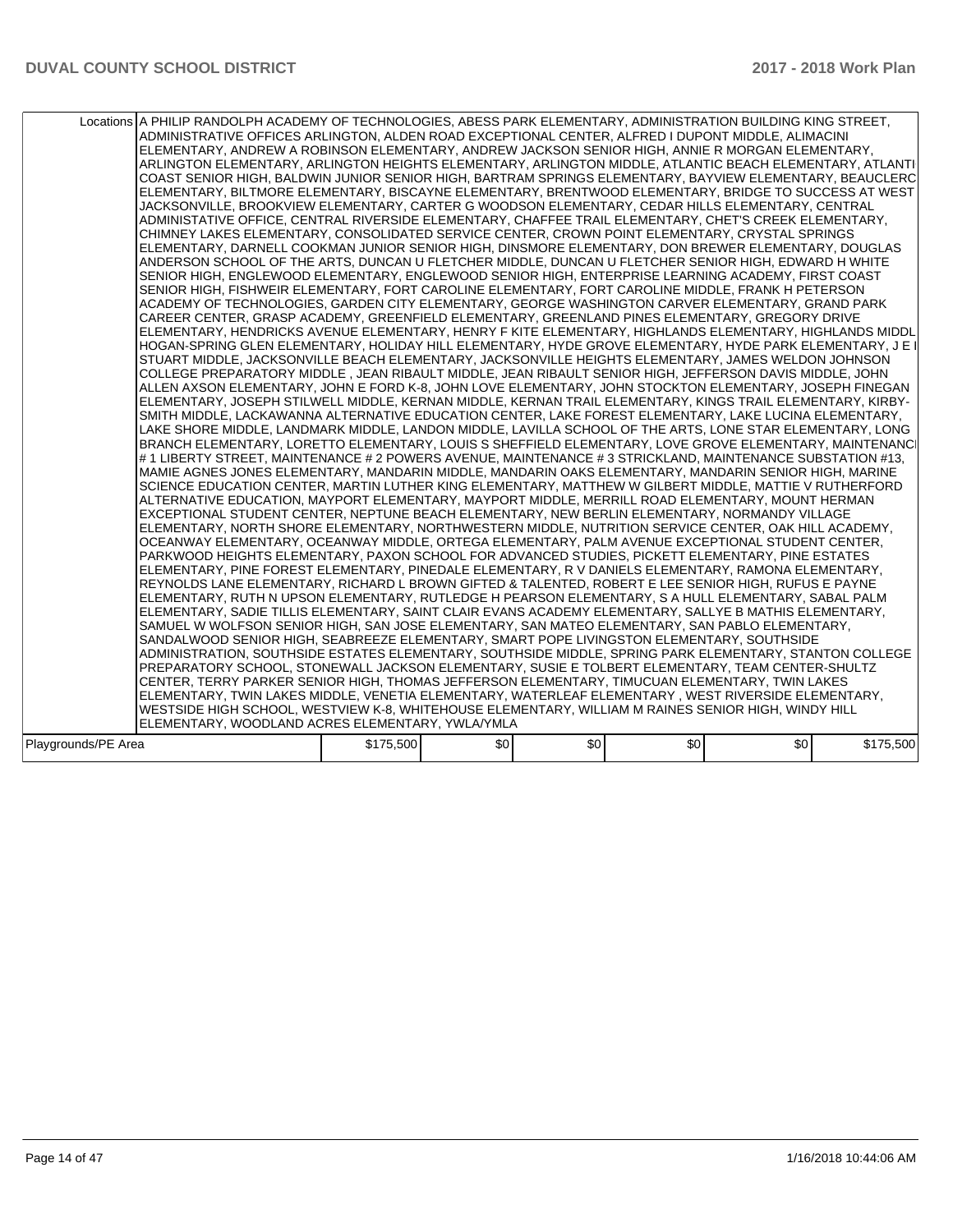|          | Locations A PHILIP RANDOLPH ACADEMY OF TECHNOLOGIES, ABESS PARK ELEMENTARY, ADMINISTRATION BUILDING KING STREET,<br>ADMINISTRATIVE OFFICES ARLINGTON, ALDEN ROAD EXCEPTIONAL CENTER, ALFRED I DUPONT MIDDLE, ALIMACINI<br>ELEMENTARY, ANDREW A ROBINSON ELEMENTARY, ANDREW JACKSON SENIOR HIGH, ANNIE R MORGAN ELEMENTARY,<br>ARLINGTON ELEMENTARY, ARLINGTON HEIGHTS ELEMENTARY, ARLINGTON MIDDLE, ATLANTIC BEACH ELEMENTARY, ATLANTI<br>COAST SENIOR HIGH, BALDWIN JUNIOR SENIOR HIGH, BARTRAM SPRINGS ELEMENTARY, BAYVIEW ELEMENTARY, BEAUCLERC<br>ELEMENTARY, BILTMORE ELEMENTARY, BISCAYNE ELEMENTARY, BRENTWOOD ELEMENTARY, BRIDGE TO SUCCESS AT WEST<br>JACKSONVILLE, BROOKVIEW ELEMENTARY, CARTER G WOODSON ELEMENTARY, CEDAR HILLS ELEMENTARY, CENTRAL<br>ADMINISTATIVE OFFICE, CENTRAL RIVERSIDE ELEMENTARY, CHAFFEE TRAIL ELEMENTARY, CHET'S CREEK ELEMENTARY,<br>CHIMNEY LAKES ELEMENTARY, CONSOLIDATED SERVICE CENTER, CROWN POINT ELEMENTARY, CRYSTAL SPRINGS<br>ELEMENTARY, DARNELL COOKMAN JUNIOR SENIOR HIGH, DINSMORE ELEMENTARY, DON BREWER ELEMENTARY, DOUGLAS<br>ANDERSON SCHOOL OF THE ARTS, DUNCAN U FLETCHER MIDDLE, DUNCAN U FLETCHER SENIOR HIGH, EDWARD H WHITE<br>SENIOR HIGH, ENGLEWOOD ELEMENTARY, ENGLEWOOD SENIOR HIGH, ENTERPRISE LEARNING ACADEMY, FIRST COAST<br>SENIOR HIGH, FISHWEIR ELEMENTARY, FORT CAROLINE ELEMENTARY, FORT CAROLINE MIDDLE, FRANK H PETERSON<br>ACADEMY OF TECHNOLOGIES, GARDEN CITY ELEMENTARY, GEORGE WASHINGTON CARVER ELEMENTARY, GRAND PARK<br>CAREER CENTER, GRASP ACADEMY, GREENFIELD ELEMENTARY, GREENLAND PINES ELEMENTARY, GREGORY DRIVE<br>ELEMENTARY, HENDRICKS AVENUE ELEMENTARY, HENRY F KITE ELEMENTARY, HIGHLANDS ELEMENTARY, HIGHLANDS MIDDL<br>HOGAN-SPRING GLEN ELEMENTARY, HOLIDAY HILL ELEMENTARY, HYDE GROVE ELEMENTARY, HYDE PARK ELEMENTARY, J E I<br>STUART MIDDLE, JACKSONVILLE BEACH ELEMENTARY, JACKSONVILLE HEIGHTS ELEMENTARY, JAMES WELDON JOHNSON<br>COLLEGE PREPARATORY MIDDLE , JEAN RIBAULT MIDDLE, JEAN RIBAULT SENIOR HIGH, JEFFERSON DAVIS MIDDLE, JOHN<br>ALLEN AXSON ELEMENTARY, JOHN E FORD K-8, JOHN LOVE ELEMENTARY, JOHN STOCKTON ELEMENTARY, JOSEPH FINEGAN<br>ELEMENTARY, JOSEPH STILWELL MIDDLE, KERNAN MIDDLE, KERNAN TRAIL ELEMENTARY, KINGS TRAIL ELEMENTARY, KIRBY-<br>SMITH MIDDLE, LACKAWANNA ALTERNATIVE EDUCATION CENTER, LAKE FOREST ELEMENTARY, LAKE LUCINA ELEMENTARY,<br>LAKE SHORE MIDDLE, LANDMARK MIDDLE, LANDON MIDDLE, LAVILLA SCHOOL OF THE ARTS, LONE STAR ELEMENTARY, LONG<br>BRANCH ELEMENTARY, LORETTO ELEMENTARY, LOUIS S SHEFFIELD ELEMENTARY, LOVE GROVE ELEMENTARY, MAINTENANCI<br># 1 LIBERTY STREET, MAINTENANCE # 2 POWERS AVENUE, MAINTENANCE # 3 STRICKLAND, MAINTENANCE SUBSTATION #13,<br>MAMIE AGNES JONES ELEMENTARY, MANDARIN MIDDLE, MANDARIN OAKS ELEMENTARY, MANDARIN SENIOR HIGH, MARINE<br>SCIENCE EDUCATION CENTER, MARTIN LUTHER KING ELEMENTARY, MATTHEW W GILBERT MIDDLE, MATTIE V RUTHERFORD<br>ALTERNATIVE EDUCATION, MAYPORT ELEMENTARY, MAYPORT MIDDLE, MERRILL ROAD ELEMENTARY, MOUNT HERMAN<br>EXCEPTIONAL STUDENT CENTER, NEPTUNE BEACH ELEMENTARY, NEW BERLIN ELEMENTARY, NORMANDY VILLAGE<br>ELEMENTARY, NORTH SHORE ELEMENTARY, NORTHWESTERN MIDDLE, NUTRITION SERVICE CENTER, OAK HILL ACADEMY,<br>OCEANWAY ELEMENTARY, OCEANWAY MIDDLE, ORTEGA ELEMENTARY, PALM AVENUE EXCEPTIONAL STUDENT CENTER,<br>PARKWOOD HEIGHTS ELEMENTARY, PAXON SCHOOL FOR ADVANCED STUDIES, PICKETT ELEMENTARY, PINE ESTATES<br>ELEMENTARY, PINE FOREST ELEMENTARY, PINEDALE ELEMENTARY, R V DANIELS ELEMENTARY, RAMONA ELEMENTARY,<br>REYNOLDS LANE ELEMENTARY, RICHARD L BROWN GIFTED & TALENTED, ROBERT E LEE SENIOR HIGH, RUFUS E PAYNE<br>ELEMENTARY, RUTH N UPSON ELEMENTARY, RUTLEDGE H PEARSON ELEMENTARY, S A HULL ELEMENTARY, SABAL PALM<br>ELEMENTARY, SADIE TILLIS ELEMENTARY, SAINT CLAIR EVANS ACADEMY ELEMENTARY, SALLYE B MATHIS ELEMENTARY,<br>SAMUEL W WOLFSON SENIOR HIGH, SAN JOSE ELEMENTARY, SAN MATEO ELEMENTARY, SAN PABLO ELEMENTARY,<br>SANDALWOOD SENIOR HIGH, SEABREEZE ELEMENTARY, SMART POPE LIVINGSTON ELEMENTARY, SOUTHSIDE<br>ADMINISTRATION, SOUTHSIDE ESTATES ELEMENTARY, SOUTHSIDE MIDDLE, SPRING PARK ELEMENTARY, STANTON COLLEGE<br>PREPARATORY SCHOOL, STONEWALL JACKSON ELEMENTARY, SUSIE E TOLBERT ELEMENTARY, TEAM CENTER-SHULTZ<br>CENTER, TERRY PARKER SENIOR HIGH, THOMAS JEFFERSON ELEMENTARY, TIMUCUAN ELEMENTARY, TWIN LAKES<br>ELEMENTARY, TWIN LAKES MIDDLE, VENETIA ELEMENTARY, WATERLEAF ELEMENTARY, WEST RIVERSIDE ELEMENTARY,<br>WESTSIDE HIGH SCHOOL, WESTVIEW K-8, WHITEHOUSE ELEMENTARY, WILLIAM M RAINES SENIOR HIGH, WINDY HILL<br>ELEMENTARY, WOODLAND ACRES ELEMENTARY, YWLA/YMLA |             |     |     |     |     |             |  |
|----------|--------------------------------------------------------------------------------------------------------------------------------------------------------------------------------------------------------------------------------------------------------------------------------------------------------------------------------------------------------------------------------------------------------------------------------------------------------------------------------------------------------------------------------------------------------------------------------------------------------------------------------------------------------------------------------------------------------------------------------------------------------------------------------------------------------------------------------------------------------------------------------------------------------------------------------------------------------------------------------------------------------------------------------------------------------------------------------------------------------------------------------------------------------------------------------------------------------------------------------------------------------------------------------------------------------------------------------------------------------------------------------------------------------------------------------------------------------------------------------------------------------------------------------------------------------------------------------------------------------------------------------------------------------------------------------------------------------------------------------------------------------------------------------------------------------------------------------------------------------------------------------------------------------------------------------------------------------------------------------------------------------------------------------------------------------------------------------------------------------------------------------------------------------------------------------------------------------------------------------------------------------------------------------------------------------------------------------------------------------------------------------------------------------------------------------------------------------------------------------------------------------------------------------------------------------------------------------------------------------------------------------------------------------------------------------------------------------------------------------------------------------------------------------------------------------------------------------------------------------------------------------------------------------------------------------------------------------------------------------------------------------------------------------------------------------------------------------------------------------------------------------------------------------------------------------------------------------------------------------------------------------------------------------------------------------------------------------------------------------------------------------------------------------------------------------------------------------------------------------------------------------------------------------------------------------------------------------------------------------------------------------------------------------------------------------------------------------------------------------------------------------------------------------------------------------------------------------------------------------------------------------------------------------------------------------------------------------------------------------------------------------------------------------------------------------------------------------------------------------------------------------------------------------------------------------------------------------------------------------------------------------------------------------------------------------------------------------------------------------------------------------------------------------------------------------------------------------------------------------------------------------------------------------------------------------------------------------------------------------------------------------------------------------------------------------------------|-------------|-----|-----|-----|-----|-------------|--|
| Plumbing |                                                                                                                                                                                                                                                                                                                                                                                                                                                                                                                                                                                                                                                                                                                                                                                                                                                                                                                                                                                                                                                                                                                                                                                                                                                                                                                                                                                                                                                                                                                                                                                                                                                                                                                                                                                                                                                                                                                                                                                                                                                                                                                                                                                                                                                                                                                                                                                                                                                                                                                                                                                                                                                                                                                                                                                                                                                                                                                                                                                                                                                                                                                                                                                                                                                                                                                                                                                                                                                                                                                                                                                                                                                                                                                                                                                                                                                                                                                                                                                                                                                                                                                                                                                                                                                                                                                                                                                                                                                                                                                                                                                                                                                                                            | \$1,970,000 | \$0 | \$0 | \$0 | \$0 | \$1,970,000 |  |
|          |                                                                                                                                                                                                                                                                                                                                                                                                                                                                                                                                                                                                                                                                                                                                                                                                                                                                                                                                                                                                                                                                                                                                                                                                                                                                                                                                                                                                                                                                                                                                                                                                                                                                                                                                                                                                                                                                                                                                                                                                                                                                                                                                                                                                                                                                                                                                                                                                                                                                                                                                                                                                                                                                                                                                                                                                                                                                                                                                                                                                                                                                                                                                                                                                                                                                                                                                                                                                                                                                                                                                                                                                                                                                                                                                                                                                                                                                                                                                                                                                                                                                                                                                                                                                                                                                                                                                                                                                                                                                                                                                                                                                                                                                                            |             |     |     |     |     |             |  |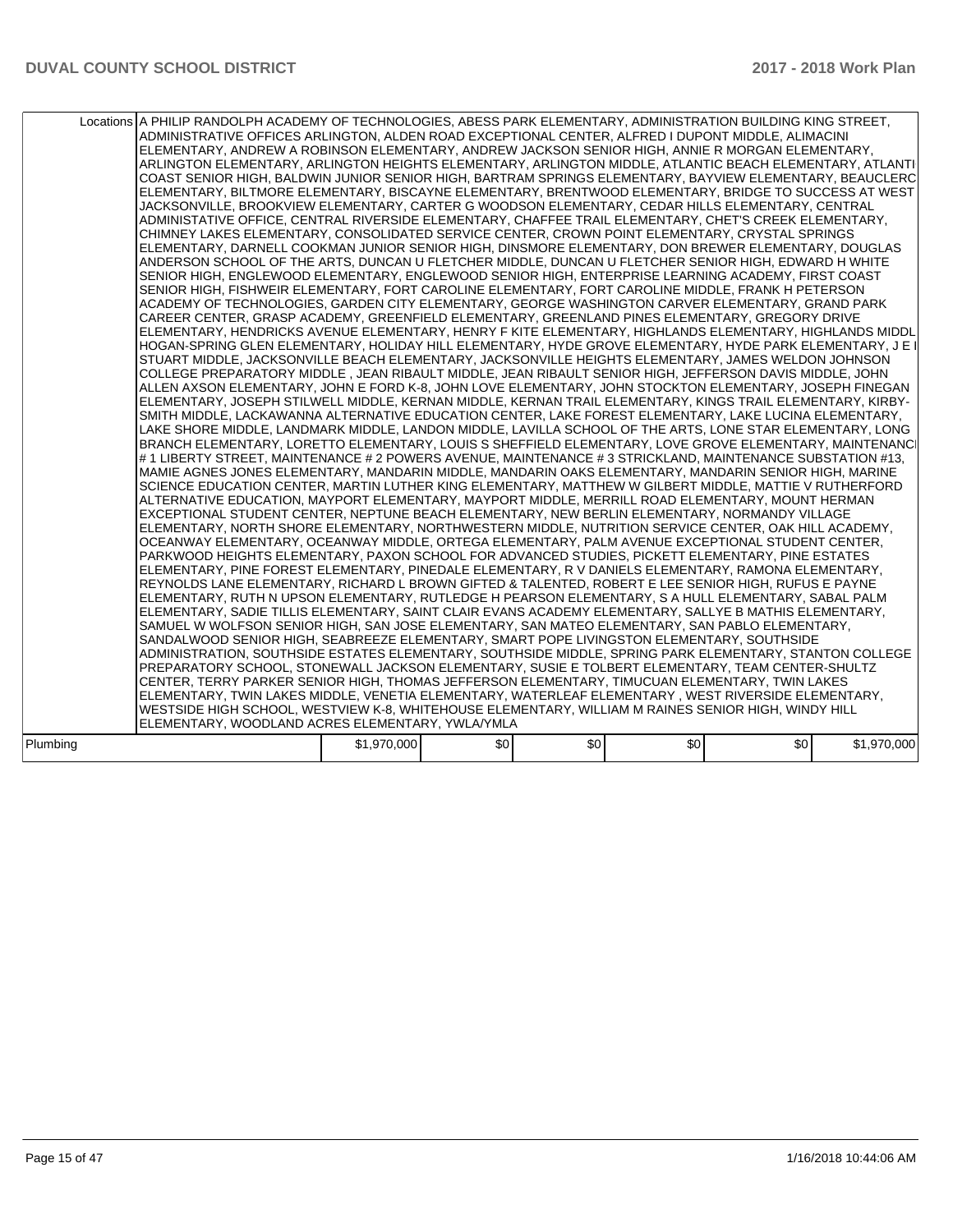| Locations A PHILIP RANDOLPH ACADEMY OF TECHNOLOGIES, ABESS PARK ELEMENTARY, ADMINISTRATION BUILDING KING STREET,<br>ADMINISTRATIVE OFFICES ARLINGTON, ALDEN ROAD EXCEPTIONAL CENTER, ALFRED I DUPONT MIDDLE, ALIMACINI<br>ELEMENTARY, ANDREW A ROBINSON ELEMENTARY, ANDREW JACKSON SENIOR HIGH, ANNIE R MORGAN ELEMENTARY,<br>ARLINGTON ELEMENTARY, ARLINGTON HEIGHTS ELEMENTARY, ARLINGTON MIDDLE, ATLANTIC BEACH ELEMENTARY, ATLANTI<br>COAST SENIOR HIGH, BALDWIN JUNIOR SENIOR HIGH, BARTRAM SPRINGS ELEMENTARY, BAYVIEW ELEMENTARY, BEAUCLERC<br>ELEMENTARY, BILTMORE ELEMENTARY, BISCAYNE ELEMENTARY, BRENTWOOD ELEMENTARY, BRIDGE TO SUCCESS AT WEST<br>JACKSONVILLE, BROOKVIEW ELEMENTARY, CARTER G WOODSON ELEMENTARY, CEDAR HILLS ELEMENTARY, CENTRAL<br>ADMINISTATIVE OFFICE, CENTRAL RIVERSIDE ELEMENTARY, CHAFFEE TRAIL ELEMENTARY, CHET'S CREEK ELEMENTARY,<br>CHIMNEY LAKES ELEMENTARY, CONSOLIDATED SERVICE CENTER, CROWN POINT ELEMENTARY, CRYSTAL SPRINGS<br>ELEMENTARY, DARNELL COOKMAN JUNIOR SENIOR HIGH, DINSMORE ELEMENTARY, DON BREWER ELEMENTARY, DOUGLAS<br>ANDERSON SCHOOL OF THE ARTS, DUNCAN U FLETCHER MIDDLE, DUNCAN U FLETCHER SENIOR HIGH, EDWARD H WHITE<br>SENIOR HIGH, ENGLEWOOD ELEMENTARY, ENGLEWOOD SENIOR HIGH, ENTERPRISE LEARNING ACADEMY, FIRST COAST<br>SENIOR HIGH, FISHWEIR ELEMENTARY, FORT CAROLINE ELEMENTARY, FORT CAROLINE MIDDLE, FRANK H PETERSON<br>ACADEMY OF TECHNOLOGIES, GARDEN CITY ELEMENTARY, GEORGE WASHINGTON CARVER ELEMENTARY, GRAND PARK<br>CAREER CENTER, GRASP ACADEMY, GREENFIELD ELEMENTARY, GREENLAND PINES ELEMENTARY, GREGORY DRIVE<br>ELEMENTARY, HENDRICKS AVENUE ELEMENTARY, HENRY F KITE ELEMENTARY, HIGHLANDS ELEMENTARY, HIGHLANDS MIDDL<br>HOGAN-SPRING GLEN ELEMENTARY, HOLIDAY HILL ELEMENTARY, HYDE GROVE ELEMENTARY, HYDE PARK ELEMENTARY, J E I<br>STUART MIDDLE, JACKSONVILLE BEACH ELEMENTARY, JACKSONVILLE HEIGHTS ELEMENTARY, JAMES WELDON JOHNSON<br>COLLEGE PREPARATORY MIDDLE , JEAN RIBAULT MIDDLE, JEAN RIBAULT SENIOR HIGH, JEFFERSON DAVIS MIDDLE, JOHN<br>ALLEN AXSON ELEMENTARY, JOHN E FORD K-8, JOHN LOVE ELEMENTARY, JOHN STOCKTON ELEMENTARY, JOSEPH FINEGAN<br>ELEMENTARY, JOSEPH STILWELL MIDDLE, KERNAN MIDDLE, KERNAN TRAIL ELEMENTARY, KINGS TRAIL ELEMENTARY, KIRBY-<br>SMITH MIDDLE, LACKAWANNA ALTERNATIVE EDUCATION CENTER, LAKE FOREST ELEMENTARY, LAKE LUCINA ELEMENTARY,<br>LAKE SHORE MIDDLE. LANDMARK MIDDLE. LANDON MIDDLE. LAVILLA SCHOOL OF THE ARTS. LONE STAR ELEMENTARY. LONG<br>BRANCH ELEMENTARY, LORETTO ELEMENTARY, LOUIS S SHEFFIELD ELEMENTARY, LOVE GROVE ELEMENTARY, MAINTENANCI<br># 1 LIBERTY STREET, MAINTENANCE # 2 POWERS AVENUE, MAINTENANCE # 3 STRICKLAND, MAINTENANCE SUBSTATION #13,<br>MAMIE AGNES JONES ELEMENTARY, MANDARIN MIDDLE, MANDARIN OAKS ELEMENTARY, MANDARIN SENIOR HIGH, MARINE<br>SCIENCE EDUCATION CENTER, MARTIN LUTHER KING ELEMENTARY, MATTHEW W GILBERT MIDDLE, MATTIE V RUTHERFORD<br>ALTERNATIVE EDUCATION, MAYPORT ELEMENTARY, MAYPORT MIDDLE, MERRILL ROAD ELEMENTARY, MOUNT HERMAN<br>EXCEPTIONAL STUDENT CENTER, NEPTUNE BEACH ELEMENTARY, NEW BERLIN ELEMENTARY, NORMANDY VILLAGE<br>ELEMENTARY, NORTH SHORE ELEMENTARY, NORTHWESTERN MIDDLE, NUTRITION SERVICE CENTER, OAK HILL ACADEMY,<br>OCEANWAY ELEMENTARY, OCEANWAY MIDDLE, ORTEGA ELEMENTARY, PALM AVENUE EXCEPTIONAL STUDENT CENTER,<br>PARKWOOD HEIGHTS ELEMENTARY, PAXON SCHOOL FOR ADVANCED STUDIES, PICKETT ELEMENTARY, PINE ESTATES<br>ELEMENTARY, PINE FOREST ELEMENTARY, PINEDALE ELEMENTARY, R V DANIELS ELEMENTARY, RAMONA ELEMENTARY,<br>REYNOLDS LANE ELEMENTARY, RICHARD L BROWN GIFTED & TALENTED, ROBERT E LEE SENIOR HIGH, RUFUS E PAYNE<br>ELEMENTARY, RUTH N UPSON ELEMENTARY, RUTLEDGE H PEARSON ELEMENTARY, S A HULL ELEMENTARY, SABAL PALM<br>ELEMENTARY, SADIE TILLIS ELEMENTARY, SAINT CLAIR EVANS ACADEMY ELEMENTARY, SALLYE B MATHIS ELEMENTARY,<br>SAMUEL W WOLFSON SENIOR HIGH, SAN JOSE ELEMENTARY, SAN MATEO ELEMENTARY, SAN PABLO ELEMENTARY,<br>SANDALWOOD SENIOR HIGH. SEABREEZE ELEMENTARY. SMART POPE LIVINGSTON ELEMENTARY. SOUTHSIDE<br>ADMINISTRATION, SOUTHSIDE ESTATES ELEMENTARY, SOUTHSIDE MIDDLE, SPRING PARK ELEMENTARY, STANTON COLLEGE<br>PREPARATORY SCHOOL, STONEWALL JACKSON ELEMENTARY, SUSIE E TOLBERT ELEMENTARY, TEAM CENTER-SHULTZ<br>CENTER, TERRY PARKER SENIOR HIGH, THOMAS JEFFERSON ELEMENTARY, TIMUCUAN ELEMENTARY, TWIN LAKES<br>ELEMENTARY, TWIN LAKES MIDDLE, VENETIA ELEMENTARY, WATERLEAF ELEMENTARY, WEST RIVERSIDE ELEMENTARY,<br>WESTSIDE HIGH SCHOOL, WESTVIEW K-8, WHITEHOUSE ELEMENTARY, WILLIAM M RAINES SENIOR HIGH, WINDY HILL<br>ELEMENTARY, WOODLAND ACRES ELEMENTARY, YWLA/YMLA<br>\$0<br>\$0<br>\$686,500<br>\$0<br>\$0<br>Window Replacement |  |  |  |           |
|-----------------------------------------------------------------------------------------------------------------------------------------------------------------------------------------------------------------------------------------------------------------------------------------------------------------------------------------------------------------------------------------------------------------------------------------------------------------------------------------------------------------------------------------------------------------------------------------------------------------------------------------------------------------------------------------------------------------------------------------------------------------------------------------------------------------------------------------------------------------------------------------------------------------------------------------------------------------------------------------------------------------------------------------------------------------------------------------------------------------------------------------------------------------------------------------------------------------------------------------------------------------------------------------------------------------------------------------------------------------------------------------------------------------------------------------------------------------------------------------------------------------------------------------------------------------------------------------------------------------------------------------------------------------------------------------------------------------------------------------------------------------------------------------------------------------------------------------------------------------------------------------------------------------------------------------------------------------------------------------------------------------------------------------------------------------------------------------------------------------------------------------------------------------------------------------------------------------------------------------------------------------------------------------------------------------------------------------------------------------------------------------------------------------------------------------------------------------------------------------------------------------------------------------------------------------------------------------------------------------------------------------------------------------------------------------------------------------------------------------------------------------------------------------------------------------------------------------------------------------------------------------------------------------------------------------------------------------------------------------------------------------------------------------------------------------------------------------------------------------------------------------------------------------------------------------------------------------------------------------------------------------------------------------------------------------------------------------------------------------------------------------------------------------------------------------------------------------------------------------------------------------------------------------------------------------------------------------------------------------------------------------------------------------------------------------------------------------------------------------------------------------------------------------------------------------------------------------------------------------------------------------------------------------------------------------------------------------------------------------------------------------------------------------------------------------------------------------------------------------------------------------------------------------------------------------------------------------------------------------------------------------------------------------------------------------------------------------------------------------------------------------------------------------------------------------------------------------------------------------------------------------------------------------------------------------------------------------------------------------------------------------------------------------------------------------------------------------------------------------------------------|--|--|--|-----------|
|                                                                                                                                                                                                                                                                                                                                                                                                                                                                                                                                                                                                                                                                                                                                                                                                                                                                                                                                                                                                                                                                                                                                                                                                                                                                                                                                                                                                                                                                                                                                                                                                                                                                                                                                                                                                                                                                                                                                                                                                                                                                                                                                                                                                                                                                                                                                                                                                                                                                                                                                                                                                                                                                                                                                                                                                                                                                                                                                                                                                                                                                                                                                                                                                                                                                                                                                                                                                                                                                                                                                                                                                                                                                                                                                                                                                                                                                                                                                                                                                                                                                                                                                                                                                                                                                                                                                                                                                                                                                                                                                                                                                                                                                                                                                                           |  |  |  |           |
|                                                                                                                                                                                                                                                                                                                                                                                                                                                                                                                                                                                                                                                                                                                                                                                                                                                                                                                                                                                                                                                                                                                                                                                                                                                                                                                                                                                                                                                                                                                                                                                                                                                                                                                                                                                                                                                                                                                                                                                                                                                                                                                                                                                                                                                                                                                                                                                                                                                                                                                                                                                                                                                                                                                                                                                                                                                                                                                                                                                                                                                                                                                                                                                                                                                                                                                                                                                                                                                                                                                                                                                                                                                                                                                                                                                                                                                                                                                                                                                                                                                                                                                                                                                                                                                                                                                                                                                                                                                                                                                                                                                                                                                                                                                                                           |  |  |  | \$686,500 |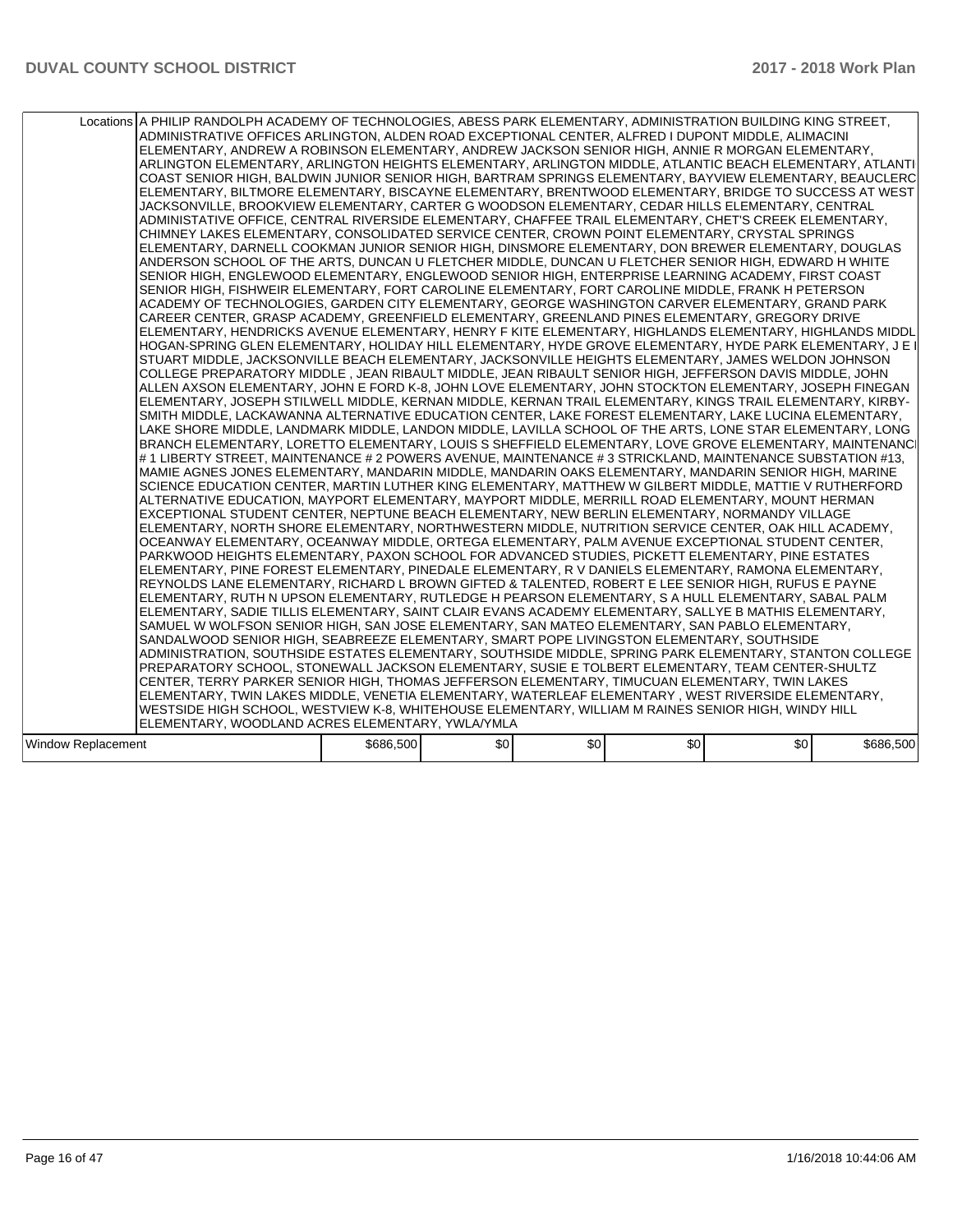| Locations A PHILIP RANDOLPH ACADEMY OF TECHNOLOGIES, ABESS PARK ELEMENTARY, ADMINISTRATION BUILDING KING STREET,<br>ADMINISTRATIVE OFFICES ARLINGTON, ALDEN ROAD EXCEPTIONAL CENTER, ALFRED I DUPONT MIDDLE, ALIMACINI<br>ELEMENTARY, ANDREW A ROBINSON ELEMENTARY, ANDREW JACKSON SENIOR HIGH, ANNIE R MORGAN ELEMENTARY,<br>ARLINGTON ELEMENTARY, ARLINGTON HEIGHTS ELEMENTARY, ARLINGTON MIDDLE, ATLANTIC BEACH ELEMENTARY, ATLANTI<br>COAST SENIOR HIGH, BALDWIN JUNIOR SENIOR HIGH, BARTRAM SPRINGS ELEMENTARY, BAYVIEW ELEMENTARY, BEAUCLERC<br>ELEMENTARY, BILTMORE ELEMENTARY, BISCAYNE ELEMENTARY, BRENTWOOD ELEMENTARY, BRIDGE TO SUCCESS AT WEST<br>JACKSONVILLE, BROOKVIEW ELEMENTARY, CARTER G WOODSON ELEMENTARY, CEDAR HILLS ELEMENTARY, CENTRAL<br>ADMINISTATIVE OFFICE, CENTRAL RIVERSIDE ELEMENTARY, CHAFFEE TRAIL ELEMENTARY, CHET'S CREEK ELEMENTARY,<br>CHIMNEY LAKES ELEMENTARY, CONSOLIDATED SERVICE CENTER, CROWN POINT ELEMENTARY, CRYSTAL SPRINGS<br>ELEMENTARY. DARNELL COOKMAN JUNIOR SENIOR HIGH. DINSMORE ELEMENTARY. DON BREWER ELEMENTARY. DOUGLAS<br>ANDERSON SCHOOL OF THE ARTS, DUNCAN U FLETCHER MIDDLE, DUNCAN U FLETCHER SENIOR HIGH, EDWARD H WHITE<br>SENIOR HIGH, ENGLEWOOD ELEMENTARY, ENGLEWOOD SENIOR HIGH, ENTERPRISE LEARNING ACADEMY, FIRST COAST<br>SENIOR HIGH, FISHWEIR ELEMENTARY, FORT CAROLINE ELEMENTARY, FORT CAROLINE MIDDLE, FRANK H PETERSON<br>ACADEMY OF TECHNOLOGIES, GARDEN CITY ELEMENTARY, GEORGE WASHINGTON CARVER ELEMENTARY, GRAND PARK<br>CAREER CENTER, GRASP ACADEMY, GREENFIELD ELEMENTARY, GREENLAND PINES ELEMENTARY, GREGORY DRIVE<br>ELEMENTARY, HENDRICKS AVENUE ELEMENTARY, HENRY F KITE ELEMENTARY, HIGHLANDS ELEMENTARY, HIGHLANDS MIDDL<br>HOGAN-SPRING GLEN ELEMENTARY, HOLIDAY HILL ELEMENTARY, HYDE GROVE ELEMENTARY, HYDE PARK ELEMENTARY, J E I<br>STUART MIDDLE, JACKSONVILLE BEACH ELEMENTARY, JACKSONVILLE HEIGHTS ELEMENTARY, JAMES WELDON JOHNSON<br>COLLEGE PREPARATORY MIDDLE , JEAN RIBAULT MIDDLE, JEAN RIBAULT SENIOR HIGH, JEFFERSON DAVIS MIDDLE, JOHN<br>ALLEN AXSON ELEMENTARY, JOHN E FORD K-8, JOHN LOVE ELEMENTARY, JOHN STOCKTON ELEMENTARY, JOSEPH FINEGAN<br>ELEMENTARY, JOSEPH STILWELL MIDDLE, KERNAN MIDDLE, KERNAN TRAIL ELEMENTARY, KINGS TRAIL ELEMENTARY, KIRBY-<br>SMITH MIDDLE, LACKAWANNA ALTERNATIVE EDUCATION CENTER, LAKE FOREST ELEMENTARY, LAKE LUCINA ELEMENTARY,<br>LAKE SHORE MIDDLE, LANDMARK MIDDLE, LANDON MIDDLE, LAVILLA SCHOOL OF THE ARTS, LONE STAR ELEMENTARY, LONG<br>BRANCH ELEMENTARY, LORETTO ELEMENTARY, LOUIS S SHEFFIELD ELEMENTARY, LOVE GROVE ELEMENTARY, MAINTENANCI<br># 1 LIBERTY STREET, MAINTENANCE # 2 POWERS AVENUE, MAINTENANCE # 3 STRICKLAND, MAINTENANCE SUBSTATION #13,<br>MAMIE AGNES JONES ELEMENTARY, MANDARIN MIDDLE, MANDARIN OAKS ELEMENTARY, MANDARIN SENIOR HIGH, MARINE<br>SCIENCE EDUCATION CENTER, MARTIN LUTHER KING ELEMENTARY, MATTHEW W GILBERT MIDDLE, MATTIE V RUTHERFORD<br>ALTERNATIVE EDUCATION, MAYPORT ELEMENTARY, MAYPORT MIDDLE, MERRILL ROAD ELEMENTARY, MOUNT HERMAN<br>EXCEPTIONAL STUDENT CENTER, NEPTUNE BEACH ELEMENTARY, NEW BERLIN ELEMENTARY, NORMANDY VILLAGE<br>ELEMENTARY, NORTH SHORE ELEMENTARY, NORTHWESTERN MIDDLE, NUTRITION SERVICE CENTER, OAK HILL ACADEMY,<br>OCEANWAY ELEMENTARY, OCEANWAY MIDDLE, ORTEGA ELEMENTARY, PALM AVENUE EXCEPTIONAL STUDENT CENTER,<br>PARKWOOD HEIGHTS ELEMENTARY, PAXON SCHOOL FOR ADVANCED STUDIES, PICKETT ELEMENTARY, PINE ESTATES<br>IELEMENTARY. PINE FOREST ELEMENTARY. PINEDALE ELEMENTARY. R V DANIELS ELEMENTARY. RAMONA ELEMENTARY.<br>REYNOLDS LANE ELEMENTARY, RICHARD L BROWN GIFTED & TALENTED, ROBERT E LEE SENIOR HIGH, RUFUS E PAYNE<br>ELEMENTARY, RUTH N UPSON ELEMENTARY, RUTLEDGE H PEARSON ELEMENTARY, S A HULL ELEMENTARY, SABAL PALM<br>ELEMENTARY, SADIE TILLIS ELEMENTARY, SAINT CLAIR EVANS ACADEMY ELEMENTARY, SALLYE B MATHIS ELEMENTARY,<br>SAMUEL W WOLFSON SENIOR HIGH. SAN JOSE ELEMENTARY, SAN MATEO ELEMENTARY, SAN PABLO ELEMENTARY.<br>SANDALWOOD SENIOR HIGH, SEABREEZE ELEMENTARY, SMART POPE LIVINGSTON ELEMENTARY, SOUTHSIDE<br>ADMINISTRATION, SOUTHSIDE ESTATES ELEMENTARY, SOUTHSIDE MIDDLE, SPRING PARK ELEMENTARY, STANTON COLLEGE<br>PREPARATORY SCHOOL, STONEWALL JACKSON ELEMENTARY, SUSIE E TOLBERT ELEMENTARY, TEAM CENTER-SHULTZ<br>CENTER, TERRY PARKER SENIOR HIGH, THOMAS JEFFERSON ELEMENTARY, TIMUCUAN ELEMENTARY, TWIN LAKES<br>ELEMENTARY, TWIN LAKES MIDDLE, VENETIA ELEMENTARY, WATERLEAF ELEMENTARY, WEST RIVERSIDE ELEMENTARY,<br>WESTSIDE HIGH SCHOOL, WESTVIEW K-8, WHITEHOUSE ELEMENTARY, WILLIAM M RAINES SENIOR HIGH, WINDY HILL<br>ELEMENTARY, WOODLAND ACRES ELEMENTARY, YWLA/YMLA |          |     |     |     |     |          |
|---------------------------------------------------------------------------------------------------------------------------------------------------------------------------------------------------------------------------------------------------------------------------------------------------------------------------------------------------------------------------------------------------------------------------------------------------------------------------------------------------------------------------------------------------------------------------------------------------------------------------------------------------------------------------------------------------------------------------------------------------------------------------------------------------------------------------------------------------------------------------------------------------------------------------------------------------------------------------------------------------------------------------------------------------------------------------------------------------------------------------------------------------------------------------------------------------------------------------------------------------------------------------------------------------------------------------------------------------------------------------------------------------------------------------------------------------------------------------------------------------------------------------------------------------------------------------------------------------------------------------------------------------------------------------------------------------------------------------------------------------------------------------------------------------------------------------------------------------------------------------------------------------------------------------------------------------------------------------------------------------------------------------------------------------------------------------------------------------------------------------------------------------------------------------------------------------------------------------------------------------------------------------------------------------------------------------------------------------------------------------------------------------------------------------------------------------------------------------------------------------------------------------------------------------------------------------------------------------------------------------------------------------------------------------------------------------------------------------------------------------------------------------------------------------------------------------------------------------------------------------------------------------------------------------------------------------------------------------------------------------------------------------------------------------------------------------------------------------------------------------------------------------------------------------------------------------------------------------------------------------------------------------------------------------------------------------------------------------------------------------------------------------------------------------------------------------------------------------------------------------------------------------------------------------------------------------------------------------------------------------------------------------------------------------------------------------------------------------------------------------------------------------------------------------------------------------------------------------------------------------------------------------------------------------------------------------------------------------------------------------------------------------------------------------------------------------------------------------------------------------------------------------------------------------------------------------------------------------------------------------------------------------------------------------------------------------------------------------------------------------------------------------------------------------------------------------------------------------------------------------------------------------------------------------------------------------------------------------------------------------------------------------------------------------------------------|----------|-----|-----|-----|-----|----------|
| <b>Consession Stand Upgrades</b>                                                                                                                                                                                                                                                                                                                                                                                                                                                                                                                                                                                                                                                                                                                                                                                                                                                                                                                                                                                                                                                                                                                                                                                                                                                                                                                                                                                                                                                                                                                                                                                                                                                                                                                                                                                                                                                                                                                                                                                                                                                                                                                                                                                                                                                                                                                                                                                                                                                                                                                                                                                                                                                                                                                                                                                                                                                                                                                                                                                                                                                                                                                                                                                                                                                                                                                                                                                                                                                                                                                                                                                                                                                                                                                                                                                                                                                                                                                                                                                                                                                                                                                                                                                                                                                                                                                                                                                                                                                                                                                                                                                                                                                            | \$20,000 | \$0 | \$0 | \$0 | \$0 | \$20,000 |
|                                                                                                                                                                                                                                                                                                                                                                                                                                                                                                                                                                                                                                                                                                                                                                                                                                                                                                                                                                                                                                                                                                                                                                                                                                                                                                                                                                                                                                                                                                                                                                                                                                                                                                                                                                                                                                                                                                                                                                                                                                                                                                                                                                                                                                                                                                                                                                                                                                                                                                                                                                                                                                                                                                                                                                                                                                                                                                                                                                                                                                                                                                                                                                                                                                                                                                                                                                                                                                                                                                                                                                                                                                                                                                                                                                                                                                                                                                                                                                                                                                                                                                                                                                                                                                                                                                                                                                                                                                                                                                                                                                                                                                                                                             |          |     |     |     |     |          |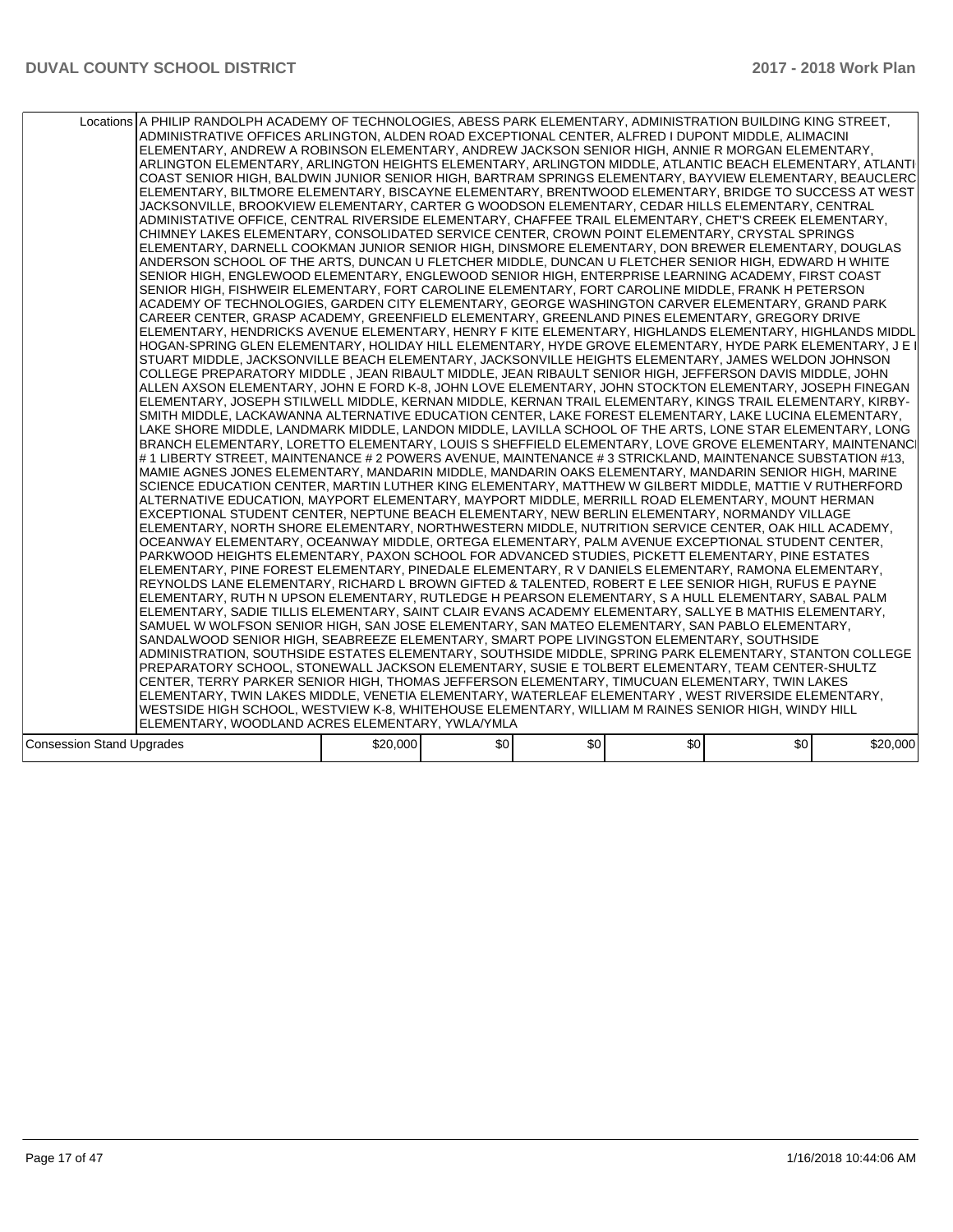|            | Locations A PHILIP RANDOLPH ACADEMY OF TECHNOLOGIES, ABESS PARK ELEMENTARY, ADMINISTRATION BUILDING KING STREET,<br>ADMINISTRATIVE OFFICES ARLINGTON, ALDEN ROAD EXCEPTIONAL CENTER, ALFRED I DUPONT MIDDLE, ALIMACINI<br>ELEMENTARY, ANDREW A ROBINSON ELEMENTARY, ANDREW JACKSON SENIOR HIGH, ANNIE R MORGAN ELEMENTARY,<br>ARLINGTON ELEMENTARY. ARLINGTON HEIGHTS ELEMENTARY. ARLINGTON MIDDLE. ATLANTIC BEACH ELEMENTARY. ATLANTI<br>COAST SENIOR HIGH, BALDWIN JUNIOR SENIOR HIGH, BARTRAM SPRINGS ELEMENTARY, BAYVIEW ELEMENTARY, BEAUCLERC<br>ELEMENTARY, BILTMORE ELEMENTARY, BISCAYNE ELEMENTARY, BRENTWOOD ELEMENTARY, BRIDGE TO SUCCESS AT WEST<br>JACKSONVILLE, BROOKVIEW ELEMENTARY, CARTER G WOODSON ELEMENTARY, CEDAR HILLS ELEMENTARY, CENTRAL<br>ADMINISTATIVE OFFICE, CENTRAL RIVERSIDE ELEMENTARY, CHAFFEE TRAIL ELEMENTARY, CHET'S CREEK ELEMENTARY,<br>CHIMNEY LAKES ELEMENTARY, CONSOLIDATED SERVICE CENTER, CROWN POINT ELEMENTARY, CRYSTAL SPRINGS<br>ELEMENTARY, DARNELL COOKMAN JUNIOR SENIOR HIGH, DINSMORE ELEMENTARY, DON BREWER ELEMENTARY, DOUGLAS<br>ANDERSON SCHOOL OF THE ARTS, DUNCAN U FLETCHER MIDDLE, DUNCAN U FLETCHER SENIOR HIGH, EDWARD H WHITE<br>SENIOR HIGH, ENGLEWOOD ELEMENTARY, ENGLEWOOD SENIOR HIGH, ENTERPRISE LEARNING ACADEMY, FIRST COAST<br>SENIOR HIGH, FISHWEIR ELEMENTARY, FORT CAROLINE ELEMENTARY, FORT CAROLINE MIDDLE, FRANK H PETERSON<br>ACADEMY OF TECHNOLOGIES, GARDEN CITY ELEMENTARY, GEORGE WASHINGTON CARVER ELEMENTARY, GRAND PARK<br>CAREER CENTER, GRASP ACADEMY, GREENFIELD ELEMENTARY, GREENLAND PINES ELEMENTARY, GREGORY DRIVE<br>ELEMENTARY, HENDRICKS AVENUE ELEMENTARY, HENRY F KITE ELEMENTARY, HIGHLANDS ELEMENTARY, HIGHLANDS MIDDL<br>HOGAN-SPRING GLEN ELEMENTARY, HOLIDAY HILL ELEMENTARY, HYDE GROVE ELEMENTARY, HYDE PARK ELEMENTARY, J E I<br>STUART MIDDLE, JACKSONVILLE BEACH ELEMENTARY, JACKSONVILLE HEIGHTS ELEMENTARY, JAMES WELDON JOHNSON<br>COLLEGE PREPARATORY MIDDLE , JEAN RIBAULT MIDDLE, JEAN RIBAULT SENIOR HIGH, JEFFERSON DAVIS MIDDLE, JOHN<br>ALLEN AXSON ELEMENTARY, JOHN E FORD K-8, JOHN LOVE ELEMENTARY, JOHN STOCKTON ELEMENTARY, JOSEPH FINEGAN<br>ELEMENTARY, JOSEPH STILWELL MIDDLE, KERNAN MIDDLE, KERNAN TRAIL ELEMENTARY, KINGS TRAIL ELEMENTARY, KIRBY-<br>SMITH MIDDLE, LACKAWANNA ALTERNATIVE EDUCATION CENTER, LAKE FOREST ELEMENTARY, LAKE LUCINA ELEMENTARY,<br>LAKE SHORE MIDDLE, LANDMARK MIDDLE, LANDON MIDDLE, LAVILLA SCHOOL OF THE ARTS, LONE STAR ELEMENTARY, LONG<br>BRANCH ELEMENTARY, LORETTO ELEMENTARY, LOUIS S SHEFFIELD ELEMENTARY, LOVE GROVE ELEMENTARY, MAINTENANCI<br># 1 LIBERTY STREET, MAINTENANCE # 2 POWERS AVENUE, MAINTENANCE # 3 STRICKLAND, MAINTENANCE SUBSTATION #13,<br>MAMIE AGNES JONES ELEMENTARY, MANDARIN MIDDLE, MANDARIN OAKS ELEMENTARY, MANDARIN SENIOR HIGH, MARINE<br>SCIENCE EDUCATION CENTER, MARTIN LUTHER KING ELEMENTARY, MATTHEW W GILBERT MIDDLE, MATTIE V RUTHERFORD<br>ALTERNATIVE EDUCATION, MAYPORT ELEMENTARY, MAYPORT MIDDLE, MERRILL ROAD ELEMENTARY, MOUNT HERMAN<br>EXCEPTIONAL STUDENT CENTER, NEPTUNE BEACH ELEMENTARY, NEW BERLIN ELEMENTARY, NORMANDY VILLAGE<br>IELEMENTARY. NORTH SHORE ELEMENTARY. NORTHWESTERN MIDDLE. NUTRITION SERVICE CENTER. OAK HILL ACADEMY.<br>OCEANWAY ELEMENTARY, OCEANWAY MIDDLE, ORTEGA ELEMENTARY, PALM AVENUE EXCEPTIONAL STUDENT CENTER,<br>PARKWOOD HEIGHTS ELEMENTARY, PAXON SCHOOL FOR ADVANCED STUDIES, PICKETT ELEMENTARY, PINE ESTATES<br>ELEMENTARY, PINE FOREST ELEMENTARY, PINEDALE ELEMENTARY, R V DANIELS ELEMENTARY, RAMONA ELEMENTARY,<br>REYNOLDS LANE ELEMENTARY, RICHARD L BROWN GIFTED & TALENTED, ROBERT E LEE SENIOR HIGH, RUFUS E PAYNE<br>IELEMENTARY. RUTH N UPSON ELEMENTARY. RUTLEDGE H PEARSON ELEMENTARY. S A HULL ELEMENTARY. SABAL PALM<br>ELEMENTARY, SADIE TILLIS ELEMENTARY, SAINT CLAIR EVANS ACADEMY ELEMENTARY, SALLYE B MATHIS ELEMENTARY,<br>SAMUEL W WOLFSON SENIOR HIGH, SAN JOSE ELEMENTARY, SAN MATEO ELEMENTARY, SAN PABLO ELEMENTARY,<br>SANDALWOOD SENIOR HIGH, SEABREEZE ELEMENTARY, SMART POPE LIVINGSTON ELEMENTARY, SOUTHSIDE<br>ADMINISTRATION, SOUTHSIDE ESTATES ELEMENTARY, SOUTHSIDE MIDDLE, SPRING PARK ELEMENTARY, STANTON COLLEGE<br>PREPARATORY SCHOOL, STONEWALL JACKSON ELEMENTARY, SUSIE E TOLBERT ELEMENTARY, TEAM CENTER-SHULTZ<br>CENTER, TERRY PARKER SENIOR HIGH, THOMAS JEFFERSON ELEMENTARY, TIMUCUAN ELEMENTARY, TWIN LAKES<br>ELEMENTARY, TWIN LAKES MIDDLE, VENETIA ELEMENTARY, WATERLEAF ELEMENTARY, WEST RIVERSIDE ELEMENTARY,<br>WESTSIDE HIGH SCHOOL, WESTVIEW K-8, WHITEHOUSE ELEMENTARY, WILLIAM M RAINES SENIOR HIGH, WINDY HILL<br>ELEMENTARY, WOODLAND ACRES ELEMENTARY, YWLA/YMLA |          |     |     |     |     |          |  |
|------------|----------------------------------------------------------------------------------------------------------------------------------------------------------------------------------------------------------------------------------------------------------------------------------------------------------------------------------------------------------------------------------------------------------------------------------------------------------------------------------------------------------------------------------------------------------------------------------------------------------------------------------------------------------------------------------------------------------------------------------------------------------------------------------------------------------------------------------------------------------------------------------------------------------------------------------------------------------------------------------------------------------------------------------------------------------------------------------------------------------------------------------------------------------------------------------------------------------------------------------------------------------------------------------------------------------------------------------------------------------------------------------------------------------------------------------------------------------------------------------------------------------------------------------------------------------------------------------------------------------------------------------------------------------------------------------------------------------------------------------------------------------------------------------------------------------------------------------------------------------------------------------------------------------------------------------------------------------------------------------------------------------------------------------------------------------------------------------------------------------------------------------------------------------------------------------------------------------------------------------------------------------------------------------------------------------------------------------------------------------------------------------------------------------------------------------------------------------------------------------------------------------------------------------------------------------------------------------------------------------------------------------------------------------------------------------------------------------------------------------------------------------------------------------------------------------------------------------------------------------------------------------------------------------------------------------------------------------------------------------------------------------------------------------------------------------------------------------------------------------------------------------------------------------------------------------------------------------------------------------------------------------------------------------------------------------------------------------------------------------------------------------------------------------------------------------------------------------------------------------------------------------------------------------------------------------------------------------------------------------------------------------------------------------------------------------------------------------------------------------------------------------------------------------------------------------------------------------------------------------------------------------------------------------------------------------------------------------------------------------------------------------------------------------------------------------------------------------------------------------------------------------------------------------------------------------------------------------------------------------------------------------------------------------------------------------------------------------------------------------------------------------------------------------------------------------------------------------------------------------------------------------------------------------------------------------------------------------------------------------------------------------------------------------------------------------------------|----------|-----|-----|-----|-----|----------|--|
| Demolition |                                                                                                                                                                                                                                                                                                                                                                                                                                                                                                                                                                                                                                                                                                                                                                                                                                                                                                                                                                                                                                                                                                                                                                                                                                                                                                                                                                                                                                                                                                                                                                                                                                                                                                                                                                                                                                                                                                                                                                                                                                                                                                                                                                                                                                                                                                                                                                                                                                                                                                                                                                                                                                                                                                                                                                                                                                                                                                                                                                                                                                                                                                                                                                                                                                                                                                                                                                                                                                                                                                                                                                                                                                                                                                                                                                                                                                                                                                                                                                                                                                                                                                                                                                                                                                                                                                                                                                                                                                                                                                                                                                                                                                                                                              | \$20,000 | \$0 | \$0 | \$0 | \$0 | \$20,000 |  |
|            |                                                                                                                                                                                                                                                                                                                                                                                                                                                                                                                                                                                                                                                                                                                                                                                                                                                                                                                                                                                                                                                                                                                                                                                                                                                                                                                                                                                                                                                                                                                                                                                                                                                                                                                                                                                                                                                                                                                                                                                                                                                                                                                                                                                                                                                                                                                                                                                                                                                                                                                                                                                                                                                                                                                                                                                                                                                                                                                                                                                                                                                                                                                                                                                                                                                                                                                                                                                                                                                                                                                                                                                                                                                                                                                                                                                                                                                                                                                                                                                                                                                                                                                                                                                                                                                                                                                                                                                                                                                                                                                                                                                                                                                                                              |          |     |     |     |     |          |  |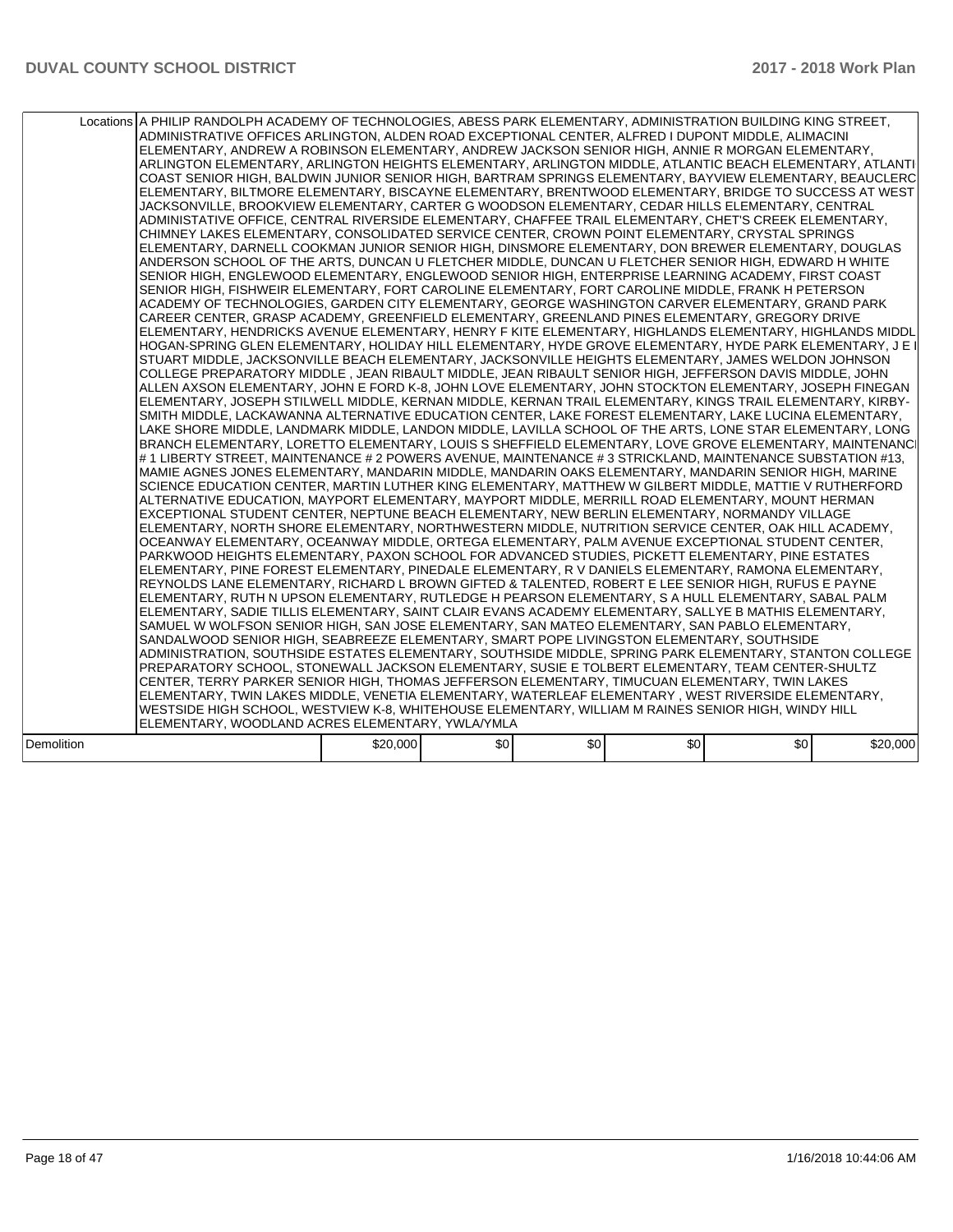| Locations A PHILIP RANDOLPH ACADEMY OF TECHNOLOGIES, ABESS PARK ELEMENTARY, ADMINISTRATION BUILDING KING STREET,<br>ADMINISTRATIVE OFFICES ARLINGTON, ALDEN ROAD EXCEPTIONAL CENTER, ALFRED I DUPONT MIDDLE, ALIMACINI<br>ELEMENTARY, ANDREW A ROBINSON ELEMENTARY, ANDREW JACKSON SENIOR HIGH, ANNIE R MORGAN ELEMENTARY,<br>ARLINGTON ELEMENTARY, ARLINGTON HEIGHTS ELEMENTARY, ARLINGTON MIDDLE, ATLANTIC BEACH ELEMENTARY, ATLANTI<br>COAST SENIOR HIGH, BALDWIN JUNIOR SENIOR HIGH, BARTRAM SPRINGS ELEMENTARY, BAYVIEW ELEMENTARY, BEAUCLERC<br>ELEMENTARY, BILTMORE ELEMENTARY, BISCAYNE ELEMENTARY, BRENTWOOD ELEMENTARY, BRIDGE TO SUCCESS AT WEST<br>JACKSONVILLE, BROOKVIEW ELEMENTARY, CARTER G WOODSON ELEMENTARY, CEDAR HILLS ELEMENTARY, CENTRAL<br>ADMINISTATIVE OFFICE, CENTRAL RIVERSIDE ELEMENTARY, CHAFFEE TRAIL ELEMENTARY, CHET'S CREEK ELEMENTARY,<br>CHIMNEY LAKES ELEMENTARY, CONSOLIDATED SERVICE CENTER, CROWN POINT ELEMENTARY, CRYSTAL SPRINGS<br>ELEMENTARY, DARNELL COOKMAN JUNIOR SENIOR HIGH, DINSMORE ELEMENTARY, DON BREWER ELEMENTARY, DOUGLAS<br>ANDERSON SCHOOL OF THE ARTS, DUNCAN U FLETCHER MIDDLE, DUNCAN U FLETCHER SENIOR HIGH, EDWARD H WHITE<br>SENIOR HIGH, ENGLEWOOD ELEMENTARY, ENGLEWOOD SENIOR HIGH, ENTERPRISE LEARNING ACADEMY, FIRST COAST<br>SENIOR HIGH, FISHWEIR ELEMENTARY, FORT CAROLINE ELEMENTARY, FORT CAROLINE MIDDLE, FRANK H PETERSON<br>ACADEMY OF TECHNOLOGIES, GARDEN CITY ELEMENTARY, GEORGE WASHINGTON CARVER ELEMENTARY, GRAND PARK<br>CAREER CENTER, GRASP ACADEMY, GREENFIELD ELEMENTARY, GREENLAND PINES ELEMENTARY, GREGORY DRIVE<br>ELEMENTARY, HENDRICKS AVENUE ELEMENTARY, HENRY F KITE ELEMENTARY, HIGHLANDS ELEMENTARY, HIGHLANDS MIDDL<br>HOGAN-SPRING GLEN ELEMENTARY, HOLIDAY HILL ELEMENTARY, HYDE GROVE ELEMENTARY, HYDE PARK ELEMENTARY, J E I<br>STUART MIDDLE, JACKSONVILLE BEACH ELEMENTARY, JACKSONVILLE HEIGHTS ELEMENTARY, JAMES WELDON JOHNSON<br>COLLEGE PREPARATORY MIDDLE, JEAN RIBAULT MIDDLE, JEAN RIBAULT SENIOR HIGH, JEFFERSON DAVIS MIDDLE, JOHN<br>ALLEN AXSON ELEMENTARY, JOHN E FORD K-8, JOHN LOVE ELEMENTARY, JOHN STOCKTON ELEMENTARY, JOSEPH FINEGAN<br>ELEMENTARY, JOSEPH STILWELL MIDDLE, KERNAN MIDDLE, KERNAN TRAIL ELEMENTARY, KINGS TRAIL ELEMENTARY, KIRBY-<br>SMITH MIDDLE, LACKAWANNA ALTERNATIVE EDUCATION CENTER, LAKE FOREST ELEMENTARY, LAKE LUCINA ELEMENTARY,<br>LAKE SHORE MIDDLE, LANDMARK MIDDLE, LANDON MIDDLE, LAVILLA SCHOOL OF THE ARTS, LONE STAR ELEMENTARY, LONG<br>BRANCH ELEMENTARY, LORETTO ELEMENTARY, LOUIS S SHEFFIELD ELEMENTARY, LOVE GROVE ELEMENTARY, MAINTENANCI<br># 1 LIBERTY STREET, MAINTENANCE # 2 POWERS AVENUE, MAINTENANCE # 3 STRICKLAND, MAINTENANCE SUBSTATION #13,<br>MAMIE AGNES JONES ELEMENTARY, MANDARIN MIDDLE, MANDARIN OAKS ELEMENTARY, MANDARIN SENIOR HIGH, MARINE<br>SCIENCE EDUCATION CENTER, MARTIN LUTHER KING ELEMENTARY, MATTHEW W GILBERT MIDDLE, MATTIE V RUTHERFORD<br>ALTERNATIVE EDUCATION, MAYPORT ELEMENTARY, MAYPORT MIDDLE, MERRILL ROAD ELEMENTARY, MOUNT HERMAN<br>EXCEPTIONAL STUDENT CENTER, NEPTUNE BEACH ELEMENTARY, NEW BERLIN ELEMENTARY, NORMANDY VILLAGE<br>ELEMENTARY, NORTH SHORE ELEMENTARY, NORTHWESTERN MIDDLE, NUTRITION SERVICE CENTER, OAK HILL ACADEMY,<br>OCEANWAY ELEMENTARY, OCEANWAY MIDDLE, ORTEGA ELEMENTARY, PALM AVENUE EXCEPTIONAL STUDENT CENTER,<br>PARKWOOD HEIGHTS ELEMENTARY, PAXON SCHOOL FOR ADVANCED STUDIES, PICKETT ELEMENTARY, PINE ESTATES<br>ELEMENTARY, PINE FOREST ELEMENTARY, PINEDALE ELEMENTARY, R V DANIELS ELEMENTARY, RAMONA ELEMENTARY,<br>REYNOLDS LANE ELEMENTARY, RICHARD L BROWN GIFTED & TALENTED, ROBERT E LEE SENIOR HIGH, RUFUS E PAYNE<br>ELEMENTARY, RUTH N UPSON ELEMENTARY, RUTLEDGE H PEARSON ELEMENTARY, S A HULL ELEMENTARY, SABAL PALM<br>ELEMENTARY, SADIE TILLIS ELEMENTARY, SAINT CLAIR EVANS ACADEMY ELEMENTARY, SALLYE B MATHIS ELEMENTARY,<br>SAMUEL W WOLFSON SENIOR HIGH. SAN JOSE ELEMENTARY, SAN MATEO ELEMENTARY, SAN PABLO ELEMENTARY.<br>SANDALWOOD SENIOR HIGH, SEABREEZE ELEMENTARY, SMART POPE LIVINGSTON ELEMENTARY, SOUTHSIDE<br>ADMINISTRATION, SOUTHSIDE ESTATES ELEMENTARY, SOUTHSIDE MIDDLE, SPRING PARK ELEMENTARY, STANTON COLLEGE<br>PREPARATORY SCHOOL, STONEWALL JACKSON ELEMENTARY, SUSIE E TOLBERT ELEMENTARY, TEAM CENTER-SHULTZ<br>CENTER, TERRY PARKER SENIOR HIGH, THOMAS JEFFERSON ELEMENTARY, TIMUCUAN ELEMENTARY, TWIN LAKES<br>ELEMENTARY, TWIN LAKES MIDDLE, VENETIA ELEMENTARY, WATERLEAF ELEMENTARY, WEST RIVERSIDE ELEMENTARY,<br>WESTSIDE HIGH SCHOOL, WESTVIEW K-8, WHITEHOUSE ELEMENTARY, WILLIAM M RAINES SENIOR HIGH, WINDY HILL<br>ELEMENTARY, WOODLAND ACRES ELEMENTARY, YWLA/YMLA |              |              |              |              |              |               |
|-------------------------------------------------------------------------------------------------------------------------------------------------------------------------------------------------------------------------------------------------------------------------------------------------------------------------------------------------------------------------------------------------------------------------------------------------------------------------------------------------------------------------------------------------------------------------------------------------------------------------------------------------------------------------------------------------------------------------------------------------------------------------------------------------------------------------------------------------------------------------------------------------------------------------------------------------------------------------------------------------------------------------------------------------------------------------------------------------------------------------------------------------------------------------------------------------------------------------------------------------------------------------------------------------------------------------------------------------------------------------------------------------------------------------------------------------------------------------------------------------------------------------------------------------------------------------------------------------------------------------------------------------------------------------------------------------------------------------------------------------------------------------------------------------------------------------------------------------------------------------------------------------------------------------------------------------------------------------------------------------------------------------------------------------------------------------------------------------------------------------------------------------------------------------------------------------------------------------------------------------------------------------------------------------------------------------------------------------------------------------------------------------------------------------------------------------------------------------------------------------------------------------------------------------------------------------------------------------------------------------------------------------------------------------------------------------------------------------------------------------------------------------------------------------------------------------------------------------------------------------------------------------------------------------------------------------------------------------------------------------------------------------------------------------------------------------------------------------------------------------------------------------------------------------------------------------------------------------------------------------------------------------------------------------------------------------------------------------------------------------------------------------------------------------------------------------------------------------------------------------------------------------------------------------------------------------------------------------------------------------------------------------------------------------------------------------------------------------------------------------------------------------------------------------------------------------------------------------------------------------------------------------------------------------------------------------------------------------------------------------------------------------------------------------------------------------------------------------------------------------------------------------------------------------------------------------------------------------------------------------------------------------------------------------------------------------------------------------------------------------------------------------------------------------------------------------------------------------------------------------------------------------------------------------------------------------------------------------------------------------------------------------------------------------------------------|--------------|--------------|--------------|--------------|--------------|---------------|
|                                                                                                                                                                                                                                                                                                                                                                                                                                                                                                                                                                                                                                                                                                                                                                                                                                                                                                                                                                                                                                                                                                                                                                                                                                                                                                                                                                                                                                                                                                                                                                                                                                                                                                                                                                                                                                                                                                                                                                                                                                                                                                                                                                                                                                                                                                                                                                                                                                                                                                                                                                                                                                                                                                                                                                                                                                                                                                                                                                                                                                                                                                                                                                                                                                                                                                                                                                                                                                                                                                                                                                                                                                                                                                                                                                                                                                                                                                                                                                                                                                                                                                                                                                                                                                                                                                                                                                                                                                                                                                                                                                                                                                                                                           |              |              |              |              |              |               |
| Total:                                                                                                                                                                                                                                                                                                                                                                                                                                                                                                                                                                                                                                                                                                                                                                                                                                                                                                                                                                                                                                                                                                                                                                                                                                                                                                                                                                                                                                                                                                                                                                                                                                                                                                                                                                                                                                                                                                                                                                                                                                                                                                                                                                                                                                                                                                                                                                                                                                                                                                                                                                                                                                                                                                                                                                                                                                                                                                                                                                                                                                                                                                                                                                                                                                                                                                                                                                                                                                                                                                                                                                                                                                                                                                                                                                                                                                                                                                                                                                                                                                                                                                                                                                                                                                                                                                                                                                                                                                                                                                                                                                                                                                                                                    | \$19,032,288 | \$20,771,390 | \$23,394,239 | \$26,039,484 | \$27,203,427 | \$116,440,828 |
|                                                                                                                                                                                                                                                                                                                                                                                                                                                                                                                                                                                                                                                                                                                                                                                                                                                                                                                                                                                                                                                                                                                                                                                                                                                                                                                                                                                                                                                                                                                                                                                                                                                                                                                                                                                                                                                                                                                                                                                                                                                                                                                                                                                                                                                                                                                                                                                                                                                                                                                                                                                                                                                                                                                                                                                                                                                                                                                                                                                                                                                                                                                                                                                                                                                                                                                                                                                                                                                                                                                                                                                                                                                                                                                                                                                                                                                                                                                                                                                                                                                                                                                                                                                                                                                                                                                                                                                                                                                                                                                                                                                                                                                                                           |              |              |              |              |              |               |

### **Local 1.50 Mill Expenditure For Maintenance, Repair and Renovation**

Anticipated expenditures expected from local funding sources over the years covered by the current work plan.

| Item                                      | $2017 - 2018$<br><b>Actual Budget</b> | $2018 - 2019$<br>Projected | $2019 - 2020$<br>Projected | 2020 - 2021<br>Projected | 2021 - 2022<br>Projected | Total         |
|-------------------------------------------|---------------------------------------|----------------------------|----------------------------|--------------------------|--------------------------|---------------|
| Remaining Maint and Repair from 1.5 Mills | \$16,379,230                          | \$20,771,390               | \$23,394,239               | \$26,039,484             | \$27,203,427             | \$113,787,770 |
| Maintenance/Repair Salaries               | \$0                                   | \$0                        | \$0                        | \$0                      | \$0                      | \$0           |
| School Bus Purchases                      | \$0                                   | \$0                        | \$0                        | \$0                      | \$0                      | \$0           |
| Other Vehicle Purchases                   | \$1,000,000                           | \$1,000,000                | \$1,000,000                | \$1,000,000              | \$1,000,000              | \$5,000,000   |
| Capital Outlay Equipment                  | \$1,450,000                           | \$1,450,000                | \$1,450,000                | \$1,450,000              | \$1,450,000              | \$7,250,000   |
| Rent/Lease Payments                       | \$0                                   | \$0                        | \$0                        | \$0                      | \$0                      | \$0           |
| <b>COP Debt Service</b>                   | \$29,500,000                          | \$29,500,000               | \$29,500,000               | \$29,500,000             | \$32,700,000             | \$150,700,000 |
| <b>Rent/Lease Relocatables</b>            | \$0                                   | \$0                        | \$0                        | \$0                      | \$0                      | \$0           |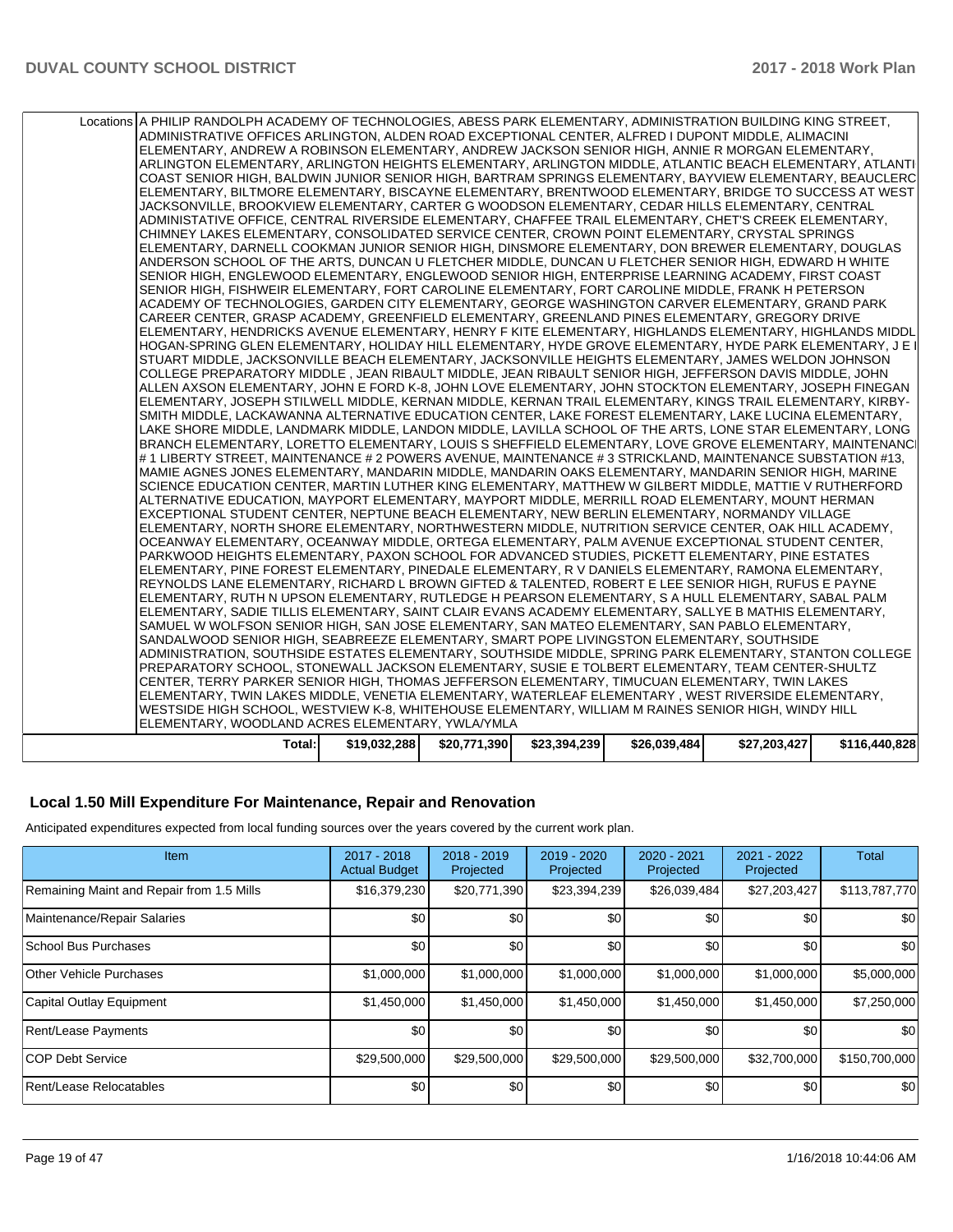| <b>Environmental Problems</b>                                | \$0          | \$0          | \$0          | \$0          | \$0          | \$0           |
|--------------------------------------------------------------|--------------|--------------|--------------|--------------|--------------|---------------|
| ls.1011.14 Debt Service                                      | \$0          | \$0          | \$0          | \$0          | \$0          | \$0           |
| Special Facilities Construction Account                      | \$0          | \$0          | \$0          | \$0          | \$0          | \$0           |
| Premiums for Property Casualty Insurance - 1011.71<br>(4a,b) | \$2,600,000  | \$2,600,000  | \$2,600,000  | \$2,600,000  | \$2,600,000  | \$13,000,000  |
| Qualified School Construction Bonds (QSCB)                   | \$0          | \$0          | \$0          | \$0          | \$0          | \$0           |
| Qualified Zone Academy Bonds (QZAB)                          | \$0          | \$0          | \$0          | \$0          | \$0          | \$0           |
| Minor Maintenance Transfer                                   | \$12,000,000 | \$12,000,000 | \$12,000,000 | \$12,000,000 | \$12,000,000 | \$60,000,000  |
| Transportation                                               | \$9,000,000  | \$9,000,000  | \$9,000,000  | \$9,000,000  | \$9,000,000  | \$45,000,000  |
| Charter School Capital Outlay- PECO                          | \$6,035,061  | \$6,358,594  | \$6,906,576  | \$7,484,598  | \$8,100,054  | \$34,884,883  |
| New FFE for Schools                                          | \$300,000    | \$300,000    | \$300,000    | \$300,000    | \$300,000    | \$1,500,000   |
| Replacement Equipment Inventory                              | \$350,000    | \$350,000    | \$350,000    | \$350,000    | \$350,000    | \$1,750,000   |
| CO&DS Projects                                               | \$2,489,743  | \$0          | \$0          | \$0          | \$0          | \$2,489,743   |
| <b>Local Expenditure Totals:</b>                             | \$81,104,034 | \$83,329,984 | \$86,500,815 | \$89,724,082 | \$94,703,481 | \$435,362,396 |

# **Revenue**

### **1.50 Mill Revenue Source**

Schedule of Estimated Capital Outlay Revenue from each currently approved source which is estimated to be available for expenditures on the projects included in the tentative district facilities work program. All amounts are NET after considering carryover balances, interest earned, new COP's, 1011.14 and 1011.15 loans, etc. Districts cannot use 1.5-Mill funds for salaries except for those explicitly associated with maintenance/repair projects. (1011.71 (5), F.S.)

| Item                                                                                | Fund | $2017 - 2018$<br><b>Actual Value</b> | $2018 - 2019$<br>Projected | $2019 - 2020$<br>Projected | $2020 - 2021$<br>Projected | 2021 - 2022<br>Projected | <b>Total</b>      |
|-------------------------------------------------------------------------------------|------|--------------------------------------|----------------------------|----------------------------|----------------------------|--------------------------|-------------------|
| (1) Non-exempt property<br>lassessed valuation                                      |      | \$64,320,200,875                     | \$67,122,700,000           | \$71,001,800,000           | \$75,071,700,000           | \$79,332,400,000         | \$356,848,800,875 |
| $(2)$ The Millege projected for<br>discretionary capital outlay per<br>ls.1011.71   |      | 1.50                                 | 1.50                       | 1.50                       | 1.50                       | 1.50                     |                   |
| $(3)$ Full value of the 1.50-Mill<br>discretionary capital outlay per<br>ls.1011.71 |      | \$108,057,937                        | \$112.766.136              | \$119,283,024              | \$126,120,456              | \$133,278,432            | \$599.505.985     |
| $(4)$ Value of the portion of the 1.50<br>-Mill ACTUALLY levied                     | 370  | \$92,621,089                         | \$96,656,688               | \$102,242,592              | \$108,103,248              | \$114,238,656            | \$513,862,273     |
| $(5)$ Difference of lines (3) and (4)                                               |      | \$15,436,848                         | \$16,109,448               | \$17,040,432               | \$18,017,208               | \$19,039,776             | \$85,643,712      |

### **PECO Revenue Source**

The figure in the row designated "PECO Maintenance" will be subtracted from funds available for new construction because PECO maintenance dollars cannot be used for new construction.

| Item                                 | Fund | 2017 - 2018<br><b>Actual Budget</b> | $2018 - 2019$<br>Projected | $2019 - 2020$<br>Projected | $2020 - 2021$<br>Projected | 2021 - 2022<br>Projected | <b>Total</b> |
|--------------------------------------|------|-------------------------------------|----------------------------|----------------------------|----------------------------|--------------------------|--------------|
| <b>PECO New Construction</b>         | 340  | \$0                                 | \$0                        | \$0                        | \$0                        | \$0 <sub>1</sub>         | \$0          |
| <b>PECO Maintenance Expenditures</b> |      | \$2,653,058                         | \$0                        | \$0                        | \$0                        | \$0                      | \$2,653,058  |
|                                      |      | \$2,653,058                         | \$0                        | \$0                        | \$0                        | \$0                      | \$2,653,058  |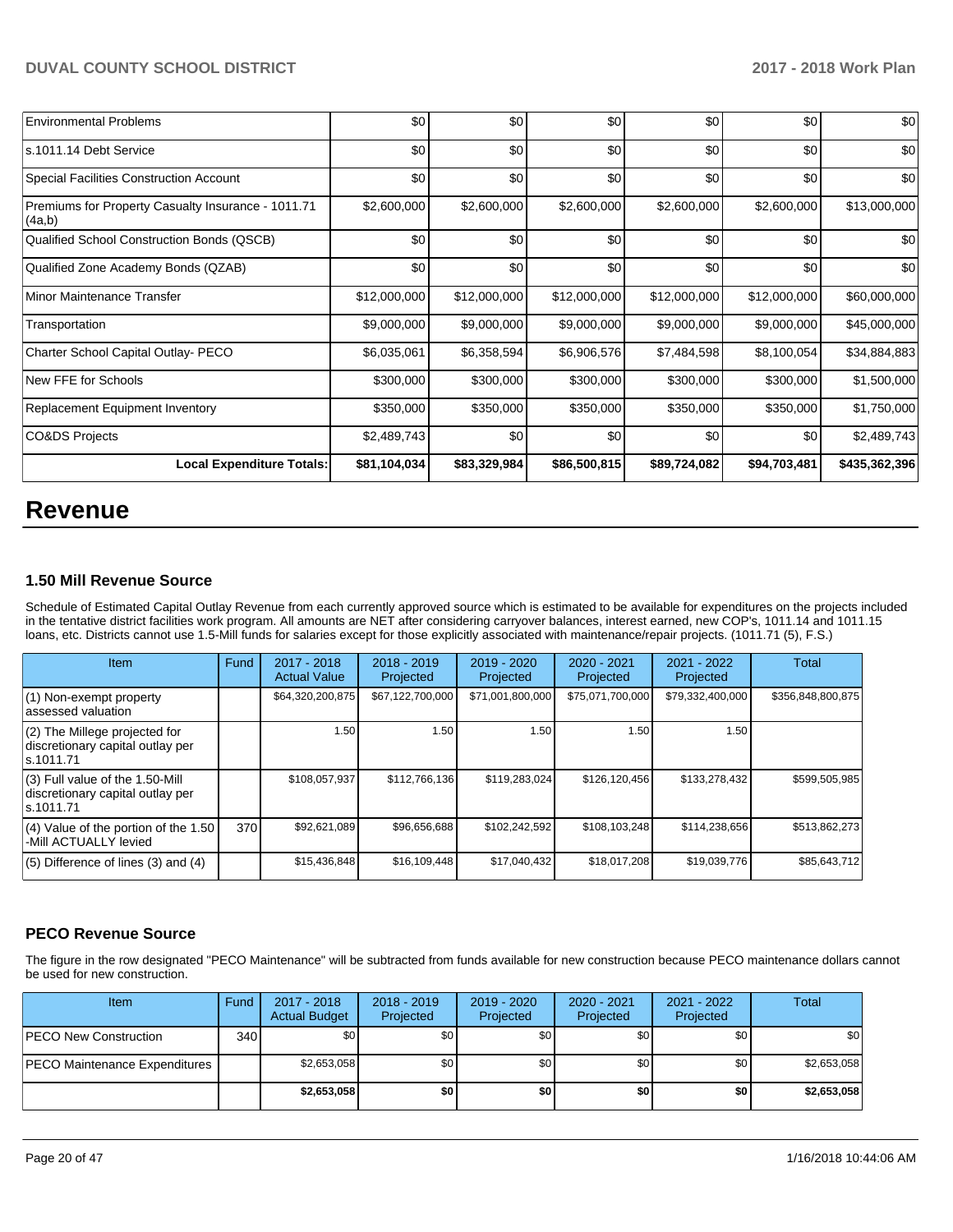### **CO & DS Revenue Source**

Revenue from Capital Outlay and Debt Service funds.

| Item                                      | Fund  | $2017 - 2018$<br><b>Actual Budget</b> | $2018 - 2019$<br>Projected | $2019 - 2020$<br>Projected | $2020 - 2021$<br>Projected | $2021 - 2022$<br>Projected | <b>Total</b> |
|-------------------------------------------|-------|---------------------------------------|----------------------------|----------------------------|----------------------------|----------------------------|--------------|
| ICO & DS Cash Flow-through<br>Distributed | 360 l | \$2,450,108                           | \$2.450.108                | \$2.450.108                | \$2.450.108                | \$2.450.108                | \$12,250,540 |
| ICO & DS Interest on<br>Undistributed CO  | 360   | \$39.634                              | \$39.634                   | \$39.634                   | \$39.634                   | \$39.634                   | \$198.170    |
|                                           |       | \$2,489,742                           | \$2,489,742                | \$2,489,742                | \$2,489,742                | \$2,489,742                | \$12,448,710 |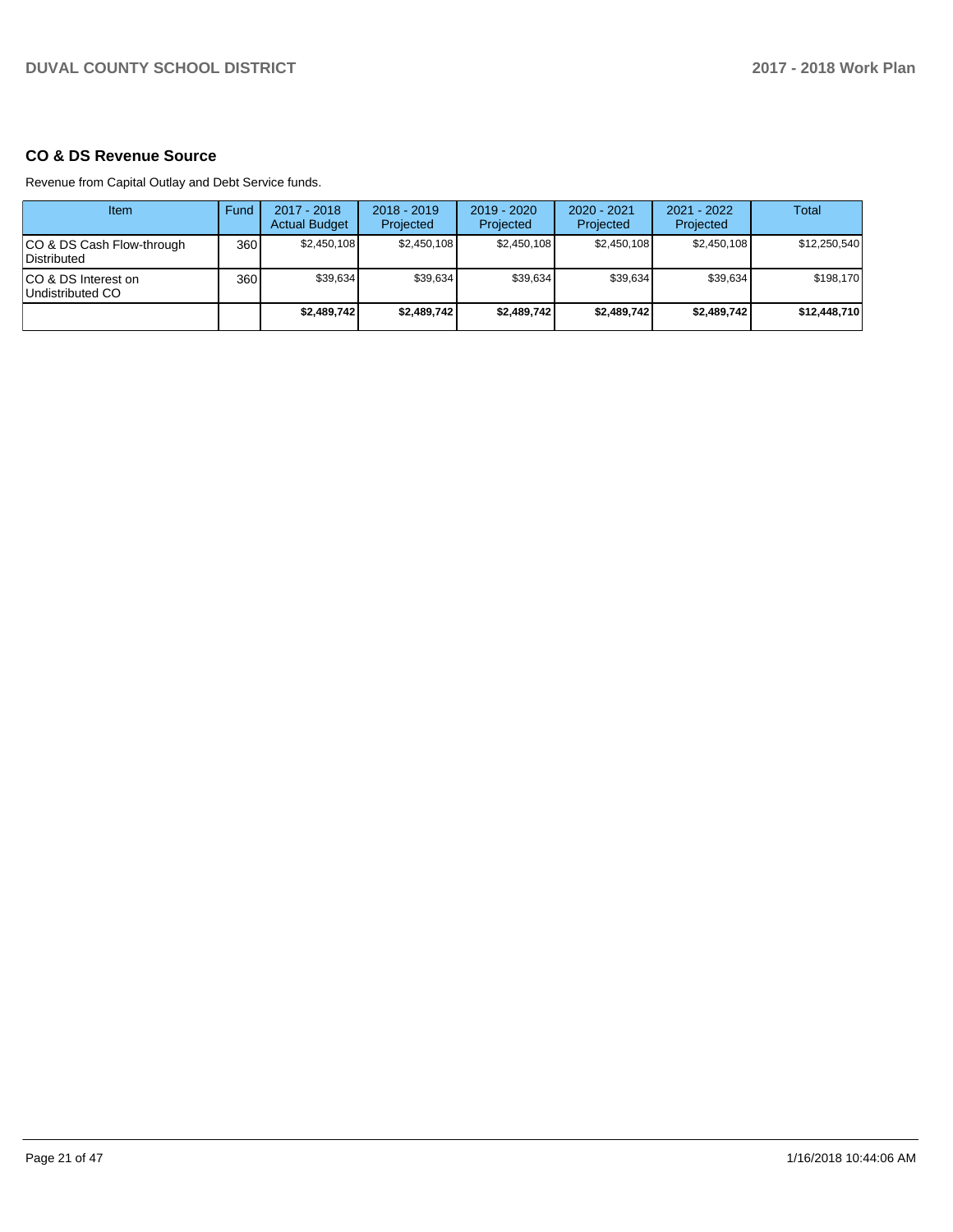### **Fair Share Revenue Source**

Nothing reported for this section. All legally binding commitments for proportionate fair-share mitigation for impacts on public school facilities must be included in the 5-year district work program.

### **Sales Surtax Referendum**

Specific information about any referendum for a 1-cent or 1/2-cent surtax referendum during the previous year.

**Did the school district hold a surtax referendum during the past fiscal year 2016 - 2017?**

No

### **Additional Revenue Source**

Any additional revenue sources

| Item                                                                                                   | 2017 - 2018<br><b>Actual Value</b> | 2018 - 2019<br>Projected | 2019 - 2020<br>Projected | 2020 - 2021<br>Projected | 2021 - 2022<br>Projected | <b>Total</b> |
|--------------------------------------------------------------------------------------------------------|------------------------------------|--------------------------|--------------------------|--------------------------|--------------------------|--------------|
| Proceeds from a s.1011.14/15 F.S. Loans                                                                | \$0                                | \$0                      | \$0                      | \$0                      | \$0                      | \$0          |
| District Bonds - Voted local bond<br>referendum proceeds per s.9, Art VII<br><b>State Constitution</b> | \$0                                | \$0                      | \$0                      | \$0                      | \$0                      | \$0          |
| Proceeds from Special Act Bonds                                                                        | \$0                                | \$0                      | \$0                      | \$0                      | \$0                      | \$0          |
| Estimated Revenue from CO & DS Bond<br>Sale                                                            | \$0                                | \$0                      | \$0                      | \$0                      | \$0                      | \$0          |
| Proceeds from Voted Capital<br>Improvements millage                                                    | \$0                                | \$0                      | \$0                      | \$0                      | \$0                      | \$0          |
| Other Revenue for Other Capital Projects                                                               | \$0                                | \$0                      | \$0                      | \$0                      | \$0                      | \$0          |
| Proceeds from 1/2 cent sales surtax<br>authorized by school board                                      | \$0                                | \$0                      | \$0                      | \$0                      | \$0                      | \$0          |
| Proceeds from local governmental<br>infrastructure sales surtax                                        | \$0                                | \$0                      | \$0                      | \$0                      | \$0                      | \$0          |
| Proceeds from Certificates of<br>Participation (COP's) Sale                                            | \$0                                | \$0                      | \$0                      | \$0                      | \$80,000,000             | \$80,000,000 |
| Classrooms First Bond proceeds amount<br>authorized in FY 1997-98                                      | \$0                                | \$0                      | \$0                      | \$0                      | \$0                      | \$0          |
| <b>Classrooms for Kids</b>                                                                             | \$0                                | \$0                      | \$0                      | \$0                      | \$0                      | \$0          |
| <b>District Equity Recognition</b>                                                                     | \$0                                | \$0                      | \$0                      | \$0                      | \$0                      | \$0          |
| <b>Federal Grants</b>                                                                                  | \$0                                | \$0                      | \$0                      | \$0                      | \$0                      | \$0          |
| Proportionate share mitigation (actual<br>cash revenue only, not in kind donations)                    | \$0                                | \$0                      | \$0                      | \$0                      | \$0                      | \$0          |
| Impact fees received                                                                                   | \$0                                | \$0                      | \$0                      | \$0                      | \$0                      | \$0          |
| Private donations                                                                                      | \$0                                | \$0                      | \$0                      | \$0                      | \$0                      | \$0          |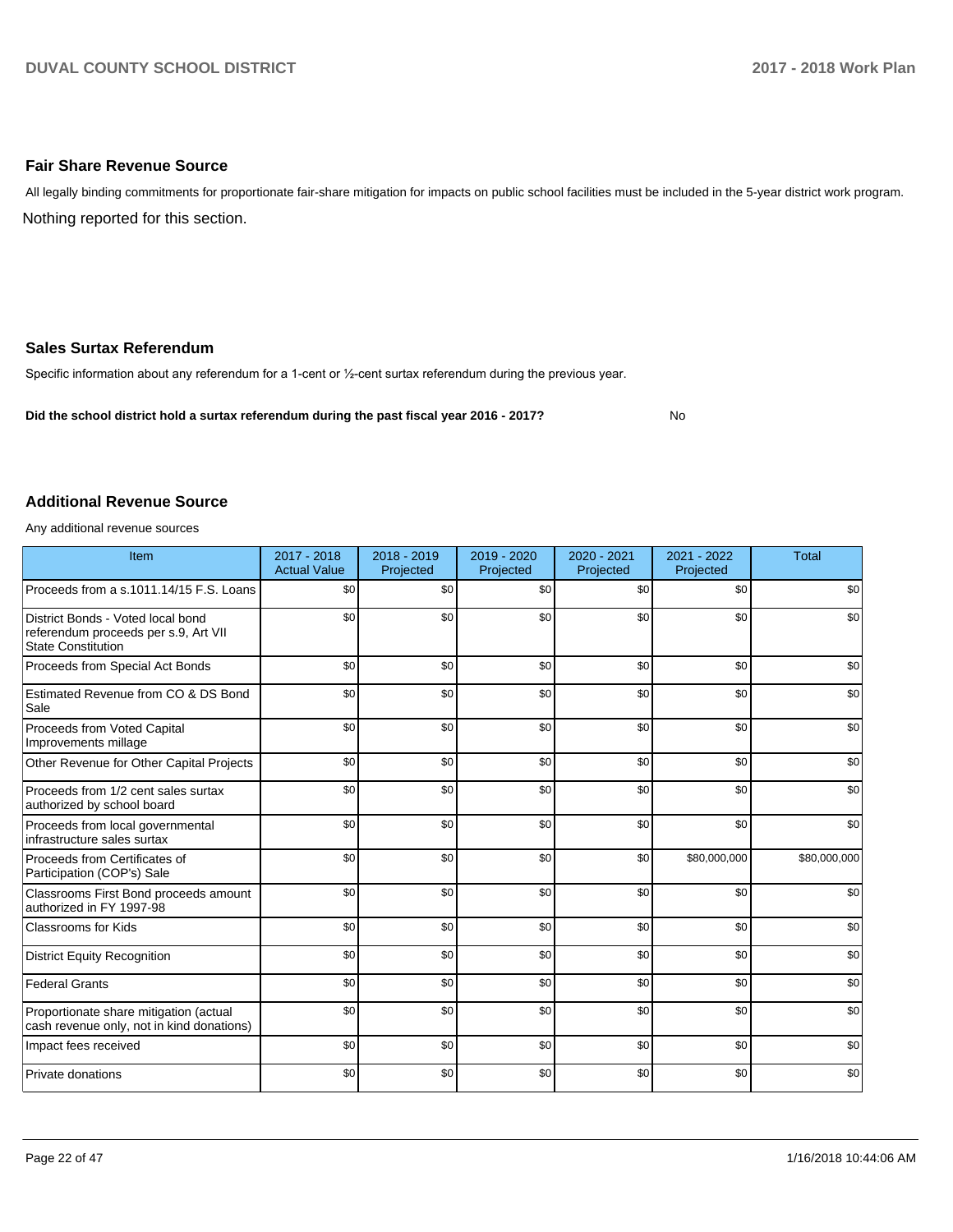| Grants from local governments or not-for-<br>profit organizations                                                  | \$0         | \$0              | \$0         | \$0         | \$0          | \$0           |
|--------------------------------------------------------------------------------------------------------------------|-------------|------------------|-------------|-------------|--------------|---------------|
| Interest, Including Profit On Investment                                                                           | \$685,066   | \$591,917        | \$698,836   | \$705,824   | \$712,882    | \$3,394,525   |
| Revenue from Bonds pledging proceeds<br>from 1 cent or 1/2 cent Sales Surtax                                       | \$0         | \$0              | \$0         | \$0         | \$0          | \$0           |
| <b>Total Fund Balance Carried Forward</b>                                                                          | \$0         | \$0 <sub>1</sub> | \$0         | \$0         | \$0          | \$0           |
| General Capital Outlay Obligated Fund<br><b>Balance Carried Forward From Total</b><br>Fund Balance Carried Forward | \$0         | \$0              | \$0         | \$0         | \$0          | \$0           |
| <b>Special Facilities Construction Account</b>                                                                     | \$0         | \$0 <sub>1</sub> | \$0         | \$0         | \$0          | \$0           |
| One Cent - 1/2 Cent Sales Surtax Debt<br>Service From Total Fund Balance Carried<br>Forward                        | \$0         | \$0 <sub>1</sub> | \$0         | \$0         | \$0          | \$0           |
| Capital Outlay Projects Funds Balance<br>Carried Forward From Total Fund<br><b>Balance Carried Forward</b>         | \$0         | \$0 <sub>1</sub> | \$0         | \$0         | \$0          | \$0           |
| Charter School Appropriations HB 7069                                                                              | \$3,587,367 | \$3,587,367      | \$3,587,367 | \$3,587,367 | \$3,587,367  | \$17,936,835  |
| <b>Subtotal</b>                                                                                                    | \$4,272,433 | \$4,179,284      | \$4,286,203 | \$4,293,191 | \$84,300,249 | \$101,331,360 |

# **Total Revenue Summary**

| <b>Item Name</b>                                              | $2017 - 2018$<br><b>Budget</b> | $2018 - 2019$<br>Projected | $2019 - 2020$<br>Projected | $2020 - 2021$<br>Projected | $2021 - 2022$<br>Projected | <b>Five Year Total</b> |
|---------------------------------------------------------------|--------------------------------|----------------------------|----------------------------|----------------------------|----------------------------|------------------------|
| Local 1.5 Mill Discretionary Capital Outlay<br><b>Revenue</b> | \$92,621,089                   | \$96,656,688               | \$102,242,592              | \$108,103,248              | \$114,238,656              | \$513,862,273          |
| PECO and 1.5 Mill Maint and Other 1.5<br>Mill Expenditures    | $(\$81, 104, 034)$             | (\$83,329,984)             | (\$86,500,815)             | (\$89,724,082)             | (S94,703,481)              | $($ \$435,362,396) $ $ |
| <b>PECO Maintenance Revenue</b>                               | \$2,653,058                    | \$0                        | \$0                        | \$0                        | \$0                        | \$2,653,058            |
| <b>Available 1.50 Mill for New</b><br>  Construction          | \$11,517,055                   | \$13,326,704               | \$15,741,777               | \$18,379,166               | \$19,535,175               | \$78,499,877           |

| <b>Item Name</b>                 | $2017 - 2018$<br><b>Budget</b> | $2018 - 2019$<br>Projected | $2019 - 2020$<br>Projected | 2020 - 2021<br>Projected | 2021 - 2022<br>Projected | <b>Five Year Total</b> |
|----------------------------------|--------------------------------|----------------------------|----------------------------|--------------------------|--------------------------|------------------------|
| ICO & DS Revenue                 | \$2,489,742                    | \$2,489,742                | \$2,489,742                | \$2,489,742              | \$2,489,742              | \$12,448,710           |
| PECO New Construction Revenue    | \$0                            | \$0                        | \$0                        | \$0                      | \$0 <sub>1</sub>         | \$0                    |
| Other/Additional Revenue         | \$4,272,433                    | \$4,179,284                | \$4,286,203                | \$4,293,191              | \$84,300,249             | \$101,331,360          |
| <b>Total Additional Revenuel</b> | \$6,762,175                    | \$6,669,026                | \$6,775,945                | \$6,782,933              | \$86,789,991             | \$113,780,070          |
| <b>Total Available Revenue</b>   | \$18,279,230                   | \$19,995,730               | \$22,517,722               | \$25,162,099             | \$106,325,166            | \$192,279,947          |

# **Project Schedules**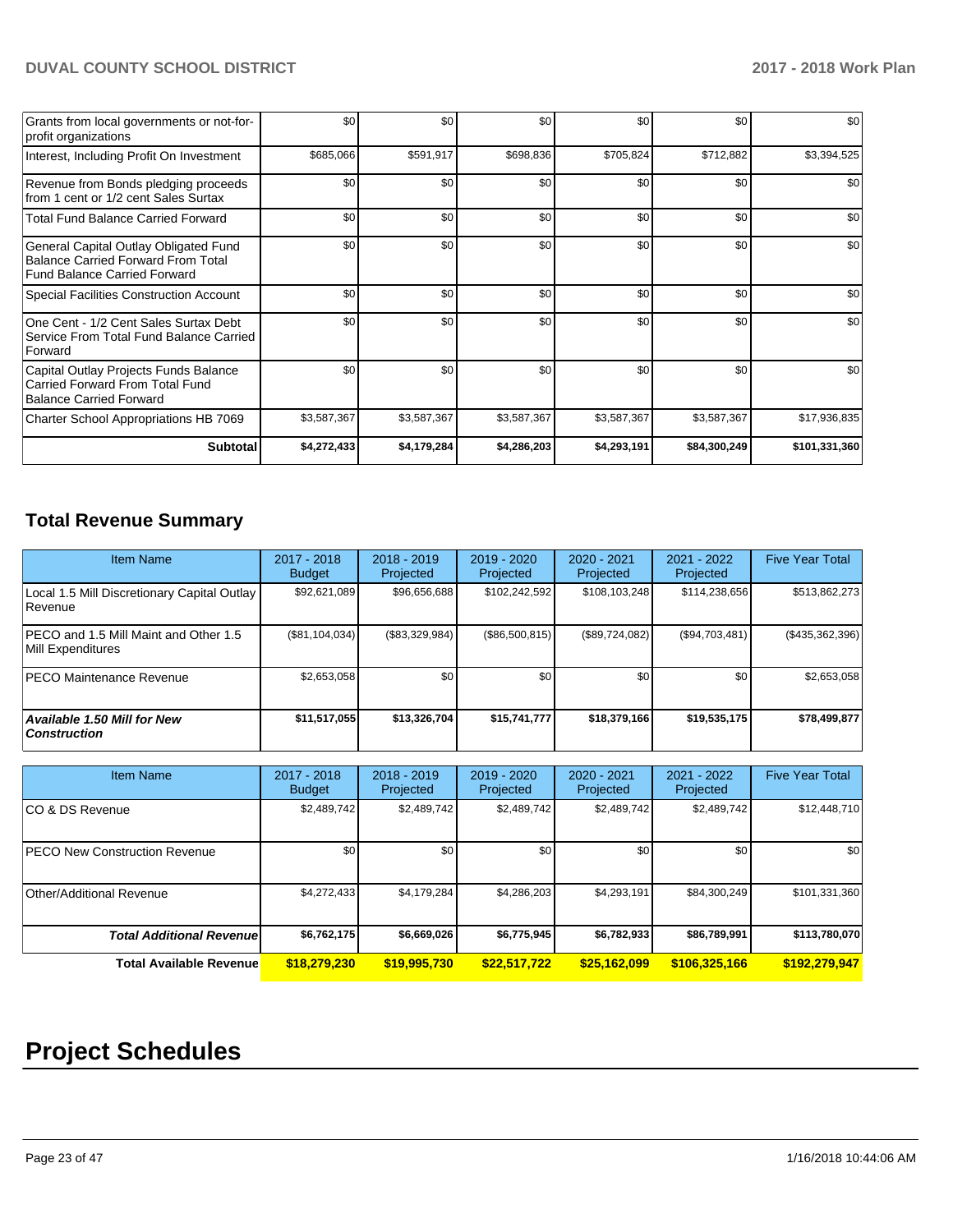### **Capacity Project Schedules**

A schedule of capital outlay projects necessary to ensure the availability of satisfactory classrooms for the projected student enrollment in K-12 programs.

| <b>Project Description</b> | Location                                                                     |                          | 2017 - 2018 | 2018 - 2019  | 2019 - 2020 | 2020 - 2021 | 2021 - 2022  | Total            | Funded |
|----------------------------|------------------------------------------------------------------------------|--------------------------|-------------|--------------|-------------|-------------|--------------|------------------|--------|
| New K-8 @<br>Southside     | Location not<br>specified                                                    | Planned<br>Cost:         | \$0         | \$0          | \$0         | \$0         | \$40,000,000 | \$40,000,000 Yes |        |
|                            | <b>Student Stations:</b>                                                     |                          | $\mathbf 0$ | $\mathbf 0$  | $\mathbf 0$ | $\mathbf 0$ | 1,500        | 1,500            |        |
|                            |                                                                              | <b>Total Classrooms:</b> | $\mathbf 0$ | $\Omega$     | $\mathbf 0$ | 0           | 76           | 76               |        |
|                            |                                                                              | Gross Sq Ft:             | 0           | $\Omega$     | $\Omega$    | 0           | 170,000      | 170,000          |        |
| New K-8 @<br>Northside     | Location not<br>specified                                                    | Planned<br>Cost:         | \$0         | \$0          | \$0         | \$0         | \$40,000,000 | \$40,000,000 Yes |        |
|                            |                                                                              | <b>Student Stations:</b> | 0           | 0            | $\mathbf 0$ | $\mathbf 0$ | 1,500        | 1,500            |        |
|                            |                                                                              | <b>Total Classrooms:</b> | $\Omega$    | $\Omega$     | $\mathbf 0$ | 0           | 76           | 76               |        |
|                            |                                                                              | Gross Sq Ft:             | $\mathbf 0$ | $\mathbf{0}$ | $\Omega$    | 0           | 170,000      | 170,000          |        |
|                            | <b>Planned Cost:</b><br><b>Student Stations:</b><br><b>Total Classrooms:</b> |                          | \$0         | \$0          | \$0         | \$0         | \$80,000,000 | \$80,000,000     |        |
|                            |                                                                              |                          | 0           | $\bf{0}$     | 0           | $\bf{0}$    | 3,000        | 3,000            |        |
|                            |                                                                              |                          | 0           | 0            | 0           | 0           | 152          | 152              |        |
|                            |                                                                              | Gross Sq Ft:             | $\mathbf 0$ | $\mathbf 0$  | $\mathbf 0$ | $\mathbf 0$ | 340,000      | 340,000          |        |

### **Other Project Schedules**

Major renovations, remodeling, and additions of capital outlay projects that do not add capacity to schools.

| <b>Project Description</b> | Location               | 2017 - 2018<br><b>Actual Budget</b> | $2018 - 2019$<br>Projected | $2019 - 2020$<br>Projected | $2020 - 2021$<br>Projected | $2021 - 2022$<br>Projected | <b>Total</b>                   | Funded |
|----------------------------|------------------------|-------------------------------------|----------------------------|----------------------------|----------------------------|----------------------------|--------------------------------|--------|
| Technology                 | Location not specified | \$17,329,230                        | \$19,145,730               | \$21,667,722               | \$24,312,099               |                            | \$25,475,166 \$107,929,947 Yes |        |
| Portables/Covered Walkways | Location not specified | \$400,000                           | \$300,000                  | \$300,000                  | \$300,000                  | \$300,000                  | \$1,600,000 Yes                |        |
| Safety to Life - Other     | Location not specified | \$200,000                           | \$400,000                  | \$400,000                  | \$400,000                  | \$400.000                  | \$1,800,000 Yes                |        |
| <b>ADA Requirements</b>    | Location not specified | \$250,000                           | \$50,000                   | \$50,000                   | \$50,000                   | \$50,000                   | \$450,000 Yes                  |        |
| Playgrounds                | Location not specified | \$100,000                           | \$100,000                  | \$100,000                  | \$100,000                  | \$100,000                  | \$500,000 Yes                  |        |
|                            |                        | \$18,279,230                        | \$19,995,730               | \$22,517,722               | \$25,162,099               |                            | \$26,325,166   \$112,279,947   |        |

### **Additional Project Schedules**

Any projects that are not identified in the last approved educational plant survey.

Nothing reported for this section.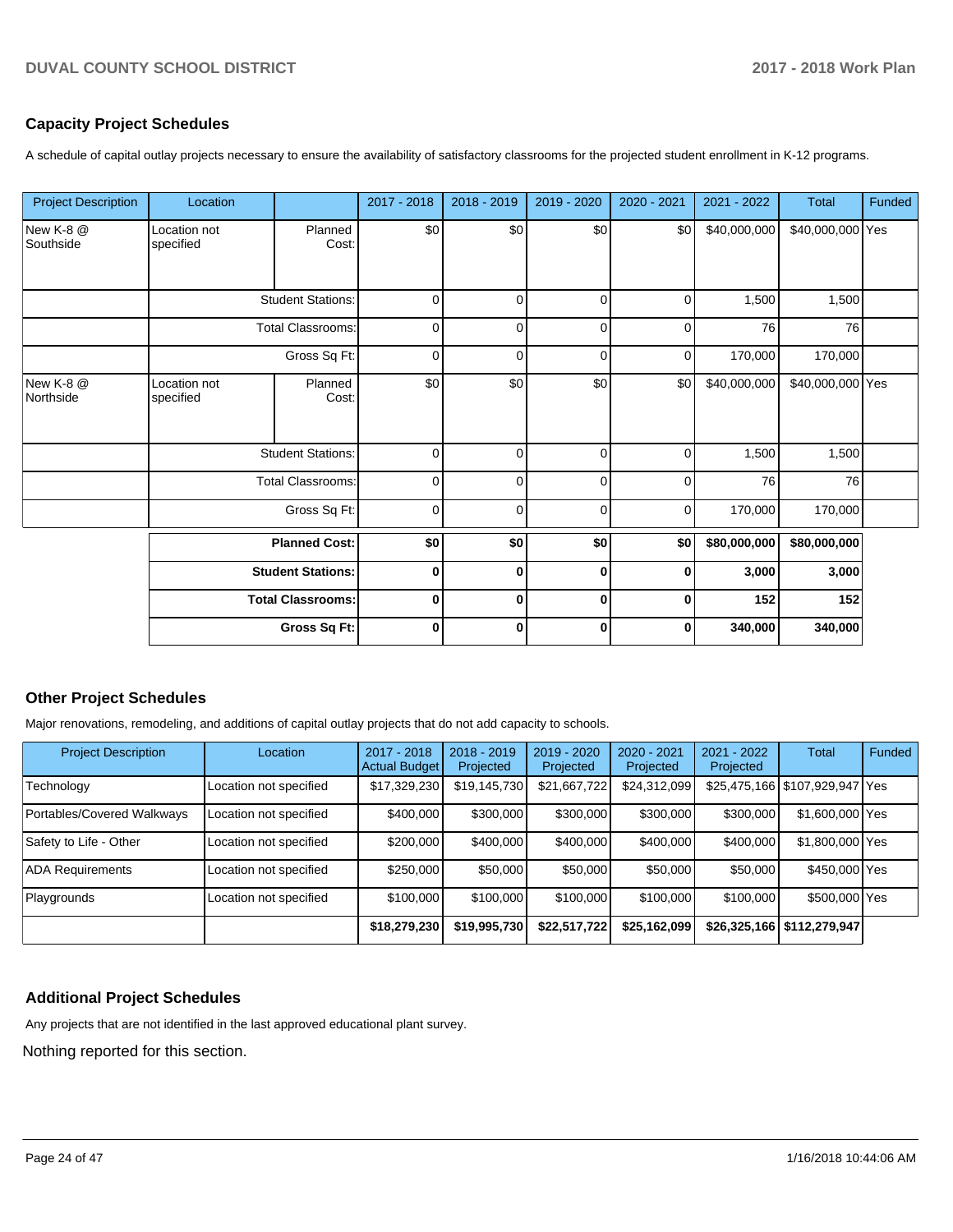### **Non Funded Growth Management Project Schedules**

Schedule indicating which projects, due to planned development, that CANNOT be funded from current revenues projected over the next five years.

Nothing reported for this section.

# **Tracking**

# **Capacity Tracking**

| Location                                                      | $2017 -$<br>2018 Satis.<br>Stu. Sta. | Actual<br>$2017 -$<br><b>2018 FISH</b><br>Capacity | Actual<br>$2016 -$<br>2017<br><b>COFTE</b> | # Class<br>Rooms | Actual<br>Average<br>$2017 -$<br>2018 Class<br><b>Size</b> | Actual<br>$2017 -$<br>2018<br><b>Utilization</b> | <b>New</b><br>Stu.<br>Capacity | <b>New</b><br>Rooms to<br>be<br>Added/Re<br>moved | Projected<br>$2021 -$<br>2022<br><b>COFTE</b> | Projected<br>$2021 -$<br>2022<br><b>Utilization</b> | Projected<br>$2021 -$<br>2022 Class<br><b>Size</b> |
|---------------------------------------------------------------|--------------------------------------|----------------------------------------------------|--------------------------------------------|------------------|------------------------------------------------------------|--------------------------------------------------|--------------------------------|---------------------------------------------------|-----------------------------------------------|-----------------------------------------------------|----------------------------------------------------|
| MATTIE V RUTHERFORD<br><b>ALTERNATIVE</b><br><b>EDUCATION</b> | 421                                  | 421                                                | 94                                         | 19               | 5 <sup>1</sup>                                             | 22.00 %                                          | $\Omega$                       | $\Omega$                                          | 83                                            | 20.00 %                                             | 4                                                  |
| WEST RIVERSIDE<br>ELEMENTARY                                  | 420                                  | 420                                                | 261                                        | 22               | 12                                                         | 62.00%                                           | $\Omega$                       | $\Omega$                                          | 245                                           | 58.00 %                                             | 11                                                 |
| <b>GRAND PARK CAREER</b><br><b>CENTER</b>                     | 570                                  | 570                                                | 152                                        | 24               | 6                                                          | 27.00 %                                          | $\Omega$                       | $\Omega$                                          | 154                                           | 27.00 %                                             | 6                                                  |
| <b>BRENTWOOD</b><br>ELEMENTARY                                | 378                                  | 378                                                | 307                                        | 19               | 16                                                         | 81.00%                                           | $\Omega$                       | $\Omega$                                          | 295                                           | 78.00 %                                             | 16                                                 |
| <b>ORTEGA ELEMENTARY</b>                                      | 346                                  | 346                                                | 326                                        | 17               | 19                                                         | 94.00 %                                          | $\Omega$                       | $\Omega$                                          | 313                                           | 90.00 %                                             | 18                                                 |
| <b>CENTRAL RIVERSIDE</b><br>ELEMENTARY                        | 426                                  | 426                                                | 361                                        | 23               | 16                                                         | 85.00 %                                          | $\Omega$                       | $\Omega$                                          | 350                                           | 82.00 %                                             | 15                                                 |
| <b>S A HULL ELEMENTARY</b>                                    | 433                                  | 433                                                | 232                                        | 22               | 11                                                         | 54.00 %                                          | $\Omega$                       | $\Omega$                                          | 230                                           | 53.00 %                                             | 10                                                 |
| <b>PALM AVENUE</b><br>EXCEPTIONAL<br><b>STUDENT CENTER</b>    | 209                                  | 209                                                | 144                                        | 18               | 8                                                          | 69.00 %                                          | $\Omega$                       | $\Omega$                                          | 140                                           | 67.00 %                                             | 8                                                  |
| R V DANIELS<br>ELEMENTARY                                     | 422                                  | 422                                                | 354                                        | 23               | 15                                                         | 84.00 %                                          | $\Omega$                       | $\Omega$                                          | 304                                           | 72.00 %                                             | 13                                                 |
| <b>RUFUS E PAYNE</b><br>ELEMENTARY                            | 677                                  | 677                                                | 285                                        | 34               | 8                                                          | 42.00%                                           | $\Omega$                       | $\Omega$                                          | 301                                           | 44.00 %                                             | 9                                                  |
| MOUNT HERMAN<br>EXCEPTIONAL<br><b>STUDENT CENTER</b>          | 247                                  | 247                                                | 150                                        | 24               | 6                                                          | 61.00%                                           | $\Omega$                       | $\Omega$                                          | 1,450                                         | 587.00 %                                            | 60                                                 |
| WILLIAM M RAINES<br><b>ISENIOR HIGH</b>                       | 1,913                                | 1,817                                              | 1,223                                      | 78               | 16                                                         | 67.00 %                                          | $\Omega$                       | $\Omega$                                          | 1.092                                         | 60.00 %                                             | 14                                                 |
| <b>CARTER G WOODSON</b><br>ELEMENTARY                         | 618                                  | 618                                                | 460                                        | 31               | 15                                                         | 74.00 %                                          | $\Omega$                       | $\Omega$                                          | 475                                           | 77.00 %                                             | 15                                                 |
| YWLA/YMLA                                                     | 1,392                                | 1,252                                              | 483                                        | 63               | 8                                                          | 39.00 %                                          | $\Omega$                       | $\Omega$                                          | 412                                           | 33.00 %                                             | $\overline{7}$                                     |
| <b>JAMES WELDON</b><br><b>JOHNSON OLD</b>                     | 915                                  | 0                                                  | 0                                          | 40               | $\overline{0}$                                             | 0.00%                                            | $\Omega$                       | $\Omega$                                          | $\Omega$                                      | 0.00%                                               | $\mathbf 0$                                        |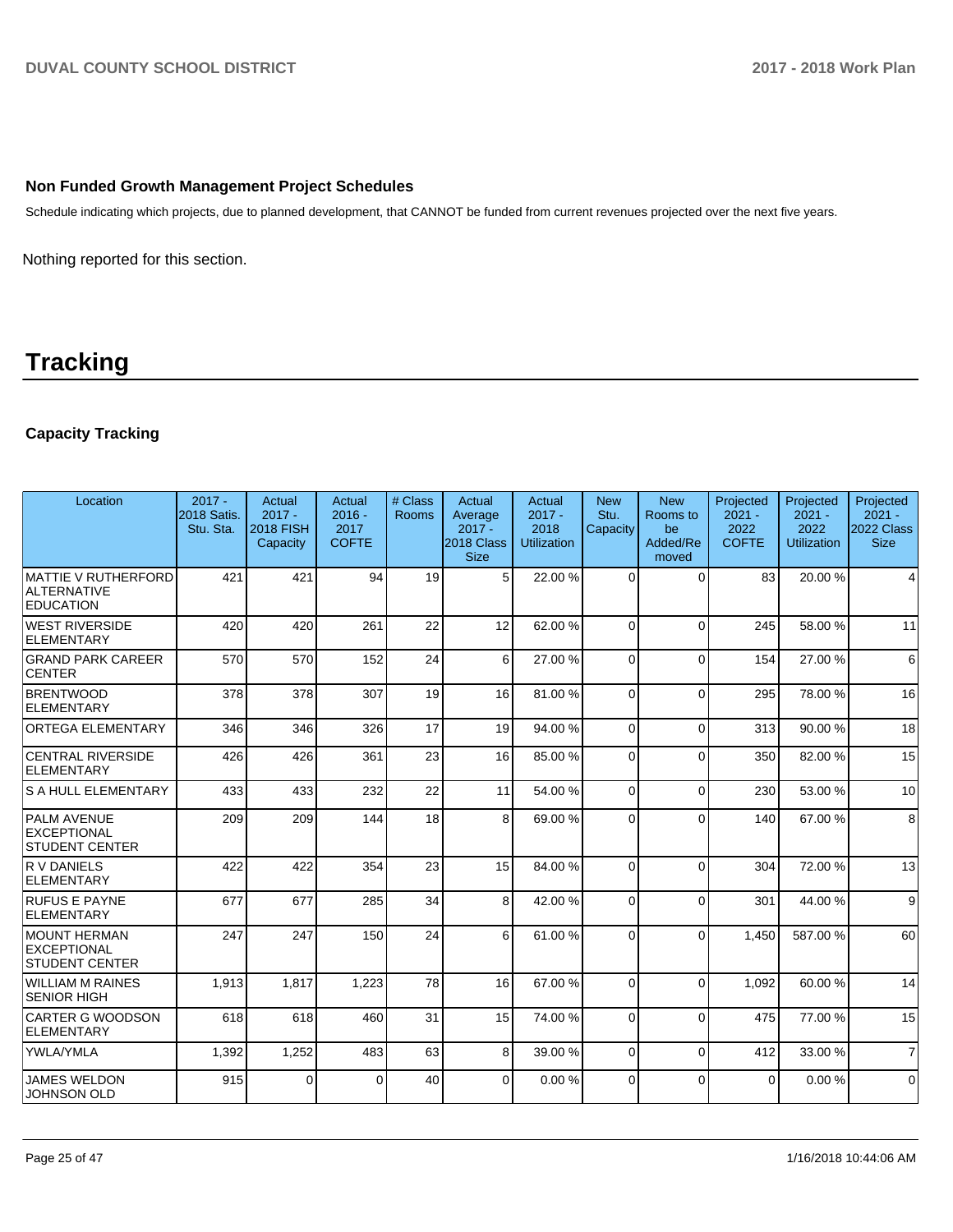| <b>STANTON COLLEGE</b><br>PREPARATORY SCHOOL                      | 1,723 | 1,636 | 1,556 | 64 | 24 | 95.00 %  | 0              | $\mathbf 0$    | 1,501 | 92.00 % | 23 |
|-------------------------------------------------------------------|-------|-------|-------|----|----|----------|----------------|----------------|-------|---------|----|
| JOHN E FORD K-8                                                   | 757   | 681   | 641   | 40 | 16 | 94.00 %  | $\mathbf 0$    | $\mathbf 0$    | 617   | 91.00%  | 15 |
| NORTHWESTERN<br><b>MIDDLE</b>                                     | 865   | 778   | 544   | 39 | 14 | 70.00%   | $\Omega$       | $\Omega$       | 478   | 61.00 % | 12 |
| <b>GEORGE WASHINGTON</b><br><b>CARVER ELEMENTARY</b>              | 598   | 598   | 385   | 29 | 13 | 64.00%   | $\Omega$       | $\Omega$       | 436   | 73.00 % | 15 |
| <b>PINE FOREST</b><br><b>ELEMENTARY</b>                           | 491   | 491   | 462   | 25 | 18 | 94.00%   | 0              | $\mathbf 0$    | 455   | 93.00 % | 18 |
| <b>BRIDGE TO SUCCESS</b><br><b>AT WEST</b><br><b>JACKSONVILLE</b> | 495   | 445   | 679   | 25 | 27 | 153.00 % | $\Omega$       | $\Omega$       | 637   | 143.00% | 25 |
| JACKSONVILLE BEACH<br><b>ELEMENTARY</b>                           | 591   | 591   | 603   | 31 | 19 | 102.00%  | $\Omega$       | $\mathbf 0$    | 601   | 102.00% | 19 |
| DARNELL COOKMAN<br><b>JUNIOR SENIOR HIGH</b>                      | 1,404 | 1,263 | 1,142 | 54 | 21 | 90.00 %  | 0              | $\Omega$       | 1,029 | 81.00 % | 19 |
| IMATTHEW W GILBERT<br><b>MIDDLE</b>                               | 875   | 787   | 444   | 38 | 12 | 56.00 %  | 0              | $\mathbf 0$    | 437   | 56.00 % | 12 |
| <b>RICHARD L BROWN</b><br><b>GIFTED &amp; TALENTED</b>            | 725   | 725   | 305   | 36 | 8  | 42.00%   | $\Omega$       | $\mathbf 0$    | 281   | 39.00 % | 8  |
| <b>SMART POPE</b><br><b>LIVINGSTON</b><br><b>ELEMENTARY</b>       | 852   | 852   | 399   | 47 | 8  | 47.00%   | $\Omega$       | $\Omega$       | 550   | 65.00 % | 12 |
| <b>HIGHLANDS</b><br><b>ELEMENTARY</b>                             | 536   | 536   | 444   | 28 | 16 | 83.00 %  | $\Omega$       | $\Omega$       | 482   | 90.00 % | 17 |
| <b>LONG BRANCH</b><br><b>ELEMENTARY</b>                           | 407   | 407   | 201   | 21 | 10 | 49.00 %  | $\Omega$       | $\Omega$       | 189   | 46.00 % | 9  |
| <b>DOUGLAS ANDERSON</b><br>SCHOOL OF THE ARTS                     | 1,489 | 1,340 | 1,151 | 57 | 20 | 86.00%   | $\Omega$       | $\Omega$       | 1,089 | 81.00 % | 19 |
| <b>SADIE TILLIS</b><br>ELEMENTARY                                 | 493   | 493   | 497   | 26 | 19 | 101.00%  | $\Omega$       | $\Omega$       | 481   | 98.00 % | 19 |
| <b>SAINT CLAIR EVANS</b><br><b>ACADEMY</b><br><b>ELEMENTARY</b>   | 562   | 562   | 369   | 27 | 14 | 66.00 %  | $\Omega$       | $\Omega$       | 375   | 67.00 % | 14 |
| <b>SUSIE E TOLBERT</b><br><b>ELEMENTARY</b>                       | 548   | 548   | 383   | 26 | 15 | 70.00 %  | 0              | $\Omega$       | 374   | 68.00 % | 14 |
| PINEDALE<br><b>ELEMENTARY</b>                                     | 828   | 828   | 438   | 45 | 10 | 53.00 %  | $\Omega$       | $\mathbf 0$    | 424   | 51.00 % | 9  |
| <b>WINDY HILL</b><br><b>ELEMENTARY</b>                            | 652   | 652   | 579   | 34 | 17 | 89.00 %  | $\Omega$       | $\Omega$       | 550   | 84.00 % | 16 |
| RUTLEDGE H PEARSON<br><b>ELEMENTARY</b>                           | 469   | 469   | 274   | 24 | 11 | 58.00 %  | 0              | $\overline{0}$ | 292   | 62.00%  | 12 |
| JEAN RIBAULT SENIOR<br><b>HIGH</b>                                | 1,772 | 1,683 | 1,328 | 72 | 18 | 79.00 %  | 0              | $\mathbf 0$    | 1,215 | 72.00 % | 17 |
| <b>CEDAR HILLS</b><br><b>ELEMENTARY</b>                           | 650   | 650   | 550   | 33 | 17 | 85.00 %  | $\mathbf 0$    | $\mathbf 0$    | 540   | 83.00 % | 16 |
| <b>TIMUCUAN</b><br><b>ELEMENTARY</b>                              | 639   | 639   | 537   | 33 | 16 | 84.00 %  | $\overline{0}$ | $\mathbf 0$    | 575   | 90.00 % | 17 |
| ENGLEWOOD<br>ELEMENTARY                                           | 444   | 444   | 491   | 22 | 22 | 110.00%  | $\mathbf 0$    | $\mathbf 0$    | 432   | 97.00 % | 20 |
| <b>JOHN STOCKTON</b><br>ELEMENTARY                                | 516   | 516   | 489   | 26 | 19 | 95.00 %  | $\mathbf 0$    | $\mathbf 0$    | 460   | 89.00 % | 18 |
| <b>WOODLAND ACRES</b><br><b>ELEMENTARY</b>                        | 820   | 820   | 677   | 45 | 15 | 83.00 %  | 0              | $\mathbf 0$    | 669   | 82.00 % | 15 |
| <b>ENGLEWOOD SENIOR</b><br>HIGH                                   | 1,963 | 1,864 | 1,765 | 79 | 22 | 95.00 %  | 0              | $\mathbf 0$    | 1,685 | 90.00 % | 21 |
| <b>SALLYE B MATHIS</b><br>ELEMENTARY                              | 606   | 606   | 420   | 31 | 14 | 69.00%   | 0              | 0              | 319   | 53.00 % | 10 |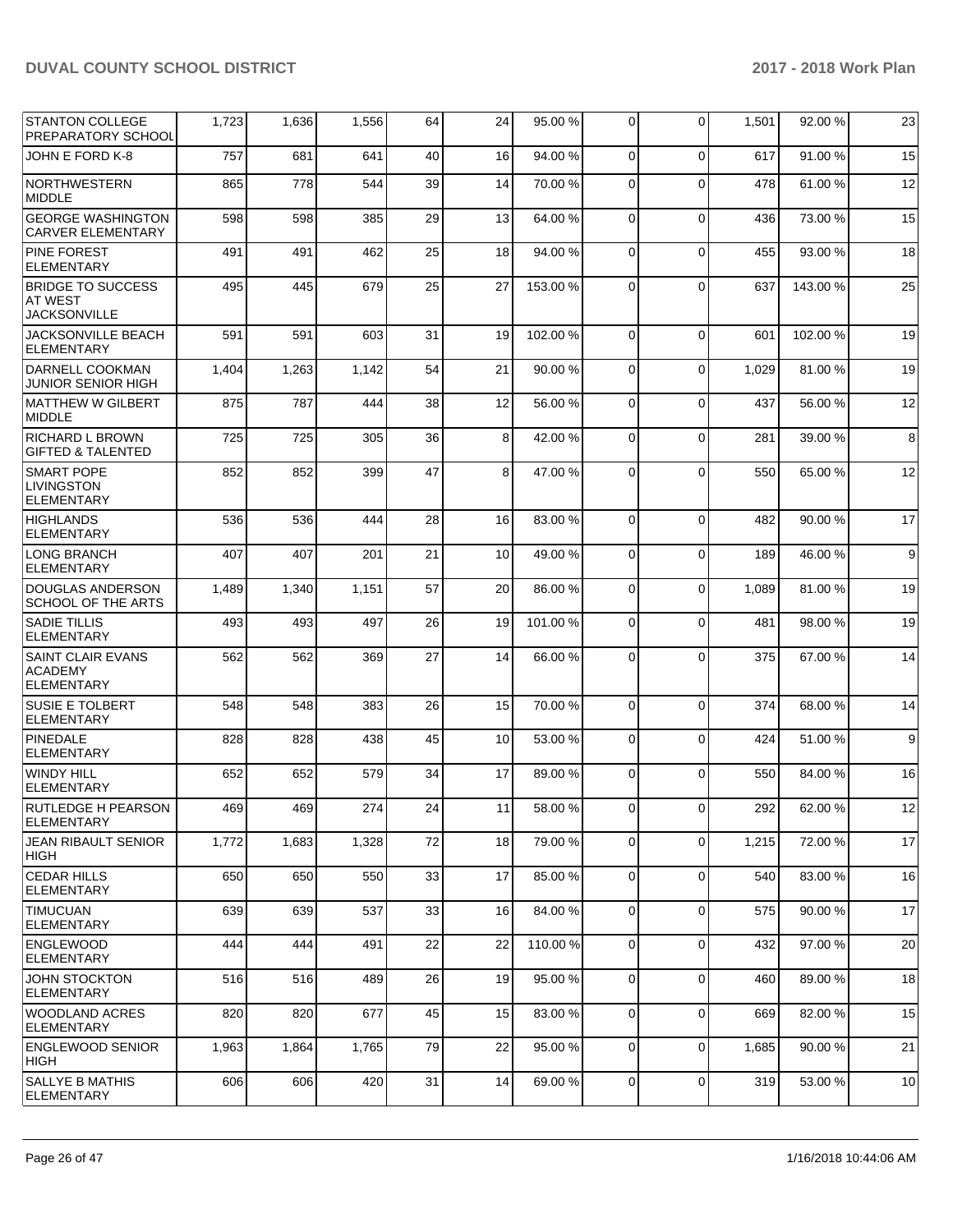| <b>JAMES WELDON</b><br>JOHNSON COLLEGE<br>PREPARATORY MIDDLE        | 1,064 | 957   | 1,005 | 52  | 19 | 105.00 % | $\Omega$    | $\Omega$    | 1,012 | 106.00 % | 19    |
|---------------------------------------------------------------------|-------|-------|-------|-----|----|----------|-------------|-------------|-------|----------|-------|
| <b>ATLANTIC COAST</b><br><b>SENIOR HIGH</b>                         | 2,572 | 2,443 | 2,165 | 93  | 23 | 89.00 %  | $\Omega$    | $\Omega$    | 2,013 | 82.00 %  | 22    |
| <b>WATERLEAF</b><br><b>ELEMENTARY</b>                               | 862   | 862   | 795   | 46  | 17 | 92.00 %  | $\Omega$    | $\Omega$    | 775   | 90.00 %  | 17    |
| <b>SAN JOSE</b><br><b>ELEMENTARY</b>                                | 850   | 850   | 808   | 43  | 19 | 95.00 %  | $\mathbf 0$ | $\Omega$    | 810   | 95.00 %  | 19    |
| <b>BAYVIEW ELEMENTARY</b>                                           | 479   | 479   | 433   | 25  | 17 | 90.00%   | $\Omega$    | $\Omega$    | 420   | 88.00 %  | 17    |
| <b>LAKE LUCINA</b><br><b>ELEMENTARY</b>                             | 505   | 505   | 419   | 26  | 16 | 83.00 %  | $\Omega$    | $\Omega$    | 428   | 85.00 %  | 16    |
| <b>TERRY PARKER SENIOR</b><br><b>HIGH</b>                           | 1,965 | 1,866 | 1,728 | 83  | 21 | 93.00 %  | $\Omega$    | $\Omega$    | 1,565 | 84.00 %  | 19    |
| <b>BISCAYNE</b><br><b>ELEMENTARY</b>                                | 667   | 667   | 724   | 35  | 21 | 109.00%  | $\mathbf 0$ | $\Omega$    | 744   | 112.00 % | 21    |
| JOHN ALLEN AXSON<br><b>ELEMENTARY</b>                               | 570   | 570   | 486   | 29  | 17 | 85.00 %  | $\Omega$    | $\Omega$    | 600   | 105.00 % | 21    |
| <b>NEW BERLIN</b><br><b>ELEMENTARY</b>                              | 1,296 | 1,296 | 1,127 | 65  | 17 | 87.00 %  | $\Omega$    | $\Omega$    | 1.090 | 84.00 %  | 17    |
| <b>CHAFFEE TRAIL</b><br><b>ELEMENTARY</b>                           | 808   | 808   | 735   | 43  | 17 | 91.00 %  | $\Omega$    | $\Omega$    | 720   | 89.00 %  | 17    |
| <b>WESTVIEW K-8</b>                                                 | 1,665 | 1,498 | 1,263 | 78  | 16 | 84.00%   | $\Omega$    | $\Omega$    | 1,137 | 76.00 %  | 15    |
| <b>BARTRAM SPRINGS</b><br><b>ELEMENTARY</b>                         | 964   | 964   | 946   | 51  | 19 | 98.00 %  | $\Omega$    | $\Omega$    | 927   | 96.00 %  | 18    |
| <b>TWIN LAKES MIDDLE</b>                                            | 1,625 | 1,462 | 1,209 | 67  | 18 | 83.00 %  | $\Omega$    | 0           | 1,126 | 77.00 %  | 17    |
| LAVILLA SCHOOL OF<br>THE ARTS                                       | 877   | 789   | 1,039 | 38  | 27 | 132.00 % | $\Omega$    | $\Omega$    | 1,006 | 128.00%  | 26    |
| <b>KERNAN TRAIL</b><br><b>ELEMENTARY</b>                            | 663   | 663   | 700   | 35  | 20 | 106.00%  | $\mathbf 0$ | $\Omega$    | 695   | 105.00 % | 20    |
| <b>KERNAN MIDDLE</b>                                                | 1,279 | 1,151 | 1,179 | 56  | 21 | 102.00%  | $\Omega$    | $\Omega$    | 1,158 | 101.00%  | 21    |
| <b>DON BREWER</b><br><b>ELEMENTARY</b>                              | 673   | 673   | 542   | 36  | 15 | 81.00%   | $\Omega$    | $\Omega$    | 526   | 78.00 %  | 15    |
| <b>OCEANWAY</b><br><b>ELEMENTARY</b>                                | 680   | 680   | 642   | 36  | 18 | 94.00 %  | $\Omega$    | $\mathbf 0$ | 613   | 90.00 %  | 17    |
| <b>FRANK H PETERSON</b><br><b>ACADEMY OF</b><br><b>TECHNOLOGIES</b> | 1,377 | 1,239 | 1,136 | 63  | 18 | 92.00 %  | $\Omega$    | $\Omega$    | 735   | 59.00 %  | 12    |
| A PHILIP RANDOLPH<br><b>ACADEMY OF</b><br><b>TECHNOLOGIES</b>       | 1,347 | 1,212 | 343   | 61  | 6  | 28.00%   | 0           | 0           | 380   | 31.00%   | $\,6$ |
| <b>ABESS PARK</b><br><b>ELEMENTARY</b>                              | 830   | 830   | 772   | 44  | 18 | 93.00 %  | $\Omega$    | $\Omega$    | 697   | 84.00 %  | 16    |
| <b>CHET'S CREEK</b><br>ELEMENTARY                                   | 1,026 | 1,026 | 1,269 | 54  | 24 | 124.00%  | $\mathbf 0$ | 0           | 1,220 | 119.00 % | 23    |
| <b>TWIN LAKES</b><br>ELEMENTARY                                     | 1,014 | 1,014 | 831   | 52  | 16 | 82.00 %  | 0           | $\Omega$    | 823   | 81.00 %  | 16    |
| ENTERPRISE LEARNING<br><b>ACADEMY</b>                               | 896   | 896   | 767   | 47  | 16 | 86.00 %  | $\Omega$    | $\Omega$    | 746   | 83.00 %  | 16    |
| <b>ALIMACINI</b><br><b>ELEMENTARY</b>                               | 942   | 942   | 948   | 52  | 18 | 101.00%  | $\mathbf 0$ | $\Omega$    | 839   | 89.00 %  | 16    |
| MANDARIN OAKS<br><b>ELEMENTARY</b>                                  | 1,072 | 1,072 | 1,117 | 57  | 20 | 104.00%  | 0           | $\mathbf 0$ | 1,102 | 103.00%  | 19    |
| MANDARIN MIDDLE                                                     | 1,795 | 1,615 | 1,505 | 76  | 20 | 93.00 %  | $\mathbf 0$ | 0           | 1,524 | 94.00 %  | 20    |
| MANDARIN SENIOR<br>HIGH                                             | 2,636 | 2,504 | 2,475 | 106 | 23 | 99.00 %  | 0           | $\mathbf 0$ | 2,116 | 85.00 %  | 20    |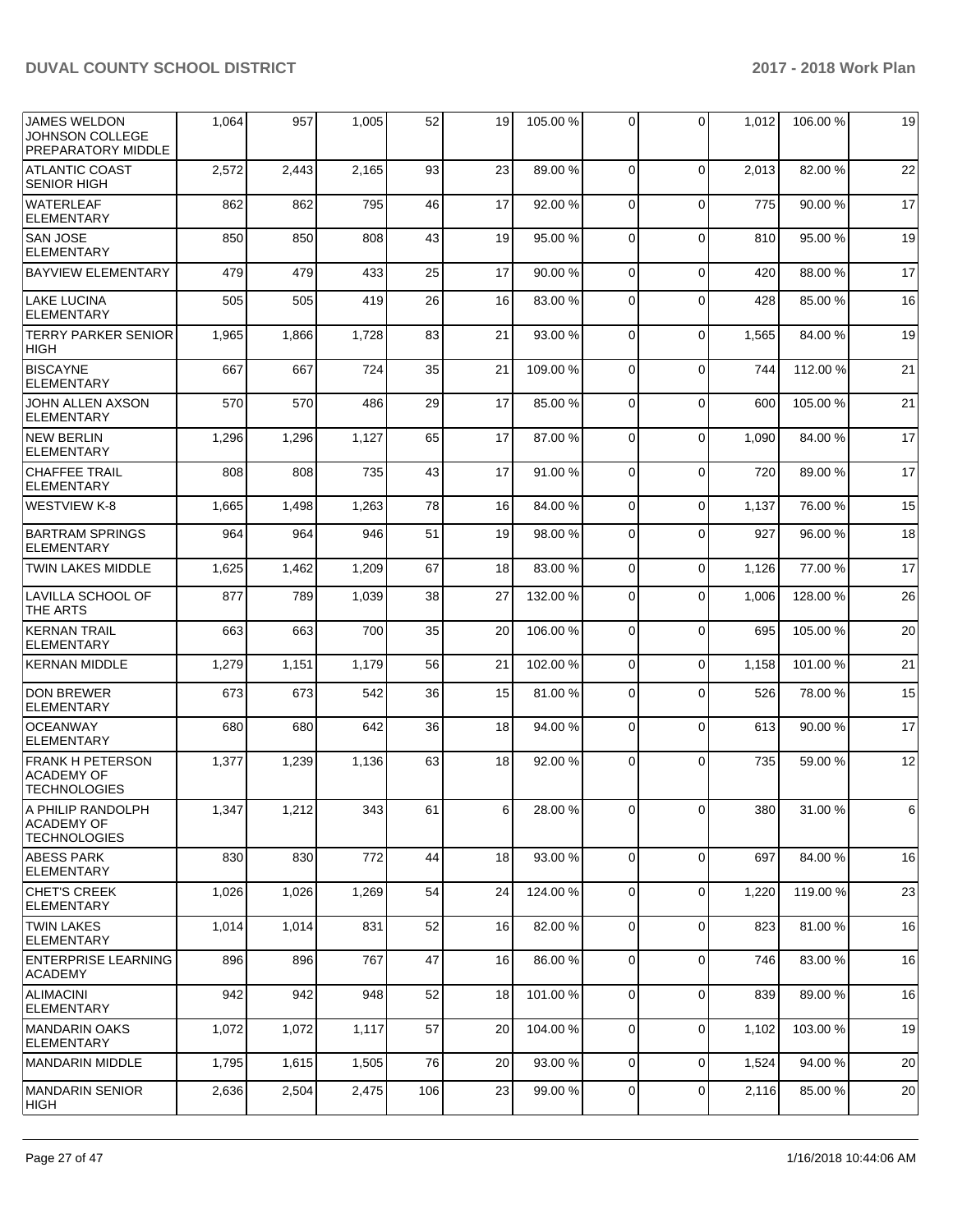| <b>ANDREW A ROBINSON</b><br><b>ELEMENTARY</b>  | 990   | 990   | 713   | 52  | 14 | 72.00 %  | $\Omega$       | $\Omega$    | 703   | 71.00 %  | 14 |
|------------------------------------------------|-------|-------|-------|-----|----|----------|----------------|-------------|-------|----------|----|
| <b>FIRST COAST SENIOR</b><br>HIGH              | 2,329 | 2,212 | 1,893 | 96  | 20 | 86.00 %  | $\Omega$       | $\Omega$    | 1,910 | 86.00 %  | 20 |
| <b>EDWARD H WHITE</b><br><b>SENIOR HIGH</b>    | 2,181 | 2,071 | 1,437 | 91  | 16 | 69.00 %  | $\Omega$       | $\Omega$    | 1,322 | 64.00%   | 15 |
| <b>GREENLAND PINES</b><br><b>ELEMENTARY</b>    | 957   | 957   | 769   | 52  | 15 | 80.00 %  | $\Omega$       | $\Omega$    | 780   | 82.00 %  | 15 |
| <b>PINE ESTATES</b><br><b>ELEMENTARY</b>       | 354   | 354   | 250   | 17  | 15 | 71.00 %  | $\Omega$       | $\Omega$    | 240   | 68.00%   | 14 |
| <b>ALDEN ROAD</b><br><b>EXCEPTIONAL CENTER</b> | 198   | 198   | 189   | 19  | 10 | 96.00 %  | $\Omega$       | $\Omega$    | 170   | 86.00 %  | 9  |
| <b>MAYPORT MIDDLE</b>                          | 1,116 | 1,004 | 832   | 50  | 17 | 83.00 %  | $\Omega$       | $\Omega$    | 836   | 83.00 %  | 17 |
| <b>LANDMARK MIDDLE</b>                         | 1,851 | 1,665 | 1,423 | 80  | 18 | 85.00 %  | $\Omega$       | $\Omega$    | 1,219 | 73.00 %  | 15 |
| LOUIS S SHEFFIELD<br><b>ELEMENTARY</b>         | 942   | 942   | 804   | 45  | 18 | 85.00 %  | $\Omega$       | $\Omega$    | 782   | 83.00 %  | 17 |
| <b>GREGORY DRIVE</b><br><b>ELEMENTARY</b>      | 852   | 852   | 748   | 42  | 18 | 88.00 %  | $\Omega$       | $\Omega$    | 730   | 86.00 %  | 17 |
| <b>HIGHLANDS MIDDLE</b>                        | 1,190 | 1,071 | 755   | 54  | 14 | 71.00 %  | $\Omega$       | $\Omega$    | 714   | 67.00 %  | 13 |
| <b>CROWN POINT</b><br><b>ELEMENTARY</b>        | 1,104 | 1,104 | 905   | 57  | 16 | 82.00 %  | $\Omega$       | $\Omega$    | 905   | 82.00 %  | 16 |
| <b>NEPTUNE BEACH</b><br><b>ELEMENTARY</b>      | 1,033 | 1,033 | 895   | 54  | 17 | 87.00 %  | $\Omega$       | $\Omega$    | 854   | 83.00 %  | 16 |
| <b>JOSEPH FINEGAN</b><br><b>ELEMENTARY</b>     | 658   | 658   | 409   | 32  | 13 | 62.00 %  | $\Omega$       | $\Omega$    | 402   | 61.00%   | 13 |
| <b>MAMIE AGNES JONES</b><br><b>ELEMENTARY</b>  | 455   | 455   | 398   | 25  | 16 | 88.00 %  | $\Omega$       | $\Omega$    | 413   | 91.00 %  | 17 |
| <b>SANDALWOOD SENIOR</b><br><b>HIGH</b>        | 2,962 | 2,813 | 2,487 | 123 | 20 | 88.00 %  | $\Omega$       | $\Omega$    | 2,225 | 79.00 %  | 18 |
| <b>FORT CAROLINE</b><br>MIDDLE                 | 971   | 873   | 483   | 42  | 11 | 55.00 %  | $\Omega$       | $\Omega$    | 644   | 74.00%   | 15 |
| <b>SABAL PALM</b><br><b>ELEMENTARY</b>         | 1,154 | 1,154 | 1,047 | 62  | 17 | 91.00%   | $\Omega$       | $\Omega$    | 1,022 | 89.00 %  | 16 |
| <b>ARLINGTON HEIGHTS</b><br><b>ELEMENTARY</b>  | 481   | 481   | 380   | 25  | 15 | 79.00 %  | $\Omega$       | $\Omega$    | 353   | 73.00 %  | 14 |
| WESTSIDE HIGH<br><b>SCHOOL</b>                 | 1,880 | 1,786 | 1,431 | 80  | 18 | 80.00 %  | $\Omega$       | $\Omega$    | 1,263 | 71.00 %  | 16 |
| <b>JACKSONVILLE</b><br>HEIGHTS ELEMENTARY      | 916   | 916   | 752   | 48  | 16 | 82.00 %  | $\Omega$       | 0           | 724   | 79.00 %  | 15 |
| <b>BEAUCLERC</b><br><b>ELEMENTARY</b>          | 1,041 | 1,041 | 847   | 54  | 16 | 81.00%   | $\Omega$       | 0           | 825   | 79.00 %  | 15 |
| <b>CHIMNEY LAKES</b><br><b>ELEMENTARY</b>      | 1,030 | 1,030 | 1,038 | 56  | 19 | 101.00%  | $\overline{0}$ | 0           | 1,031 | 100.00%  | 18 |
| LONE STAR<br>ELEMENTARY                        | 713   | 713   | 621   | 36  | 17 | 87.00 %  | $\mathbf 0$    | $\mathbf 0$ | 585   | 82.00 %  | 16 |
| <b>STONEWALL JACKSON</b><br><b>ELEMENTARY</b>  | 342   | 342   | 289   | 17  | 17 | 85.00 %  | $\Omega$       | 0           | 281   | 82.00 %  | 17 |
| <b>FORT CAROLINE</b><br><b>ELEMENTARY</b>      | 752   | 752   | 642   | 38  | 17 | 85.00 %  | $\overline{0}$ | 0           | 660   | 88.00 %  | 17 |
| <b>DUNCAN U FLETCHER</b><br><b>SENIOR HIGH</b> | 2,159 | 2,051 | 2,031 | 89  | 23 | 99.00 %  | $\mathbf 0$    | 0           | 2,015 | 98.00 %  | 23 |
| <b>SAMUEL W WOLFSON</b><br><b>SENIOR HIGH</b>  | 1,424 | 1,281 | 911   | 57  | 16 | 71.00 %  | $\Omega$       | $\mathbf 0$ | 1,011 | 79.00 %  | 18 |
| SEABREEZE<br><b>ELEMENTARY</b>                 | 588   | 588   | 615   | 30  | 20 | 105.00 % | $\overline{0}$ | 0           | 604   | 103.00 % | 20 |
| <b>CRYSTAL SPRINGS</b><br><b>ELEMENTARY</b>    | 1,225 | 1,225 | 1,066 | 62  | 17 | 87.00 %  | $\overline{0}$ | 0           | 1,032 | 84.00%   | 17 |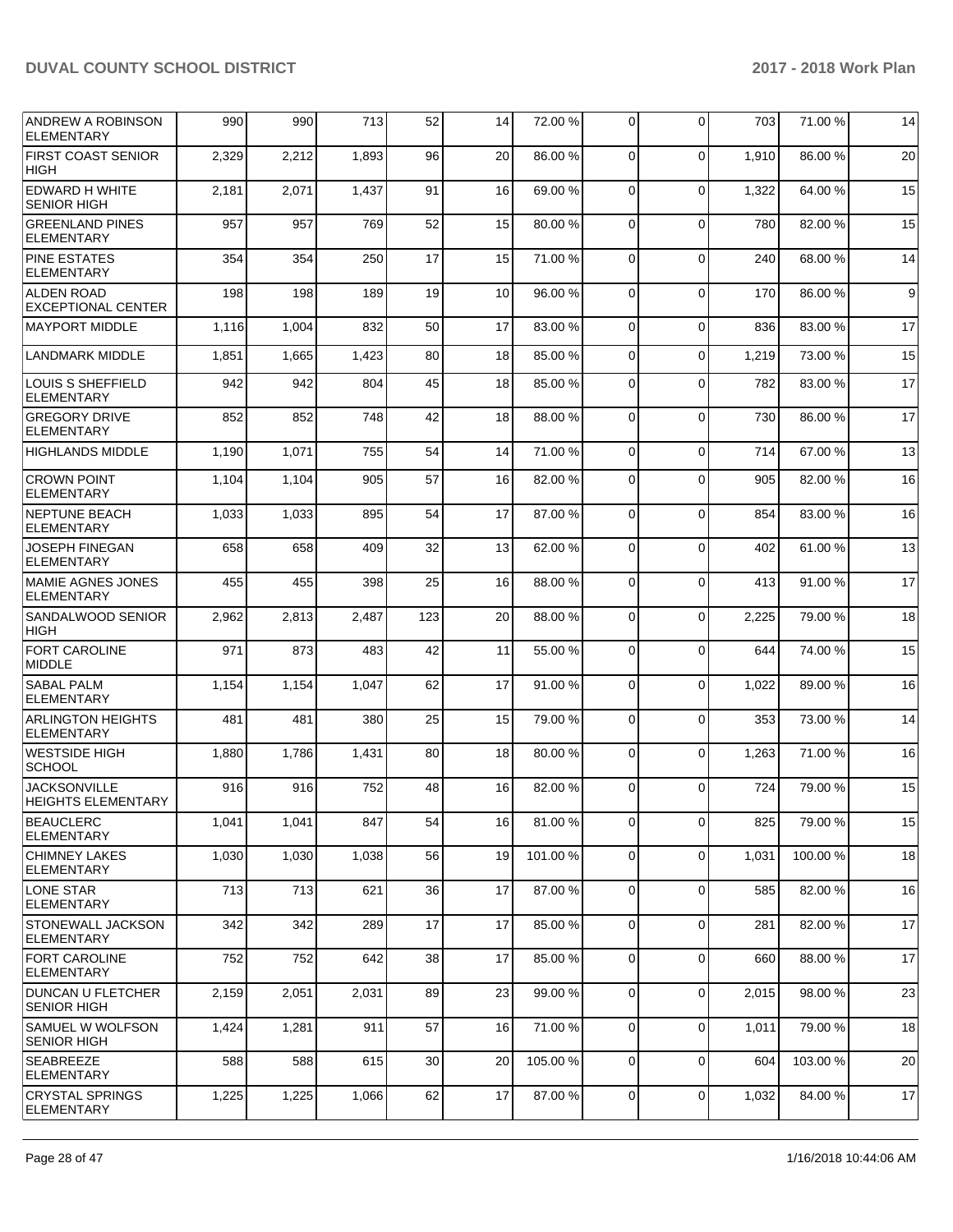| <b>MAYPORT ELEMENTARY</b>                      | 808   | 808   | 448   | 40 | 11 | 55.00 % | $\overline{0}$ | $\Omega$    | 488   | 60.00 % | 12          |
|------------------------------------------------|-------|-------|-------|----|----|---------|----------------|-------------|-------|---------|-------------|
| <b>MERRILL ROAD</b><br><b>ELEMENTARY</b>       | 851   | 851   | 565   | 45 | 13 | 66.00 % | 0              | $\Omega$    | 568   | 67.00 % | 13          |
| JEFFERSON DAVIS<br><b>MIDDLE</b>               | 1,598 | 1,438 | 727   | 67 | 11 | 51.00 % | $\mathbf 0$    | $\Omega$    | 713   | 50.00 % | 11          |
| <b>SAN MATEO</b><br><b>ELEMENTARY</b>          | 667   | 667   | 631   | 33 | 19 | 95.00 % | $\mathbf 0$    | $\Omega$    | 610   | 91.00%  | 18          |
| <b>JOSEPH STILWELL</b><br><b>MIDDLE</b>        | 1,171 | 1,053 | 786   | 53 | 15 | 75.00 % | $\Omega$       | $\Omega$    | 780   | 74.00 % | 15          |
| <b>MARTIN LUTHER KING</b><br><b>ELEMENTARY</b> | 703   | 703   | 402   | 37 | 11 | 57.00 % | $\mathbf 0$    | $\Omega$    | 442   | 63.00 % | 12          |
| NORMANDY VILLAGE<br><b>ELEMENTARY</b>          | 658   | 658   | 375   | 34 | 11 | 57.00 % | $\mathbf 0$    | $\Omega$    | 461   | 70.00 % | 14          |
| <b>GREENFIELD</b><br><b>ELEMENTARY</b>         | 592   | 592   | 563   | 30 | 19 | 95.00 % | $\Omega$       | $\Omega$    | 546   | 92.00%  | 18          |
| OAK HILL ACADEMY                               | 758   | 758   | 111   | 39 | 3  | 15.00 % | $\mathbf 0$    | $\Omega$    | 184   | 24.00 % | $\,$ 5 $\,$ |
| <b>SOUTHSIDE MIDDLE</b>                        | 1,086 | 977   | 805   | 48 | 17 | 82.00 % | 0              | $\Omega$    | 729   | 75.00 % | 15          |
| <b>JEAN RIBAULT MIDDLE</b>                     | 1,157 | 1,041 | 637   | 51 | 12 | 61.00%  | 0              | $\mathbf 0$ | 611   | 59.00 % | 12          |
| <b>ARLINGTON MIDDLE</b>                        | 1,088 | 979   | 833   | 51 | 16 | 85.00 % | 0              | $\Omega$    | 809   | 83.00 % | 16          |
| <b>HYDE GROVE</b><br><b>ELEMENTARY</b>         | 690   | 690   | 373   | 35 | 11 | 54.00 % | 0              | $\Omega$    | 444   | 64.00 % | 13          |
| <b>GRASP ACADEMY</b>                           | 471   | 423   | 331   | 23 | 14 | 78.00 % | 0              | $\Omega$    | 295   | 70.00 % | 13          |
| <b>KINGS TRAIL</b><br><b>ELEMENTARY</b>        | 571   | 571   | 391   | 29 | 13 | 69.00 % | 0              | $\Omega$    | 401   | 70.00 % | 14          |
| PICKETT ELEMENTARY                             | 341   | 341   | 215   | 18 | 12 | 63.00 % | $\Omega$       | $\Omega$    | 225   | 66.00 % | 13          |
| <b>BROOKVIEW</b><br><b>ELEMENTARY</b>          | 711   | 711   | 654   | 37 | 18 | 92.00 % | $\Omega$       | $\Omega$    | 643   | 90.00 % | 17          |
| <b>J E B STUART MIDDLE</b>                     | 1,144 | 1,029 | 539   | 51 | 11 | 52.00 % | $\mathbf 0$    | $\Omega$    | 525   | 51.00 % | 10          |
| <b>PARKWOOD HEIGHTS</b><br><b>ELEMENTARY</b>   | 473   | 473   | 395   | 24 | 16 | 84.00 % | 0              | $\Omega$    | 379   | 80.00 % | 16          |
| <b>HOLIDAY HILL</b><br><b>ELEMENTARY</b>       | 660   | 660   | 623   | 37 | 17 | 94.00 % | 0              | $\Omega$    | 603   | 91.00%  | 16          |
| <b>HYDE PARK</b><br>ELEMENTARY                 | 541   | 541   | 329   | 28 | 12 | 61.00%  | $\Omega$       | $\Omega$    | 305   | 56.00 % | 11          |
| <b>BILTMORE</b><br> ELEMENTARY                 | 523   | 523   | 282   | 29 | 10 | 54.00 % | 0              | $\Omega$    | 285   | 54.00 % | 10          |
| RAMONA ELEMENTARY                              | 509   | 509   | 462   | 26 | 18 | 91.00%  | $\mathbf 0$    | $\mathbf 0$ | 341   | 67.00 % | 13          |
| <b>SAN PABLO</b><br><b>ELEMENTARY</b>          | 495   | 495   | 540   | 25 | 22 | 109.00% | 0              | $\mathbf 0$ | 506   | 102.00% | 20          |
| <b>LOVE GROVE</b><br><b>ELEMENTARY</b>         | 606   | 606   | 388   | 33 | 12 | 64.00%  | $\mathbf 0$    | $\mathbf 0$ | 371   | 61.00%  | 11          |
| <b>REYNOLDS LANE</b><br><b>ELEMENTARY</b>      | 518   | 518   | 287   | 27 | 11 | 55.00 % | $\mathbf 0$    | $\mathbf 0$ | 294   | 57.00 % | 11          |
| <b>HENDRICKS AVENUE</b><br>ELEMENTARY          | 659   | 659   | 687   | 35 | 20 | 104.00% | 0              | $\mathbf 0$ | 680   | 103.00% | 19          |
| <b>SPRING PARK</b><br><b>ELEMENTARY</b>        | 504   | 504   | 418   | 26 | 16 | 83.00 % | $\mathbf 0$    | $\mathbf 0$ | 376   | 75.00 % | 14          |
| <b>JOHN LOVE</b><br><b>ELEMENTARY</b>          | 294   | 294   | 199   | 15 | 13 | 68.00 % | $\mathbf 0$    | $\mathbf 0$ | 172   | 59.00 % | 11          |
| <b>LAKE FOREST</b><br>ELEMENTARY               | 529   | 529   | 383   | 28 | 14 | 72.00 % | 0              | $\mathbf 0$ | 389   | 74.00 % | 14          |
| <b>PAXON SCHOOL FOR</b><br>ADVANCED STUDIES    | 1,600 | 1,520 | 1,403 | 66 | 21 | 92.00 % | $\overline{0}$ | $\mathbf 0$ | 1,300 | 86.00 % | 20          |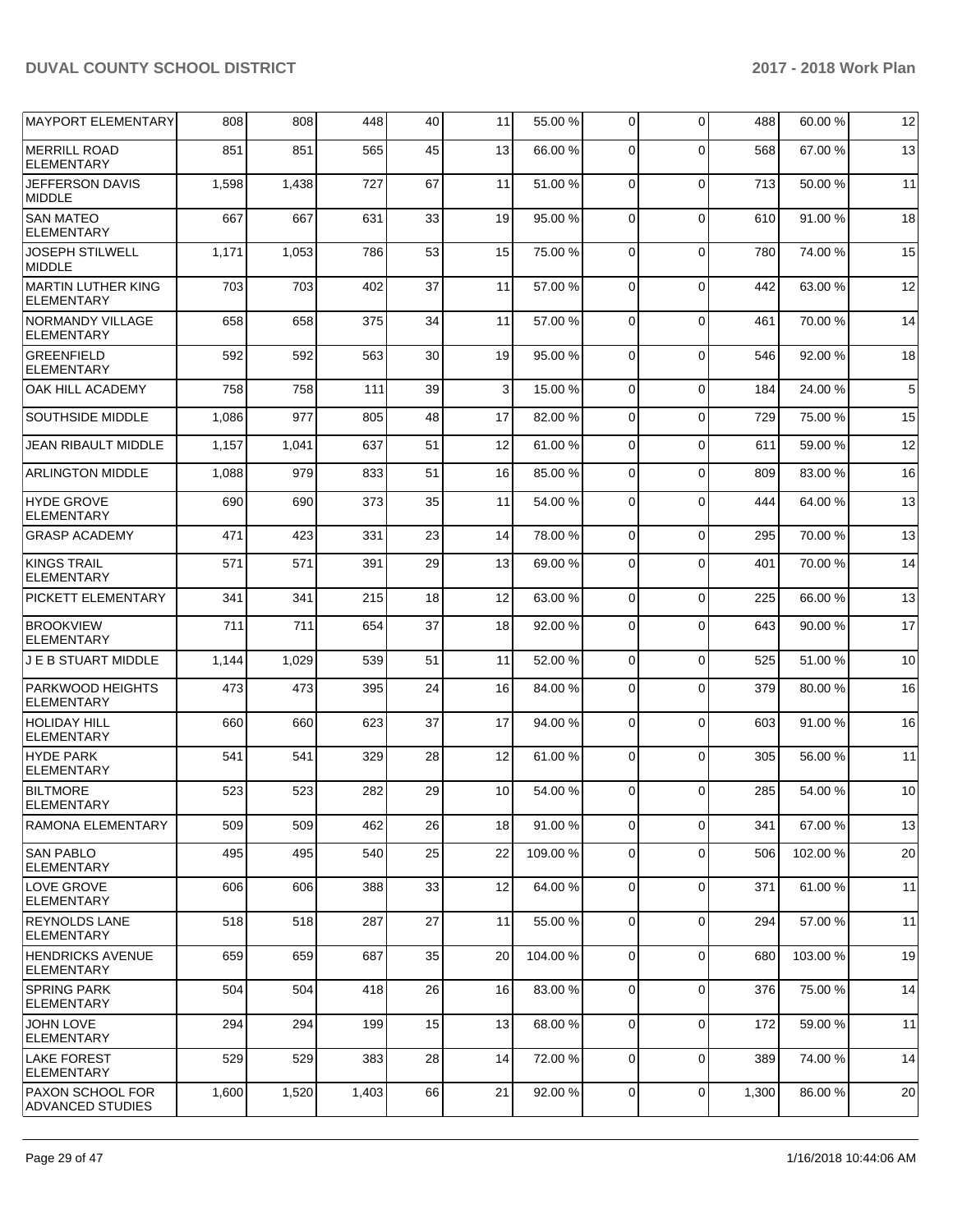| <b>SOUTHSIDE ESTATES</b><br><b>ELEMENTARY</b>    | 647     | 647     | 527     | 35    | 15 <sub>l</sub> | 81.00 %  | 0              | $\Omega$       | 510     | 79.00 % | 15             |
|--------------------------------------------------|---------|---------|---------|-------|-----------------|----------|----------------|----------------|---------|---------|----------------|
| <b>HOGAN-SPRING GLEN</b><br><b>ELEMENTARY</b>    | 472     | 472     | 302     | 24    | 13              | 64.00%   | $\Omega$       | $\Omega$       | 285     | 60.00%  | 12             |
| <b>ATLANTIC BEACH</b><br><b>ELEMENTARY</b>       | 583     | 583     | 470     | 29    | 16              | 81.00%   | 0              | $\Omega$       | 440     | 75.00 % | 15             |
| ALFRED I DUPONT<br><b>MIDDLE</b>                 | 1,191   | 1,071   | 761     | 55    | 14              | 71.00 %  | 0              | $\Omega$       | 730     | 68.00 % | 13             |
| <b>VENETIA ELEMENTARY</b>                        | 468     | 468     | 437     | 24    | 18              | 93.00 %  | $\mathbf 0$    | $\Omega$       | 400     | 85.00 % | 17             |
| <b>LAKE SHORE MIDDLE</b>                         | 1,476   | 1,328   | 1,225   | 64    | 19              | 92.00 %  | $\mathbf 0$    | $\Omega$       | 1,139   | 86.00 % | 18             |
| <b>NORTH SHORE</b><br><b>ELEMENTARY</b>          | 1,329   | 1,329   | 725     | 61    | 12              | 55.00 %  | $\mathbf 0$    | $\Omega$       | 692     | 52.00 % | 11             |
| <b>ARLINGTON</b><br><b>ELEMENTARY</b>            | 331     | 331     | 241     | 17    | 14              | 73.00 %  | 0              | $\mathbf 0$    | 220     | 66.00 % | 13             |
| <b>THOMAS JEFFERSON</b><br><b>ELEMENTARY</b>     | 537     | 537     | 519     | 28    | 19              | 97.00 %  | $\mathbf 0$    | $\Omega$       | 515     | 96.00 % | 18             |
| <b>WHITEHOUSE</b><br><b>ELEMENTARY</b>           | 508     | 508     | 469     | 26    | 18              | 92.00 %  | $\mathbf 0$    | $\Omega$       | 453     | 89.00 % | 17             |
| <b>GARDEN CITY</b><br><b>ELEMENTARY</b>          | 606     | 606     | 407     | 29    | 14              | 67.00 %  | 0              | $\Omega$       | 402     | 66.00 % | 14             |
| <b>OCEANWAY MIDDLE</b>                           | 1,122   | 1,009   | 948     | 49    | 19              | 94.00 %  | $\mathbf 0$    | $\Omega$       | 932     | 92.00 % | 19             |
| <b>DUNCAN U FLETCHER</b><br><b>MIDDLE</b>        | 1,379   | 1,241   | 1,288   | 58    | 22              | 104.00%  | 0              | $\Omega$       | 1,233   | 99.00 % | 21             |
| <b>MARINE SCIENCE</b><br><b>EDUCATION CENTER</b> | 197     | 197     | 45      | 8     | 6               | 23.00 %  | $\mathbf 0$    | $\Omega$       | 33      | 17.00 % | $\overline{4}$ |
| ROBERT E LEE SENIOR<br><b>HIGH</b>               | 1,942   | 1,844   | 1,797   | 76    | 24              | 97.00 %  | 0              | $\Omega$       | 1,607   | 87.00 % | 21             |
| <b>ANDREW JACKSON</b><br><b>SENIOR HIGH</b>      | 1,393   | 1,253   | 524     | 56    | $\overline{9}$  | 42.00%   | 0              | $\Omega$       | 548     | 44.00 % | 10             |
| <b>HENRY F KITE</b><br><b>ELEMENTARY</b>         | 337     | 337     | 268     | 18    | 15              | 79.00 %  | $\Omega$       | $\Omega$       | 255     | 76.00 % | 14             |
| <b>BALDWIN JUNIOR</b><br><b>SENIOR HIGH</b>      | 1,115   | 1,003   | 1,184   | 48    | 25              | 118.00 % | 0              | $\Omega$       | 1,006   | 100.00% | 21             |
| <b>DINSMORE</b><br><b>ELEMENTARY</b>             | 683     | 683     | 492     | 33    | 15              | 72.00 %  | $\mathbf 0$    | $\Omega$       | 475     | 70.00%  | 14             |
| <b>RUTH N UPSON</b><br>ELEMENTARY                | 506     | 506     | 396     | 25    | 16              | 78.00 %  | $\mathbf 0$    | $\Omega$       | 395     | 78.00 % | 16             |
| <b>FISHWEIR ELEMENTARY</b>                       | 411     | 411     | 440     | 23    | 19              | 107.00%  | 0              | $\Omega$       | 395     | 96.00 % | 17             |
| <b>ANNIE R MORGAN</b><br><b>ELEMENTARY</b>       | 479     | 479     | 377     | 25    | 15              | 79.00 %  | $\overline{0}$ | $\overline{0}$ | 350     | 73.00 % | 14             |
| KIRBY-SMITH MIDDLE                               | 907     | 816     | 877     | 42    | 21              | 107.00 % | $\overline{0}$ | $\Omega$       | 870     | 107.00% | 21             |
| LORETTO ELEMENTARY                               | 1,208   | 1,208   | 1,076   | 63    | 17              | 89.00 %  | $\mathbf{0}$   | $\mathbf 0$    | 1,006   | 83.00 % | 16             |
| <b>LANDON MIDDLE</b>                             | 815     | 733     | 765     | 36    | 21              | 104.00%  | $\mathbf{0}$   | $\mathbf{0}$   | 771     | 105.00% | 21             |
|                                                  | 142,622 | 136,006 | 111,093 | 6,720 | 17              | 81.68%   | $\mathbf{0}$   | $\mathbf{0}$   | 107,956 | 79.38%  | 16             |

The COFTE Projected Total (107,956) for 2021 - 2022 must match the Official Forecasted COFTE Total (107,956 ) for 2021 - 2022 before this section can be completed. In the event that the COFTE Projected Total does not match the Official forecasted COFTE, then the Balanced Projected COFTE Table should be used to balance COFTE.

| Projected COFTE for 2021 - 2022 |        |
|---------------------------------|--------|
| Elementary (PK-3)               | 37.737 |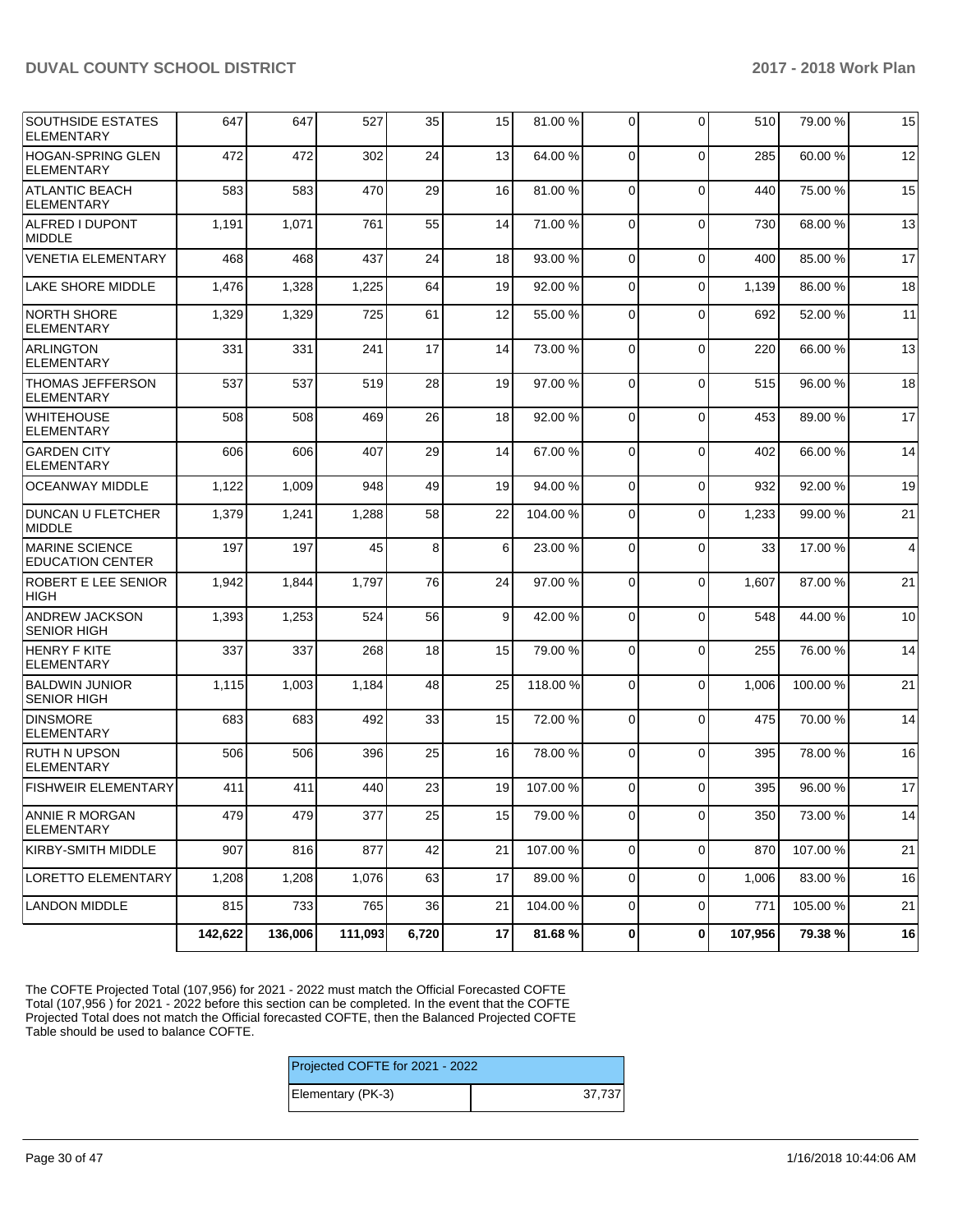| Middle (4-8) | 38,906  |
|--------------|---------|
| High (9-12)  | 31,313  |
|              | 107,956 |

| <b>Grade Level Type</b> | <b>Balanced Projected</b><br>COFTE for 2021 - 2022 |
|-------------------------|----------------------------------------------------|
| Elementary (PK-3)       |                                                    |
| Middle $(4-8)$          |                                                    |
| High (9-12)             |                                                    |
|                         | 107,956                                            |

### **Relocatable Replacement**

Number of relocatable classrooms clearly identified and scheduled for replacement in the school board adopted financially feasible 5-year district work program.

| -ocation                               | 2018<br>2017 | $2018 - 2019$ | 2019 - 2020 | 2020 - 2021 | $-2022$<br>2021 | Year 5 Total |
|----------------------------------------|--------------|---------------|-------------|-------------|-----------------|--------------|
| <b>Total Relocatable Replacements:</b> | O            |               |             |             |                 | 0            |

### **Charter Schools Tracking**

Information regarding the use of charter schools.

| Location-Type                                    | # Relocatable<br>units or<br>permanent<br>classrooms | Owner      | <b>Year Started or</b><br><b>Scheduled</b> | <b>Student</b><br><b>Stations</b> | <b>Students</b><br>Enrolled | Years in<br>Contract | <b>Total Charter</b><br><b>Students</b><br>projected for<br>2021 - 2022 |
|--------------------------------------------------|------------------------------------------------------|------------|--------------------------------------------|-----------------------------------|-----------------------------|----------------------|-------------------------------------------------------------------------|
| Duval Charter at Flagler                         |                                                      | 36 PRIVATE | 2015                                       | 661                               | 781                         | 3                    | 1,145                                                                   |
| Kipp Jax K-8                                     |                                                      | 12 PRIVATE | 2015                                       | 400                               | 299                         | 3                    | 800                                                                     |
| River City Science Academy -<br>Mandarin         |                                                      | 50 PRIVATE | 2016                                       | 1.000                             | 580                         | 2                    | 850                                                                     |
| SOS Academy                                      |                                                      | 12 PRIVATE | 1997                                       | 264                               | 175                         | 21                   | 264                                                                     |
| Wayman Academy of the Arts<br>Elem.              |                                                      | 18 PRIVATE | 2000                                       | 462                               | 298                         | 18                   | 350                                                                     |
| <b>SAL Tech</b>                                  |                                                      | 12 PRIVATE | 2003                                       | 260                               | 316                         | 15                   | 400                                                                     |
| Seaside Charter K-8                              |                                                      | 10 PRIVATE | 2017                                       | 200                               | 184                         | 1                    | 360                                                                     |
| <b>Biscayne High School</b>                      |                                                      | 6 PRIVATE  | 2013                                       | 200                               | 130                         | 5                    | 225                                                                     |
| <b>River City Science Academy</b><br>Middle/High |                                                      | 60 PRIVATE | 2007                                       | 1,400                             | 938                         | 11                   | 0                                                                       |
| <b>Bridgeprep Academy</b>                        |                                                      | 16 PRIVATE | 2017                                       | 300                               | 299                         | 1                    | 750                                                                     |
| Duval Charter at Westside                        |                                                      | 52 PRIVATE | 2013                                       | 1,300                             | 820                         | 5                    | 895                                                                     |
| Somerset K-8                                     |                                                      | 16 PRIVATE | 2013                                       | 320                               | 263                         | 5                    | 320                                                                     |
| Fla Virtural Academy @ Duval                     |                                                      | 10 PRIVATE | 2013                                       | 789                               | 405                         | 5                    | 789                                                                     |
| Duval Charter @ Mandarin                         |                                                      | 56 PRIVATE | 2014                                       | 1,075                             | 960                         | 4                    | 1,025                                                                   |
| Duval Charter @ Southside                        |                                                      | 57 PRIVATE | 2014                                       | 1,368                             | 870                         | 4                    | 1,018                                                                   |
| Duval Charter @ Coastal                          |                                                      | 57 PRIVATE | 2017                                       | 661                               | 556                         |                      | 1,145                                                                   |
| Mycro School                                     |                                                      | 5 STATE    | 2012                                       | 150                               | 168                         | 6                    | 285                                                                     |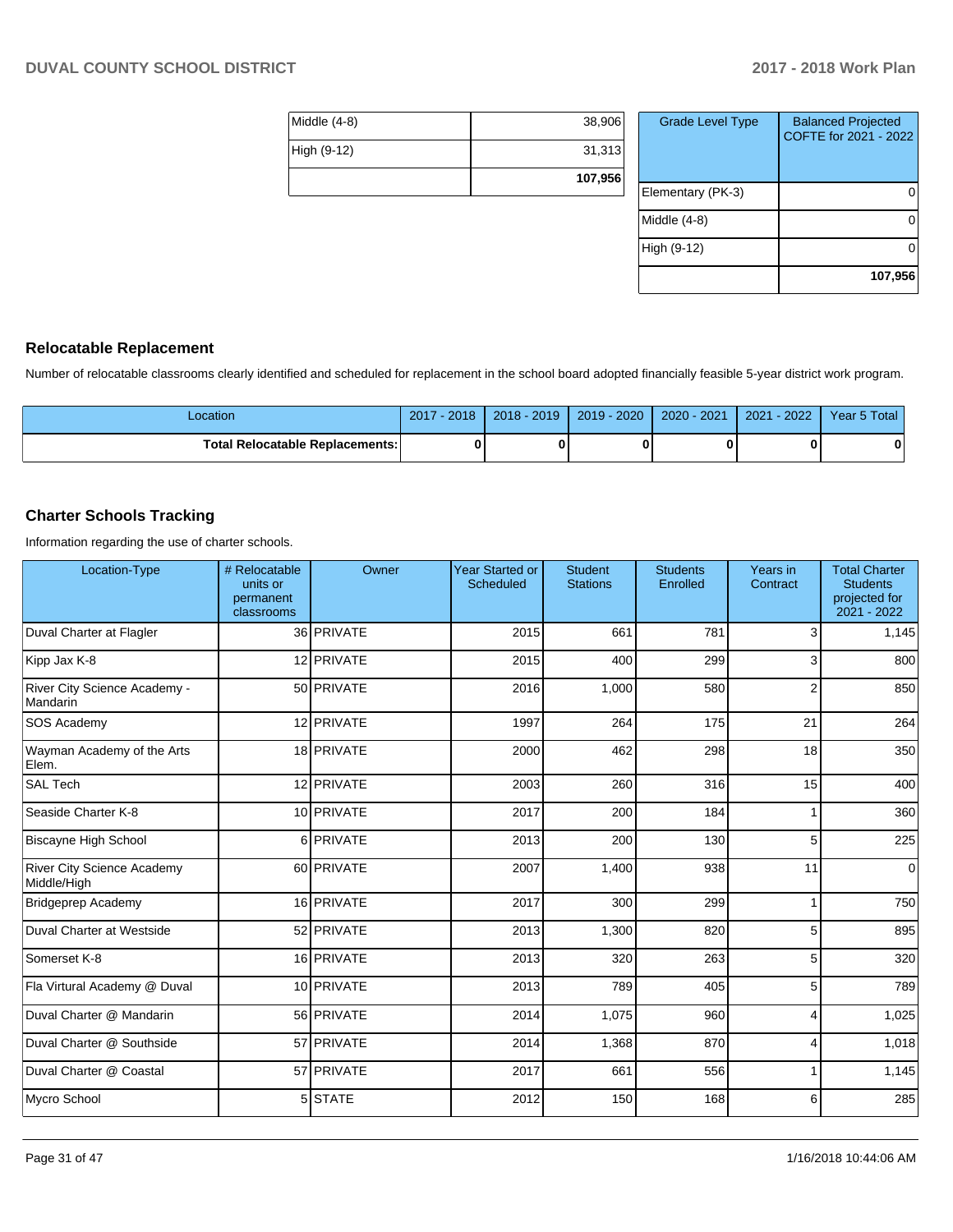| <b>Biscayne High</b>                |     | 6 PRIVATE  | 2013 | 200    | 130    | Δ              | 225    |
|-------------------------------------|-----|------------|------|--------|--------|----------------|--------|
| San Jose Preparatory                |     | 20 PRIVATE | 2013 | 500    | 182    | 5              | 400    |
| San Jose Academy                    |     | 20 PRIVATE | 2013 | 500    | 118    | 5              | 300    |
| River City Science Innovations      |     | 34 PRIVATE | 2013 | 680    | 545    | 5              | 850    |
| Seaside Community                   |     | 14 PRIVATE | 2013 | 300    | 276    | 5              | 546    |
| <b>KIPP Impact Middle</b>           |     | 32 PRIVATE | 2010 | 513    | 788    | 8              | 928    |
| Duval Charter Scholars Academy      |     | 38 PRIVATE | 2010 | 623    | 596    | 8              | 681    |
| Duval Charter High At<br>Baymeadows |     | 23 PRIVATE | 2011 | 500    | 453    |                | 575    |
| Duval Charter At Baymeadows K-<br>8 |     | 55 PRIVATE | 2011 | 1,200  | 1,153  |                | 1,200  |
| <b>Waverly Academy</b>              |     | 18 PRIVATE | 2011 | 264    | 116    |                | 150    |
| Seacoast Charter Academy            |     | 30 PRIVATE | 2011 | 528    | 451    |                | 580    |
| River City Science Academy (K-5)    |     | 33 PRIVATE | 2010 | 660    | 462    | 8              | 600    |
| Global Outreach                     |     | 49 PRIVATE | 2009 | 805    | 805    | 8              | 805    |
| <b>Tiger Academy</b>                |     | 12 PRIVATE | 2009 | 232    | 216    | 9              | 228    |
| Somerset Academy-Eagle (K-5)        |     | 14 PRIVATE | 2010 | 280    | 101    | 8              | 180    |
| Somerset Academy-Middle (6-8)       |     | 12 PRIVATE | 2010 | 264    | 144    | 8              | 198    |
| Lone Star High                      |     | 6 PRIVATE  | 2011 | 167    | 152    | $\overline{7}$ | 230    |
|                                     | 901 |            |      | 19,026 | 14,730 |                | 19,297 |

# **Special Purpose Classrooms Tracking**

The number of classrooms that will be used for certain special purposes in the current year, by facility and type of classroom, that the district will, 1), not use for educational purposes, and 2), the co-teaching classrooms that are not open plan classrooms and will be used for educational purposes.

| School                                         | <b>School Type</b> | # of Elementary<br>K-3 Classrooms | # of Middle 4-8<br><b>Classrooms</b> | # of High $9-12$<br><b>Classrooms</b> | # of $ESE$<br><b>Classrooms</b> | # of Combo<br><b>Classrooms</b> | Total<br><b>Classrooms</b> |
|------------------------------------------------|--------------------|-----------------------------------|--------------------------------------|---------------------------------------|---------------------------------|---------------------------------|----------------------------|
| <b>Total Educational Classrooms:</b>           |                    | 0                                 |                                      |                                       |                                 | 0                               |                            |
| School                                         | <b>School Type</b> | # of Elementary                   | # of Middle 4-8                      | # of High $9-12$                      | # of $ESE$                      | # of Combo                      | Total                      |
|                                                |                    | K-3 Classrooms                    | <b>Classrooms</b>                    | <b>Classrooms</b>                     | <b>Classrooms</b>               | <b>Classrooms</b>               | <b>Classrooms</b>          |
| LORETTO ELEMENTARY                             | Co-Teaching        |                                   | <sup>0</sup>                         |                                       | U                               | $\Omega$                        |                            |
| DUNCAN U FLETCHER MIDDLE                       | Co-Teaching        | 0                                 | 10 <sup>1</sup>                      |                                       | 0                               | $\Omega$                        | 10                         |
| <b>HENDRICKS AVENUE</b><br><b>IELEMENTARY</b>  | Co-Teaching        |                                   |                                      |                                       | 0                               | $\Omega$                        | 5                          |
| <b>SOUTHSIDE ESTATES</b><br><b>IELEMENTARY</b> | Co-Teaching        |                                   |                                      | n                                     | 0                               | $\Omega$                        |                            |
| <b>SAN PABLO ELEMENTARY</b>                    | Co-Teaching        |                                   |                                      |                                       | n                               | $\Omega$                        |                            |
| BAYVIEW ELEMENTARY                             | Co-Teaching        |                                   |                                      |                                       | n                               | $\Omega$                        |                            |
| JOHN STOCKTON ELEMENTARY                       | Co-Teaching        |                                   | $\Omega$                             |                                       | $\Omega$                        | $\Omega$                        |                            |
| WOODLAND ACRES<br><b>ELEMENTARY</b>            | Co-Teaching        | 5                                 |                                      |                                       | $\Omega$                        | $\Omega$                        | 6                          |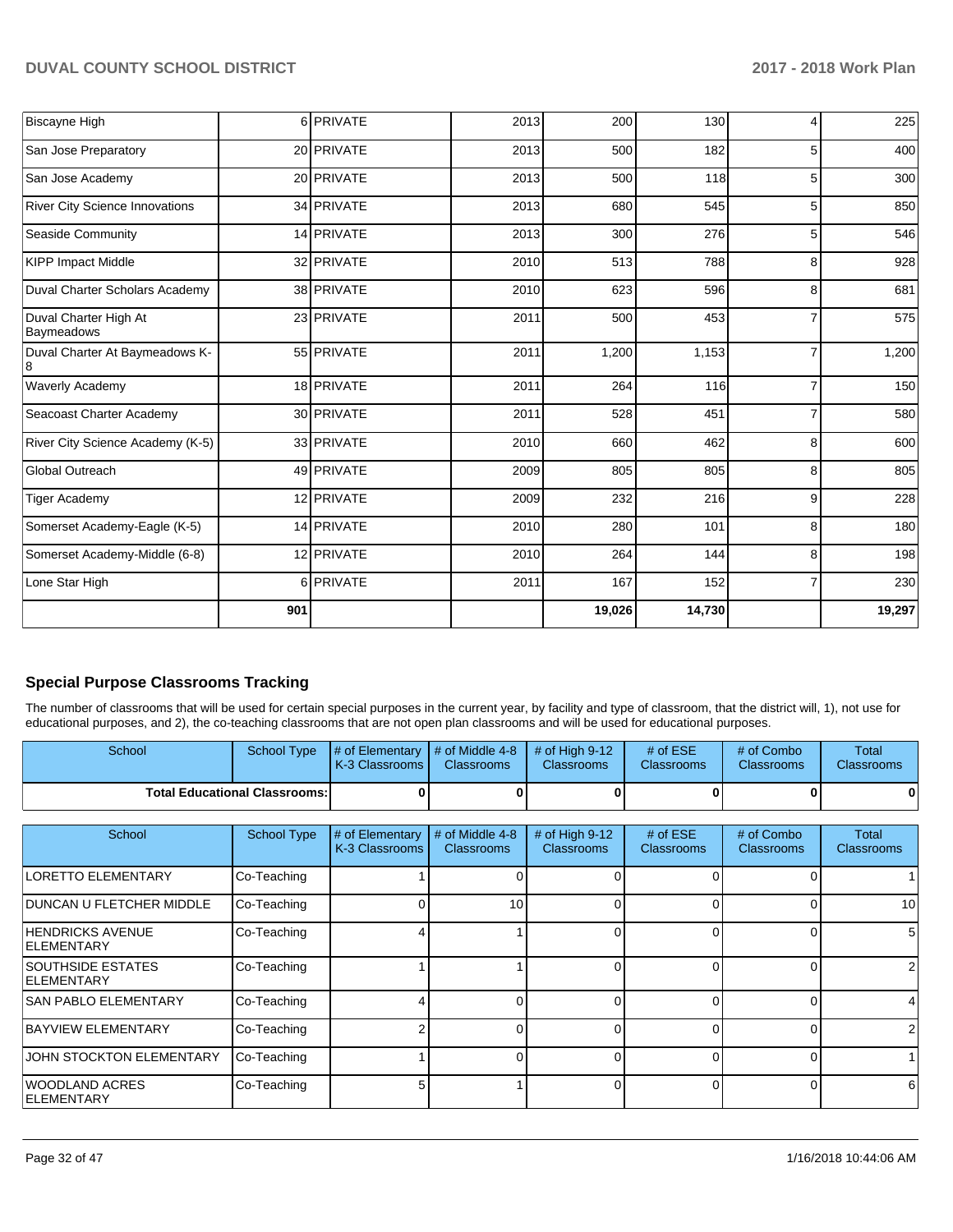| <b>WINDY HILL ELEMENTARY</b>                           | Co-Teaching | 2                       | 0              | U        | 0        | 0        | $\overline{2}$ |
|--------------------------------------------------------|-------------|-------------------------|----------------|----------|----------|----------|----------------|
| SADIE TILLIS ELEMENTARY                                | Co-Teaching | 2                       | $\Omega$       | $\Omega$ | $\Omega$ | O        | 2              |
| JACKSONVILLE BEACH<br><b>ELEMENTARY</b>                | Co-Teaching |                         | $\Omega$       | $\Omega$ | $\Omega$ | $\Omega$ | $\mathbf{1}$   |
| <b>RICHARD L BROWN GIFTED &amp;</b><br><b>TALENTED</b> | Co-Teaching | $\Omega$                |                | $\Omega$ | $\Omega$ | $\Omega$ | $\mathbf{1}$   |
| JOHN E FORD K-8                                        | Co-Teaching | 0                       | $\overline{2}$ | $\Omega$ | 0        | $\Omega$ | $\overline{2}$ |
| PICKETT ELEMENTARY                                     | Co-Teaching | 1                       | $\Omega$       | $\Omega$ | 0        | $\Omega$ | $\mathbf{1}$   |
| J E B STUART MIDDLE                                    | Co-Teaching | $\Omega$                | 2              | $\Omega$ | $\Omega$ | $\Omega$ | 2              |
| <b>HOLIDAY HILL ELEMENTARY</b>                         | Co-Teaching | 8                       | $\Omega$       | $\Omega$ | $\Omega$ | $\Omega$ | 8              |
| <b>SAN MATEO ELEMENTARY</b>                            | Co-Teaching | 9                       | 0              | $\Omega$ | 0        | 0        | 9              |
| SEABREEZE ELEMENTARY                                   | Co-Teaching | 3                       |                | $\Omega$ | 0        | $\Omega$ | 4              |
| <b>JACKSONVILLE HEIGHTS</b><br><b>ELEMENTARY</b>       | Co-Teaching | 1                       | $\Omega$       | $\Omega$ | $\Omega$ | $\Omega$ | $\mathbf{1}$   |
| <b>CHIMNEY LAKES ELEMENTARY</b>                        | Co-Teaching | 6                       | 1              | $\Omega$ | 0        | $\Omega$ | $\overline{7}$ |
| MAMIE AGNES JONES<br><b>ELEMENTARY</b>                 | Co-Teaching | 1                       | 3              | $\Omega$ | $\Omega$ | $\Omega$ | 4              |
| SABAL PALM ELEMENTARY                                  | Co-Teaching | $\overline{2}$          | 0              | $\Omega$ | $\Omega$ | 0        | 2              |
| LOUIS S SHEFFIELD<br><b>ELEMENTARY</b>                 | Co-Teaching | 1                       | $\Omega$       | $\Omega$ | $\Omega$ | $\Omega$ | $\mathbf{1}$   |
| <b>GREGORY DRIVE ELEMENTARY</b>                        | Co-Teaching |                         | 0              | $\Omega$ | 0        | 0        | $\mathbf{1}$   |
| <b>CROWN POINT ELEMENTARY</b>                          | Co-Teaching | 0                       | 5              | $\Omega$ | 0        | 0        | 5              |
| NEPTUNE BEACH ELEMENTARY                               | Co-Teaching | 4                       | $\Omega$       | $\Omega$ | $\Omega$ | $\Omega$ | 4              |
| <b>MANDARIN OAKS ELEMENTARY</b>                        | Co-Teaching | $\overline{\mathbf{4}}$ | $\Omega$       | $\Omega$ | $\Omega$ | $\Omega$ | 4              |
| <b>CHET'S CREEK ELEMENTARY</b>                         | Co-Teaching | 22                      |                | $\Omega$ | $\Omega$ | 0        | 23             |
| <b>KERNAN TRAIL ELEMENTARY</b>                         | Co-Teaching | $\overline{2}$          | $\overline{2}$ | $\Omega$ | 0        | 0        | 4              |
| <b>BISCAYNE ELEMENTARY</b>                             | Co-Teaching | 3                       | $\Omega$       | $\Omega$ | $\Omega$ | $\Omega$ | 3              |
| <b>NEW BERLIN ELEMENTARY</b>                           | Co-Teaching | 3                       | $\Omega$       | $\Omega$ | $\Omega$ | $\Omega$ | 3              |
| <b>BARTRAM SPRINGS</b><br><b>ELEMENTARY</b>            | Co-Teaching | 2                       | $\Omega$       | $\Omega$ | $\Omega$ | $\Omega$ | 2              |
| <b>WATERLEAF ELEMENTARY</b>                            | Co-Teaching | 4                       | $\Omega$       | $\Omega$ | $\Omega$ | $\Omega$ | 4              |
| <b>Total Co-Teaching Classrooms:</b>                   |             | 100                     | 31             | $\bf{0}$ | 0        | 0        | 131            |

### **Infrastructure Tracking**

**Necessary offsite infrastructure requirements resulting from expansions or new schools. This section should include infrastructure information related to capacity project schedules and other project schedules (Section 4).** 

Offsite infrastructure requirements vary from site to site based on the scope of work, utilization of land, site requirements and accessibility. Zoning verification is reviewed along with concurrency applications and an environmental condition assessment is completed. Site drainage, stormwater requirements and impact to adjacent properties and pedestrian access is also reviewed. All of these factors can affect offsite infrastructure requirements. In most cases water and sewer lines, electrical power lines, telephone service and traffic lanes are extended. In some cases, new roads and/or de-acceleration lanes are built.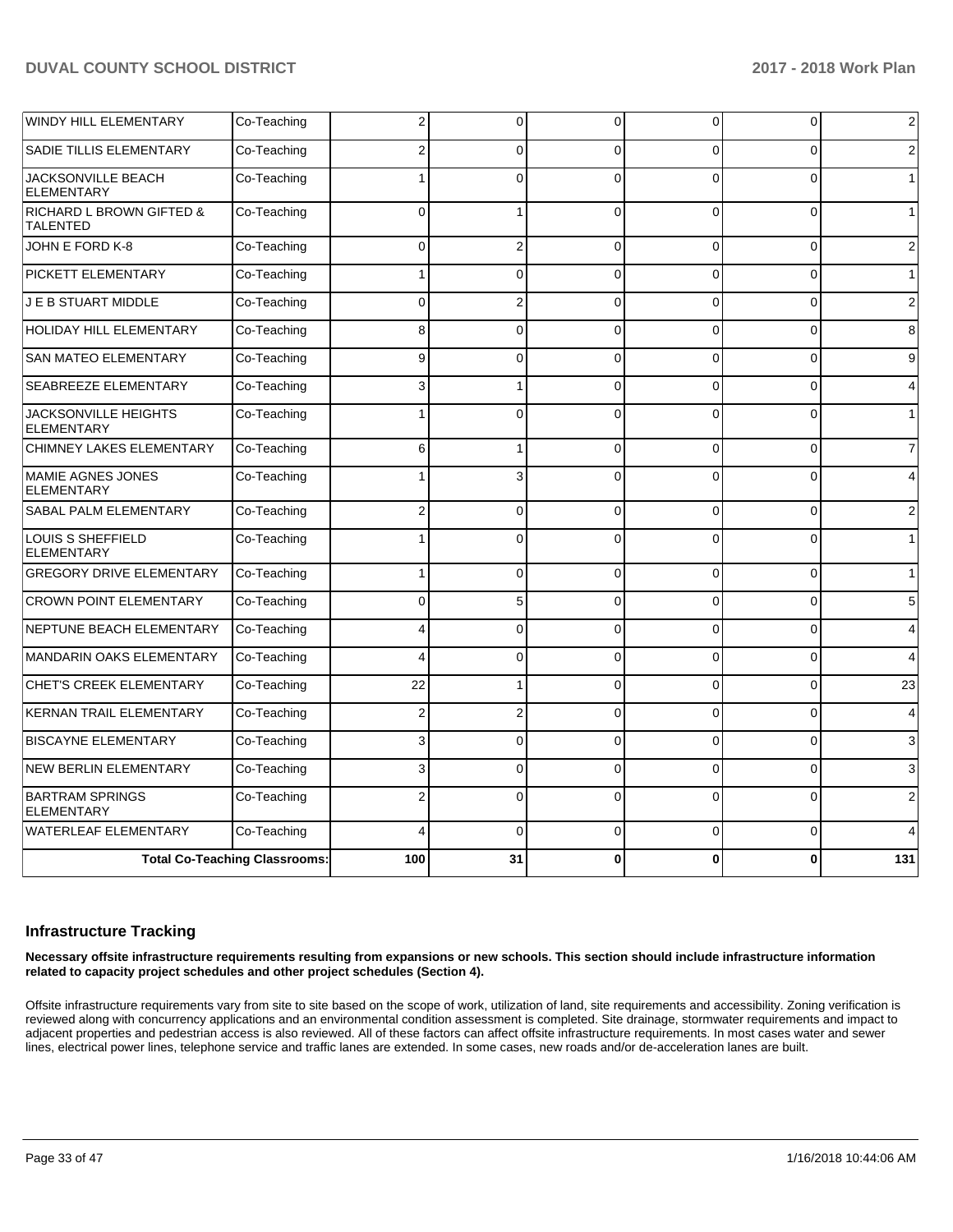**Proposed location of planned facilities, whether those locations are consistent with the comprehensive plans of all affected local governments, and recommendations for infrastructure and other improvements to land adjacent to existing facilities. Provisions of 1013.33(12), (13) and (14) and 1013.36 must be addressed for new facilities planned within the 1st three years of the plan (Section 5).** 

There are no planned facilities in the Work Plan within the next three years

**Consistent with Comp Plan?** Yes

#### **Net New Classrooms**

The number of classrooms, by grade level and type of construction, that were added during the last fiscal year.

| List the net new classrooms added in the 2016 - 2017 fiscal year.                                                                                       |                              |                            |                                |                        | List the net new classrooms to be added in the 2017 - 2018 fiscal<br>year. |                            |                                |                      |
|---------------------------------------------------------------------------------------------------------------------------------------------------------|------------------------------|----------------------------|--------------------------------|------------------------|----------------------------------------------------------------------------|----------------------------|--------------------------------|----------------------|
| "Classrooms" is defined as capacity carrying classrooms that are added to increase<br>capacity to enable the district to meet the Class Size Amendment. |                              |                            |                                |                        | Totals for fiscal year 2017 - 2018 should match totals in Section 15A.     |                            |                                |                      |
| Location                                                                                                                                                | $2016 - 2017$ #<br>Permanent | $2016 - 2017$ #<br>Modular | $2016 - 2017$ #<br>Relocatable | $2016 - 2017$<br>Total | $2017 - 2018$ #<br><b>Permanent</b>                                        | $2017 - 2018$ #<br>Modular | $2017 - 2018$ #<br>Relocatable | 2017 - 2018<br>Total |
| Elementary (PK-3)                                                                                                                                       |                              |                            | $-20$                          | $-20$                  |                                                                            |                            |                                |                      |
| Middle (4-8)                                                                                                                                            |                              |                            | $-10$                          | $-10$                  |                                                                            |                            |                                | $\Omega$             |
| High (9-12)                                                                                                                                             |                              |                            |                                |                        |                                                                            |                            |                                | 0                    |
|                                                                                                                                                         |                              |                            | $-37$                          | $-37$                  |                                                                            |                            |                                | 0                    |

### **Relocatable Student Stations**

Number of students that will be educated in relocatable units, by school, in the current year, and the projected number of students for each of the years in the workplan.

| <b>Site</b>                                          | $2017 - 2018$ | $2018 - 2019$ | $2019 - 2020$ | $2020 - 2021$ | $2021 - 2022$ | 5 Year Average |
|------------------------------------------------------|---------------|---------------|---------------|---------------|---------------|----------------|
| <b>BISCAYNE ELEMENTARY</b>                           |               |               | ∩             | O             | 0             | $\overline{0}$ |
| IMATTIE V RUTHERFORD ALTERNATIVE<br><b>EDUCATION</b> | 69            | 69            | 69            | 69            | 69            | 69             |
| WHITEHOUSE ELEMENTARY                                | 90            | 90            | 90            | 90            | 90            | 90             |
| <b>TWIN LAKES MIDDLE</b>                             | <sup>0</sup>  | ∩             | $\Omega$      | $\Omega$      | $\Omega$      | $\overline{0}$ |
| LAVILLA SCHOOL OF THE ARTS                           | 0             | <sup>0</sup>  | $\Omega$      | $\Omega$      | $\Omega$      | $\overline{0}$ |
| ABESS PARK ELEMENTARY                                | 0             | $\Omega$      | 0             | $\Omega$      | 0             | $\Omega$       |
| <b>CHET'S CREEK ELEMENTARY</b>                       | 196           | 196           | 196           | 196           | 196           | 196            |
| <b>TWIN LAKES ELEMENTARY</b>                         | 176           | 176           | 176           | 176           | 176           | 176            |
| ENTERPRISE LEARNING ACADEMY                          | 66            | 66            | 66            | 66            | 66            | 66             |
| <b>ANDREW A ROBINSON ELEMENTARY</b>                  | 0             | $\Omega$      | 0             | $\Omega$      | $\Omega$      | $\Omega$       |
| FIRST COAST SENIOR HIGH                              | 175           | 175           | 175           | 175           | 175           | 175            |
| FRANK H PETERSON ACADEMY OF<br><b>TECHNOLOGIES</b>   | 0             | $\Omega$      | $\Omega$      | $\Omega$      | $\Omega$      | $\Omega$       |
| A PHILIP RANDOLPH ACADEMY OF<br><b>TECHNOLOGIES</b>  | <sup>0</sup>  | $\Omega$      | $\Omega$      | $\Omega$      | $\Omega$      | $\Omega$       |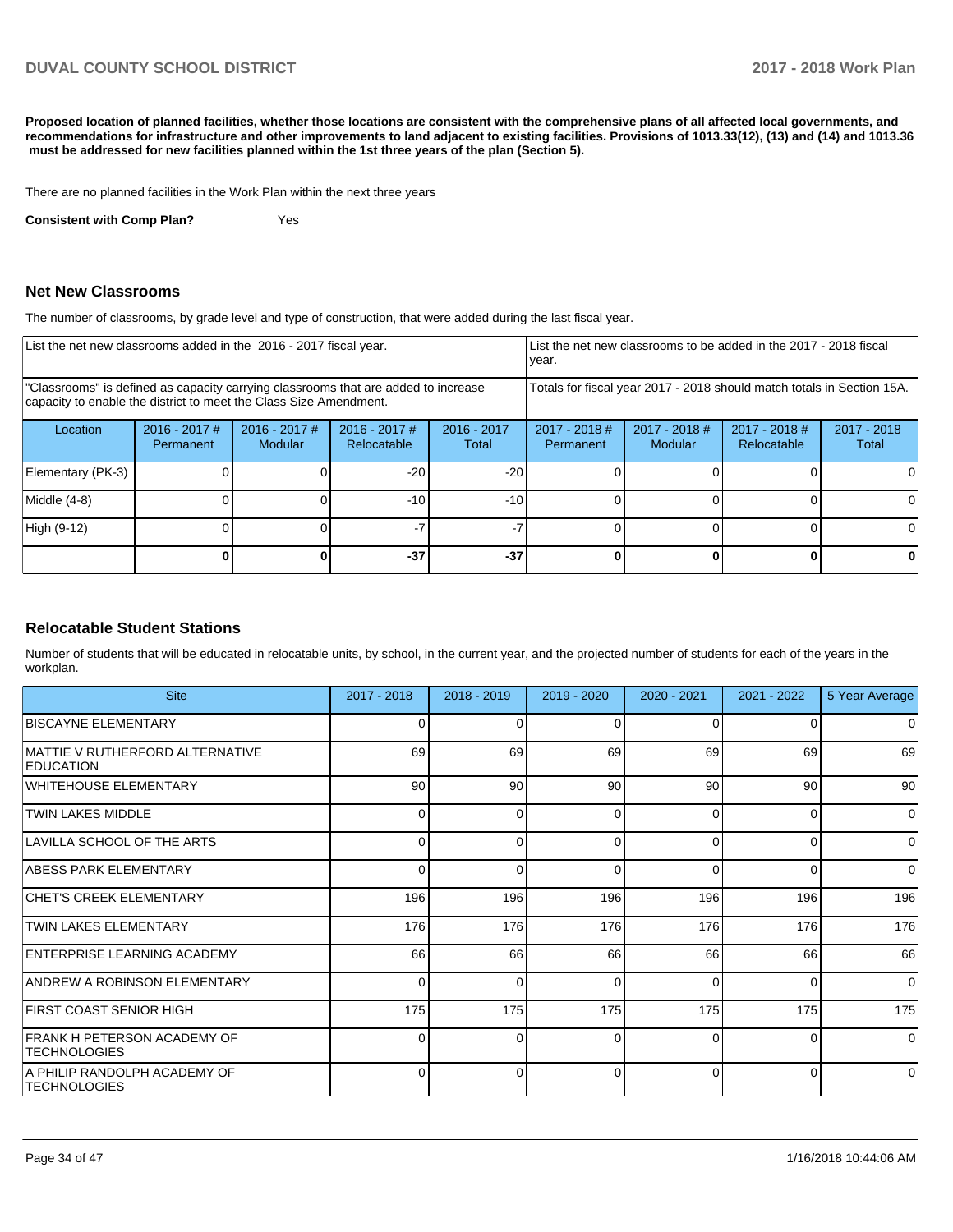| CEDAR HILLS ELEMENTARY              | 91          | 91          | 91  | 91             | 91          | 91             |
|-------------------------------------|-------------|-------------|-----|----------------|-------------|----------------|
| <b>TERRY PARKER SENIOR HIGH</b>     | 245         | 245         | 245 | 245            | 245         | 245            |
| <b>ENGLEWOOD ELEMENTARY</b>         | 0           | 0           | 0   | $\Omega$       | $\Omega$    | $\Omega$       |
| JOHN STOCKTON ELEMENTARY            | 90          | 90          | 90  | 90             | 90          | 90             |
| WOODLAND ACRES ELEMENTARY           | 0           | 0           | 0   | $\Omega$       | $\Omega$    | $\Omega$       |
| <b>ENGLEWOOD SENIOR HIGH</b>        | 25          | 25          | 25  | 25             | 25          | 25             |
| SALLYE B MATHIS ELEMENTARY          | $\Omega$    | 0           | 0   | $\Omega$       | $\mathbf 0$ | 0              |
| <b>DINSMORE ELEMENTARY</b>          | 0           | $\mathbf 0$ | 0   | $\Omega$       | $\Omega$    | 0              |
| ARLINGTON ELEMENTARY                | $\Omega$    | $\mathbf 0$ | 0   | $\Omega$       | $\Omega$    | $\Omega$       |
| THOMAS JEFFERSON ELEMENTARY         | 87          | 87          | 87  | 87             | 87          | 87             |
| JOHN ALLEN AXSON ELEMENTARY         | $\Omega$    | 0           | 0   | $\Omega$       | $\Omega$    | 0              |
| <b>BAYVIEW ELEMENTARY</b>           | 44          | $\mathbf 0$ | 0   | $\Omega$       | $\Omega$    | 9              |
| LAKE LUCINA ELEMENTARY              | 58          | 58          | 58  | 58             | 58          | 58             |
| <b>LANDON MIDDLE</b>                | 0           | $\mathbf 0$ | 0   | $\Omega$       | $\Omega$    | 0              |
| MARINE SCIENCE EDUCATION CENTER     | 0           | $\mathbf 0$ | 0   | $\Omega$       | $\Omega$    | $\Omega$       |
| <b>ROBERT E LEE SENIOR HIGH</b>     | $\Omega$    | $\mathbf 0$ | 0   | $\Omega$       | $\Omega$    | 0              |
| <b>ANDREW JACKSON SENIOR HIGH</b>   | 25          | 150         | 150 | 150            | $\mathbf 0$ | 95             |
| <b>HENRY F KITE ELEMENTARY</b>      | $\Omega$    | $\mathbf 0$ | 0   | $\Omega$       | $\Omega$    | $\mathbf 0$    |
| <b>BALDWIN JUNIOR SENIOR HIGH</b>   | 138         | 138         | 138 | 138            | 138         | 138            |
| <b>FISHWEIR ELEMENTARY</b>          | 18          | 18          | 18  | 18             | 18          | 18             |
| ANNIE R MORGAN ELEMENTARY           | 36          | 36          | 36  | 36             | 36          | 36             |
| KIRBY-SMITH MIDDLE                  | $\Omega$    | $\mathbf 0$ | 0   | $\Omega$       | $\Omega$    | $\Omega$       |
| <b>LORETTO ELEMENTARY</b>           | 254         | 254         | 254 | 254            | 254         | 254            |
| <b>GRAND PARK CAREER CENTER</b>     | 300         | 300         | 300 | 300            | 300         | 300            |
| <b>BRENTWOOD ELEMENTARY</b>         | 0           | 0           | 0   | 0              | $\Omega$    | 0              |
| ORTEGA ELEMENTARY                   | 120         | 120         | 120 | 120            | 120         | 120            |
| <b>CENTRAL RIVERSIDE ELEMENTARY</b> | 0           | 0           | 0   | $\Omega$       | 0           | 0              |
| <b>RUTH N UPSON ELEMENTARY</b>      | $\Omega$    | 0           | 0   | $\Omega$       | $\Omega$    | $\Omega$       |
| NEW BERLIN ELEMENTARY               | 200         | 200         | 200 | 200            | 200         | 200            |
| CHAFFEE TRAIL ELEMENTARY            | 0           | 0           | 0   | $\Omega$       | 0           | $\overline{0}$ |
| <b>WEST RIVERSIDE ELEMENTARY</b>    | 0           | 0           | 0   | $\Omega$       | $\mathbf 0$ | $\overline{0}$ |
| MANDARIN OAKS ELEMENTARY            | 0           | $\mathbf 0$ | 0   | $\Omega$       | $\mathbf 0$ | $\mathbf 0$    |
| KERNAN TRAIL ELEMENTARY             | 18          | 18          | 18  | 18             | 18          | 18             |
| KERNAN MIDDLE                       | 0           | 0           | 0   | $\Omega$       | $\mathbf 0$ | 0              |
| DON BREWER ELEMENTARY               | 0           | 0           | 0   | $\Omega$       | $\mathbf 0$ | $\overline{0}$ |
| OCEANWAY ELEMENTARY                 | $\mathbf 0$ | 0           | 0   | $\overline{0}$ | $\mathbf 0$ | 0              |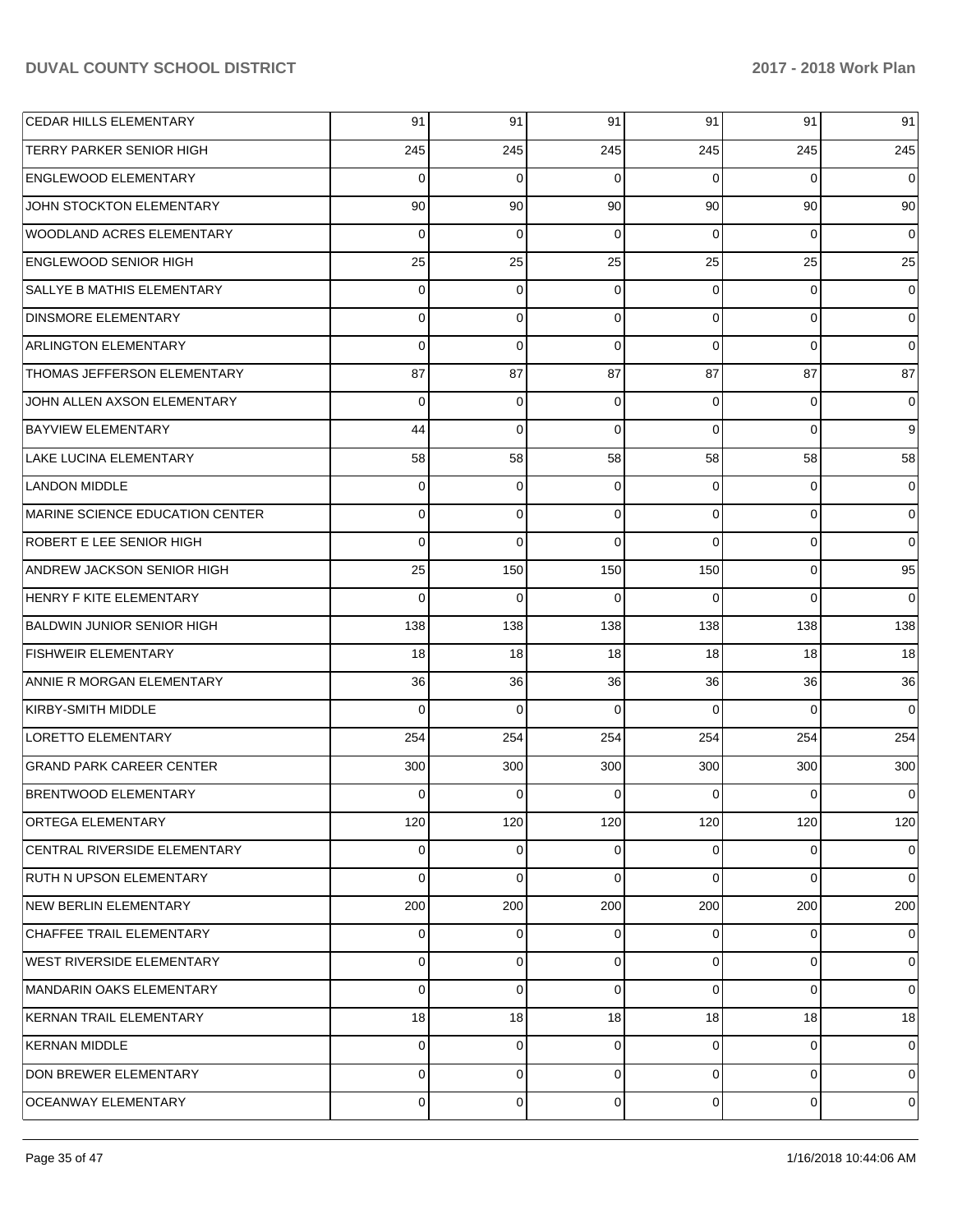| <b>GREENLAND PINES ELEMENTARY</b>  | 0           | 0              | $\overline{0}$ | $\overline{0}$ | $\overline{0}$  | $\overline{0}$  |
|------------------------------------|-------------|----------------|----------------|----------------|-----------------|-----------------|
| IPINE ESTATES ELEMENTARY           | 40          | 40             | 40             | 40             | 40              | 40              |
| ALDEN ROAD EXCEPTIONAL CENTER      | 30          | 30             | 30             | 30             | 30 <sup>°</sup> | 30 <sup>1</sup> |
| IMAYPORT MIDDLE                    | 0           | 0              | $\Omega$       | 0              | $\overline{0}$  | $\overline{0}$  |
| SMART POPE LIVINGSTON ELEMENTARY   | 0           | 0              | $\Omega$       | $\Omega$       | $\Omega$        | $\overline{0}$  |
| LAKE FOREST ELEMENTARY             | 0           | 0              | $\Omega$       | $\Omega$       | $\overline{0}$  | $\overline{0}$  |
| PAXON SCHOOL FOR ADVANCED STUDIES  | 75          | 75             | 75             | 75             | 75              | 75              |
| SOUTHSIDE ESTATES ELEMENTARY       | 0           | 0              | $\Omega$       | $\Omega$       | $\overline{0}$  | $\overline{0}$  |
| HYDE PARK ELEMENTARY               | $\Omega$    | $\Omega$       | $\Omega$       | $\Omega$       | $\Omega$        | $\overline{0}$  |
| BILTMORE ELEMENTARY                | 98          | 98             | 98             | 98             | 98              | 98              |
| RAMONA ELEMENTARY                  | 36          | 36             | 36             | 36             | 36              | 36              |
| <b>VENETIA ELEMENTARY</b>          | 36          | 36             | 36             | 36             | 36              | 36              |
| LAKE SHORE MIDDLE                  | 365         | 365            | 365            | 365            | 365             | 365             |
| <b>NORTH SHORE ELEMENTARY</b>      | 0           | 0              | $\Omega$       | $\Omega$       | $\Omega$        | $\overline{0}$  |
| <b>HENDRICKS AVENUE ELEMENTARY</b> | 153         | 153            | 153            | 153            | 153             | 153             |
| <b>SPRING PARK ELEMENTARY</b>      | 0           | 0              | 0              | 0              | $\overline{0}$  | $\overline{0}$  |
| JOHN LOVE ELEMENTARY               | $\Omega$    | $\Omega$       | $\Omega$       | $\Omega$       | $\Omega$        | $\overline{0}$  |
| <b>GARDEN CITY ELEMENTARY</b>      | 128         | 128            | 128            | 128            | 128             | 128             |
| <b>OCEANWAY MIDDLE</b>             | 0           | 0              | 0              | 0              | $\overline{0}$  | $\overline{0}$  |
| <b>DUNCAN U FLETCHER MIDDLE</b>    | 0           | 0              | $\Omega$       | $\Omega$       | $\overline{0}$  | $\overline{0}$  |
| HOGAN-SPRING GLEN ELEMENTARY       | 0           | 0              | $\Omega$       | $\Omega$       | $\overline{0}$  | $\overline{0}$  |
| ATLANTIC BEACH ELEMENTARY          | 0           | 0              | $\Omega$       | $\Omega$       | $\overline{0}$  | $\overline{0}$  |
| ALFRED I DUPONT MIDDLE             | 0           | 0              | $\Omega$       | $\Omega$       | $\overline{0}$  | $\overline{0}$  |
| WESTVIEW K-8                       | $\Omega$    | 0              | $\Omega$       | $\Omega$       | $\overline{0}$  | $\overline{0}$  |
| BARTRAM SPRINGS ELEMENTARY         | 102         | 102            | 102            | 102            | 102             | 102             |
| ATLANTIC COAST SENIOR HIGH         | $\mathbf 0$ | $\overline{0}$ | $\overline{0}$ | $\overline{0}$ | $\overline{0}$  | $\mathbf 0$     |
| WATERLEAF ELEMENTARY               | 0           | 0              | $\Omega$       | 0              | $\overline{0}$  | $\mathbf 0$     |
| MERRILL ROAD ELEMENTARY            | 0           | 0              | $\Omega$       | 0              | $\overline{0}$  | $\mathbf 0$     |
| JACKSONVILLE HEIGHTS ELEMENTARY    | 126         | 126            | 126            | 126            | 126             | 126             |
| <b>BEAUCLERC ELEMENTARY</b>        | 40          | 40             | 40             | 40             | 40              | 40              |
| CHIMNEY LAKES ELEMENTARY           | 84          | 84             | 84             | 84             | 84              | 84              |
| <b>MANDARIN MIDDLE</b>             | 0           | 0              | $\Omega$       | 0              | $\overline{0}$  | $\mathbf 0$     |
| <b>MANDARIN SENIOR HIGH</b>        | 475         | 475            | 475            | 475            | 475             | 475             |
| <b>GREENFIELD ELEMENTARY</b>       | 84          | 84             | 84             | 84             | 84              | 84              |
| DUNCAN U FLETCHER SENIOR HIGH      | 225         | 225            | 225            | 225            | 225             | 225             |
| SAMUEL W WOLFSON SENIOR HIGH       | 25          | 25             | 25             | 25             | 25              | 25              |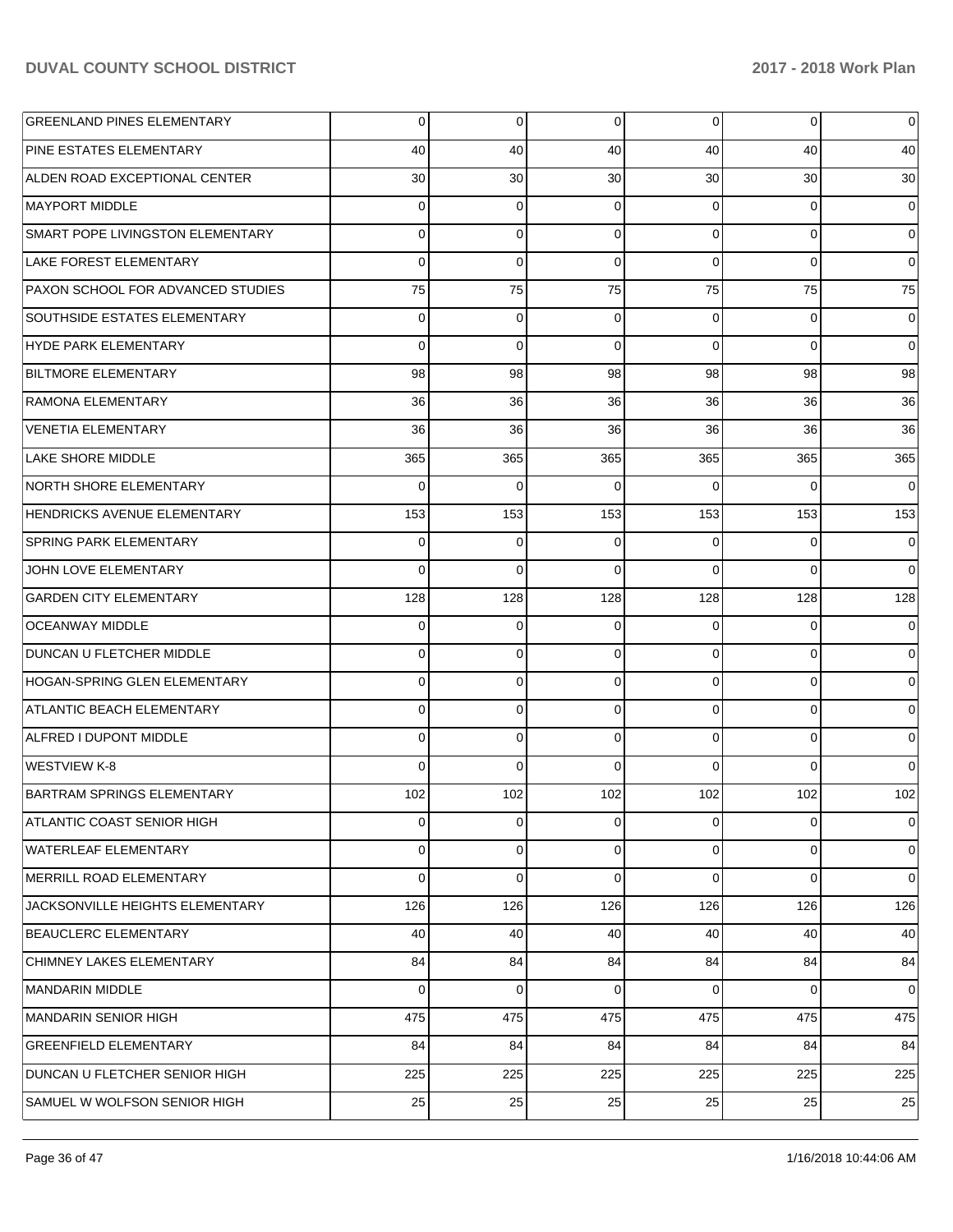| SEABREEZE ELEMENTARY                                      | 108            | 108            | 108      | 108            | 108      | 108            |
|-----------------------------------------------------------|----------------|----------------|----------|----------------|----------|----------------|
| <b>CRYSTAL SPRINGS ELEMENTARY</b>                         | 72             | 72             | 72       | 72             | 72       | 72             |
| MAYPORT ELEMENTARY                                        | $\Omega$       | 0              | $\Omega$ | $\Omega$       | $\Omega$ | $\mathbf 0$    |
| <b>GRASP ACADEMY</b>                                      | $\Omega$       | 0              | $\Omega$ | $\Omega$       | $\Omega$ | 0              |
| JEFFERSON DAVIS MIDDLE                                    | $\Omega$       | $\Omega$       | $\Omega$ | $\Omega$       | $\Omega$ | $\mathbf 0$    |
| <b>SAN MATEO ELEMENTARY</b>                               | 212            | 212            | 212      | 212            | 212      | 212            |
| <b>JOSEPH STILWELL MIDDLE</b>                             | $\Omega$       | $\Omega$       | $\Omega$ | $\Omega$       | 0        | $\mathbf 0$    |
| MARTIN LUTHER KING ELEMENTARY                             | 36             | 36             | 36       | 36             | 36       | 36             |
| INORMANDY VILLAGE ELEMENTARY                              | 51             | 51             | 51       | 51             | 51       | 51             |
| HOLIDAY HILL ELEMENTARY                                   | 98             | 98             | 98       | 98             | 98       | 98             |
| <b>OAK HILL ACADEMY</b>                                   | 0              | 0              | 0        | $\Omega$       | $\Omega$ | 0              |
| <b>SOUTHSIDE MIDDLE</b>                                   | $\mathbf 0$    | $\mathbf 0$    | $\Omega$ | $\Omega$       | $\Omega$ | $\mathbf 0$    |
| <b>JEAN RIBAULT MIDDLE</b>                                | $\Omega$       | $\mathbf 0$    | $\Omega$ | $\Omega$       | $\Omega$ | $\mathbf 0$    |
| <b>ARLINGTON MIDDLE</b>                                   | $\Omega$       | $\Omega$       | $\Omega$ | $\Omega$       | $\Omega$ | $\Omega$       |
| HYDE GROVE ELEMENTARY                                     | 216            | 216            | 216      | 216            | 216      | 216            |
| <b>SUSIE E TOLBERT ELEMENTARY</b>                         | $\mathbf 0$    | $\mathbf 0$    | $\Omega$ | $\Omega$       | 0        | 0              |
| BRIDGE TO SUCCESS AT WEST JACKSONVILLE                    | $\Omega$       | 0              | $\Omega$ | $\Omega$       | $\Omega$ | $\mathbf 0$    |
| JACKSONVILLE BEACH ELEMENTARY                             | 0              | $\Omega$       | $\Omega$ | $\Omega$       | $\Omega$ | $\Omega$       |
| DARNELL COOKMAN JUNIOR SENIOR HIGH                        | 164            | 164            | 164      | 164            | 164      | 164            |
| J E B STUART MIDDLE                                       | $\mathbf 0$    | $\mathbf 0$    | $\Omega$ | $\Omega$       | $\Omega$ | 0              |
| <b>PARKWOOD HEIGHTS ELEMENTARY</b>                        | $\Omega$       | $\Omega$       | $\Omega$ | $\Omega$       | $\Omega$ | $\Omega$       |
| <b>TIMUCUAN ELEMENTARY</b>                                | 61             | 61             | 61       | 61             | 61       | 61             |
| HIGHLANDS ELEMENTARY                                      | $\Omega$       | $\mathbf 0$    | $\Omega$ | $\Omega$       | $\Omega$ | $\mathbf 0$    |
| <b>LONG BRANCH ELEMENTARY</b>                             | $\overline{0}$ | $\mathbf 0$    | $\Omega$ | $\overline{0}$ | $\Omega$ | $\mathbf 0$    |
| DOUGLAS ANDERSON SCHOOL OF THE ARTS                       | 0              | 0              | 0        | $\Omega$       | $\Omega$ | 0              |
| <b>SADIE TILLIS ELEMENTARY</b>                            | $\overline{0}$ | $\overline{0}$ | 0        | $\overline{0}$ | 0        | 0              |
| SAINT CLAIR EVANS ACADEMY ELEMENTARY                      | $\Omega$       | $\Omega$       | 0        | $\overline{0}$ | $\Omega$ | $\overline{0}$ |
| JAMES WELDON JOHNSON COLLEGE<br><b>PREPARATORY MIDDLE</b> | 0              | 0              | 0        | $\Omega$       | $\Omega$ | $\overline{0}$ |
| PINEDALE ELEMENTARY                                       | $\Omega$       | $\mathbf 0$    | 0        | $\Omega$       | $\Omega$ | $\overline{0}$ |
| WINDY HILL ELEMENTARY                                     | 136            | 136            | 136      | 136            | 136      | 136            |
| RUTLEDGE H PEARSON ELEMENTARY                             | 0              | $\mathbf 0$    | 0        | $\overline{0}$ | 0        | 0              |
| JEAN RIBAULT SENIOR HIGH                                  | 25             | 25             | 25       | 25             | 25       | 25             |
| <b>LANDMARK MIDDLE</b>                                    | 0              | $\mathbf 0$    | 0        | $\overline{0}$ | 0        | 0              |
| ALIMACINI ELEMENTARY                                      | 0              | $\mathbf 0$    | $\Omega$ | $\Omega$       | $\Omega$ | $\overline{0}$ |
| <b>GREGORY DRIVE ELEMENTARY</b>                           | 46             | 46             | 46       | 46             | 46       | 46             |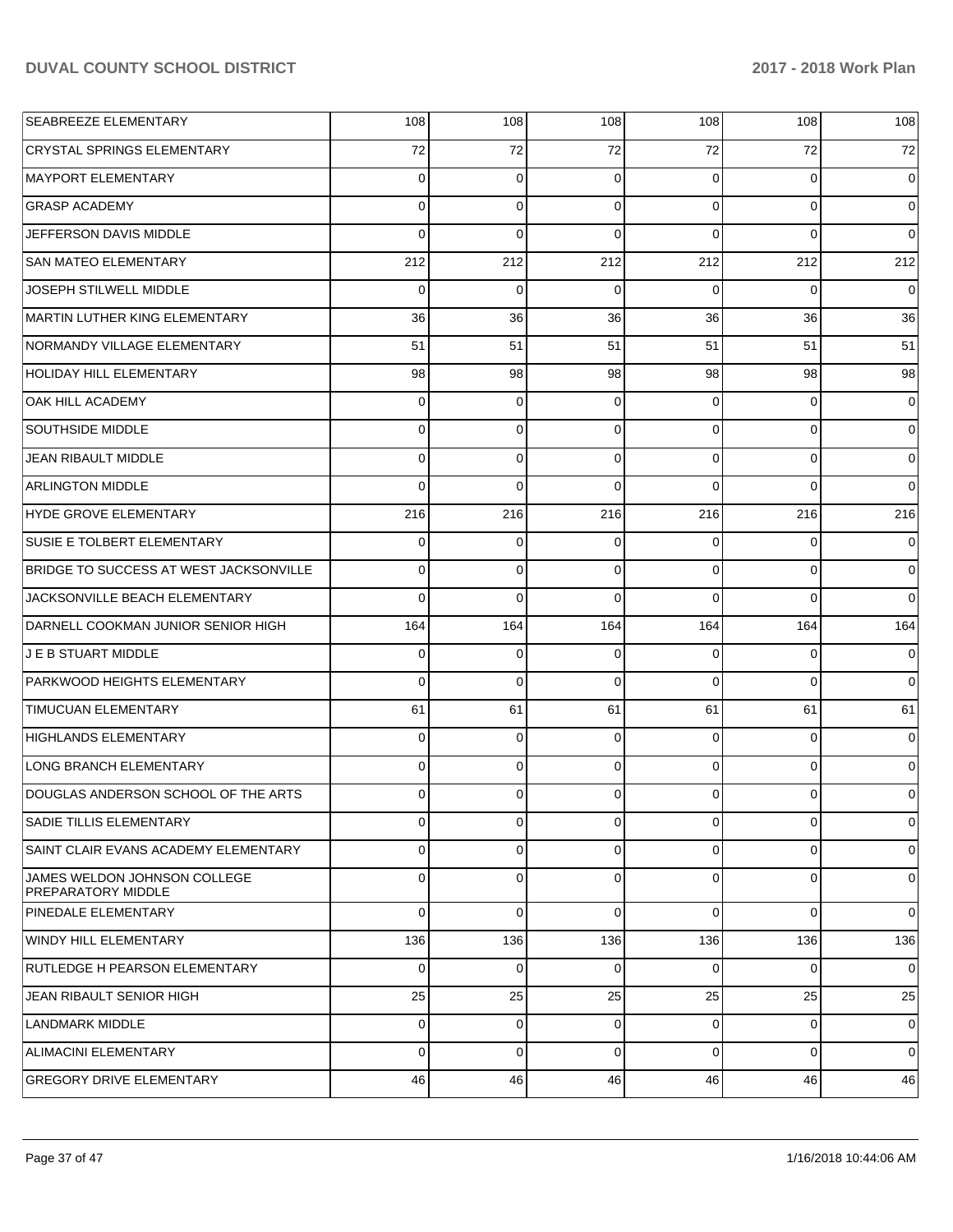| <b>HIGHLANDS MIDDLE</b>                           | 0              | 0           | 0           | $\overline{0}$ | 0           | 0              |
|---------------------------------------------------|----------------|-------------|-------------|----------------|-------------|----------------|
| <b>CROWN POINT ELEMENTARY</b>                     | 36             | 36          | 36          | 36             | $\Omega$    | 29             |
| <b>INEPTUNE BEACH ELEMENTARY</b>                  | $\Omega$       | 0           | $\Omega$    | $\Omega$       | $\Omega$    | 0              |
| JOSEPH FINEGAN ELEMENTARY                         | $\Omega$       | $\Omega$    | $\Omega$    | $\Omega$       | $\Omega$    | $\mathbf 0$    |
| EDWARD H WHITE SENIOR HIGH                        | 49             | 49          | 49          | 49             | 49          | 49             |
| SANDALWOOD SENIOR HIGH                            | 500            | 500         | 500         | 500            | 500         | 500            |
| <b>FORT CAROLINE MIDDLE</b>                       | $\Omega$       | $\Omega$    | $\Omega$    | $\Omega$       | $\Omega$    | $\mathbf 0$    |
| <b>SABAL PALM ELEMENTARY</b>                      | 36             | 36          | 36          | 36             | 36          | 36             |
| ARLINGTON HEIGHTS ELEMENTARY                      | 44             | 44          | 44          | 44             | 44          | 44             |
| WESTSIDE HIGH SCHOOL                              | 350            | 350         | 350         | 350            | 350         | 350            |
| LOUIS S SHEFFIELD ELEMENTARY                      | 348            | 348         | 348         | 348            | 348         | 348            |
| <b>PICKETT ELEMENTARY</b>                         | $\Omega$       | $\Omega$    | $\Omega$    | $\Omega$       | $\Omega$    | $\mathbf 0$    |
| BROOKVIEW ELEMENTARY                              | 118            | 118         | 118         | 118            | 118         | 118            |
| LONE STAR ELEMENTARY                              | 98             | 98          | 98          | 98             | 98          | 98             |
| <b>STONEWALL JACKSON ELEMENTARY</b>               | $\Omega$       | $\Omega$    | $\Omega$    | $\Omega$       | $\Omega$    | $\Omega$       |
| FORT CAROLINE ELEMENTARY                          | 206            | 206         | 206         | 206            | 206         | 206            |
| IMAMIE AGNES JONES ELEMENTARY                     | $\Omega$       | 0           | $\Omega$    | 0              | $\Omega$    | 0              |
| <b>YWLA/YMLA</b>                                  | $\Omega$       | 0           | $\Omega$    | $\Omega$       | $\Omega$    | $\mathbf 0$    |
| <b>S A HULL ELEMENTARY</b>                        | $\Omega$       | $\Omega$    | $\Omega$    | $\Omega$       | $\Omega$    | $\mathbf 0$    |
| PALM AVENUE EXCEPTIONAL STUDENT CENTER            | 59             | 59          | 59          | 59             | 59          | 59             |
| <b>REYNOLDS LANE ELEMENTARY</b>                   | $\Omega$       | $\Omega$    | $\Omega$    | $\Omega$       | $\Omega$    | 0              |
| KINGS TRAIL ELEMENTARY                            | 72             | 72          | 72          | 72             | 72          | 72             |
| <b>PINE FOREST ELEMENTARY</b>                     | 22             | 22          | 22          | 22             | 22          | 22             |
| R V DANIELS ELEMENTARY                            | 0              | 0           | $\Omega$    | $\Omega$       | $\mathbf 0$ | 0              |
| <b>RUFUS E PAYNE ELEMENTARY</b>                   | 0              | $\Omega$    | $\Omega$    | $\Omega$       | $\Omega$    | 0              |
| MOUNT HERMAN EXCEPTIONAL STUDENT<br><b>CENTER</b> | $\overline{0}$ | 0           | 0           | $\overline{0}$ | 0           | 0              |
| WILLIAM M RAINES SENIOR HIGH                      | 0              | $\mathbf 0$ | 0           | 0              | $\mathbf 0$ | $\overline{0}$ |
| CARTER G WOODSON ELEMENTARY                       | 0              | $\mathbf 0$ | 0           | 0              | $\mathbf 0$ | $\mathbf 0$    |
| JAMES WELDON JOHNSON OLD                          | $\Omega$       | $\mathbf 0$ | $\mathbf 0$ | $\Omega$       | $\Omega$    | $\mathbf 0$    |
| STANTON COLLEGE PREPARATORY SCHOOL                | 197            | 197         | 197         | 197            | 197         | 197            |
| JOHN E FORD K-8                                   | 0              | 0           | 0           | 0              | $\mathbf 0$ | $\overline{0}$ |
| NORTHWESTERN MIDDLE                               | 0              | $\mathbf 0$ | $\mathbf 0$ | $\Omega$       | $\mathbf 0$ | $\mathbf 0$    |
| GEORGE WASHINGTON CARVER ELEMENTARY               | 0              | $\mathbf 0$ | $\mathbf 0$ | $\Omega$       | $\mathbf 0$ | $\overline{0}$ |
| SAN PABLO ELEMENTARY                              | 62             | 62          | 62          | 62             | 62          | 62             |
| LOVE GROVE ELEMENTARY                             | $\overline{0}$ | 0           | 0           | $\overline{0}$ | $\mathbf 0$ | $\overline{0}$ |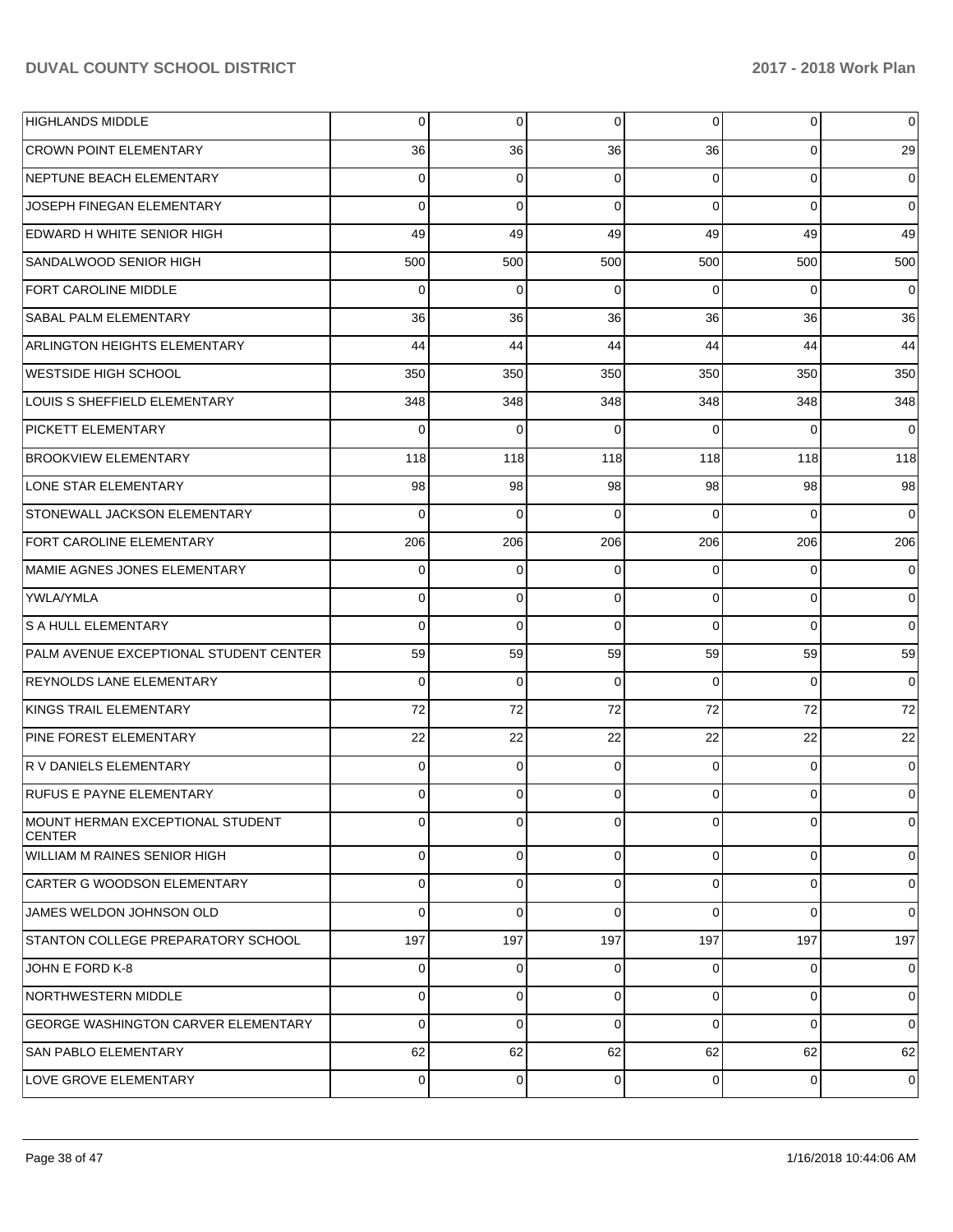| ISAN JOSE ELEMENTARY              | 212 <sub>1</sub> | 212 | 040<br>212 | $\Omega$<br>2 I 4 | 212 | 212 |
|-----------------------------------|------------------|-----|------------|-------------------|-----|-----|
| IMATTHEW W GILBERT MIDDLE         |                  |     |            |                   |     |     |
| RICHARD L BROWN GIFTED & TALENTED |                  |     |            |                   |     |     |

| Totals for DUVAL COUNTY SCHOOL DISTRICT           |         |         |         |         |         |         |
|---------------------------------------------------|---------|---------|---------|---------|---------|---------|
| Total students in relocatables by year.           | 8,277   | 8.358   | 8.358   | 8.358   | 8.172   | 8.305   |
| Total number of COFTE students projected by year. | 109.997 | 109.250 | 108.482 | 108.047 | 107.956 | 108.746 |
| Percent in relocatables by year.                  | $8\%$   | 8%      | 8%      | 8 % l   | 8 % l   | 8 %     |

### **Leased Facilities Tracking**

Exising leased facilities and plans for the acquisition of leased facilities, including the number of classrooms and student stations, as reported in the educational plant survey, that are planned in that location at the end of the five year workplan.

| Location                                  | # of Leased<br>Classrooms 2017 -<br>2018 | <b>FISH Student</b><br><b>Stations</b> | Owner | # of Leased<br>Classrooms 2021 -<br>2022 | <b>FISH Student</b><br><b>Stations</b> |
|-------------------------------------------|------------------------------------------|----------------------------------------|-------|------------------------------------------|----------------------------------------|
| MATTIE V RUTHERFORD ALTERNATIVE EDUCATION | $\Omega$                                 | $\Omega$                               |       | $\Omega$                                 | $\Omega$                               |
| <b>WEST RIVERSIDE ELEMENTARY</b>          | $\Omega$                                 | $\Omega$                               |       | $\Omega$                                 | 0                                      |
| <b>GRAND PARK CAREER CENTER</b>           | $\Omega$                                 | $\Omega$                               |       | $\Omega$                                 | 0                                      |
| BRENTWOOD ELEMENTARY                      | $\Omega$                                 | $\Omega$                               |       | $\Omega$                                 | $\mathbf 0$                            |
| <b>ORTEGA ELEMENTARY</b>                  | $\Omega$                                 | $\Omega$                               |       | $\Omega$                                 | $\overline{0}$                         |
| CENTRAL RIVERSIDE ELEMENTARY              | $\Omega$                                 | $\Omega$                               |       | 0                                        | 0                                      |
| <b>RUTH N UPSON ELEMENTARY</b>            | $\Omega$                                 | $\Omega$                               |       | 0                                        | $\overline{0}$                         |
| <b>FISHWEIR ELEMENTARY</b>                | $\Omega$                                 | $\Omega$                               |       | $\Omega$                                 | $\Omega$                               |
| <b>ANNIE R MORGAN ELEMENTARY</b>          | $\Omega$                                 | $\Omega$                               |       | $\Omega$                                 | $\overline{0}$                         |
| KIRBY-SMITH MIDDLE                        | $\Omega$                                 | $\Omega$                               |       | $\Omega$                                 | $\overline{0}$                         |
| LORETTO ELEMENTARY                        | $\Omega$                                 | $\Omega$                               |       | $\Omega$                                 | 0                                      |
| LANDON MIDDLE                             | $\Omega$                                 | $\Omega$                               |       | $\Omega$                                 | 0                                      |
| MARINE SCIENCE EDUCATION CENTER           | $\Omega$                                 | $\Omega$                               |       | $\Omega$                                 | $\Omega$                               |
| ROBERT E LEE SENIOR HIGH                  | $\Omega$                                 | $\Omega$                               |       | $\Omega$                                 | 0                                      |
| ANDREW JACKSON SENIOR HIGH                | $\Omega$                                 | $\Omega$                               |       | $\Omega$                                 | $\overline{0}$                         |
| HENRY F KITE ELEMENTARY                   | $\Omega$                                 | $\Omega$                               |       | 0                                        | 0                                      |
| <b>BALDWIN JUNIOR SENIOR HIGH</b>         | $\Omega$                                 | C                                      |       | U                                        | 0                                      |
| <b>DINSMORE ELEMENTARY</b>                | $\Omega$                                 | $\Omega$                               |       | $\Omega$                                 | $\Omega$                               |
| <b>ARLINGTON ELEMENTARY</b>               | $\Omega$                                 | $\Omega$                               |       | $\Omega$                                 | $\overline{0}$                         |
| THOMAS JEFFERSON ELEMENTARY               | $\Omega$                                 | $\Omega$                               |       | $\Omega$                                 | $\Omega$                               |
| <b>WHITEHOUSE ELEMENTARY</b>              | $\Omega$                                 | $\Omega$                               |       | $\Omega$                                 | 0                                      |
| <b>GARDEN CITY ELEMENTARY</b>             | $\Omega$                                 | $\Omega$                               |       | U                                        | 0                                      |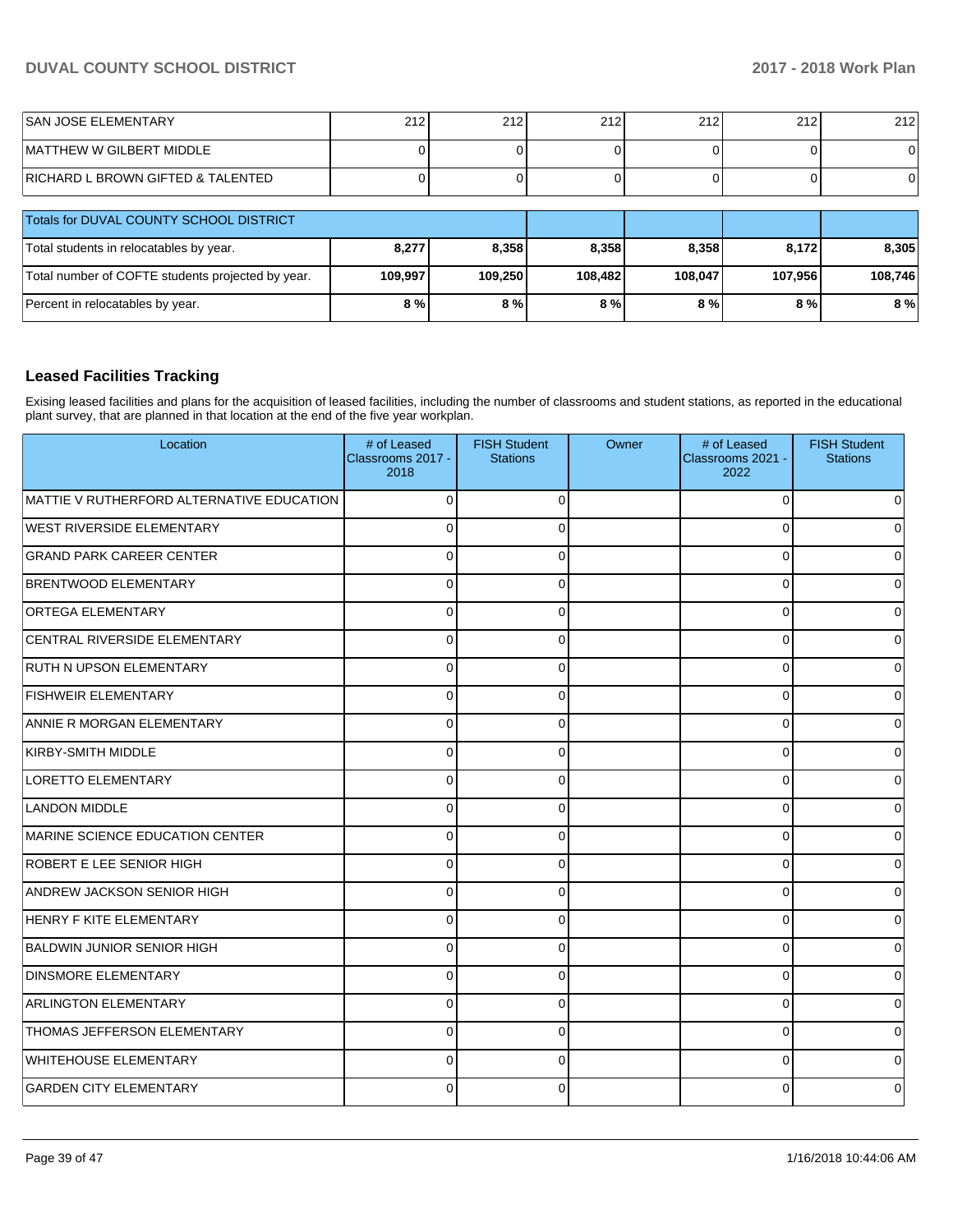| <b>OCEANWAY MIDDLE</b>                                    | 0           | 0           | $\overline{0}$ | 0 |
|-----------------------------------------------------------|-------------|-------------|----------------|---|
| DUNCAN U FLETCHER MIDDLE                                  | 0           | 0           | 0              |   |
| HOGAN-SPRING GLEN ELEMENTARY                              | $\Omega$    | 0           | $\overline{0}$ |   |
| <b>ATLANTIC BEACH ELEMENTARY</b>                          | $\Omega$    | 0           | $\overline{0}$ |   |
| ALFRED I DUPONT MIDDLE                                    | $\Omega$    | $\Omega$    | $\overline{0}$ |   |
| VENETIA ELEMENTARY                                        | $\Omega$    | 0           | $\overline{0}$ |   |
| <b>LAKE SHORE MIDDLE</b>                                  | $\Omega$    | $\Omega$    | $\overline{0}$ |   |
| NORTH SHORE ELEMENTARY                                    | $\Omega$    | 0           | $\overline{0}$ |   |
| HENDRICKS AVENUE ELEMENTARY                               | $\Omega$    | $\Omega$    | $\overline{0}$ |   |
| <b>SPRING PARK ELEMENTARY</b>                             | $\Omega$    | 0           | $\overline{0}$ |   |
| JOHN LOVE ELEMENTARY                                      | $\Omega$    | $\Omega$    | $\overline{0}$ |   |
| LAKE FOREST ELEMENTARY                                    | $\Omega$    | 0           | $\overline{0}$ |   |
| PAXON SCHOOL FOR ADVANCED STUDIES                         | $\Omega$    | $\Omega$    | $\overline{0}$ |   |
| SOUTHSIDE ESTATES ELEMENTARY                              | $\Omega$    | 0           | $\overline{0}$ |   |
| HYDE PARK ELEMENTARY                                      | $\Omega$    | 0           | $\overline{0}$ |   |
| <b>BILTMORE ELEMENTARY</b>                                | $\Omega$    | 0           | $\overline{0}$ |   |
| <b>RAMONA ELEMENTARY</b>                                  | $\Omega$    | 0           | $\overline{0}$ |   |
| <b>SAN PABLO ELEMENTARY</b>                               | $\Omega$    | 0           | $\overline{0}$ |   |
| LOVE GROVE ELEMENTARY                                     | $\Omega$    | $\Omega$    | $\overline{0}$ |   |
| SAN JOSE ELEMENTARY                                       | $\Omega$    | 0           | $\overline{0}$ |   |
| <b>BAYVIEW ELEMENTARY</b>                                 | $\Omega$    | 0           | $\overline{0}$ |   |
| LAKE LUCINA ELEMENTARY                                    | $\Omega$    | 0           | $\overline{0}$ |   |
| <b>TERRY PARKER SENIOR HIGH</b>                           | $\Omega$    | 0           | $\overline{0}$ |   |
| <b>ENGLEWOOD ELEMENTARY</b>                               | $\Omega$    | 0           | $\overline{0}$ |   |
| JOHN STOCKTON ELEMENTARY                                  | 0           |             | $\Omega$       |   |
| <b>WOODLAND ACRES ELEMENTARY</b>                          | 0           | 0           | $\overline{0}$ | 0 |
| <b>ENGLEWOOD SENIOR HIGH</b>                              | $\mathbf 0$ | 0           | $\overline{0}$ | 0 |
| SALLYE B MATHIS ELEMENTARY                                | $\mathbf 0$ | $\Omega$    | $\overline{0}$ | 0 |
| JAMES WELDON JOHNSON COLLEGE<br><b>PREPARATORY MIDDLE</b> | $\mathbf 0$ | $\Omega$    | $\mathbf 0$    | 0 |
| <b>PINEDALE ELEMENTARY</b>                                | 0           | $\Omega$    | 0              | 0 |
| WINDY HILL ELEMENTARY                                     | 0           | $\Omega$    | $\mathbf 0$    | 0 |
| RUTLEDGE H PEARSON ELEMENTARY                             | 0           | $\mathbf 0$ | $\mathbf 0$    | 0 |
| JEAN RIBAULT SENIOR HIGH                                  | 0           | 0           | $\mathbf 0$    | 0 |
| <b>CEDAR HILLS ELEMENTARY</b>                             | 0           | $\mathbf 0$ | 0              | 0 |
| TIMUCUAN ELEMENTARY                                       | 0           | 0           | $\pmb{0}$      | 0 |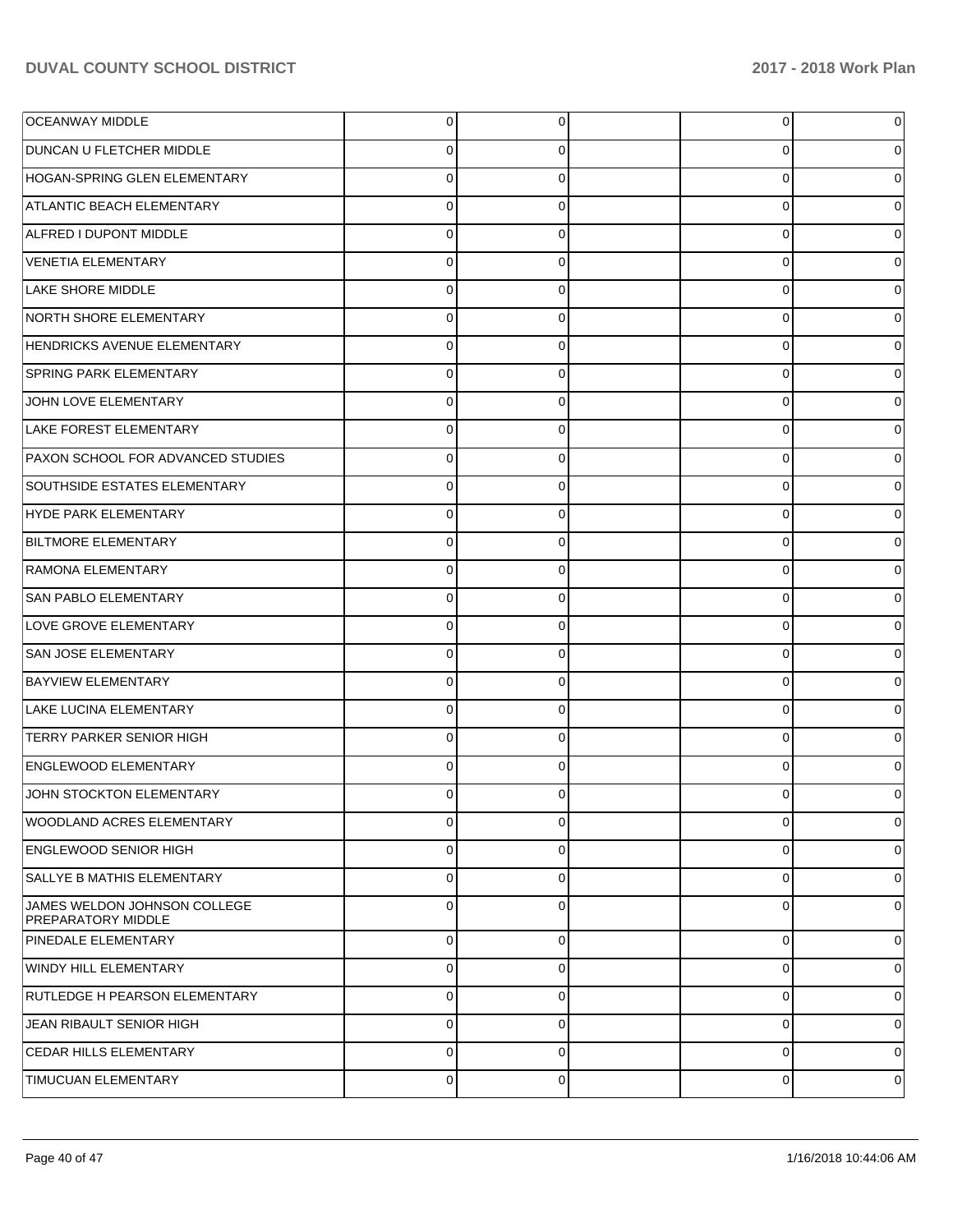| <b>HIGHLANDS ELEMENTARY</b>                | 0           | 0        | $\overline{0}$ |          |
|--------------------------------------------|-------------|----------|----------------|----------|
| <b>LONG BRANCH ELEMENTARY</b>              | 0           | 0        | 0              |          |
| DOUGLAS ANDERSON SCHOOL OF THE ARTS        | $\Omega$    | $\Omega$ | $\overline{0}$ |          |
| <b>SADIE TILLIS ELEMENTARY</b>             | $\Omega$    | 0        | $\overline{0}$ |          |
| SAINT CLAIR EVANS ACADEMY ELEMENTARY       | $\Omega$    | $\Omega$ | 0              |          |
| <b>SUSIE E TOLBERT ELEMENTARY</b>          | $\Omega$    | 0        | $\overline{0}$ |          |
| BRIDGE TO SUCCESS AT WEST JACKSONVILLE     | $\Omega$    | 0        | 0              |          |
| JACKSONVILLE BEACH ELEMENTARY              | $\Omega$    | 0        | 0              |          |
| DARNELL COOKMAN JUNIOR SENIOR HIGH         | $\Omega$    | 0        | 0              |          |
| MATTHEW W GILBERT MIDDLE                   | $\Omega$    | 0        | $\overline{0}$ |          |
| RICHARD L BROWN GIFTED & TALENTED          | $\Omega$    | $\Omega$ | 0              |          |
| SMART POPE LIVINGSTON ELEMENTARY           | $\Omega$    | 0        | $\overline{0}$ |          |
| JAMES WELDON JOHNSON OLD                   | $\Omega$    | 0        | 0              |          |
| STANTON COLLEGE PREPARATORY SCHOOL         | $\Omega$    | 0        | 0              |          |
| JOHN E FORD K-8                            | $\Omega$    | 0        | 0              |          |
| NORTHWESTERN MIDDLE                        | $\Omega$    | 0        | $\overline{0}$ |          |
| <b>GEORGE WASHINGTON CARVER ELEMENTARY</b> | $\Omega$    | 0        | $\overline{0}$ |          |
| PINE FOREST ELEMENTARY                     | $\Omega$    | 0        | 0              |          |
| R V DANIELS ELEMENTARY                     | $\Omega$    | 0        | 0              |          |
| <b>RUFUS E PAYNE ELEMENTARY</b>            | $\Omega$    | 0        | 0              |          |
| MOUNT HERMAN EXCEPTIONAL STUDENT CENTER    | $\Omega$    | 0        | 0              |          |
| WILLIAM M RAINES SENIOR HIGH               | $\Omega$    | 0        | 0              |          |
| CARTER G WOODSON ELEMENTARY                | $\Omega$    | 0        | $\overline{0}$ |          |
| YWLA/YMLA                                  | $\Omega$    | 0        | $\Omega$       |          |
| S A HULL ELEMENTARY                        |             |          | 0              |          |
| PALM AVENUE EXCEPTIONAL STUDENT CENTER     | 0           | $\Omega$ | $\overline{0}$ | 0        |
| <b>REYNOLDS LANE ELEMENTARY</b>            | 0           | 0        | $\overline{0}$ | $\Omega$ |
| KINGS TRAIL ELEMENTARY                     | $\mathbf 0$ | 0        | $\overline{0}$ | $\Omega$ |
| <b>PICKETT ELEMENTARY</b>                  | 0           | 0        | $\overline{0}$ | 0        |
| <b>BROOKVIEW ELEMENTARY</b>                | $\Omega$    | 0        | $\overline{0}$ | 0        |
| J E B STUART MIDDLE                        | $\Omega$    | $\Omega$ | $\overline{0}$ | $\Omega$ |
| PARKWOOD HEIGHTS ELEMENTARY                | $\Omega$    | $\Omega$ | $\overline{0}$ | 0        |
| <b>HOLIDAY HILL ELEMENTARY</b>             | $\Omega$    | 0        | $\overline{0}$ | $\Omega$ |
| OAK HILL ACADEMY                           | $\Omega$    | $\Omega$ | $\overline{0}$ | 0        |
| SOUTHSIDE MIDDLE                           | $\Omega$    | 0        | $\overline{0}$ | 0        |
| JEAN RIBAULT MIDDLE                        | $\mathbf 0$ | 0        | $\overline{0}$ | 0        |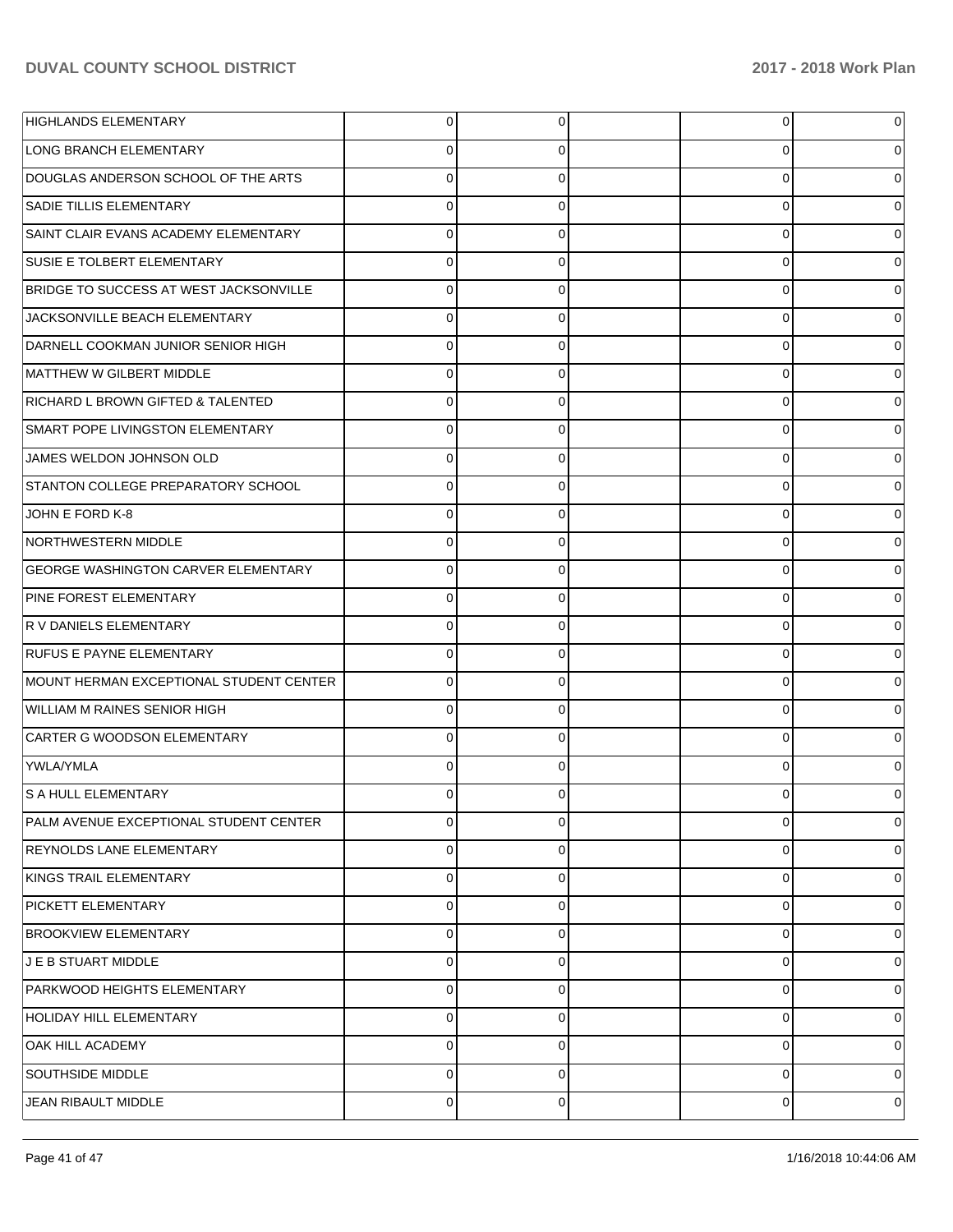| <b>ARLINGTON MIDDLE</b>             | 0           | 0              | $\overline{0}$ | 0 |
|-------------------------------------|-------------|----------------|----------------|---|
| HYDE GROVE ELEMENTARY               | 0           | 0              | 0              | 0 |
| <b>GRASP ACADEMY</b>                | $\mathbf 0$ | 0              | 0              | 0 |
| JEFFERSON DAVIS MIDDLE              | 0           | 0              | 0              | 0 |
| <b>SAN MATEO ELEMENTARY</b>         | $\mathbf 0$ | 0              | 0              | 0 |
| JOSEPH STILWELL MIDDLE              | 0           | 0              | 0              | 0 |
| MARTIN LUTHER KING ELEMENTARY       | $\mathbf 0$ | 0              | 0              | 0 |
| NORMANDY VILLAGE ELEMENTARY         | 0           | 0              | 0              | 0 |
| <b>GREENFIELD ELEMENTARY</b>        | 0           | 0              | 0              | 0 |
| DUNCAN U FLETCHER SENIOR HIGH       | 0           | 0              | 0              | 0 |
| SAMUEL W WOLFSON SENIOR HIGH        | 0           | 0              | 0              | 0 |
| <b>SEABREEZE ELEMENTARY</b>         | 0           | 0              | 0              | 0 |
| CRYSTAL SPRINGS ELEMENTARY          | 0           | 0              | 0              | 0 |
| MAYPORT ELEMENTARY                  | 0           | 0              | 0              | 0 |
| MERRILL ROAD ELEMENTARY             | 0           | 0              | 0              | 0 |
| JACKSONVILLE HEIGHTS ELEMENTARY     | 0           | 0              | 0              | 0 |
| BEAUCLERC ELEMENTARY                | 0           | 0              | 0              | 0 |
| CHIMNEY LAKES ELEMENTARY            | 0           | 0              | 0              | 0 |
| LONE STAR ELEMENTARY                | 0           | 0              | 0              | 0 |
| STONEWALL JACKSON ELEMENTARY        | 0           | 0              | 0              | 0 |
| <b>FORT CAROLINE ELEMENTARY</b>     | 0           | 0              | 0              | 0 |
| MAMIE AGNES JONES ELEMENTARY        | 0           | 0              | 0              | 0 |
| SANDALWOOD SENIOR HIGH              | 0           | 0              | 0              | 0 |
| <b>FORT CAROLINE MIDDLE</b>         | 0           | 0              | 0              | 0 |
| <b>SABAL PALM ELEMENTARY</b>        | O           | 0              | 0              |   |
| <b>ARLINGTON HEIGHTS ELEMENTARY</b> | 0           | $\overline{0}$ | $\overline{0}$ | 0 |
| WESTSIDE HIGH SCHOOL                | 0           | 0              | 0              | 0 |
| LOUIS S SHEFFIELD ELEMENTARY        | 0           | 0              | 0              | 0 |
| <b>GREGORY DRIVE ELEMENTARY</b>     | 0           | 0              | 0              | 0 |
| <b>HIGHLANDS MIDDLE</b>             | $\mathbf 0$ | 0              | 0              | 0 |
| <b>CROWN POINT ELEMENTARY</b>       | $\mathbf 0$ | 0              | 0              | 0 |
| NEPTUNE BEACH ELEMENTARY            | $\mathbf 0$ | 0              | 0              | 0 |
| JOSEPH FINEGAN ELEMENTARY           | $\mathbf 0$ | 0              | 0              | 0 |
| EDWARD H WHITE SENIOR HIGH          | 0           | 0              | 0              | 0 |
| <b>GREENLAND PINES ELEMENTARY</b>   | 0           | 0              | 0              | 0 |
| PINE ESTATES ELEMENTARY             | $\pmb{0}$   | 0              | 0              | 0 |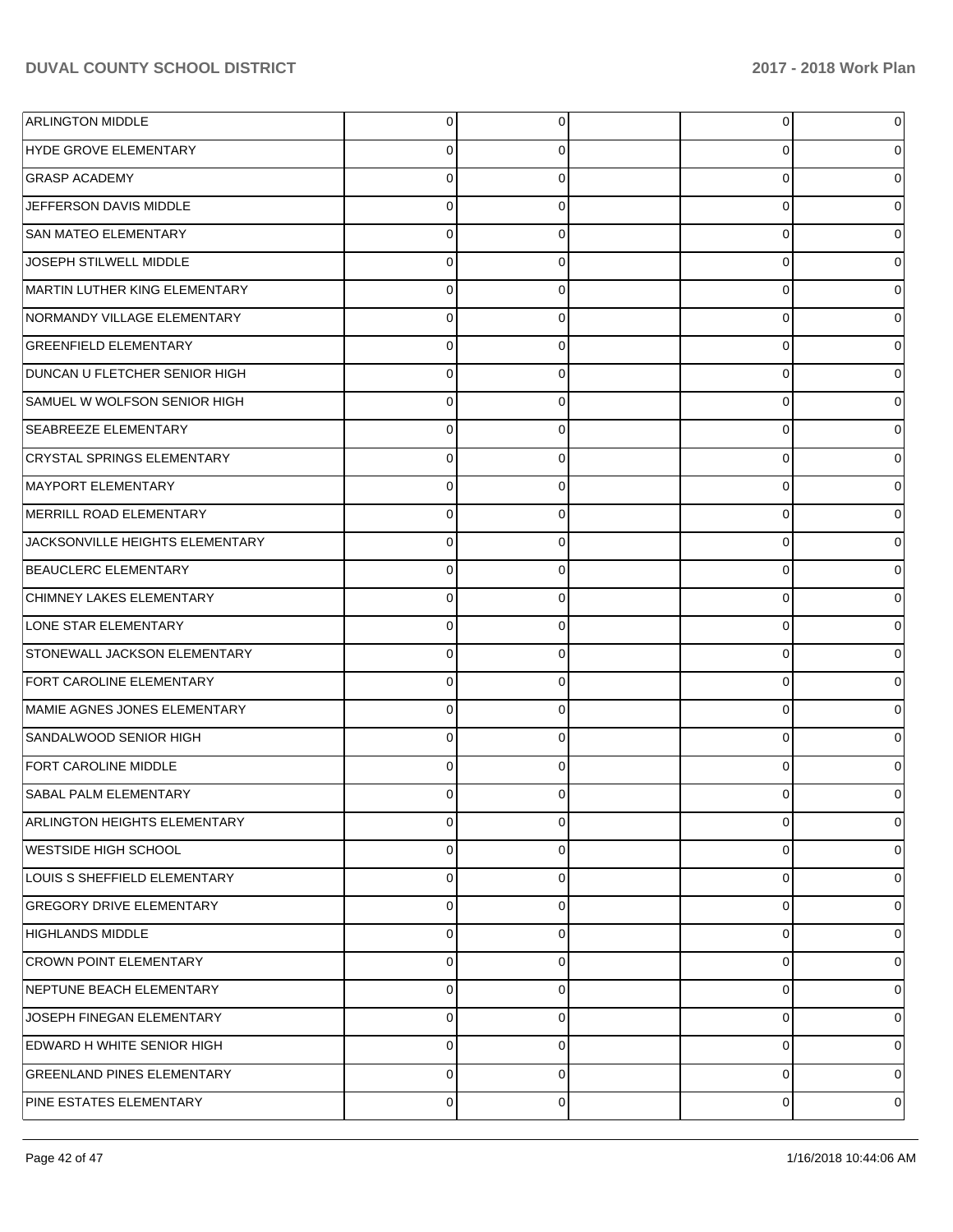| ALDEN ROAD EXCEPTIONAL CENTER             | $\overline{0}$ | 0           | 0        | 0              |
|-------------------------------------------|----------------|-------------|----------|----------------|
| MAYPORT MIDDLE                            | 0              | $\Omega$    |          | $\overline{0}$ |
| <b>LANDMARK MIDDLE</b>                    | $\Omega$       | $\Omega$    | O        | $\overline{0}$ |
| ALIMACINI ELEMENTARY                      | $\Omega$       | $\Omega$    | 0        | $\overline{0}$ |
| MANDARIN OAKS ELEMENTARY                  | $\Omega$       | $\Omega$    | 0        | $\overline{0}$ |
| MANDARIN MIDDLE                           | $\Omega$       | $\Omega$    | U        | $\overline{0}$ |
| MANDARIN SENIOR HIGH                      | $\Omega$       | $\Omega$    | O        | $\overline{0}$ |
| ANDREW A ROBINSON ELEMENTARY              | $\Omega$       | $\Omega$    | U        | $\overline{0}$ |
| <b>FIRST COAST SENIOR HIGH</b>            | $\Omega$       | $\Omega$    | 0        | $\overline{0}$ |
| FRANK H PETERSON ACADEMY OF TECHNOLOGIES  | 0              | $\Omega$    | 0        | $\overline{0}$ |
| A PHILIP RANDOLPH ACADEMY OF TECHNOLOGIES | $\Omega$       | $\Omega$    | 0        | $\overline{0}$ |
| ABESS PARK ELEMENTARY                     | $\Omega$       | $\Omega$    | O        | $\overline{0}$ |
| CHET'S CREEK ELEMENTARY                   | $\Omega$       | $\Omega$    | O        | $\overline{0}$ |
| TWIN LAKES ELEMENTARY                     | $\Omega$       | $\Omega$    | U        | $\overline{0}$ |
| <b>ENTERPRISE LEARNING ACADEMY</b>        | $\Omega$       | $\Omega$    | O        | $\overline{0}$ |
| <b>TWIN LAKES MIDDLE</b>                  | $\Omega$       | $\Omega$    | 0        | $\overline{0}$ |
| LAVILLA SCHOOL OF THE ARTS                | $\Omega$       | $\Omega$    | 0        | $\overline{0}$ |
| KERNAN TRAIL ELEMENTARY                   | $\Omega$       | $\Omega$    | 0        | $\overline{0}$ |
| <b>KERNAN MIDDLE</b>                      | $\Omega$       | $\Omega$    | O        | $\overline{0}$ |
| <b>DON BREWER ELEMENTARY</b>              | $\Omega$       | $\Omega$    | U        | $\overline{0}$ |
| OCEANWAY ELEMENTARY                       | $\Omega$       | $\Omega$    | O        | $\overline{0}$ |
| <b>BISCAYNE ELEMENTARY</b>                | $\Omega$       | $\Omega$    | 0        | $\overline{0}$ |
| JOHN ALLEN AXSON ELEMENTARY               | $\Omega$       | $\Omega$    | $\Omega$ | $\overline{0}$ |
| NEW BERLIN ELEMENTARY                     | $\Omega$       | $\Omega$    | 0        | $\overline{0}$ |
| CHAFFEE TRAIL ELEMENTARY                  | 0              | $\Omega$    |          | 0              |
| <b>WESTVIEW K-8</b>                       | $\overline{0}$ | 0           | 0        | 0              |
| BARTRAM SPRINGS ELEMENTARY                | $\mathbf 0$    | 0           | 0        | $\overline{0}$ |
| ATLANTIC COAST SENIOR HIGH                | $\mathbf 0$    | $\mathbf 0$ | 0        | $\overline{0}$ |
| WATERLEAF ELEMENTARY                      | $\mathbf 0$    | 0           | 0        | $\overline{0}$ |
|                                           | $\bf{0}$       | 0           | 0        | $\mathbf 0$    |

### **Failed Standard Relocatable Tracking**

Relocatable units currently reported by school, from FISH, and the number of relocatable units identified as 'Failed Standards'.

Nothing reported for this section.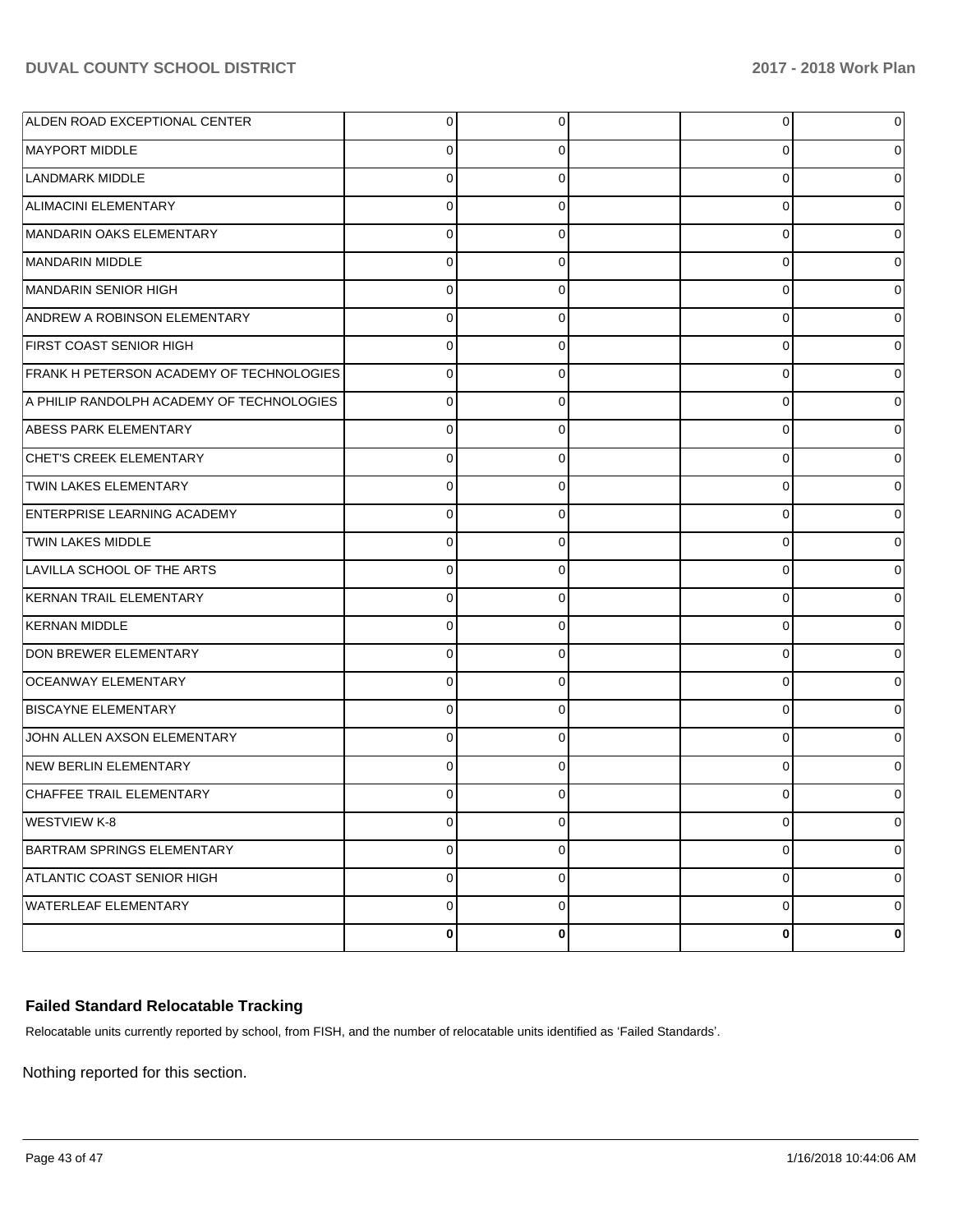# **Planning**

### **Class Size Reduction Planning**

**Plans approved by the school board that reduce the need for permanent student stations such as acceptable school capacity levels, redistricting, busing, year-round schools, charter schools, magnet schools, public-private partnerships, multitrack scheduling, grade level organization, block scheduling, or other alternatives.**

The Duval County School Board is exploring several possible solutions for the deduction of permanent student stations.

1. Magnet Schools: The magnet program began in 1991 and offers approximately 84 programs with over 22,000 enrolled students at various schools. Dedicated Magnet Schools in underutilized areas help reduce the need for permanent student stations in the over utilized areas.

2.Charter Schools: The District reviews new charter applications annually to help reduce the need for the District to provide permanent capacity.

3. Boundary Changes: the District considers boundary changes to reduce overcrowding and utilize available seats in other locations on a regular basis.

Consideration is given to this option every year following the offical 20 day enrollment count.

4. Portable Relocation: The District reviews the current location of portables in relation to the school utilization. Satisfactory portables are moved from under utilized to over utilized schools.

5. A Community Engagement process called ACE (Academic and Community Excellence) to involve stakeholders to help the District form long range facilities plans to include consolidations, boundary changes and facility conditions to balance enrollment throughout the District.

### **School Closure Planning**

**Plans for the closure of any school, including plans for disposition of the facility or usage of facility space, and anticipated revenues.** 

There are no plans for school closure at this time. Please refer to the Class Size Reduction Planning above for closure planning. There is a School Board Policy in place for the disposition of any closed facilities.

# **Long Range Planning**

### **Ten-Year Maintenance**

District projects and locations regarding the projected need for major renovation, repair, and maintenance projects within the district in years 6-10 beyond the projects plans detailed in the five years covered by the work plan.

Nothing reported for this section.

### **Ten-Year Capacity**

Schedule of capital outlay projects projected to ensure the availability of satisfactory student stations for the projected student enrollment in K-12 programs for the future 5 years beyond the 5-year district facilities work program.

| Project             | Location, Community, Quadrant or other<br>general location | 2021 - 2022 / 2026 - 2027<br><b>Projected Cost</b> |
|---------------------|------------------------------------------------------------|----------------------------------------------------|
| Technology          | Districtwide                                               | \$111,014,200                                      |
| <b>Relocatables</b> | <b>Districtwide</b>                                        | \$546,800                                          |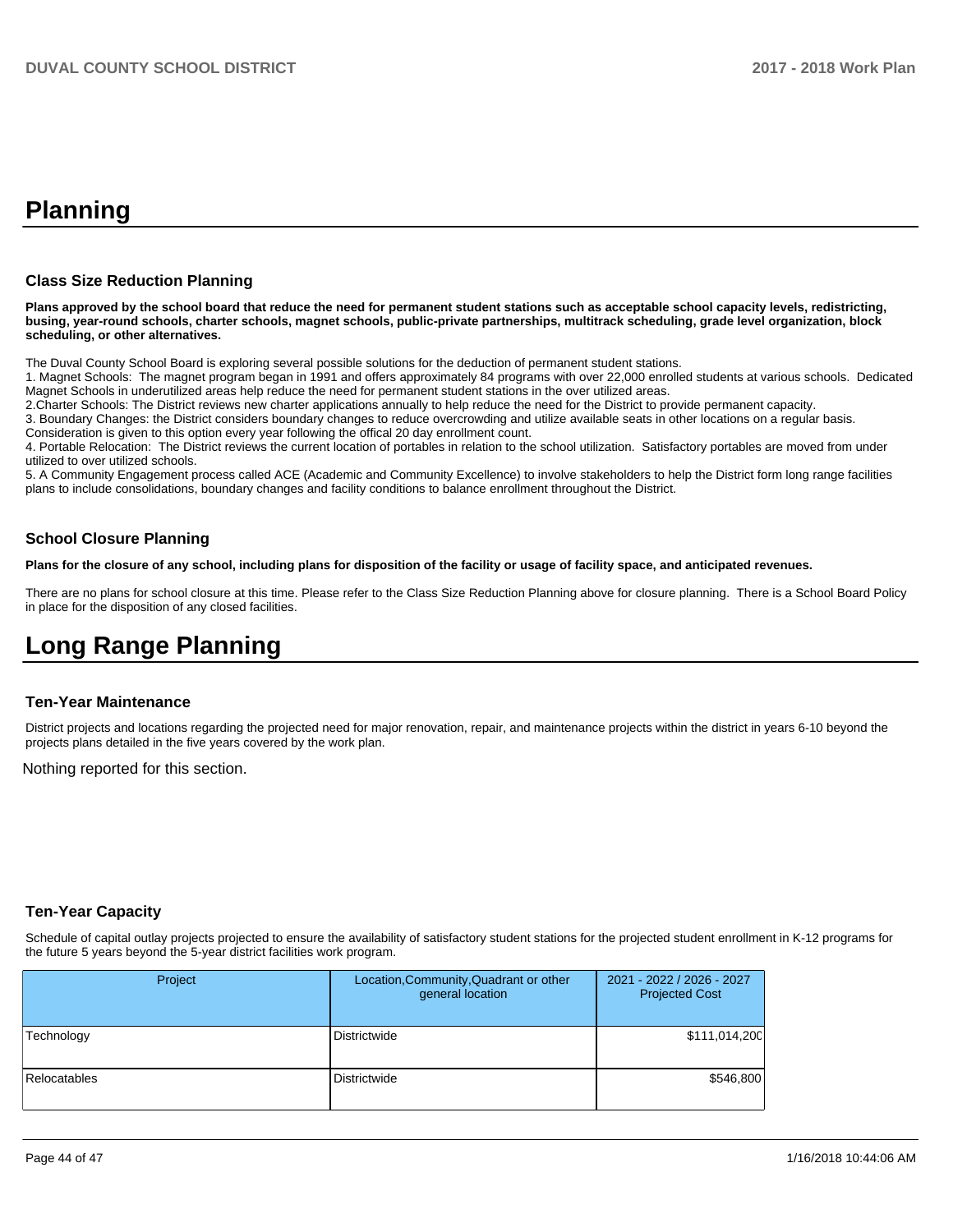| Playgrounds                                                       | Districtwide        | \$1,093,700   |
|-------------------------------------------------------------------|---------------------|---------------|
| Safety to Life                                                    | Districtwide        | \$5,468,400   |
| Capital Improvements at Current Schools and New<br><b>Schools</b> | <b>Districtwide</b> | \$60,000,000  |
| <b>ADA Requirements</b>                                           | <b>Districtwide</b> | \$683,600     |
|                                                                   |                     | \$178,806,700 |

### **Ten-Year Planned Utilization**

Schedule of planned capital outlay projects identifying the standard grade groupings, capacities, and planned utilization rates of future educational facilities of the district for both permanent and relocatable facilities.

| <b>Grade Level Projections</b>  | <b>FISH</b><br><b>Student</b><br><b>Stations</b> | Actual 2016 -<br><b>2017 FISH</b><br>Capacity | Actual<br>$2016 -$<br>2017<br><b>COFTE</b> | Actual 2016 - 2017<br><b>Utilization</b> | Actual 2017 - 2018 / 2026 - 2027 new<br>Student Capacity to be added/removed | Projected 2026<br><b>2027 COFTE</b> | Projected 2026 -<br>2027 Utilization |
|---------------------------------|--------------------------------------------------|-----------------------------------------------|--------------------------------------------|------------------------------------------|------------------------------------------------------------------------------|-------------------------------------|--------------------------------------|
| Elementary - District<br>Totals | 68,297                                           | 68,297                                        | 55,204.15                                  | 80.83%                                   | $-400$                                                                       | 37.275                              | 54.90 %                              |
| Middle - District Totals        | 34.941                                           | 31,432                                        | 26,330.03                                  | 83.77 %                                  | $-440$                                                                       | 41.189                              | 132.90 %                             |
| High - District Totals          | 36.627                                           | 34,435                                        | 28,784.70                                  | 83.59 %                                  | $-250$                                                                       | 27.379                              | 80.09%                               |
| Other - ESE. etc                | 2.954                                            | 1.842                                         | 773.69                                     | 42.02 %                                  |                                                                              | 840                                 | 45.60 %                              |
|                                 | 142.819                                          |                                               | 136.006 111.092.57                         | 81.68%                                   | $-1.090$                                                                     | 106.683                             | 79.07%                               |

**Combination schools are included with the middle schools for student stations, capacity, COFTE and utilization purposes because these facilities all have a 90% utilization factor. Use this space to explain or define the grade groupings for combination schools.** 

No comments to report.

#### **Ten-Year Infrastructure Planning**

**Proposed Location of Planned New, Remodeled, or New Additions to Facilities in 06 thru 10 out years (Section 28).**

One new K8 school in the NE (1500) One new K8 school in the SE (1500)

Plans for closure of any school, including plans for disposition of the facility or usage of facility space, and anticipated revenues in the 06 thru 10 out **years (Section 29).**

The District will consider the closure of any facilities that are beyond useful life and where repair costs exceed replacement value and the facility is under utilized.

### **Twenty-Year Maintenance**

District projects and locations regarding the projected need for major renovation, repair, and maintenance projects within the district in years 11-20 beyond the projects plans detailed in the five years covered by the work plan.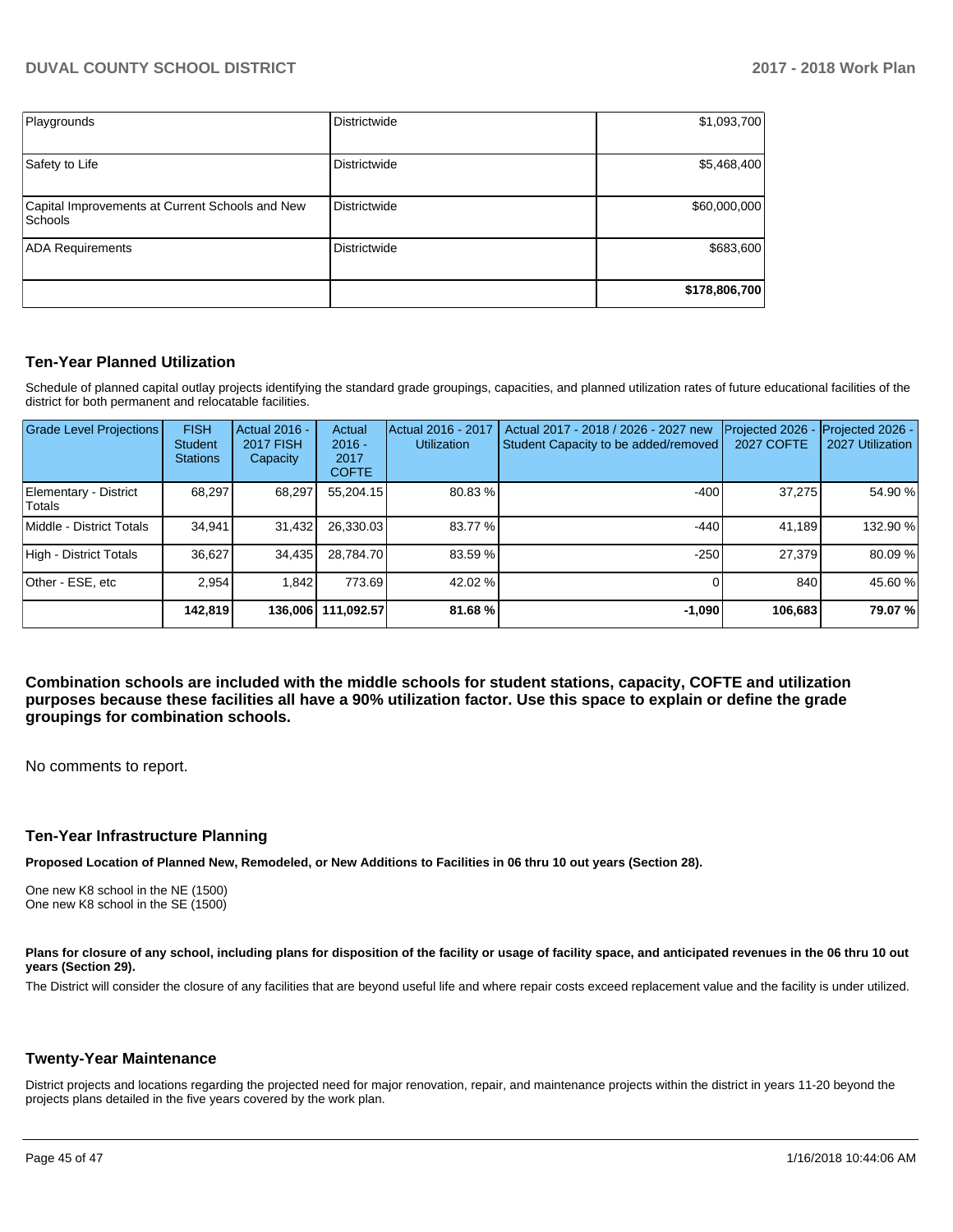Nothing reported for this section.

# **Twenty-Year Capacity**

Schedule of capital outlay projects projected to ensure the availability of satisfactory student stations for the projected student enrollment in K-12 programs for the future 11-20 years beyond the 5-year district facilities work program.

| Project                                                           | Location, Community, Quadrant or other<br>general location | 2026 - 2027 / 2036 - 2037<br><b>Projected Cost</b> |  |
|-------------------------------------------------------------------|------------------------------------------------------------|----------------------------------------------------|--|
| Technology                                                        | <b>Districtwide</b>                                        | \$310,814,100                                      |  |
| Capital Improvements at Current Schools and New<br><b>Schools</b> | <b>Districtwide</b>                                        | \$200,000,000                                      |  |
| <b>ADA Requirements</b>                                           | <b>Districtwide</b>                                        | \$1,913,800                                        |  |
| Relocatables                                                      | <b>Districtwide</b>                                        | \$1,531,000                                        |  |
| Playgrounds                                                       | Districtwide                                               | \$3,062,100                                        |  |
| Safety to Life                                                    | Districtwide                                               | \$15,310,300                                       |  |
|                                                                   |                                                            | \$532,631,300                                      |  |

### **Twenty-Year Planned Utilization**

Schedule of planned capital outlay projects identifying the standard grade groupings, capacities, and planned utilization rates of future educational facilities of the district for both permanent and relocatable facilities.

| <b>Grade Level Projections</b>  | <b>FISH</b><br><b>Student</b><br><b>Stations</b> | Actual 2016 -<br><b>2017 FISH</b><br>Capacity | Actual<br>$2016 -$<br>2017<br><b>COFTE</b> | Actual 2016 - 2017<br><b>Utilization</b> | Actual 2017 - 2018 / 2036 - 2037 new<br>Student Capacity to be added/removed | Projected 2036 -<br><b>2037 COFTE</b> | Projected 2036 -<br>2037 Utilization |
|---------------------------------|--------------------------------------------------|-----------------------------------------------|--------------------------------------------|------------------------------------------|------------------------------------------------------------------------------|---------------------------------------|--------------------------------------|
| Elementary - District<br>Totals | 68.297                                           | 68,297                                        | 55.204.15                                  | 80.83 %                                  |                                                                              | 38,275                                | 56.04 %                              |
| Middle - District Totals        | 34.941                                           | 31,432                                        | 26,330.03                                  | 83.77 %                                  |                                                                              | 40.089                                | 127.54 %                             |
| High - District Totals          | 36.627                                           | 34,435                                        | 28.784.70                                  | 83.59 %                                  |                                                                              | 29,349                                | 85.23 %                              |
| Other - ESE. etc                | 2.954                                            | 1.842                                         | 773.69                                     | 42.02 %                                  |                                                                              | 900                                   | 48.86 %                              |
|                                 | 142,819                                          |                                               | 136,006   111,092.57                       | 81.68%                                   |                                                                              | 108,613                               | 79.86 %                              |

**Combination schools are included with the middle schools for student stations, capacity, COFTE and utilization purposes because these facilities all have a 90% utilization factor. Use this space to explain or define the grade groupings for combination schools.** 

No comments to report.